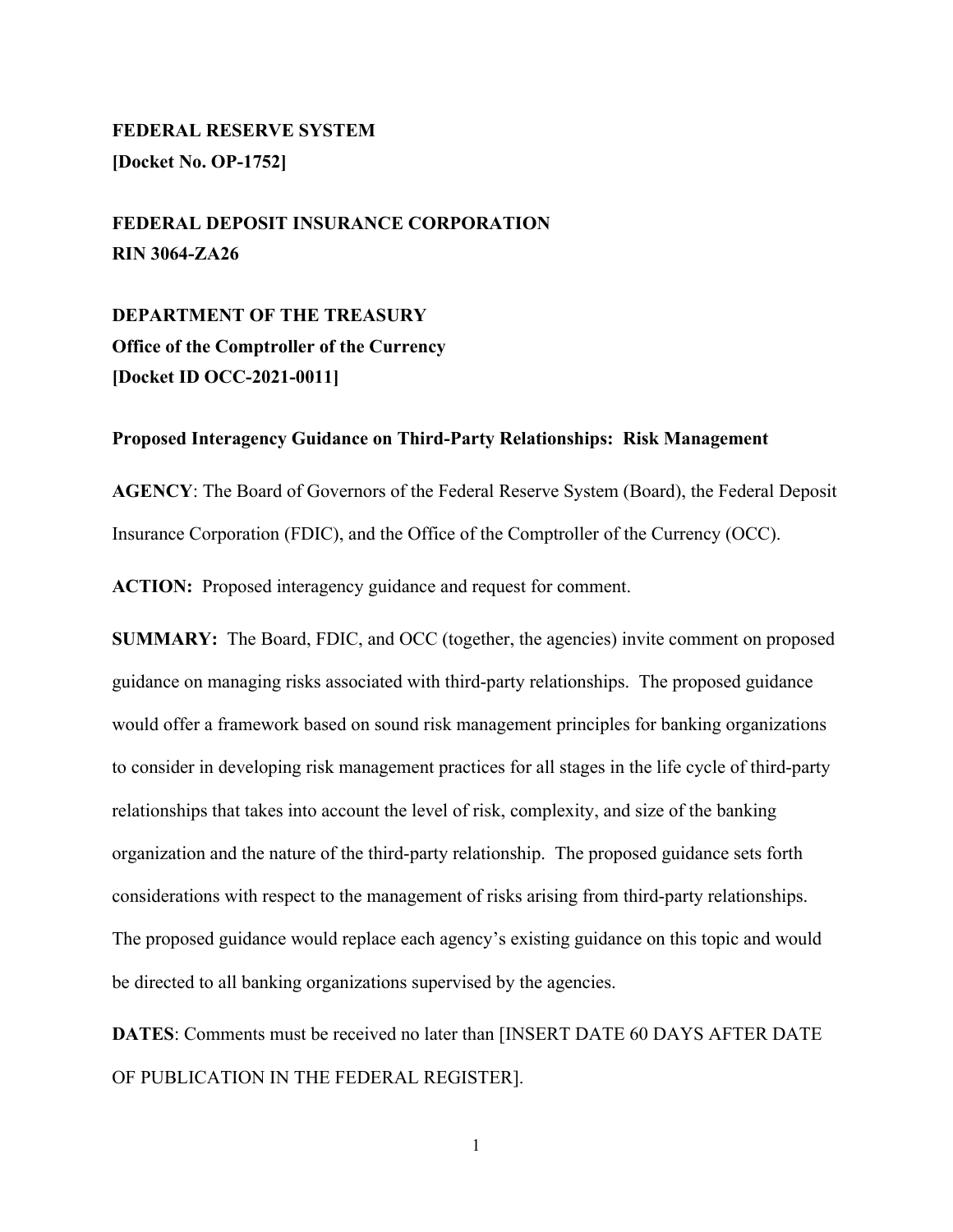**ADDRESSES**: Interested parties are encouraged to submit written comments to any or all agencies listed below. The agencies will share comments with each other.

Comments should be directed to:

*Board*: When submitting comments, please consider submitting your comments by e-mail or fax because paper mail in the Washington, DC area and at the Board may be subject to delay. You may submit comments, identified by Docket No. OP-1752, by any of the following methods:

- **Agency Website**: http://www.federalreserve.gov. Follow the instructions for submitting comments at http://www.federalreserve.gov/generalinfo/foia/RevisedRegs.cfm.
- **E-mail**: *regs.comments@federalreserve.gov*. Include docket number in the subject line of the message.
- **FAX**: (202) 452-3819 or (202) 452-3102.
- **Mail**: Ann E. Misback, Secretary, Board of Governors of the Federal Reserve System, 20th Street and Constitution Avenue, NW, Washington, DC 20551.

All public comments will be made available on the Board's website at:

*http://www.federalreserve.gov/generalinfo/foia/RevisedRegs.cfm* as submitted, unless modified for technical reasons or to remove personally identifiable information at the commenter's request. Accordingly, comments will not be edited to remove any identifying or contact information. Public comments also may be viewed electronically or in paper in Room 146, 1709 New York Avenue, NW, Washington, DC 20006, between 9:00 a.m. and 5:00 p.m. on weekdays.

*FDIC*: You may submit comments, identified by FDIC RIN 3064-ZA026, by any of the following methods: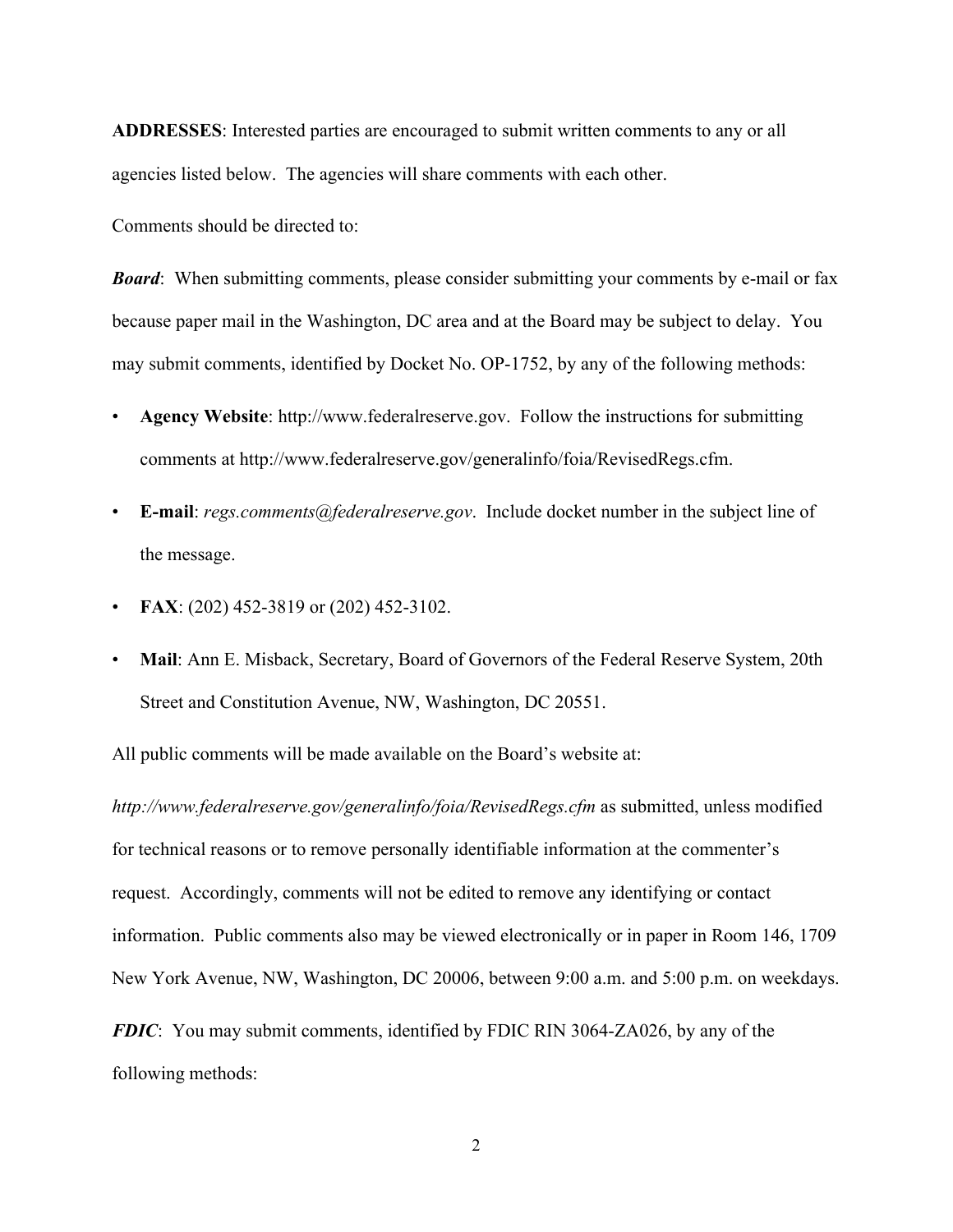• **Agency Website**: *[https://www.fdic.gov/resources/regulations/federal-register-](https://www.fdic.gov/resources/regulations/federal-register-publications/)*

*[publications/](https://www.fdic.gov/resources/regulations/federal-register-publications/)*. Follow instructions for submitting comments on the agency website.

• **Mail**: James P. Sheesley, Assistant Executive Secretary, Attention: Comments-RIN 3064-ZA26, Legal ESS, Federal Deposit Insurance Corporation, 550 17th Street NW, Washington, DC 20429.

• **Hand Delivery/Courier**: Comments may be hand-delivered to the guard station at the rear of the 550 17th Street NW building (located on F Street) on business days between 7:00 a.m. and 5:00 p.m.

• **Email**: *comments@FDIC.gov*. Comments submitted must include "FDIC RIN 3064- ZA26" on the subject line of the message.

• **Federal eRulemaking Portal**: *http://www.regulations.gov*. Follow the instructions for submitting comments.

• **Public Inspection**: All comments received will be posted without change to *<https://www.fdic.gov/resources/regulations/federal-register-publications/>*, including any personal information provided.

# *OCC***:**

Commenters are encouraged to submit comments through the Federal eRulemaking Portal. Please use the title "Proposed Interagency Guidance on Third-Party Relationships: Risk Management" to facilitate the organization and distribution of the comments. You may submit comments by any of the following methods:

• *Federal eRulemaking Portal – Regulations.gov:*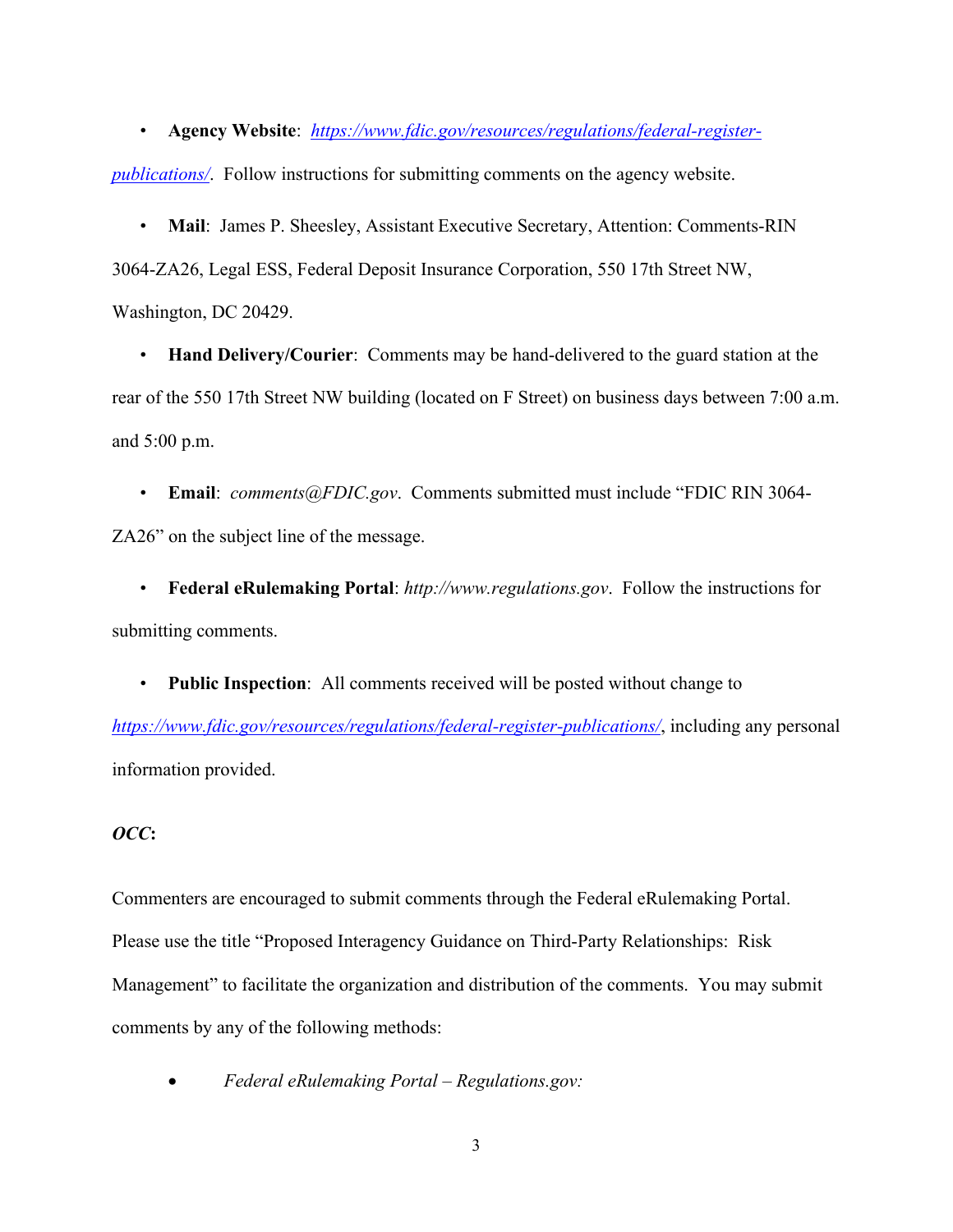Go to *https://regulations.gov/*. Enter "Docket ID OCC-2021-0011" in the Search Box and click "Search." Public comments can be submitted via the "Comment" box below the displayed document information or by clicking on the document title and then clicking the "Comment" box on the top-left side of the screen. For help with submitting effective comments please click on "Commenter's Checklist." For assistance with the *Regulations.gov* site, please call (877) 378- 5457 (toll free) or (703) 454-9859 Monday-Friday, 9am-5pm ET or e-mail *regulations@erulemakinghelpdesk.com*.

*Mail:* Chief Counsel's Office, Attention: Comment Processing, Office of the Comptroller of the Currency, 400 7<sup>th</sup> Street, SW., suite 3E-218, Washington, DC 20219.

Hand Delivery/Courier: 400 7<sup>th</sup> Street, SW., suite 3E-218, Washington, DC 20219.

*Instructions:* You must include "OCC" as the agency name and "Docket ID OCC-2021- 0011" in your comment.In general, the OCC will enter all comments received into the docket and publish the comments on the *Regulations.gov* website without change, including any business or personal information provided such as name and address information, e-mail addresses, or phone numbers. Comments received, including attachments and other supporting materials, are part of the public record and subject to public disclosure. Do not include any information in your comment or supporting materials that you consider confidential or inappropriate for public disclosure.

You may review comments and other related materials that pertain to this action by the following method:

• *Viewing Comments Electronically – Regulations.gov:* Go to *https://regulations.gov/*. Enter "Docket ID OCC-2021-0011" in the Search Box and click

4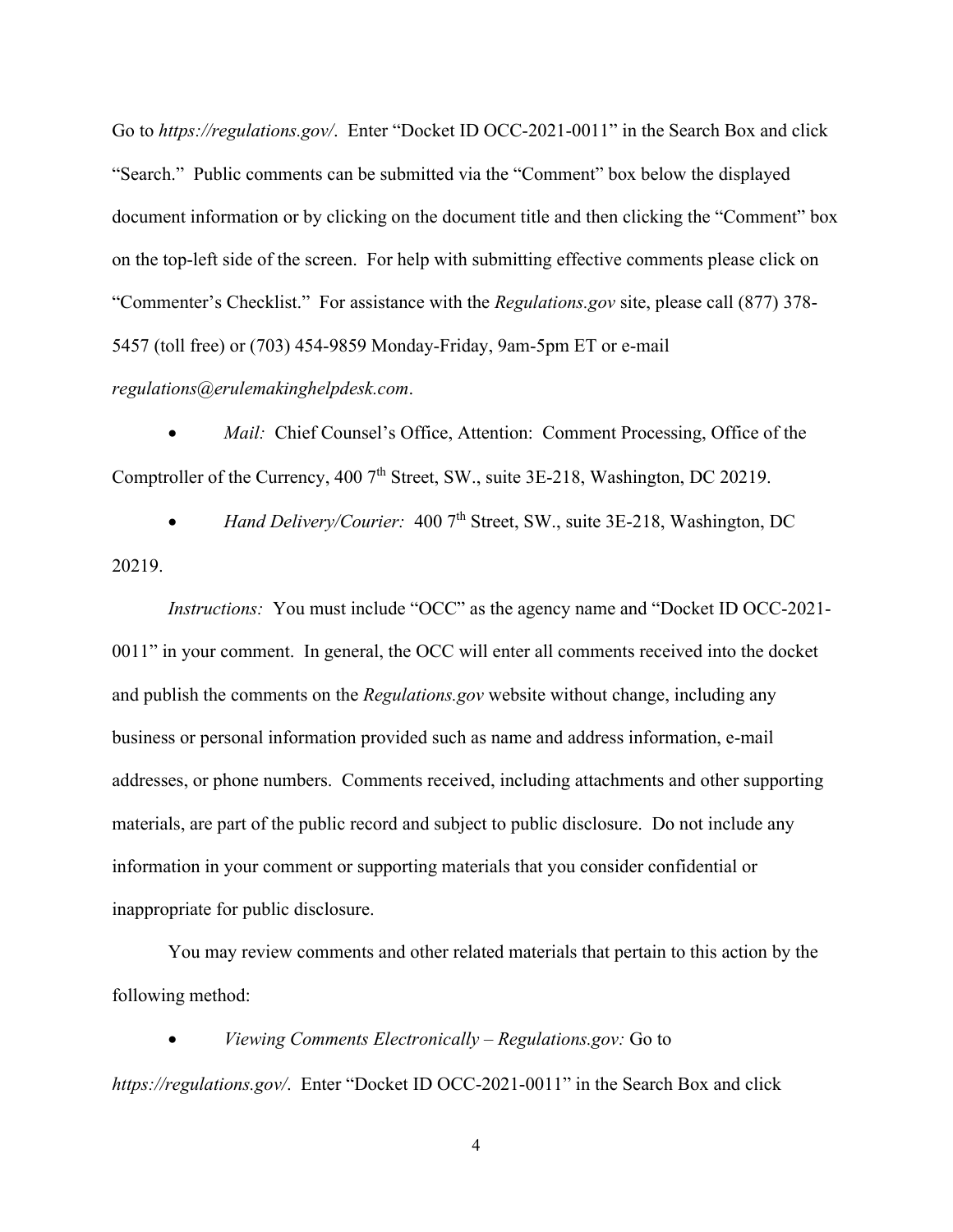"Search." Click on the "Documents" tab and then the document's title. After clicking the document's title, click the "Browse Comments" tab. Comments can be viewed and filtered by clicking on the "Sort By" drop-down on the right side of the screen or the "Refine Results" options on the left side of the screen. Supporting materials can be viewed by clicking on the "Documents" tab and filtered by clicking on the "Sort By" drop-down on the right side of the screen or the "Refine Documents Results" options on the left side of the screen." For assistance with the *Regulations.gov* site, please call (877) 378-5457 (toll free) or (703) 454-9859 Monday-Friday, 9am-5pm ET or e-mail *regulations@erulemakinghelpdesk.com*.

The docket may be viewed after the close of the comment period in the same manner as during the comment period.

# **FOR FURTHER INFORMATION CONTACT:**

*Board*: Nida Davis, Associate Director, (202) 872-4981; Timothy Geishecker, Lead Financial Institution and Policy Analyst, (202) 475-6353, Division of Supervision and Regulation; Jeremy Hochberg, Managing Counsel, (202) 452-6496; Matthew Dukes, Counsel, (202) 973-5096, Division of Consumer and Community Affairs; Claudia Von Pervieux, Senior Counsel, (202) 452-2552; Evans Muzere, Counsel, (202) 452-2621; Alyssa O'Connor, Senior Attorney, (202) 452-3886, Legal Division, Board of Governors of the Federal Reserve System, 20th and C Streets NW, Washington, DC 20551. For users of Telecommunications Device for the Deaf (TDD) (202) 263-4869.

*FDIC*: Thomas F. Lyons, Corporate Expert in Examination Policy, [TLyons@fdic.gov,](mailto:TLyons@fdic.gov,) (202) 898-6850); Judy E. Gross, Senior Policy Analyst, [JuGross@fdic.gov,](mailto:JuGross@fdic.gov,) (202) 898-7047, Policy & Program Development, Division of Risk Management Supervision; Paul Robin, Chief,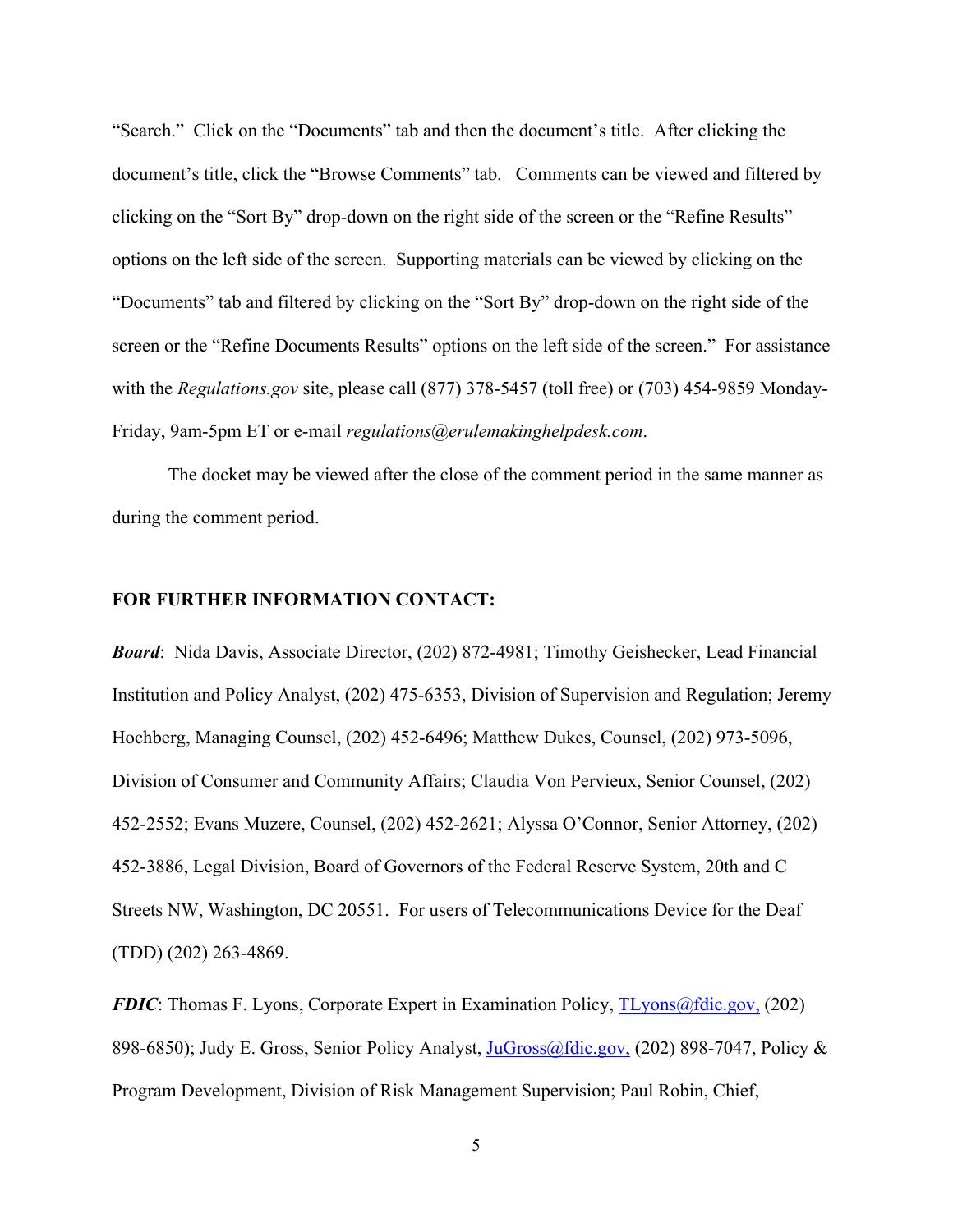[probin@fdic.gov,](mailto:probin@fdic.gov) (202) 898-6818, Supervisory Policy Section, Division of Depositor and Consumer Protection; Marguerite Sagatelian, Senior Special Counsel, [msagatelian@fdic.gov,](mailto:msagatelian@fdic.gov) (202) 898-6690, Supervision, Legislation & Enforcement Branch, Legal Division, Federal Deposit Insurance Corporation; 550 17th Street NW, Washington, DC 20429.

*OCC*: Kevin Greenfield, Deputy Comptroller for Operational Risk Division, Lazaro Barreiro, Director for Governance and Operational Risk Policy, Emily Doran, Governance and Operational Risk Policy Analyst, Stuart Hoffman, Governance and Operational Risk Policy Analyst, Operational Risk Policy Division, (202) 649-6550; or Tad Thompson, Counsel or Eden Gray, Assistant Director, Chief Counsel's Office, (202) 649-5490, Office of the Comptroller of the Currency, 400  $7<sup>th</sup>$  Street SW, Washington, DC 20219.

# **SUPPLEMENTARY INFORMATION:**

# **Table of Contents**

#### **I. Introduction**

- **II. Overview of Proposed Guidance on Third-Party Relationships**
- **III. Request for Comment**
- **IV. Text of Proposed Guidance on Third-Party Relationships**
	- **A. Summary**
	- **B. Background**
	- **C. Risk Management**
		- **1. Planning**
		- **2. Due Diligence and Third-Party Selection**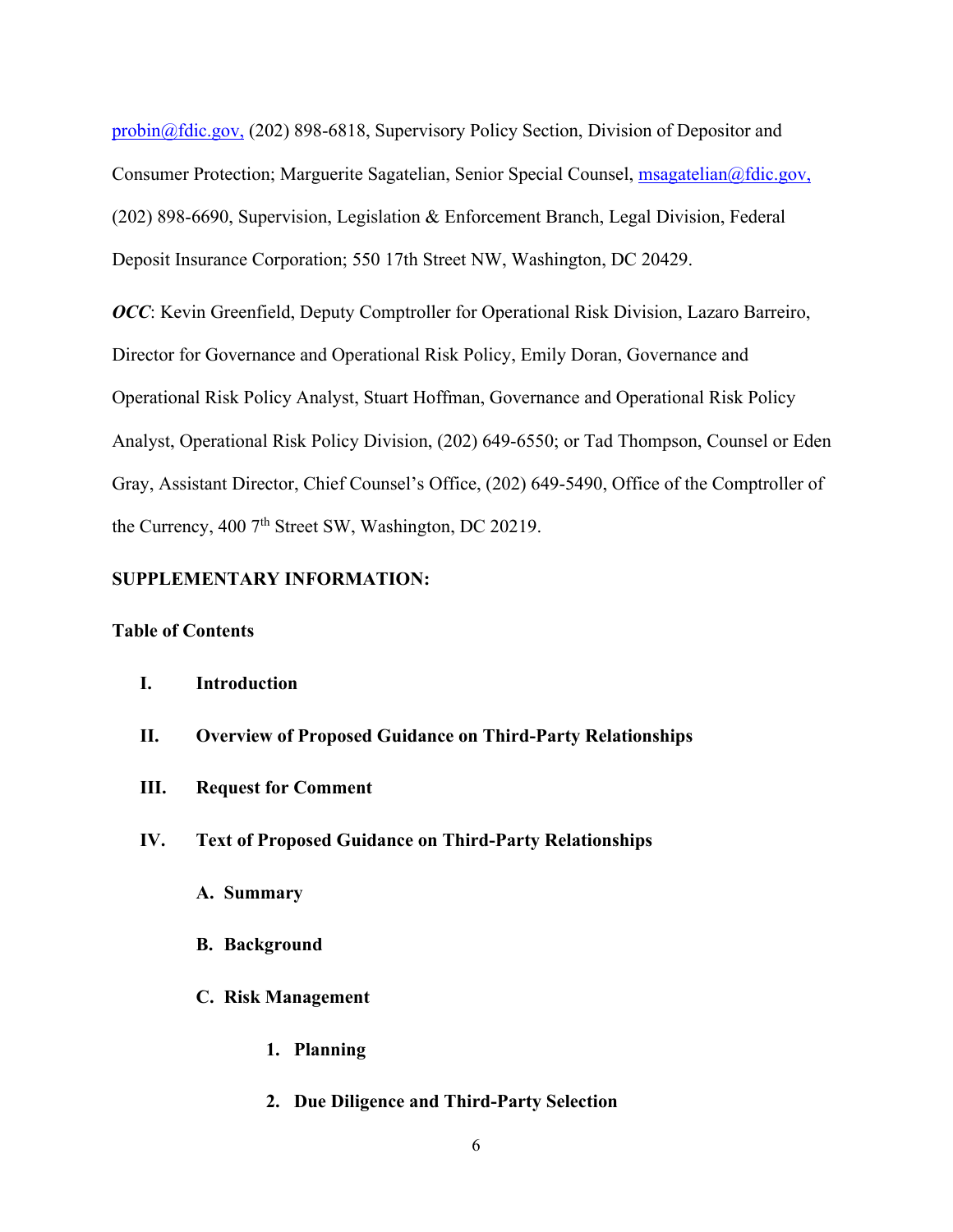- **3. Contract Negotiation**
- **4. Oversight and Accountability**
- **5. Ongoing Monitoring**
- **6. Termination**

**D. Supervisory Review of Third Parties**

**V. OCC's 2020 Frequently Asked Questions (FAQs) on Third-Party Relationships**

## **I. Introduction**

Banking organizations routinely rely on third parties for a range of products, services, and activities (herein activities). These may include core bank processing, information technology services, accounting, compliance, human resources, and loan servicing. A banking organization may also establish third-party relationships to offer products and services to improve customers' access to and the functionality of banking services, such as mobile payments, credit-scoring systems, and customer point-of-sale payments.

In other instances, a banking organization may make its banking services available to customers through the third party's platform. Competition, advances in technology, and innovation in the banking industry contribute to banking organizations' increasing use of third parties to perform business functions, deliver support services, facilitate providing new products and services, or facilitate providing existing products and services in new ways.

The use of third parties can offer banking organizations significant advantages, such as quicker and more efficient access to new technologies, human capital, delivery channels, products, services, and markets. To address these developments, many banking organizations,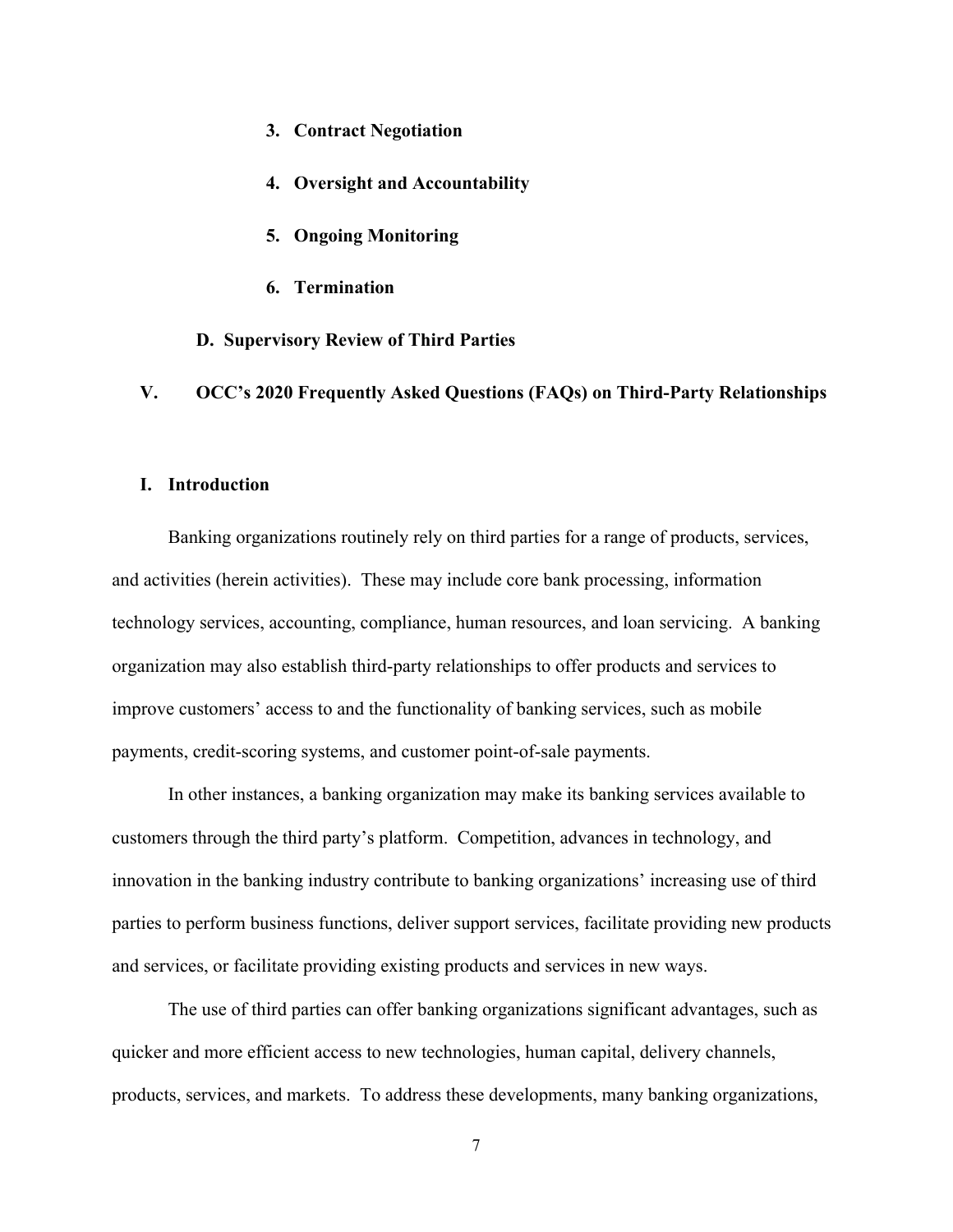including smaller and less complex banking organizations, have adopted risk management practices commensurate with the level of risk and complexity of their third-party relationships. Whether a banking organization conducts activities directly or through a third party, the banking organization must conduct the activities in a safe and sound manner and consistent with applicable laws and regulations, including those designed to protect consumers.

The use of third parties by banking organizations does not remove the need for sound risk management. On the contrary, the use of third parties may present elevated risks to banking organizations and their customers. Banking organizations' expanded use of third parties, especially those with new or innovative technologies, may also add complexity, including in managing consumer compliance risks, and otherwise heighten risk management considerations. A prudent banking organization appropriately manages its third-party relationships, including addressing consumer protection, information security, and other operational risks. The proposed supervisory guidance<sup>[1](#page-7-0)</sup> is intended to assist banking organizations in identifying and addressing these risks and in complying with applicable statutes and regulations.<sup>[2](#page-7-1)</sup>

The Board, FDIC, and OCC each have issued guidance for their respective supervised banking organizations addressing third-party relationships and appropriate risk management practices: the Board's 201[3](#page-7-2) guidance, $3$  the FDIC's 2008 guidance, $4$  and the OCC's 2013

<span id="page-7-0"></span><sup>&</sup>lt;sup>1</sup> Supervisory guidance outlines the agencies' supervisory practices or priorities and articulates the agencies' general views regarding appropriate practices for a given subject area. The agencies have each adopted regulations setting forth Statements Clarifying the Role of Supervisory Guidance as guidance. *See* 12 CFR part 4, Appendix A to Subpart F (OCC); 12 CFR part 262, Appendix A (Board); 12 CFR part 302, Appendix A (FDIC).

<span id="page-7-1"></span><sup>&</sup>lt;sup>2</sup> These include the Interagency Guidelines Establishing Standards for Safety and Soundness, and the Interagency Guidelines Establishing Information Security Standards, which were adopted pursuant to the procedures of section 39 of the Federal Deposit Insurance Act and section 505 of the Graham Leach Bliley Act, respectively.

<span id="page-7-2"></span><sup>&</sup>lt;sup>3</sup> SR Letter 13-19 / CA Letter 13-21, "Guidance on Managing Outsourcing Risk" (December 5, 2013, updated February 26, 2021).

<span id="page-7-3"></span><sup>4</sup> FIL-44-2008, "Guidance for Managing Third-Party Risk" (June 6, 2008).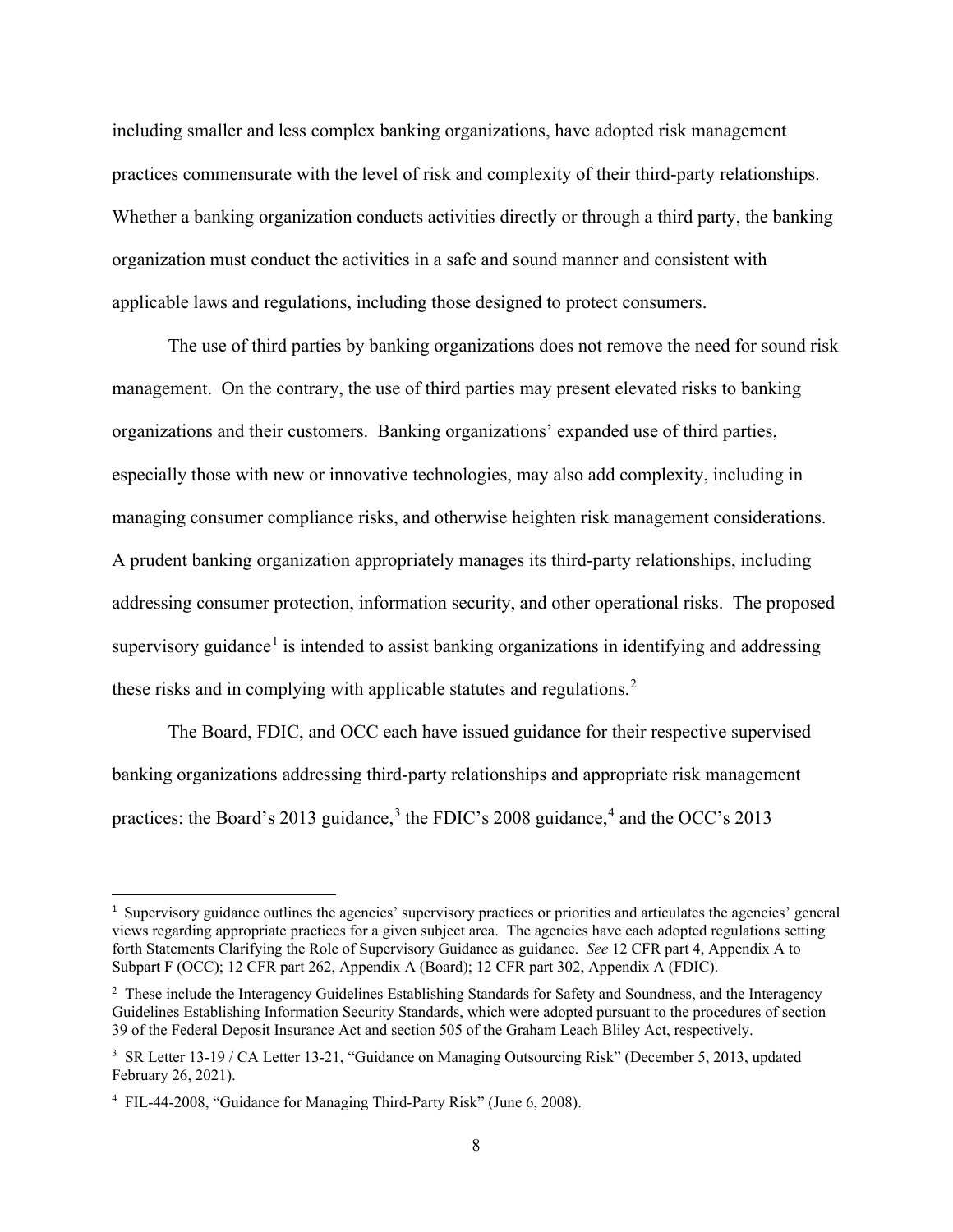guidance and its 2020 FAQs.<sup>[5](#page-8-0)</sup> The agencies seek to promote consistency in their third-party risk management guidance and to clearly articulate risk-based principles on third-party risk management. Accordingly, the agencies are jointly seeking comment on the proposed guidance.

The proposed guidance is based on the OCC's existing third-party risk management guidance from 2013 and includes changes to reflect the extension of the scope of applicability to banking organizations supervised by all three federal banking agencies. The agencies are including the OCC's 2020 FAQs, released in March 2020, as an exhibit, separate from the proposed guidance. The OCC issued the 2020 FAQs to clarify the OCC's 2013 third-party risk management guidance and discuss evolving industry topics. The agencies seek public comment on the extent to which the concepts discussed in the OCC's 2020 FAQs should be incorporated into the final version of the guidance. More specifically, the agencies seek public comment on whether: (1) any of those concepts should be incorporated into the final guidance; and (2) there are additional concepts that would be helpful to include.

# **II. Overview of Proposed Guidance on Third-Party Relationships**

The proposed guidance provides a framework based on sound risk management principles that banking organizations may use to address the risks associated with third-party relationships. The proposed guidance describes third-party relationships as business arrangements between a banking organization and another entity, by contract or otherwise. The proposed guidance stresses the importance of a banking organization appropriately managing and evaluating the risks associated with each third-party relationship. The proposed guidance

<span id="page-8-0"></span><sup>5</sup> OCC Bulletin 2013-29, "Third-Party Relationships: Risk Management Guidance" and OCC Bulletin 2020-10, "Third-Party Relationships: Frequently Asked Questions to Supplement OCC Bulletin 2013-29" The OCC also issued foreign-based third-party guidance, OCC Bulletin 2002-16, "Bank Use of Foreign-Based Third-Party Service Providers: Risk Management Guidance," which supplements this proposed guidance.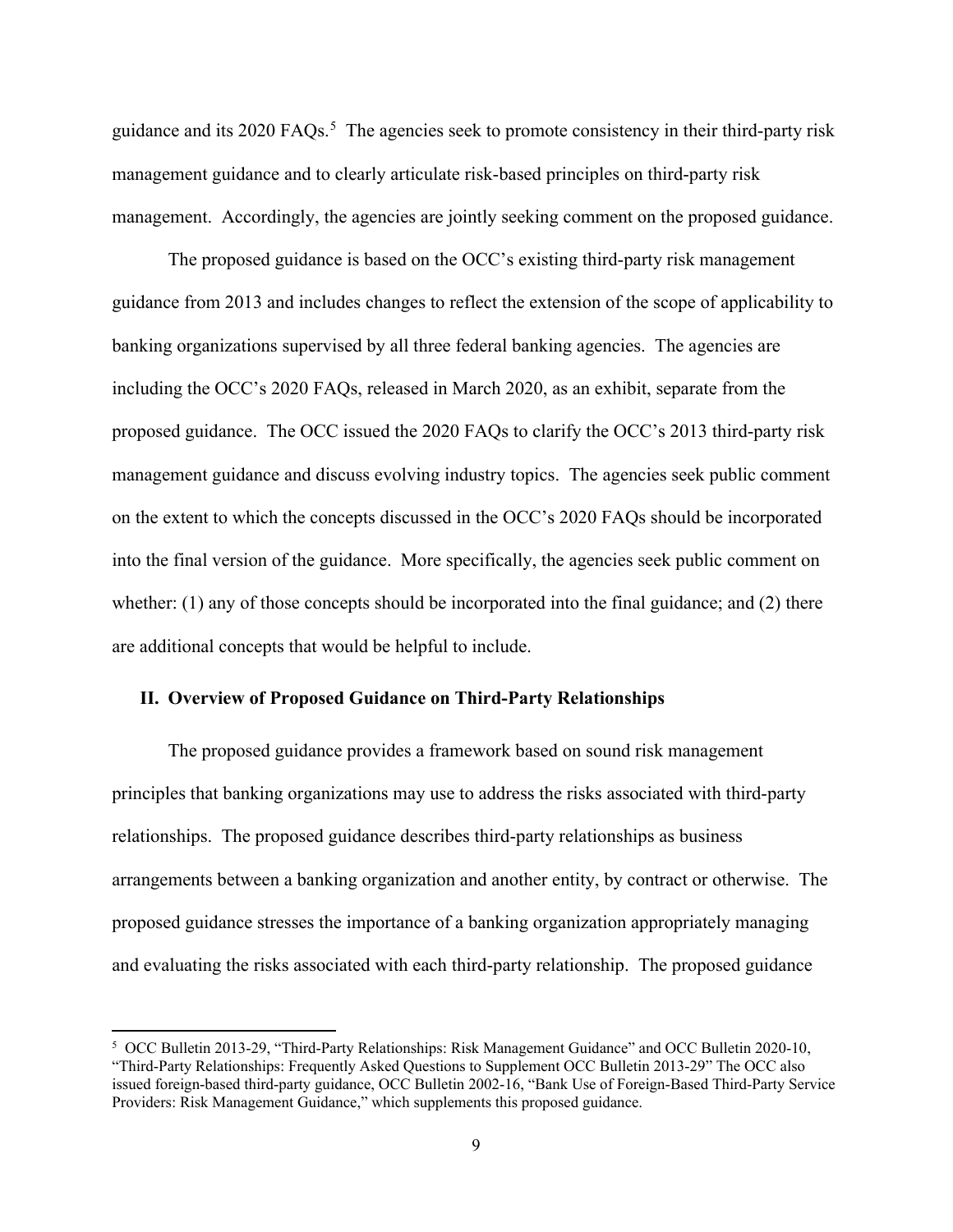states that a banking organization's use of third parties does not diminish its responsibility to perform an activity in a safe and sound manner and in compliance with applicable laws and regulations. The proposed guidance indicates that banking organizations should adopt thirdparty risk management processes that are commensurate with the identified level of risk and complexity from the third-party relationships, and with the organizational structure of each banking organization. The proposed guidance is intended for all third-party relationships and is especially important for relationships that a banking organization relies on to a significant extent, relationships that entail greater risk and complexity, and relationships that involve critical activities as described in the proposed guidance.

The proposed guidance describes the third-party risk management life cycle and identifies principles applicable to each stage of the life cycle, including: (1) developing a plan that outlines the banking organization's strategy, identifies the inherent risks of the activity with the third party, and details how the banking organization will identify, assess, select, and oversee the third party; (2) performing proper due diligence in selecting a third party; (3) negotiating written contracts that articulate the rights and responsibilities of all parties; (4) having the board of directors and management oversee the banking organization's risk management processes, maintaining documentation and reporting for oversight accountability, and engaging in independent reviews; (5) conducting ongoing monitoring of the third party's activities and performance; and (6) developing contingency plans for terminating the relationship in an effective manner.

#### **III. Request for Comment**

The agencies invite comment on all aspects of the proposed guidance and the OCC's 2020 FAQs, including responses to the following questions.

10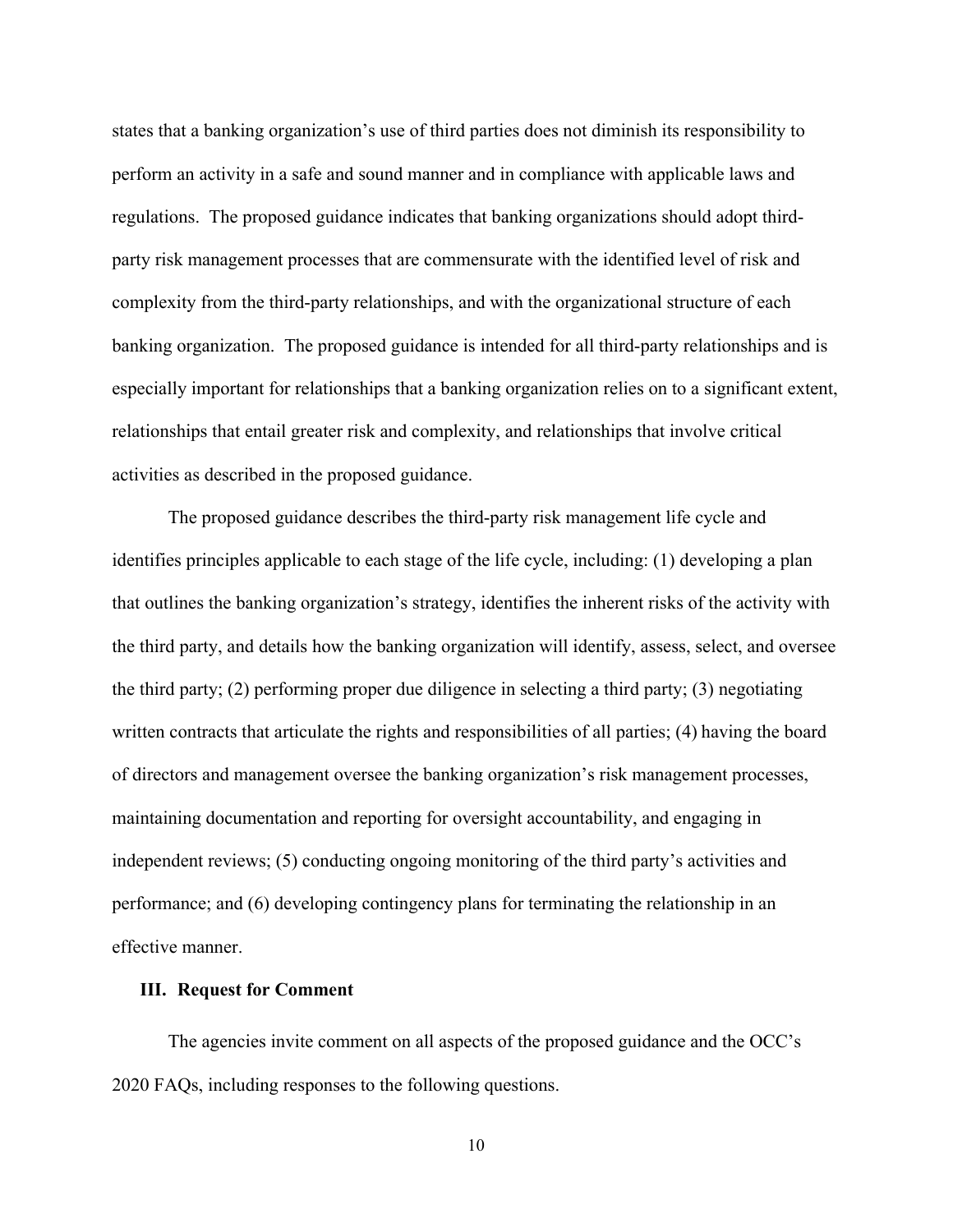# **A. General**

- *1. To what extent does the guidance provide sufficient utility, relevance, comprehensiveness, and clarity for banking organizations with different risk profiles and organizational structures? In what areas should the level of detail be increased or reduced? In particular, to what extent is the level of detail in the guidance's examples helpful for banking organizations as they design and evaluate their third-party riskmanagement practices?*
- *2. What other aspects of third-party relationships, if any, should the guidance consider?*

# **B. Scope**

As noted above, a third-party relationship is "any business arrangement between a banking organization and another entity, by contract or otherwise." The term "business arrangement" is meant to be interpreted broadly to enable banking organizations to identify all third-party relationships for which the proposed guidance is relevant. Neither a written contract nor a monetary exchange is necessary to establish a business arrangement. While determinations of business arrangements may vary depending on the facts and circumstances, third-party business arrangements generally exclude a banking organization's customers. The proposed guidance provides examples of third-party relationships, including use of independent consultants, networking arrangements, merchant payment processing services, services provided by affiliates and subsidiaries, joint ventures, and other business arrangements in which a banking organization has an ongoing relationship or may have responsibility for the associated records. The proposed guidance also describes additional risk management considerations when a banking organization entertains the use of foreign-based third parties.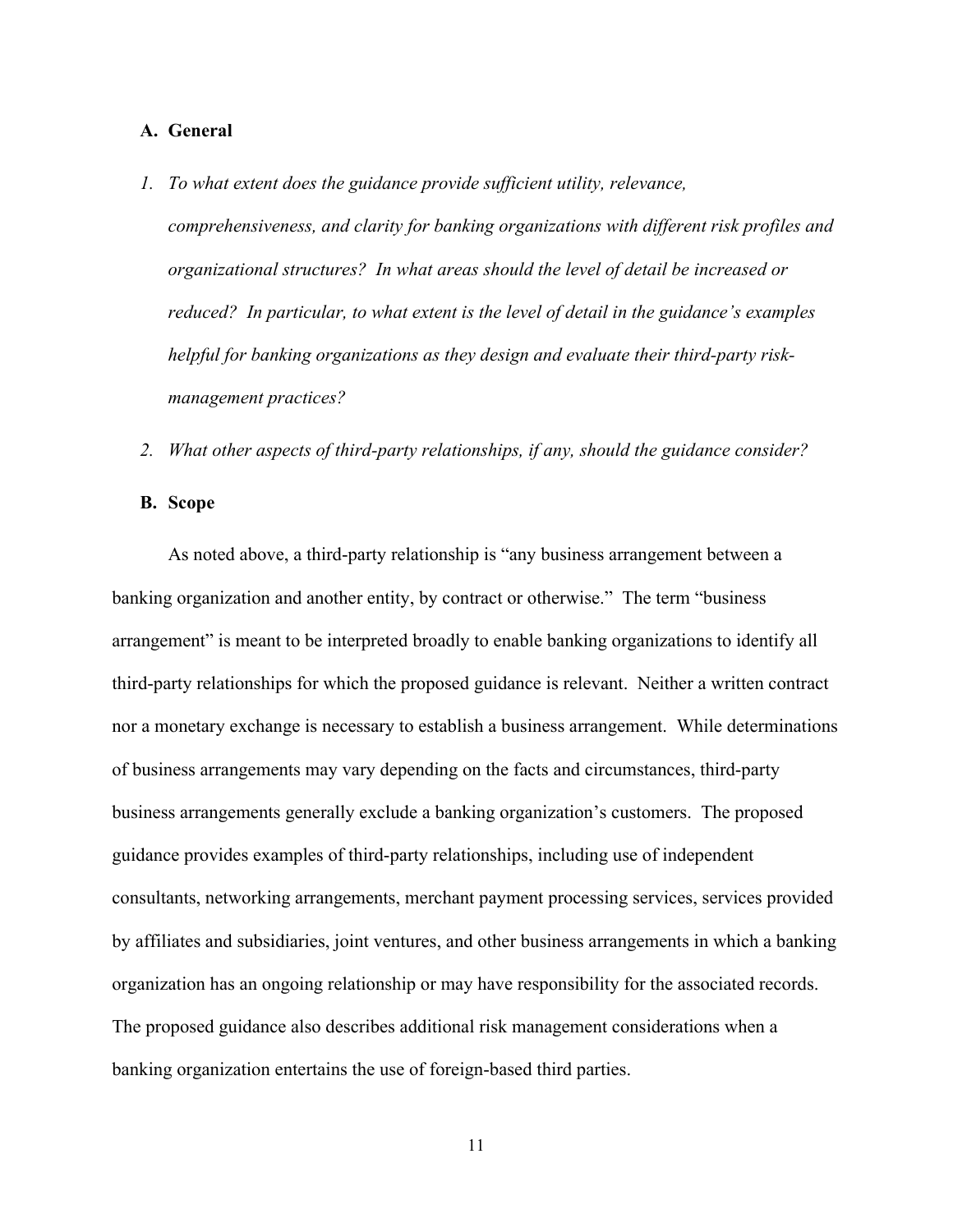- *3. In what ways, if any, could the proposed description of third-party relationships be clearer?*
- *4. To what extent does the discussion of "business arrangement" in the proposed guidance provide sufficient clarity to permit banking organizations to identify those arrangements for which the guidance is appropriate? What change or additional clarification, if any, would be helpful?*
- *5. What changes or additional clarification, if any, would be helpful regarding the risks associated with engaging with foreign-based third parties?*

# **C. Tailored Approach to Third-Party Risk Management**

This guidance offers a framework based on sound risk management principles that banking organizations may use in developing practices appropriate for all stages in the risk management life cycle of a third-party relationship based on the level of risk, complexity, and size of the banking organization and the nature of the third-party relationship. Some smaller and less complex banking organizations have expressed concern that they are expected to institute third-party risk management practices that they perceive to be more appropriate for larger and more complex banking organizations. The proposed guidance is intended to provide principles that are useful for a banking organization of any size or complexity and uses the concept of critical activities to help banking organizations scale the nature of their risk management activities. Banking organizations, including smaller and less complex banking organizations, should adopt risk management practices commensurate with the level of risk and complexity of their third-party relationships and the risk and complexity of the banking organization's operations.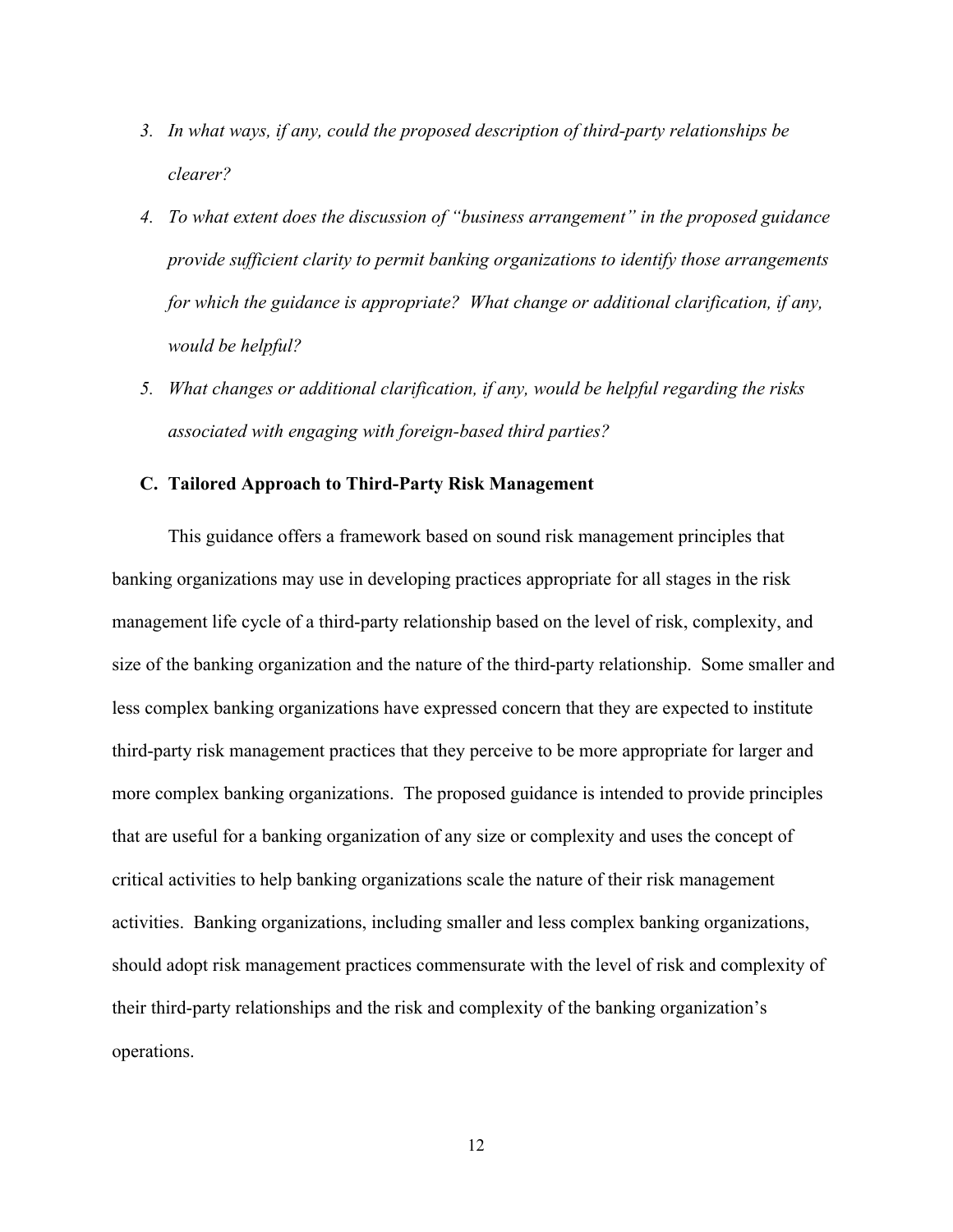- *6. How could the proposed guidance better help a banking organization appropriately scale its third-party risk management practices?*
- *7. In what ways, if any, could the proposed guidance be revised to better address challenges a banking organization may face in negotiating some third-party contracts?*
- *8. In what ways could the proposed description of critical activities be clarified or improved?*

# **D. Third-Party Relationships**

Banking organizations are engaging in different types of relationships<sup>[6](#page-12-0)</sup> with third parties, including technology companies, to serve a range of purposes. Some banking organizations have business arrangements with third parties to offer competitive and innovative financial products and services that otherwise would be difficult, cost-prohibitive, or time-consuming to develop inhouse. Other banking organizations have relationships with third parties to enhance their operational and compliance infrastructure, including for areas such as fraud detection, antimoney laundering, and customer service. The agencies recognize the prevalence of the range of relationships between banking organizations and third parties.

- *9. What additional information, if any, could the proposed guidance provide for banking organizations to consider when managing risks related to different types of business arrangements with third parties?*
- *10. What revisions to the proposed guidance, if any, would better assist banking organizations in assessing third-party risk as technologies evolve?*

<span id="page-12-0"></span><sup>&</sup>lt;sup>6</sup> These relationships could include partnerships, joint ventures, or other types of formal legal structures or informal arrangements.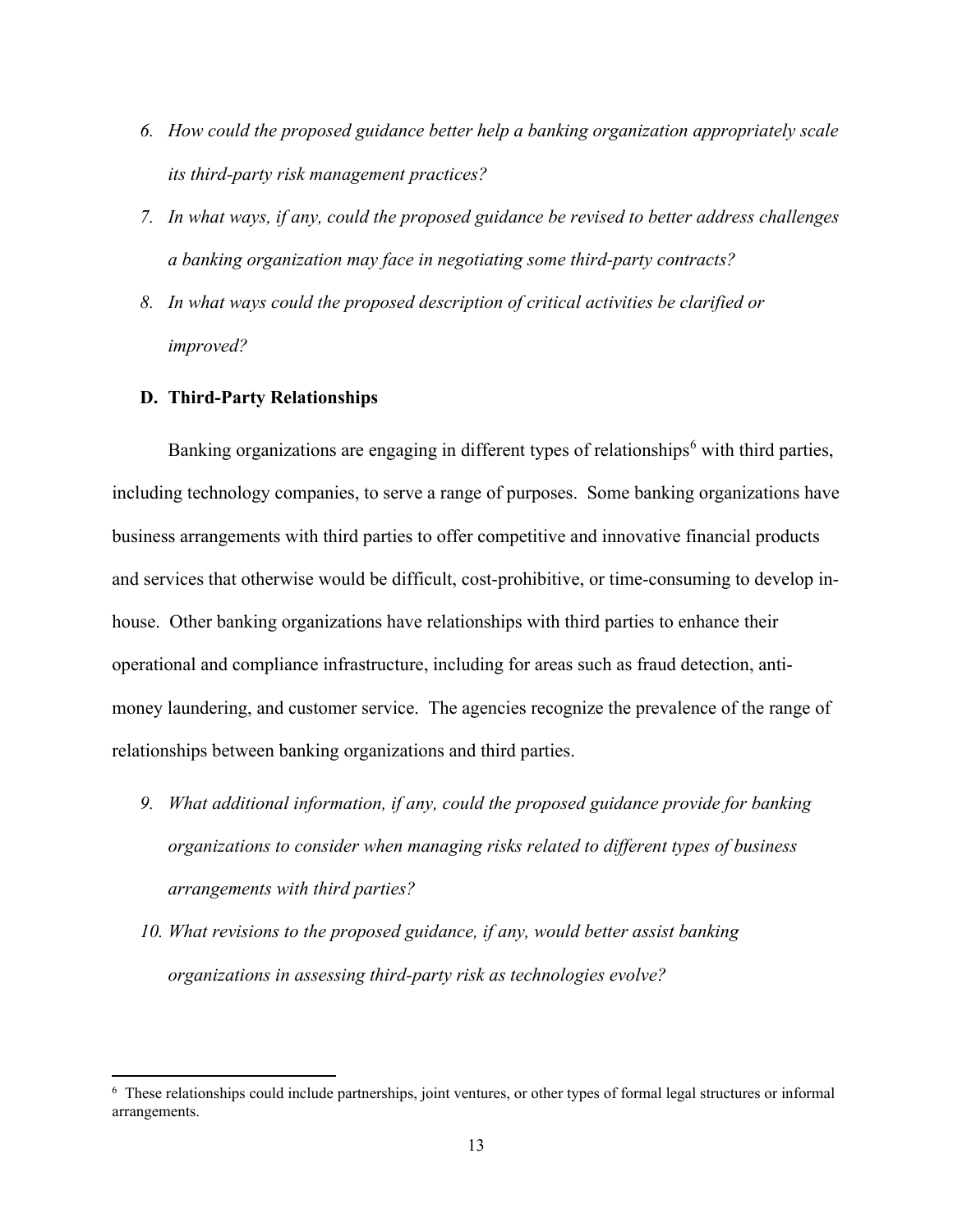Third parties and banking organizations enter into a wide variety of business arrangements, including ones in which the banking organizations make parts of their information systems available to a third party that will directly engage with the end customer. These business arrangements may involve unique or additional risks relative to traditional third-party business arrangements.

- *11. What additional information, if any, could the proposed guidance provide to banking organizations in managing the risk associated with third-party platforms that directly engage with end customers?*
- *12. What risk management practices do banking organizations find most effective in managing business arrangements in which a third party engages in activities for which there are regulatory compliance requirements? How could the guidance further assist banking organizations in appropriately managing the compliance risks of these business arrangements?*

#### **E. Due Diligence and Collaborative Arrangements**

The proposed guidance notes that banking organizations may collaborate when they use the same third party, which can improve risk management and lower the costs among such banking organizations. For example, banking organizations may be able to collaborate when performing due diligence, negotiating contracts, and performing ongoing monitoring.<sup>[7](#page-13-0)</sup> Collaboration may facilitate banking organizations' due diligence of particular third-party relationships by sharing expertise and resources. Third-party assessment service companies have

<span id="page-13-0"></span> $7$  Any collaborative activities among banks must comply with antitrust laws. Refer to the Federal Trade Commission and U.S. Department of Justice's "Antitrust Guidelines for Collaborations Among Competitors," https://www.ftc.gov/sites/default/files/documents/public\_events/joint-venture-hearings-antitrust-guidelinescollaboration-among-competitors/ftcdojguidelines-2.pdf (April 2000).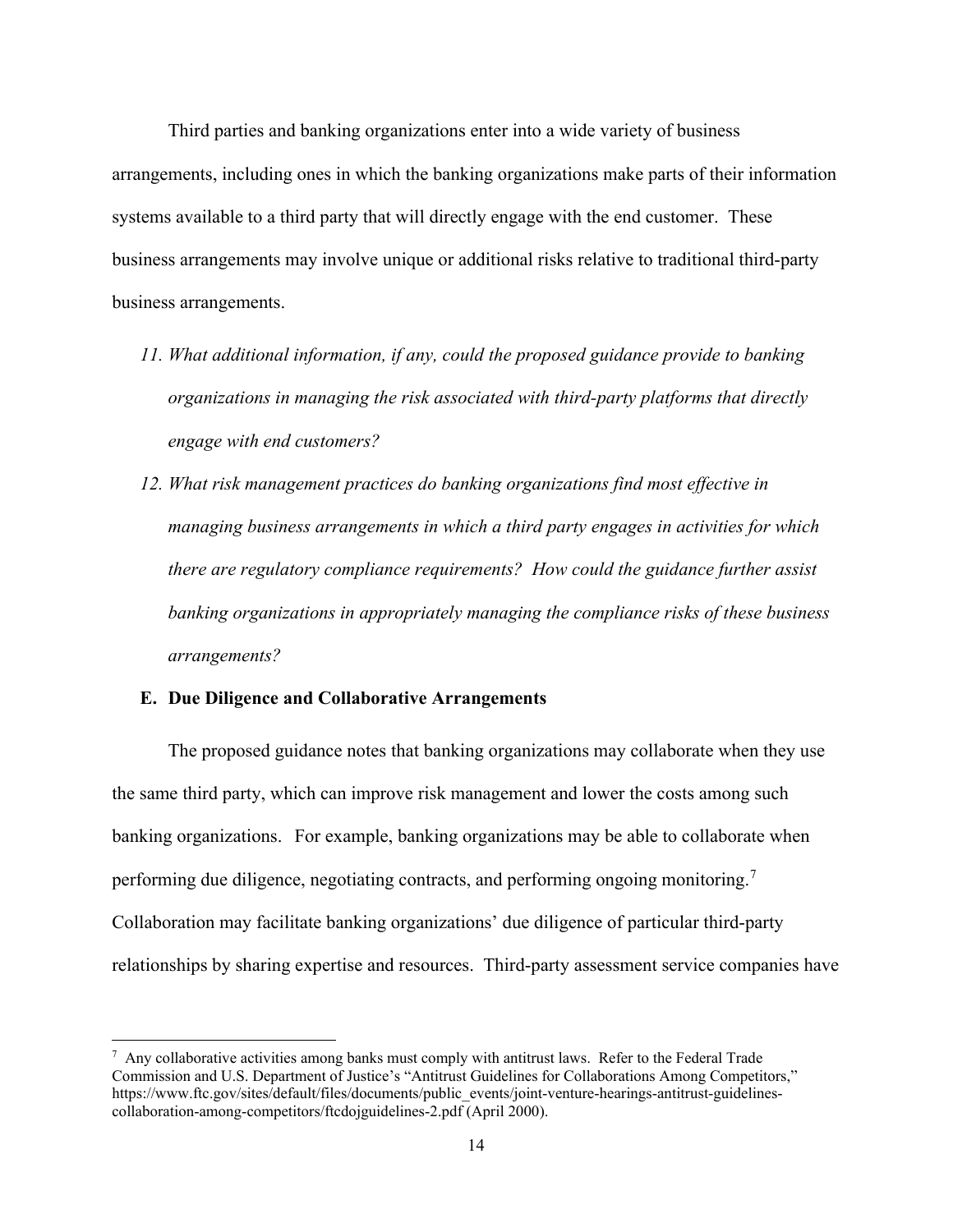been formed to help banking organizations with third-party risk management, including due diligence. Collaboration can also result in increased negotiating power and lower costs to banking organizations not only during contract negotiations but also for ongoing monitoring. Each banking organization, however, is ultimately accountable for managing the risks of its own third-party business arrangements.

- *13. In what ways, if any, could the discussion of shared due diligence in the proposed guidance provide better clarity to banking organizations regarding third-party due diligence activities?*
- *14. In what ways, if any, could the proposed guidance further address due diligence options, including those that may be more cost effective? In what ways, if any, could the proposed guidance provide better clarity to banking organizations conducting due diligence, including working with utilities, consortiums, or standard-setting organizations?*

# **F. Subcontractors**

Third-party business arrangements may involve subcontracting arrangements, which can create a chain of service providers for a banking organization. The absence of a direct relationship with a subcontractor can affect the banking organization's ability to assess and control risks inherent in parts of the supply chain. In addition, the risks inherent in such a chain may be heightened when a banking organization uses third parties for critical activities.

The proposed guidance addresses due diligence and contract negotiations in dealing with a third party's subcontractors. Several sections of the proposed guidance, such as the sections titled "Management of Information Systems," "Reliance on Subcontractors," and "Conflicting Contractual Arrangements with Other Parties," detail possible procedures for handling subcontractors as part of due diligence and ongoing monitoring. Similarly, several sections of

15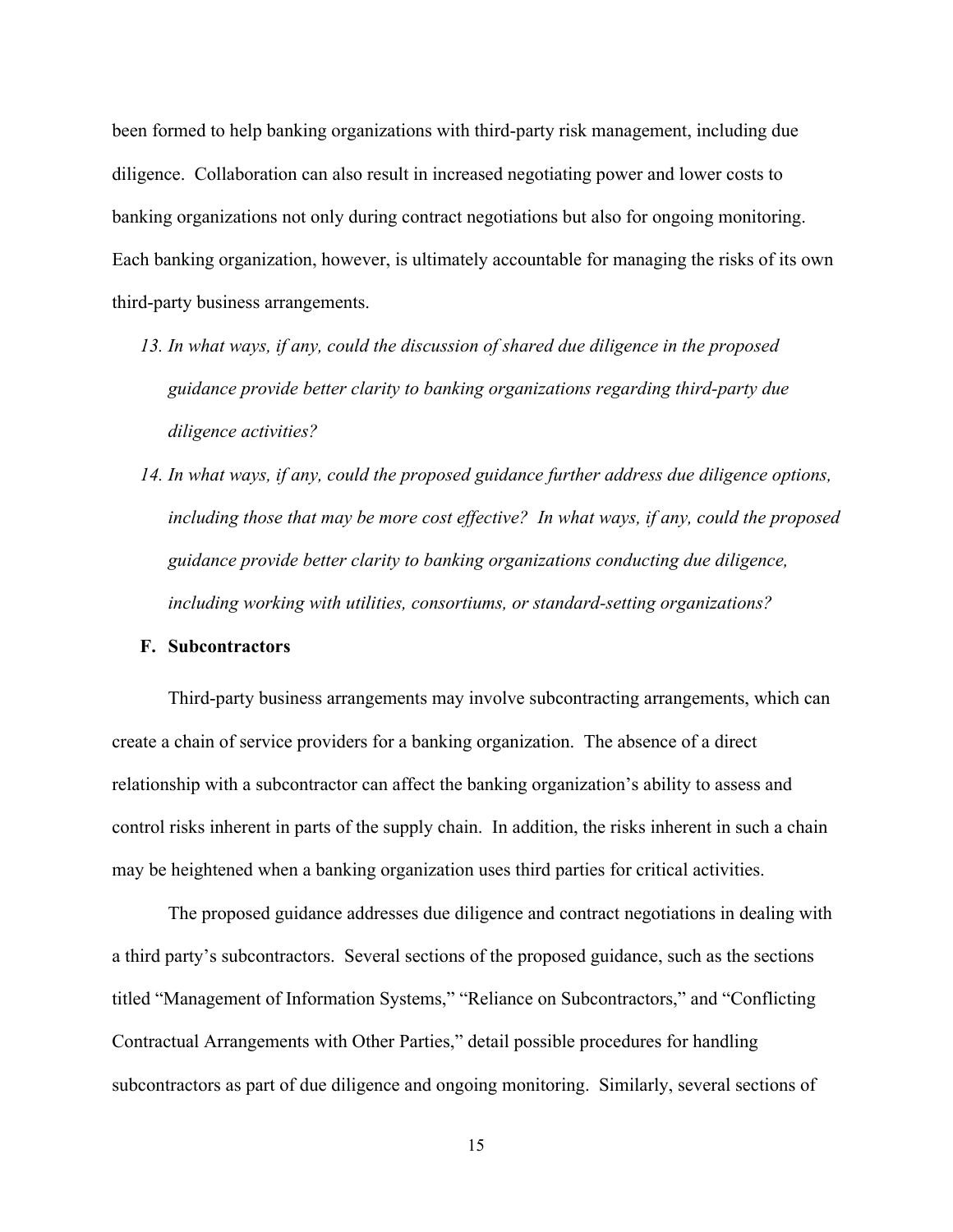the proposed guidance provide information on possible procedures for addressing the treatment of subcontractors in contract negotiation, including the sections on "Responsibilities for Providing, Receiving, and Retaining Information," "Confidentiality and Integrity," and "Subcontracting."

- *15. How could the proposed guidance be enhanced to provide more clarity on conducting due diligence for subcontractor relationships? To what extent would changing the terms used in explaining matters involving subcontractors (for example, fourth parties) enhance the understandability and effectiveness of this proposed guidance? What other practices or principles regarding subcontractors should be addressed in the proposed guidance?*
- *16. What factors should a banking organization consider in determining the types of subcontracting it is comfortable accepting in a third-party relationship? What additional factors are relevant when the relationship involves a critical activity?*

#### **G. Information Security**

The proposed guidance provides that a banking organization should, commensurate with its risk profile and consistent with safety and soundness principles and applicable laws and regulations, assess the information security program of third parties, including identifying, assessing, and mitigating known and emerging threats and vulnerabilities. Banking organizations with limited resources for security often depend on support from third parties or on security tools provided by third parties to assess information security risks.

*17. What additional information should the proposed guidance provide regarding a banking organization's assessment of a third party's information security and regarding information security risks involved with engaging a third party?*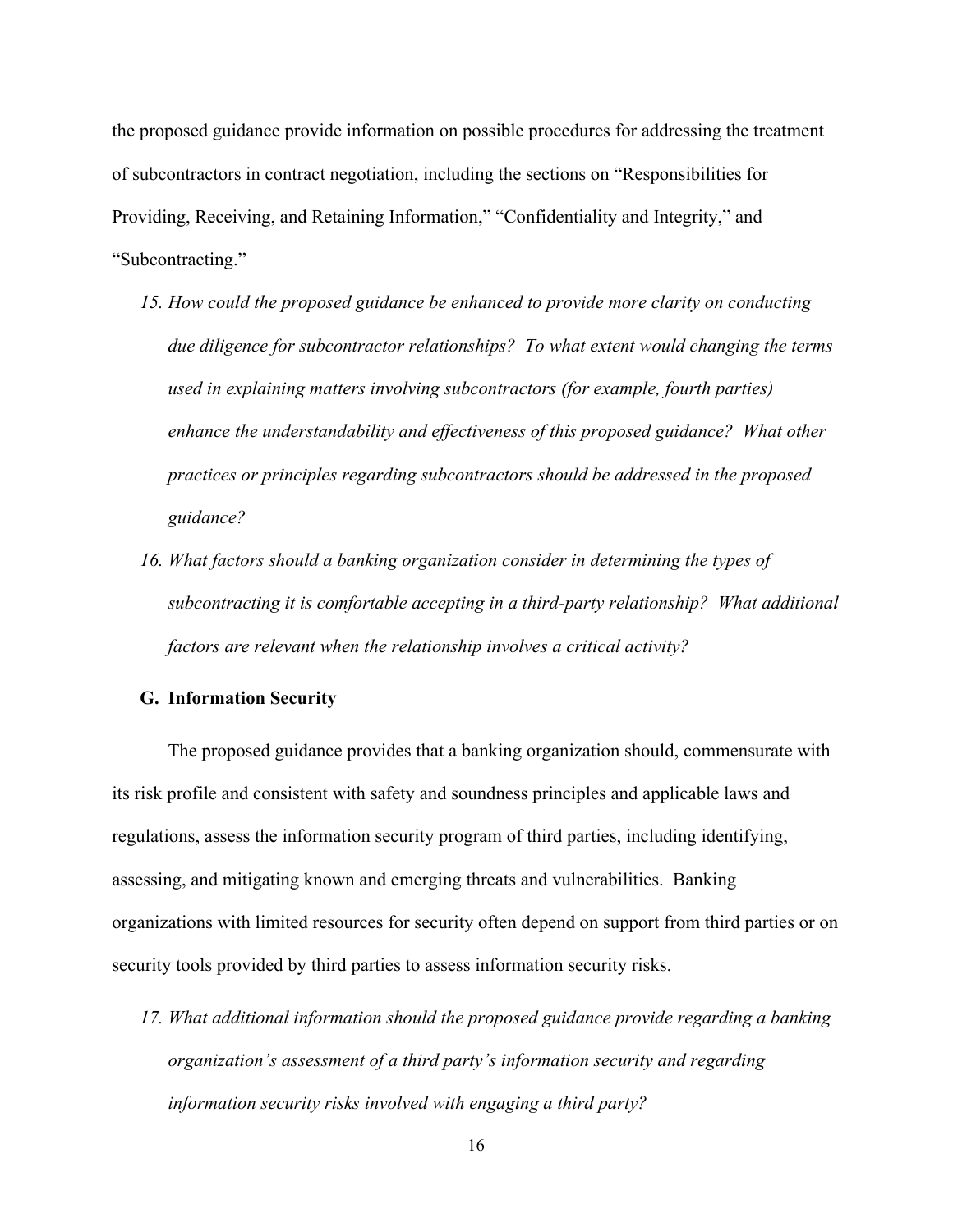# **H. OCC's 2020 FAQs**

The agencies are seeking comment on the extent to which the concepts included in the OCC's 2020 FAQs should be incorporated into the final version of the guidance.

*18. To what extent should the concepts discussed in the OCC's 2020 FAQs be incorporated into the guidance? What would be the best way to incorporate the concepts?*

# **Paperwork Reduction Act**

The Paperwork Reduction Act of 1995 (44 U.S.C. 3501-3521) (PRA) states that no agency may conduct or sponsor, nor is the respondent required to respond to, an information collection unless it displays a currently valid Office of Management and Budget (OMB) control number.

The proposed guidance does not revise any existing, or create any new, information collections pursuant to the PRA. Rather, any reporting, recordkeeping, or disclosure activities mentioned in the proposed guidance are usual and customary and should occur in the normal course of business as defined in the PRA. $8$  Consequently, no submissions will be made to the OMB for review. The agencies request comment on the conclusion that the proposed guidance does not create a new or revise and existing information collections.

# **IV. Text of Proposed Guidance on Third-Party Relationships**

#### **A. SUMMARY**

This guidance offers a framework based on sound risk management principles that banking organizations supervised by the Board of Governors of the Federal Reserve System (Board), the Federal Deposit Insurance Corporation (FDIC), and the Office of the Comptroller of the

<span id="page-16-0"></span><sup>8</sup> 5 CFR 1320.3(b)(2).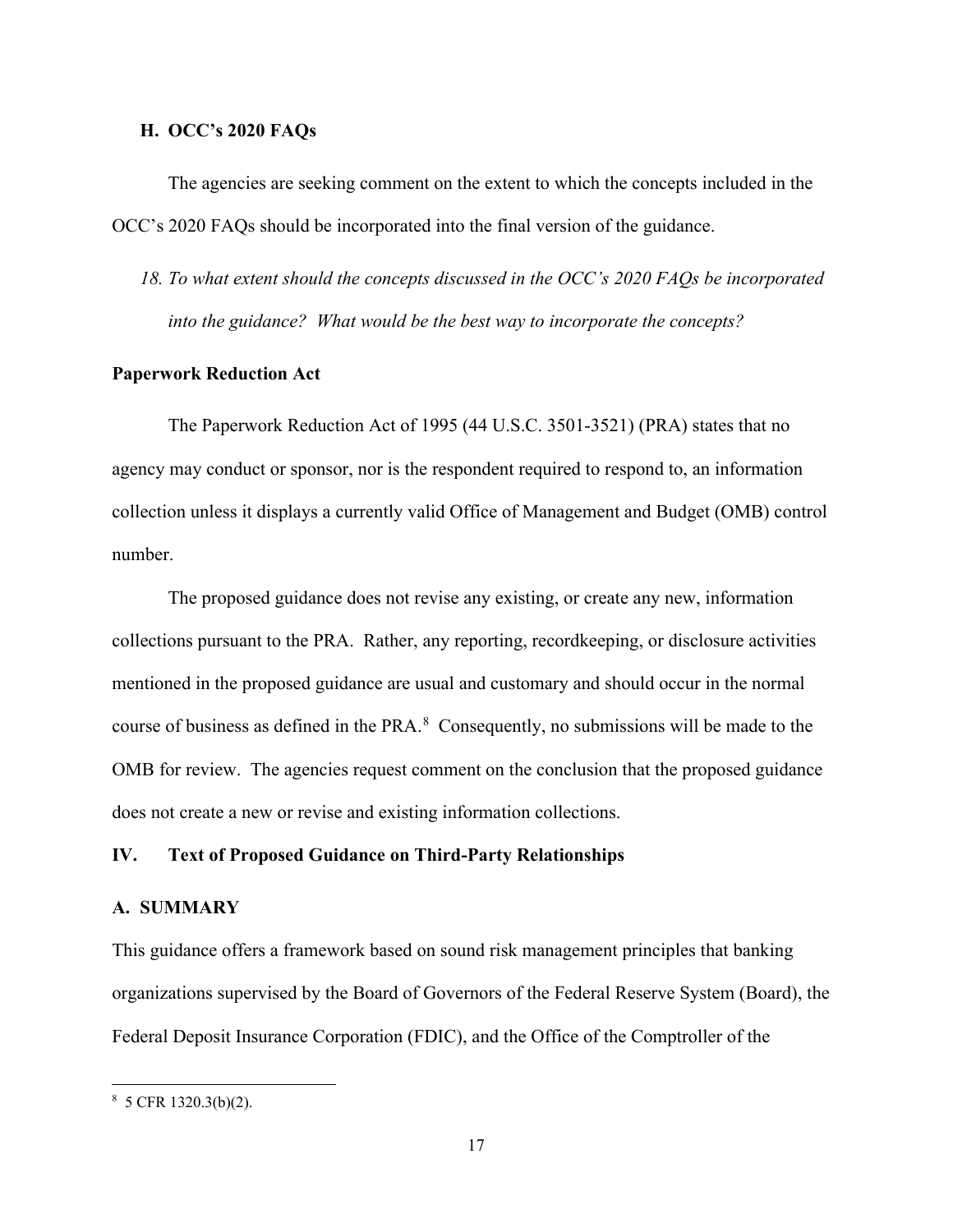Currency (OCC) (together, the agencies)<sup>[9](#page-17-0)</sup> may use when assessing and managing risks associated with third-party relationships. A third-party relationship is any business arrangement between a banking organization and another entity, by contract or otherwise.<sup>[10](#page-17-1)</sup> A third-party relationship may exist despite a lack of a contract or remuneration. Third-party relationships can include relationships with entities such as vendors, financial technology (fintech) companies, affiliates, and the banking organization's holding company. While a determination of whether a banking organization's relationship constitutes a business arrangement may vary depending on the facts and circumstances, third-party business arrangements generally exclude a bank's customer relationships.

Use of third parties can reduce management's direct control of activities and may introduce new risks or increase existing risks, such as operational, compliance, reputation, strategic, and credit risks and the interrelationship of these risks. Increased risk often arises from greater complexity, ineffective risk management by a banking organization, and inferior performance by the third party.

Banking organizations should have effective risk management practices whether the banking organization performs an activity in-house or through a third party. A banking organization's use of third parties does not diminish the respective responsibilities of its board of directors to

<span id="page-17-0"></span><sup>&</sup>lt;sup>9</sup> See the definition of "appropriate Federal banking agency" in section  $3(q)$  of the Federal Deposit Insurance Act for a list of banking organizations supervised by each agency. 12 U.S.C. 1813(q).

<span id="page-17-1"></span> $10$  Third-party relationships include activities that involve outsourced products and services, use of independent consultants, networking arrangements, merchant payment processing services, services provided by affiliates and subsidiaries, joint ventures, and other business arrangements where a banking organization has an ongoing relationship or may have responsibility for the associated records. Affiliate relationships are also subject to sections 23A and 23B of the Federal Reserve Act (12 U.S.C. 371c and 12 U.S.C. 371c-1)) as implemented in Regulation W (12 CFR Part 223).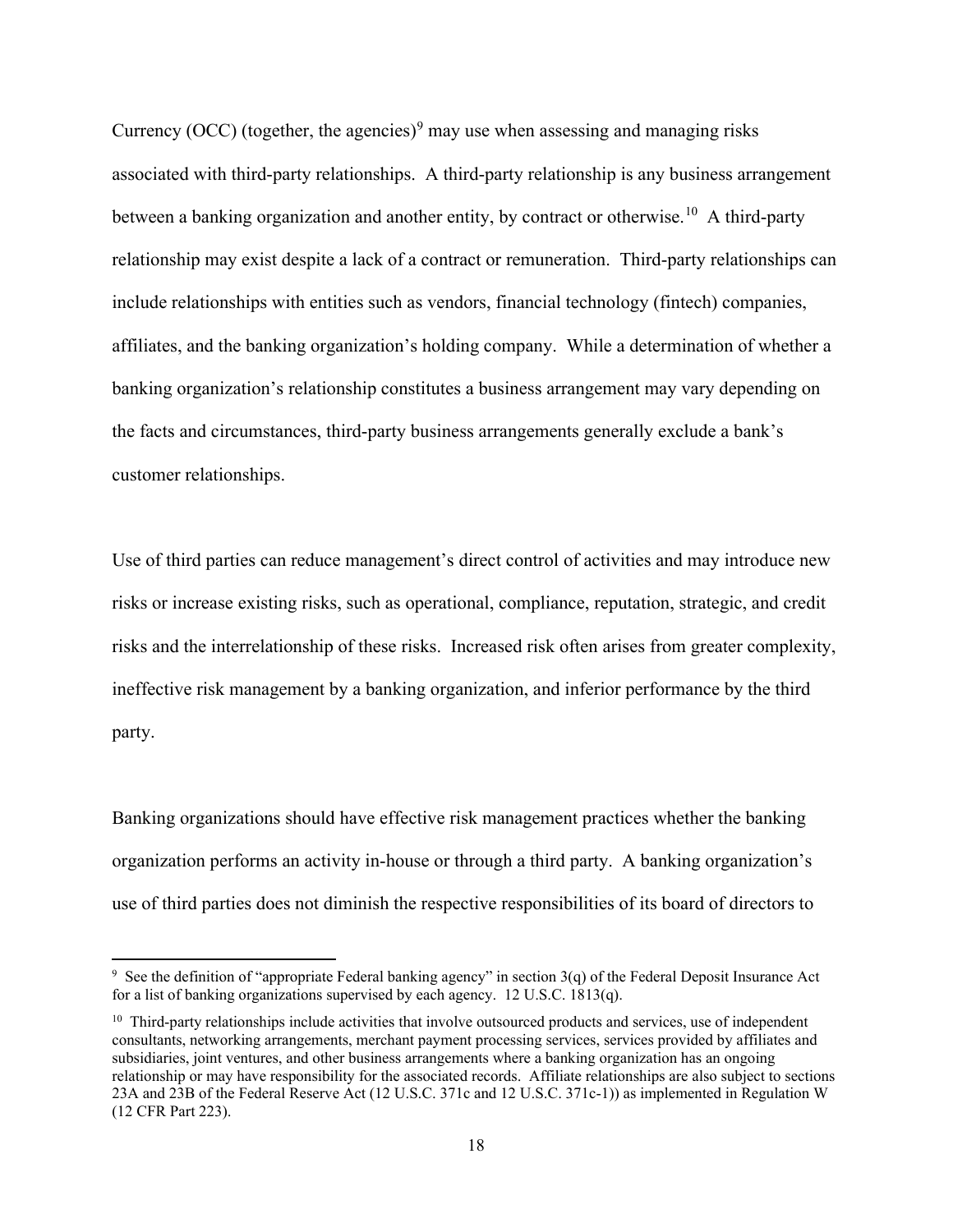provide oversight of senior management to perform the activity in a safe and sound manner and in compliance with applicable laws and regulations, including those related to consumer protection.<sup>[11](#page-18-0)</sup>

# **B. BACKGROUND**

The agencies seek to promote consistent third-party risk management guidance, better address use of, and services provided by, third parties, and more clearly articulate risk-based principles on third-party relationship risk management. The use of third parties can offer banking organizations significant advantages, such as quicker and more efficient access to new technologies, human capital, delivery channels, products, services, and markets. As the banking industry becomes more complex and technologically driven, banking organizations are forming more numerous and more complex relationships with other entities to remain competitive, expand operations, and help meet customer needs. A banking organization can be exposed to substantial financial loss if it fails to manage appropriately the risks associated with third-party relationships. Additionally, a banking organization may be exposed to concentration risk if it is overly reliant on a particular third-party service provider.

Whether activities are performed internally or outsourced to a third party, a banking organization is responsible for ensuring that activities are performed in a safe and sound manner and in compliance with applicable laws and regulations. It is therefore important for a banking

<span id="page-18-0"></span><sup>&</sup>lt;sup>11</sup> This guidance is relevant for all third-party relationships, including situations in which a supervised banking organization provides services to another supervised banking organization.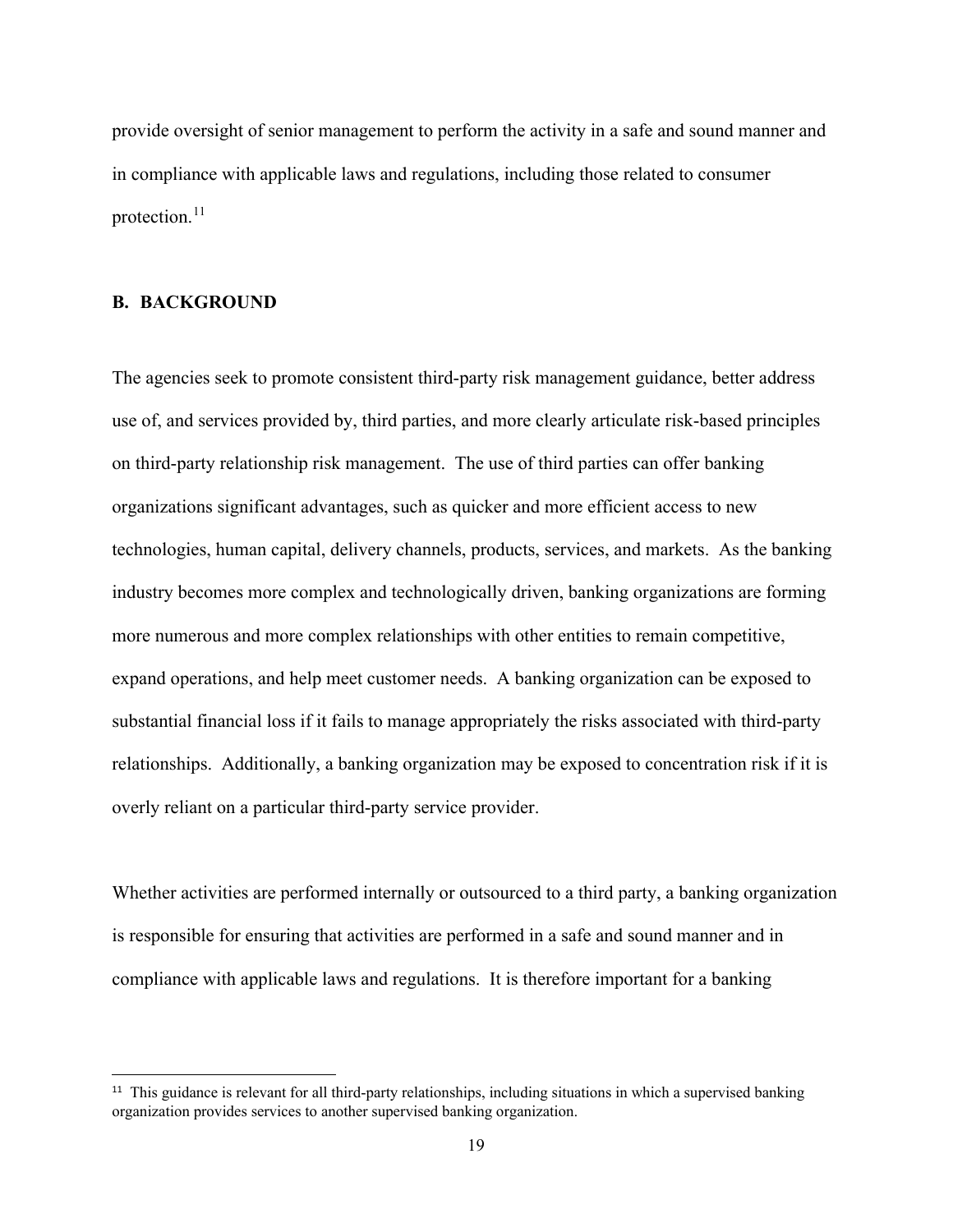organization to identify, assess, monitor, and control the risks associated with the use of third parties and the criticality of services being provided.

# **C. RISK MANAGEMENT**

A banking organization's third-party risk management program should be commensurate with its size, complexity, and risk profile as well as with the level of risk and number of the banking organization's third-party relationships.<sup>[12](#page-19-0)</sup> Not all relationships present the same level of risk to a banking organization. As part of sound risk management, banking organizations engage in more comprehensive and rigorous oversight and management of third-party relationships that support "critical activities." "Critical activities" are significant bank functions<sup>[13](#page-19-1)</sup> or other activities that:

- could cause a banking organization to face significant risk if the third party fails to meet expectations;
- could have significant customer impacts;
- require significant investment in resources to implement the third-party relationship and manage the risk; or
- could have a major impact on bank operations if the banking organization has to find an alternate third party or if the outsourced activity has to be brought in-house.

# **Third-Party Relationship Life Cycle**

<span id="page-19-0"></span> $12$  These relationships could include partnerships, joint ventures, or other types of formal legal structures or informal arrangements.

<span id="page-19-1"></span><sup>&</sup>lt;sup>13</sup> Significant bank functions include any business line of a banking organization, including associated operations, services, functions, and support, that upon failure would result in a material loss of revenue, profit, or franchise value.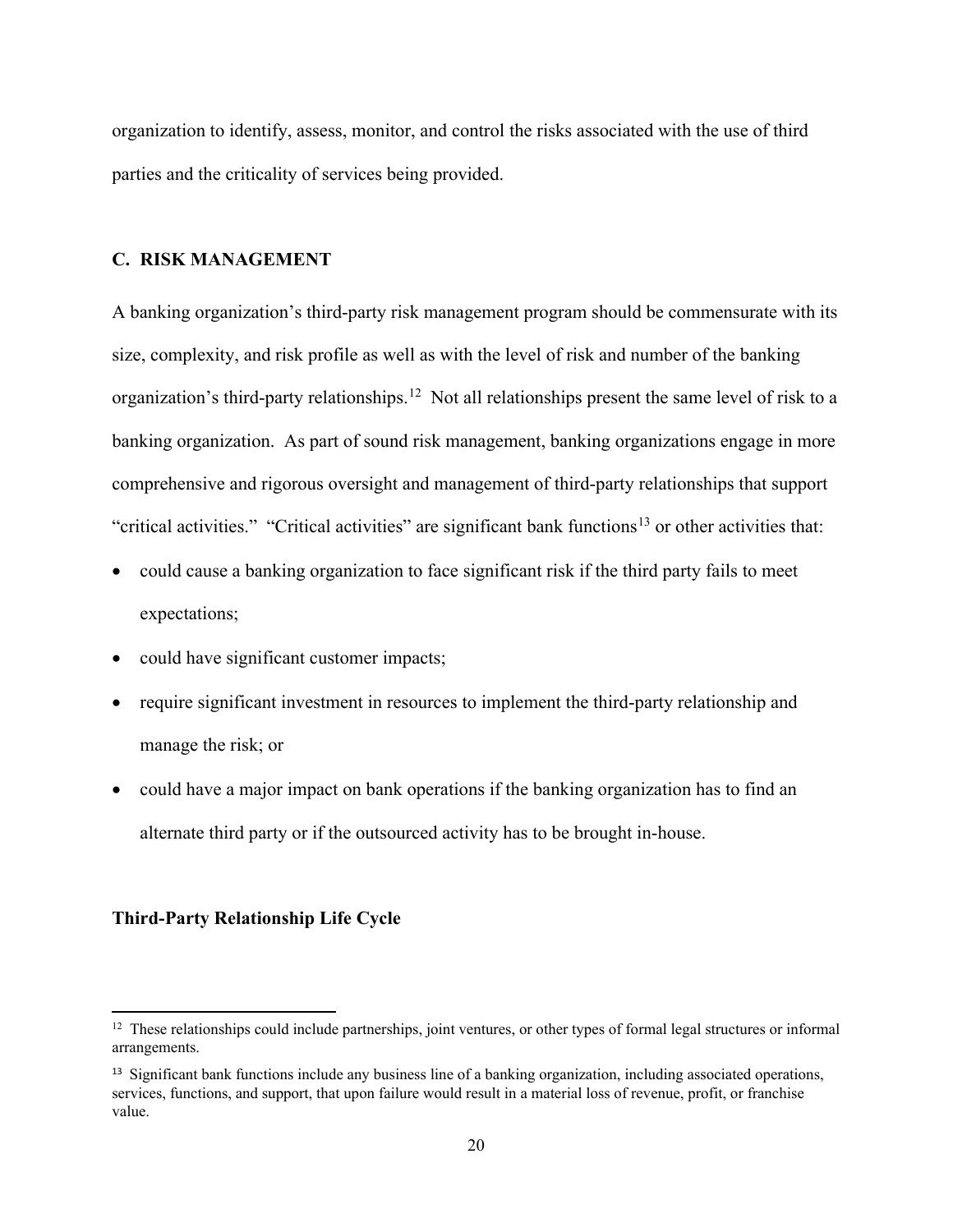Effective third-party risk management generally follows a continuous life cycle for all relationships and incorporates the following principles applicable to all stages of the life cycle:





**Oversight and accountability** 

Source: Board, FDIC, and OCC

# **1. Planning**

Before entering into a third-party relationship, banking organizations evaluate the types and nature of risks in the relationship and develop a plan to manage the relationship and its related risks. Certain third parties, particularly those providing critical services, typically warrant significantly greater planning and consideration. For example, when critical activities are involved, such plans may be presented to and approved by a banking organization's board of directors (or a designated board committee).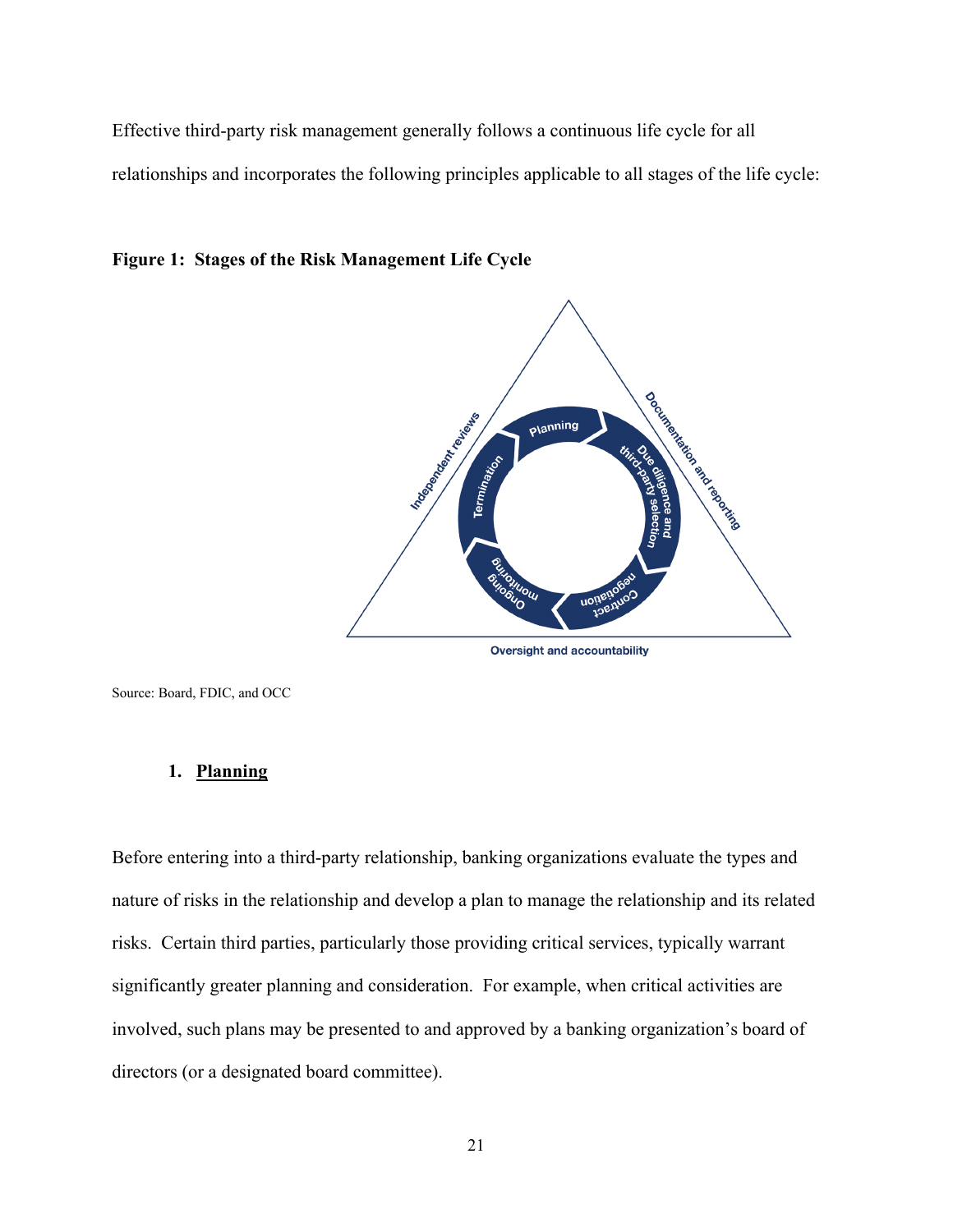A banking organization typically considers the following factors, among others, in planning for a third-party relationship:

- Identifying and assessing the risks associated with the business arrangement and commensurate steps for appropriate risk management;
- Understanding the strategic purpose of the business arrangement and how the arrangement aligns with a banking organization's overall strategic goals, objectives, risk appetite, and broader corporate policies;
- Considering the complexity of the business arrangement, such as the volume of activity, potential for subcontractor(s), the technology needed, and the likely degree of foreignbased third-party activities;
- Evaluating whether the potential financial benefits outweigh the estimated costs (including estimated direct contractual costs as well as indirect costs to augment or alter banking organization processes, systems, or staffing to properly manage the third-party relationship or to adjust or terminate other existing contracts);
- Considering how the third-party relationship could affect other strategic banking organization initiatives, such as large technology projects, organizational changes, mergers, acquisitions, or divestitures;
- Evaluating how the third-party relationship could affect banking organization employees, including dual employees,  $14$  and what transition steps are needed for the banking

<span id="page-21-0"></span><sup>&</sup>lt;sup>14</sup> Dual employees are employed by both the banking organization and the third party.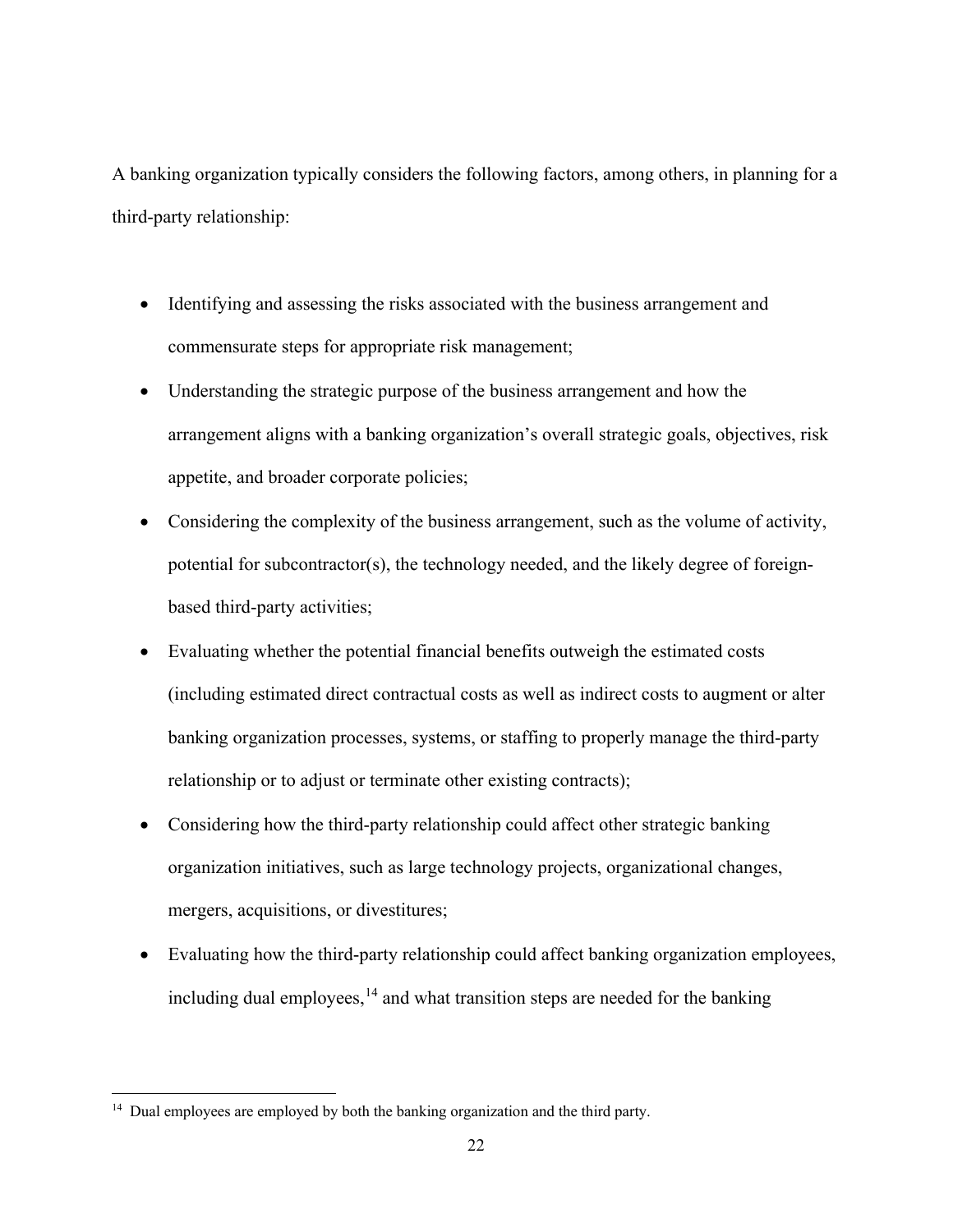organization to manage the impacts when the activities currently conducted internally are outsourced;

- Assessing the nature of customer interaction with the third party and potential impact on the banking organization's customers—including access to or use of those customers' confidential information, joint marketing or franchising arrangements, and handling of customer complaints—and identifying possible steps needed to manage these impacts;
- Understanding potential information security implications including access to the banking organization's systems and to its confidential information;
- Describing how the banking organization will select, assess, and oversee the third party, including monitoring the third party's compliance with contractual provisions;
- Determining the banking organization's ability to provide adequate oversight and management of the proposed third-party relationship on an ongoing basis (including whether staffing levels and expertise, risk management and compliance management systems, organizational structure, policies and procedures, or internal control systems need to be adapted for the banking organization to effectively address the business arrangement); and
- Outlining the banking organization's contingency plans in the event the banking organization needs to transition the activity to another third party or bring it in-house.

As with all other phases of the third-party risk management life cycle, it is important for planning and assessment to be performed by those with the requisite knowledge and skills. A banking organization may involve experts across disciplines, such as compliance, risk, or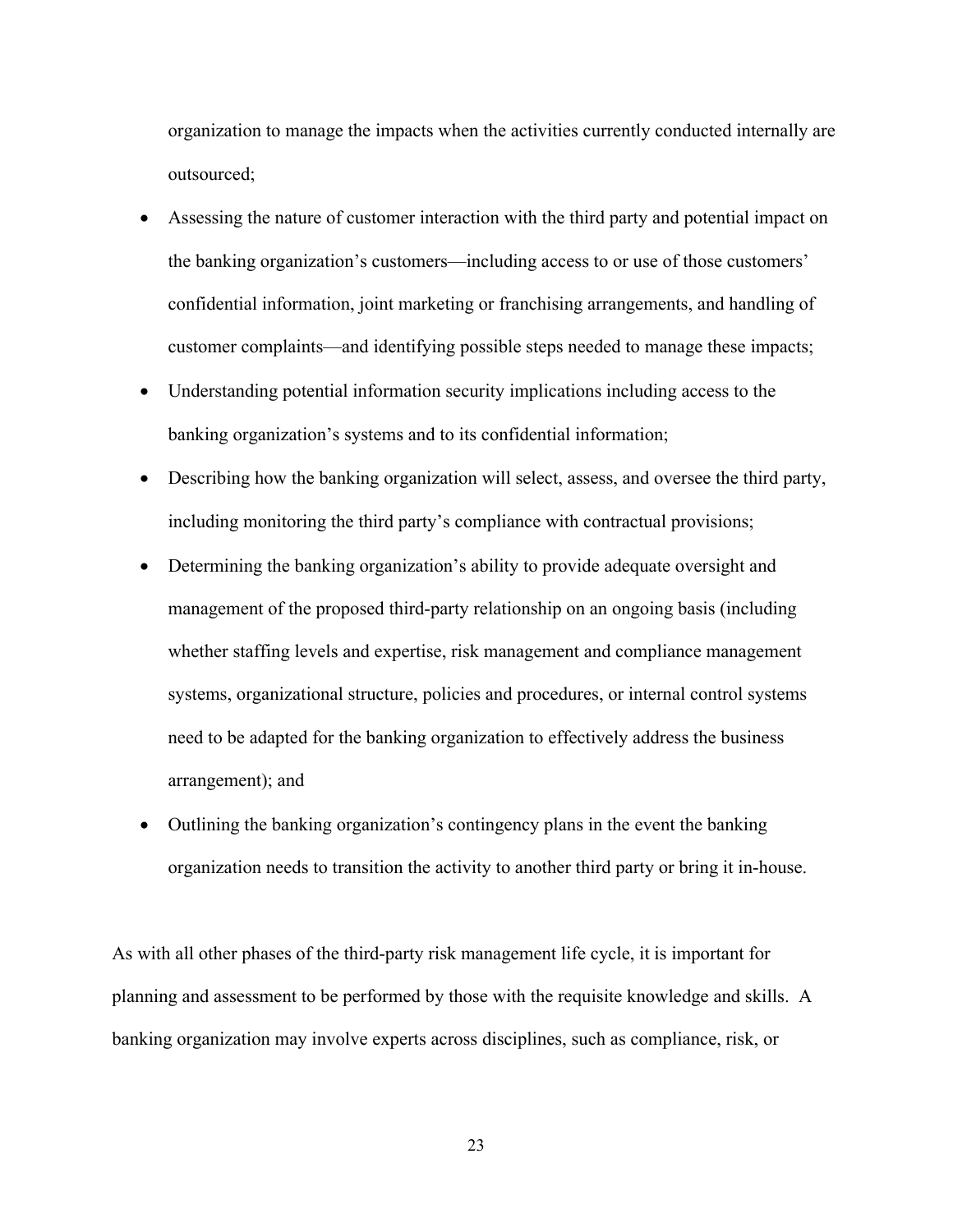technology officers, legal counsel, and external support where helpful to supplement the qualifications and technical expertise of in-house staff.

## **2. Due Diligence and Third-Party Selection**

Conducting due diligence on third parties before selecting and entering into contracts or relationships is an important risk management activity. Relying solely on experience with or prior knowledge of a third party is not an adequate proxy for performing appropriate due diligence.

The degree of due diligence should be commensurate with the level of risk and complexity of each third-party relationship. Due diligence will include assessing a third party's ability to perform the activity as expected, adhere to a banking organization's policies, comply with all applicable laws, regulations, and requirements, and operate in a safe and sound manner.

The due diligence process also provides management with the information needed to determine whether a relationship mitigates identified risks or poses additional risk. More extensive due diligence is particularly important when a third-party relationship is higher risk or where it involves critical activities. For some relationships, on-site visits may be useful to understand fully the third party's operations and capacity. If a banking organization uncovers information that warrants additional scrutiny, the banking organization should consider broadening the scope or assessment methods of the due diligence as needed. In some instances, a banking organization may not be able to obtain the desired due diligence information from the third party.

24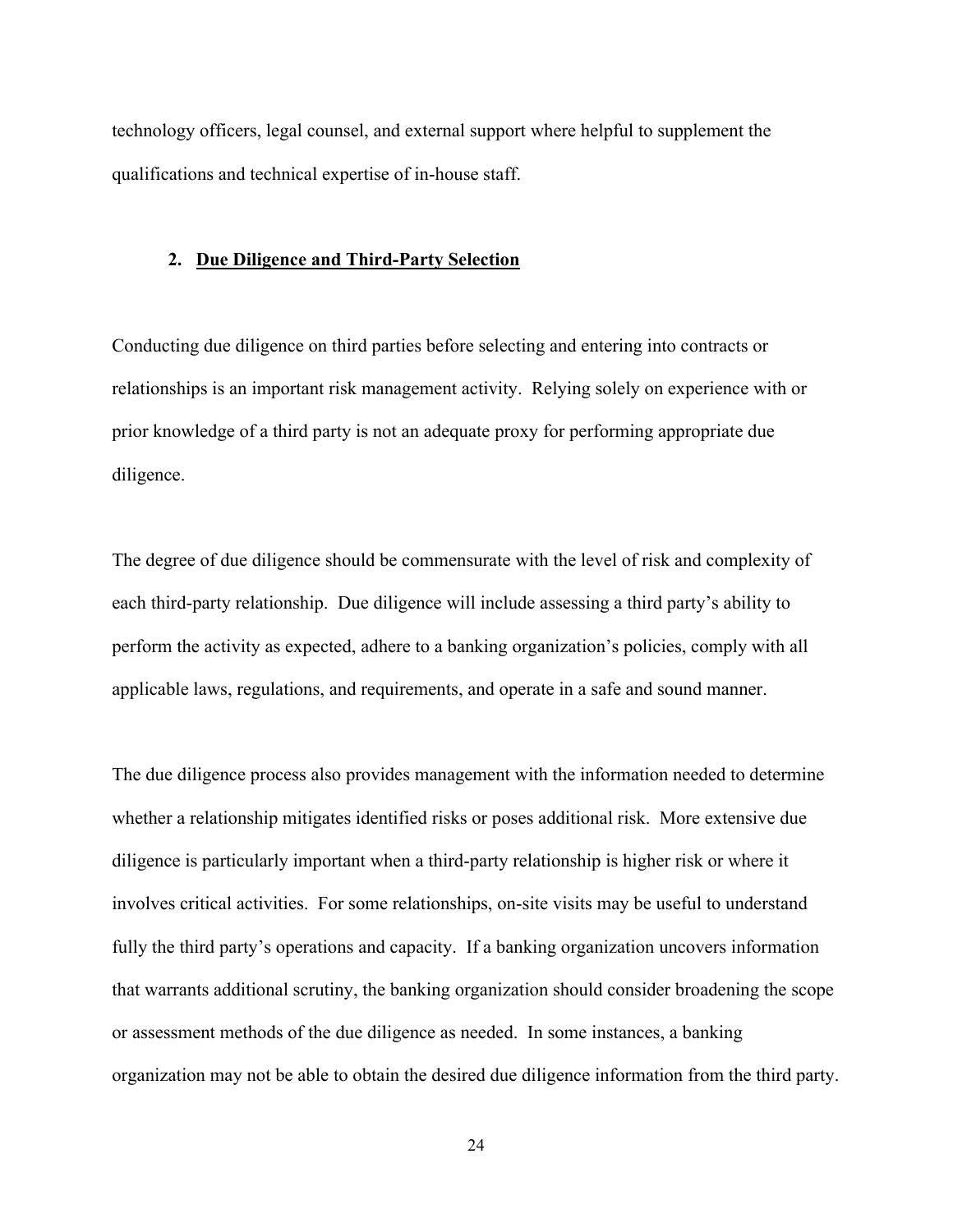For example, the third party may not have a long operational history or demonstrated financial performance. In such situations, it is important to identify limitations, understand the risks, consider how to mitigate the risks, and determine whether the residual risks are acceptable.

In order to facilitate or supplement a banking organization's due diligence, a banking organization may use the services of industry utilities or consortiums, including development organizations, consult with other banking organizations, [15](#page-24-0) or engage in joint efforts for performing due diligence to meet its established assessment criteria. Effective risk management processes include assessing the risks of outsourcing due diligence when relying on the services of other banking organizations, utilities, consortiums, or other similar arrangements and assessment standards. Use of such external services does not abrogate the responsibility of the board of directors to decide on matters related to third-party relationships involving critical activities or the responsibility of management to handle third-party relationships in a safe and sound manner and consistent with applicable laws and regulations.

A banking organization typically considers the following factors, among others, during due diligence of a third party:

# **a. Strategies and Goals**

Review the third party's overall business strategy and goals to consider how the third party's current and proposed strategic business arrangements (such as mergers, acquisitions, divestitures,

<span id="page-24-0"></span><sup>&</sup>lt;sup>15</sup> Any collaborative activities among banks must comply with antitrust laws. Refer to the Federal Trade Commission and U.S. Department of Justice's "Antitrust Guidelines for Collaborations Among Competitors," https://www.ftc.gov/sites/default/files/documents/public\_events/joint-venture-hearings-antitrust-guidelinescollaboration-among-competitors/ftcdojguidelines-2.pdf (April 2000).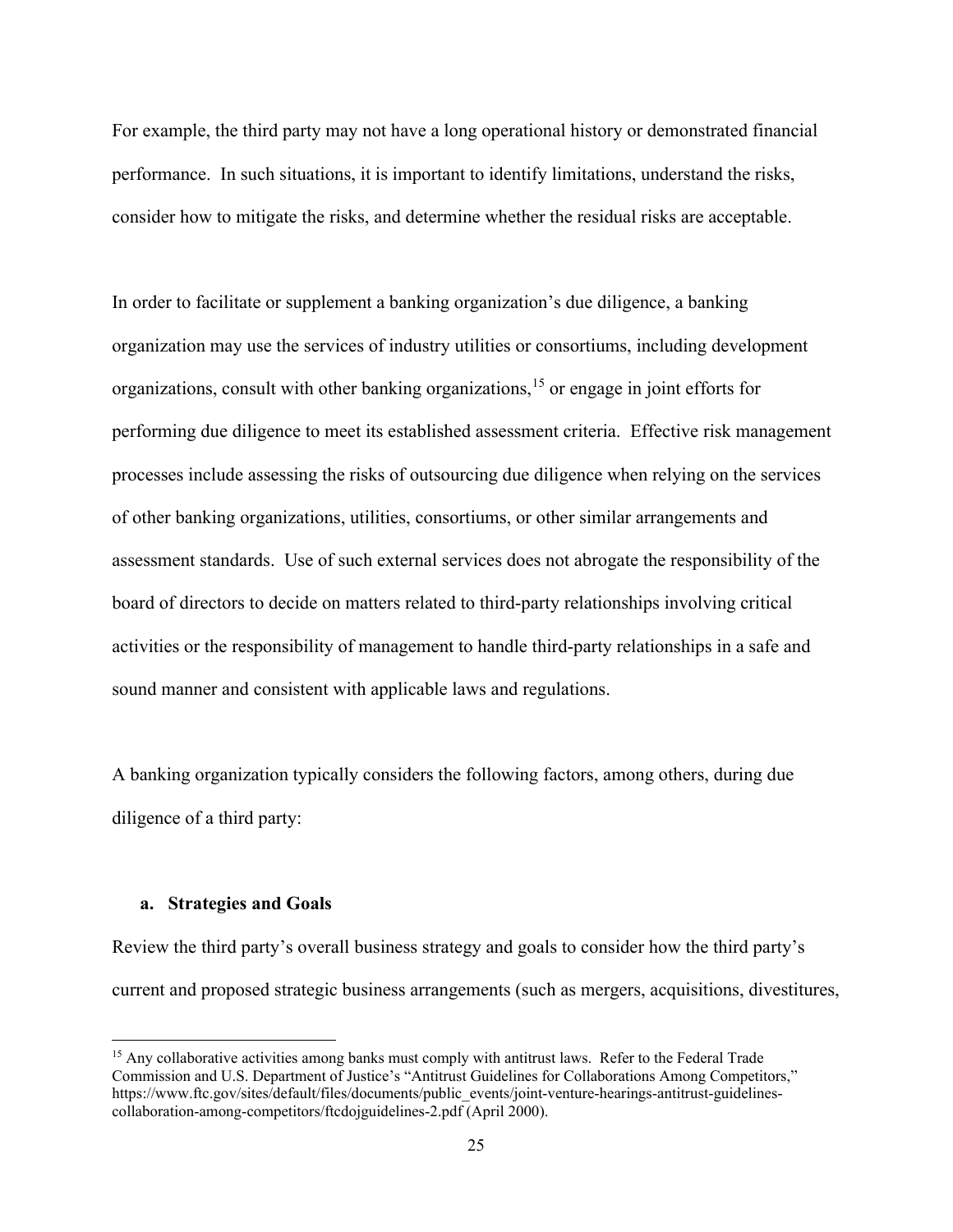partnerships, joint ventures, or joint marketing initiatives) may affect the activity. Also consider reviewing the third party's service philosophies, quality initiatives, efficiency improvements, and employment policies and practices. Consider whether the selection of a third party is consistent with a banking organization's broader corporate policies and practices, including its diversity policies and practices.

# **b. Legal and Regulatory Compliance**

Evaluate the third party's ownership structure (including any beneficial ownership, whether public or private, foreign or domestic ownership) and its legal and regulatory compliance capabilities. Determine whether the third party has the necessary licenses to operate and the expertise, processes, and controls to enable the banking organization to remain compliant with domestic and international laws and regulations.<sup>[16](#page-25-0)</sup> Consider the third party's response to existing or recent regulatory compliance issues and its compliance status with applicable supervisory agencies and self-regulatory organizations, as appropriate. Consider whether the third party has identified, and articulated a process to mitigate, areas of potential consumer harm, particularly in which the third party will have direct contact with the bank's customers, develop customerfacing documents, or provide new, complex, or unique products.

# **c. Financial Condition**

Assess the third party's financial condition, including reviews of the third party's audited financial statements, annual reports, filings with the U.S. Securities and Exchange Commission

<span id="page-25-0"></span> $16$  To the extent the activities performed by the third party are subject to specific laws and regulations (e.g., privacy, information security, Bank Secrecy Act/anti-money laundering (BSA/AML), or fiduciary requirements).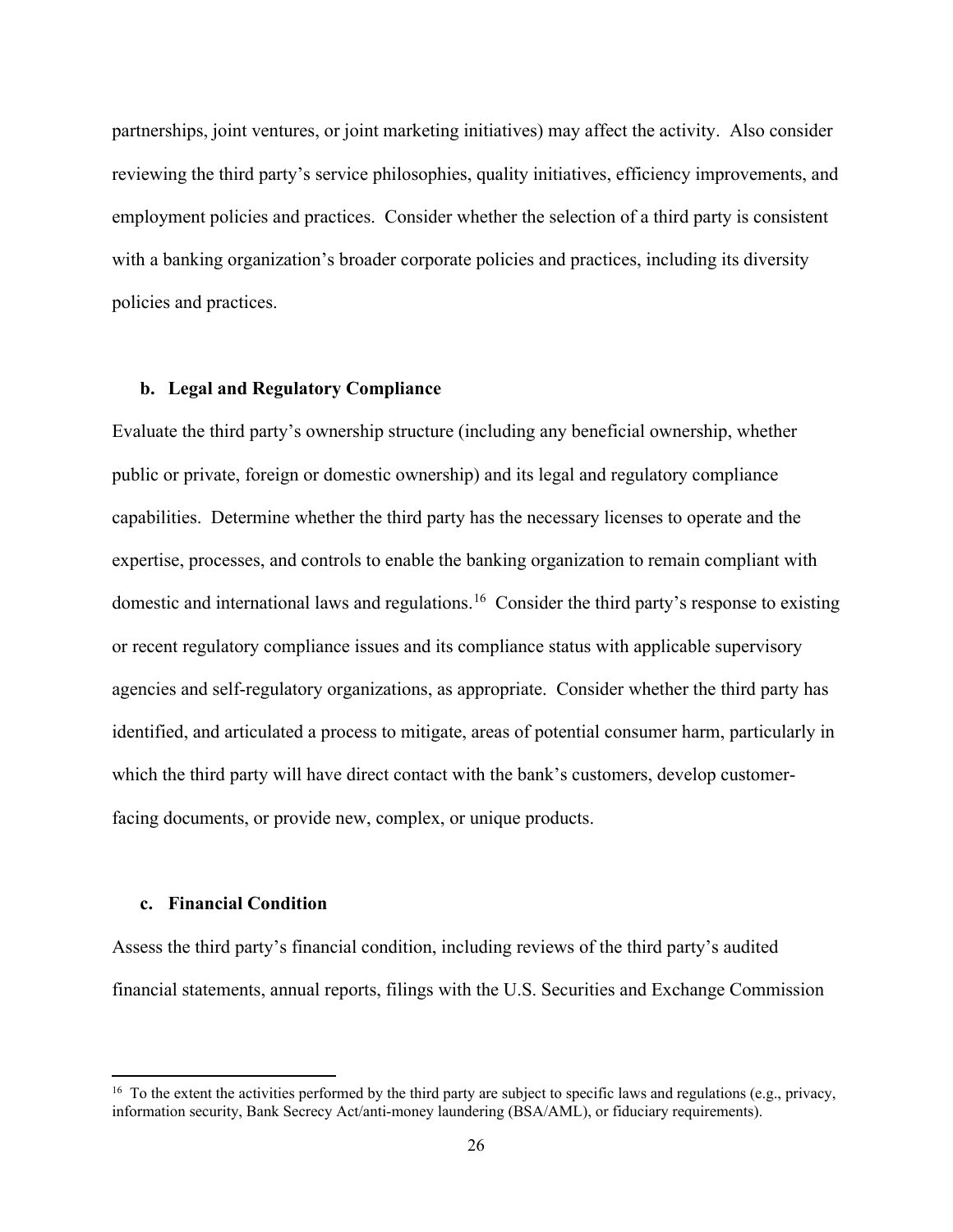(SEC), and other available financial information. Alternative information may be beneficial for conducting an assessment, including when third parties have limited financial information. For example, the banking organization may consider expected growth, earnings, pending litigation, unfunded liabilities, or other factors that may affect the third party's overall financial stability. Depending on the significance of the third-party relationship or whether the banking organization has a financial exposure to the third party, the banking organization's analysis may be as comprehensive as if it were extending credit to the third party.

# **d. Business Experience**

Evaluate the third party's depth of resources and any previous experience in meeting the banking organization's expectations. Assess the third party's degree of and its history of managing customer complaints or litigation. Determine how long the third party has been in business and whether there have been significant changes in the activities offered or in its business model. Check the third party's SEC or other regulatory filings. Review the third party's websites and other marketing materials related to the banking products or services to ensure that statements and assertions align with the banking organization's expectations and accurately represent the activities and capabilities of the third party. Determine whether and how the third party plans to use the banking organization's name in marketing efforts.

# **e. Fee Structure and Incentives**

Evaluate the third party's fee structure and incentives to determine if the fee structure and incentives would create burdensome upfront or termination fees or result in inappropriate risk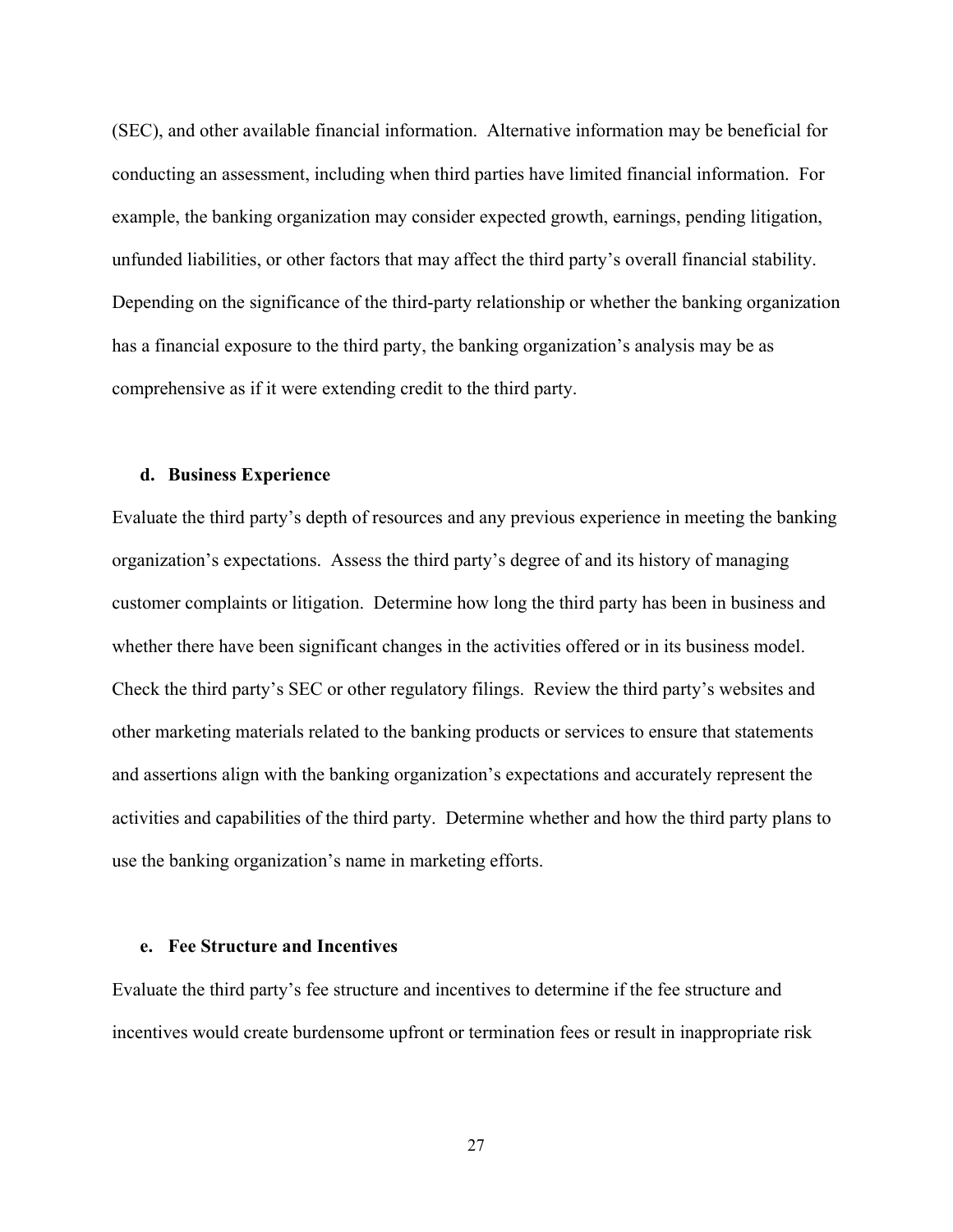taking by the third party or the banking organization. Consider whether any fees or incentives are subject to, and comply with, applicable law.

#### **f. Qualifications and Backgrounds of Company Principals**

Evaluate the qualifications and experience of the company's principals related to the services provided by the third party. Consider whether a third party periodically conducts thorough background checks on its senior management and employees, as well as on subcontractors, who may have access to critical systems or confidential information. Confirm that third parties have policies and procedures in place for identifying and removing employees who do not meet minimum background check requirements or are otherwise barred from working in the financial services sector.

# **g. Risk Management**

Evaluate the effectiveness of the third party's own risk management, including policies, processes, and internal controls. Consider whether the third party's risk management processes align with applicable banking organization policies and expectations surrounding the activity. Assess the third party's change management processes, including to ensure that clear roles, responsibilities, and segregation of duties are in place. Where applicable, determine whether the third party's internal audit function independently and effectively tests and reports on the third party's internal controls. Evaluate processes for escalating, remediating, and holding management accountable for concerns identified during audits or other independent tests. If available, consider reviewing System and Organization Control (SOC) reports and whether these reports contain sufficient information to assess the third party's risk or whether additional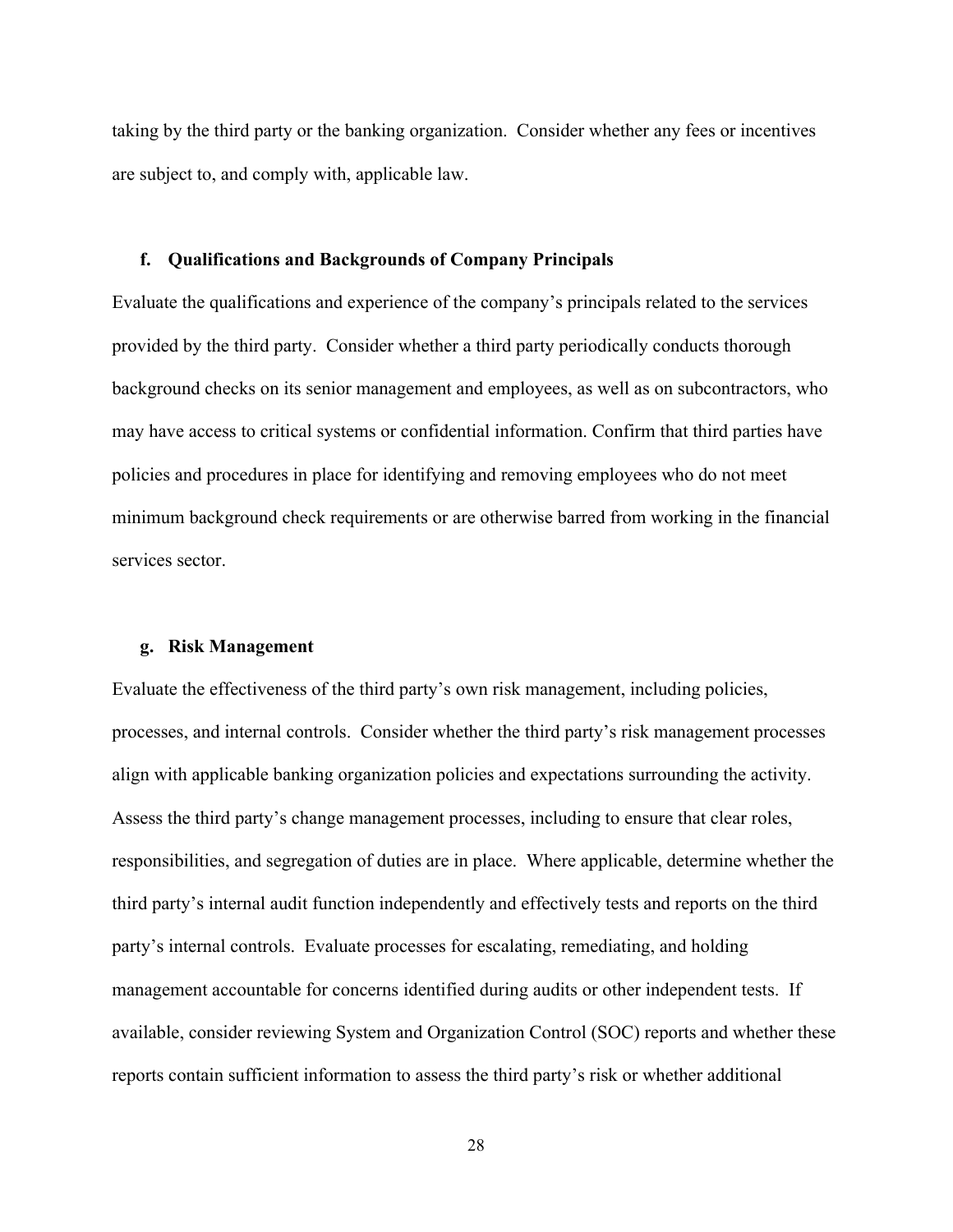scrutiny is required through an assessment or audit by the banking organization or other third party at the banking organization's request. For example, consider whether or not SOC reports from the third party include within their coverage the internal controls and operations of subcontractors of the third party that support the delivery of services to the banking organization. Consider any conformity assessment or certification by independent third parties related to relevant domestic or international standards (for example, those of the National Institute of Standards and Technology (NIST), Accredited Standards Committee X9, Inc. (X9), and the International Standards Organization (ISO)).<sup>[17](#page-28-0)</sup>

# **h. Information Security**

Assess the third party's information security program. Consider the consistency of the third party's information security program with the banking organization's program, and whether there are gaps that present risk to the banking organization. Determine whether the third party has sufficient experience in identifying, assessing, and mitigating known and emerging threats and vulnerabilities. When technology supports service delivery, assess the third party's data, infrastructure, and application security programs, including the software development life cycle and results of vulnerability and penetration tests. Consider the extent to which the third party uses controls to limit access to the banking organization's data and transactions, such as multifactor authentication, end-to-end encryption, and secured source code management. Evaluate the third party's ability to implement effective and sustainable corrective actions to address deficiencies discovered during testing.

<span id="page-28-0"></span><sup>&</sup>lt;sup>17</sup> Conformity assessment with domestic or international standards can be considered with respect to the other areas of consideration during due diligence mentioned above.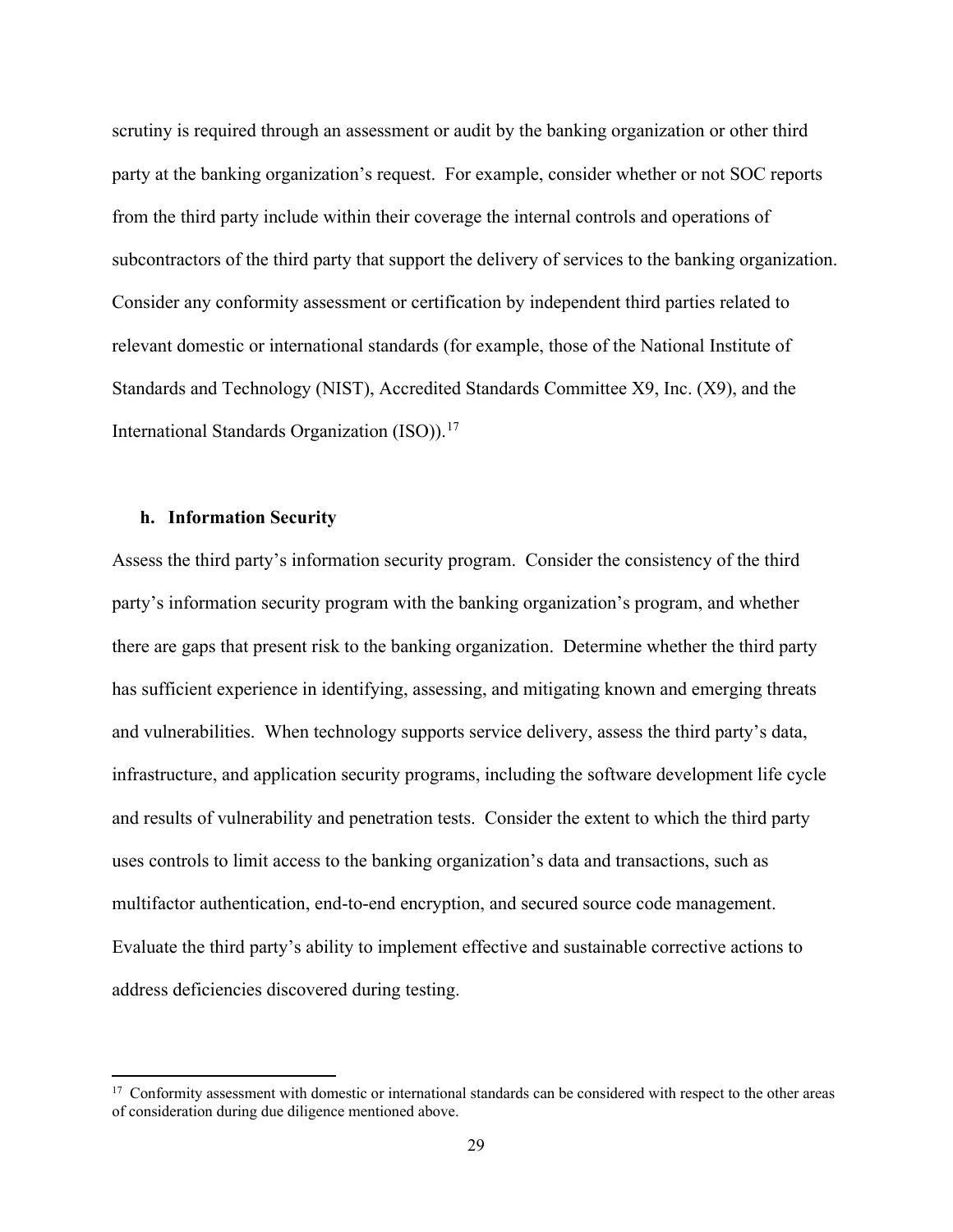#### **i. Management of Information Systems**

Gain a clear understanding of the third party's business processes and technology that will be used to support the activity. When technology is a major component of the third-party relationship, review both the banking organization's and the third party's information systems to identify gaps in service-level expectations, technology, business process and management, or interoperability issues. Review the third party's processes for maintaining timely and accurate inventories of its technology and its subcontractor(s). Consider risks and benefits of different programing languages. Understand the third party's metrics for its information systems and confirm that they meet the banking organization's expectations

# **j. Operational Resilience**

Assess the third party's ability to deliver operations through a disruption from any hazard with effective operational risk management combined with sufficient financial and operational resources to prepare, adapt, withstand, and recover from disruptions.<sup>[18](#page-29-0)</sup> Assess options to employ if a third party's ability to deliver operations is impaired.

Determine whether the third party maintains an appropriate business continuity management program, including disaster recovery and business continuity plans that specify the time frame to resume activities and recover data. Confirm that the third party regularly tests its operational

<span id="page-29-0"></span><sup>&</sup>lt;sup>18</sup> Disruptive events could include technology-based failures, human error, cyber incidents, pandemic outbreaks, and natural disasters. Additional information is available in the Interagency "Sound Practices to Strengthen Operational Resilience." The OCC issued Sound Practices as part of [Bulletin 2020-94](https://www.occ.gov/news-issuances/bulletins/2020/bulletin-2020-94.html) on October 30, 2020; The Board issued Sound Practices with **SR Letter 20-24** on November 2, 2020; and The FDIC issued Sound Practices as a [FIL Letter](https://www.fdic.gov/news/financial-institution-letters/2020/fil20103.html) on November 2, 2020.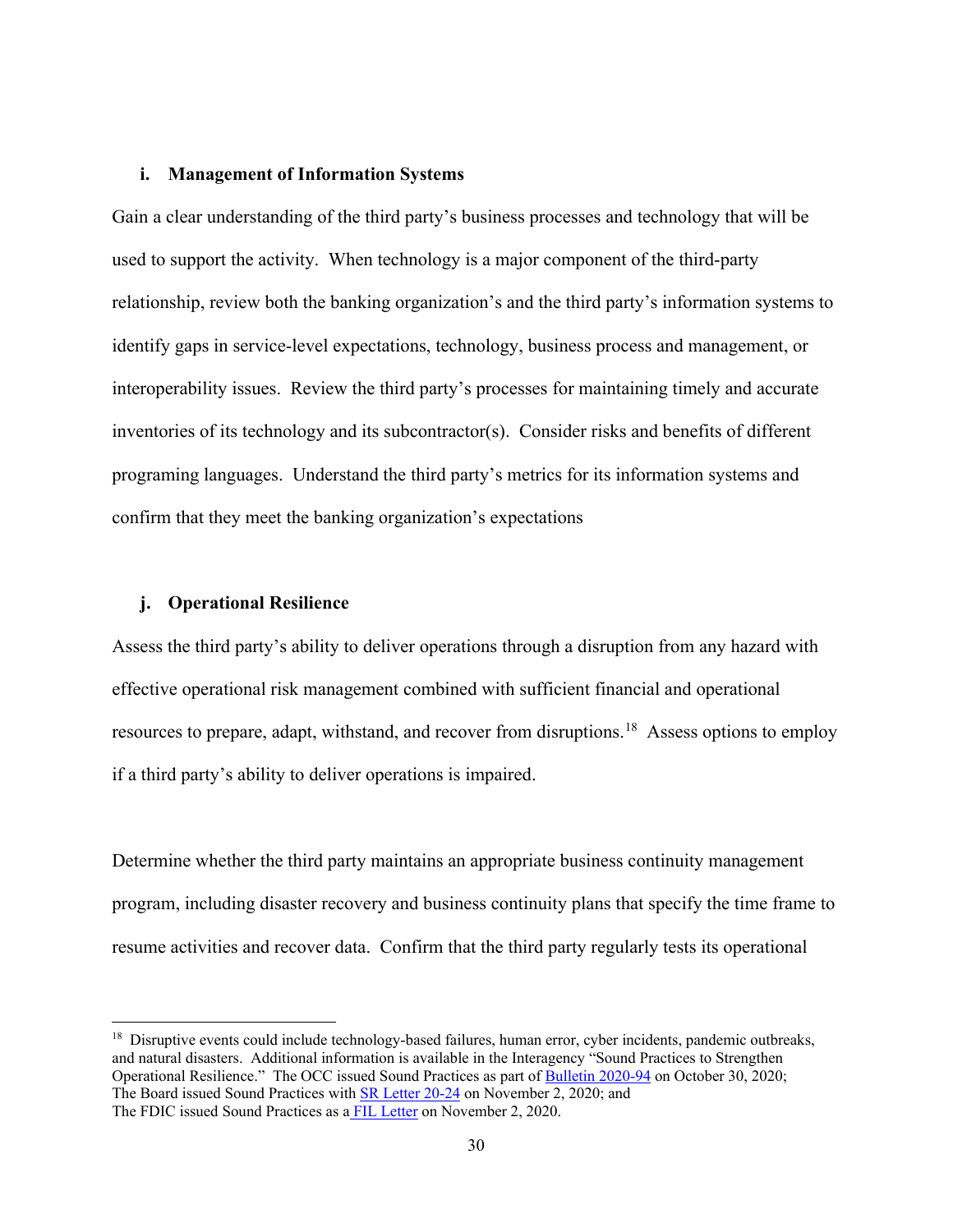resilience in an appropriate format and frequency. In order to assess the scope of operational resilience capabilities, banks may review the third party's telecommunications redundancy and resilience plans and preparations for known and emerging threats and vulnerabilities, such as wide-scale natural disasters, pandemics, distributed denial of service attacks, or other intentional or unintentional events. Consider risks related to technologies used by third parties, such as interoperability or potential end of life issues with software programming language, computer platform, or data storage technologies that may impact operational resilience. Banks may also gain additional insight into a third party's resilience capabilities by reviewing the results of business continuity testing results and performance during actual disruptions.

# **k. Incident Reporting and Management Programs**

Review and consider the third party's incident reporting and management programs to ensure there are clearly documented processes, timelines, and accountability for identifying, reporting, investigating, and escalating incidents. Confirm that the third party's escalation and notification processes meet the banking organization's expectations and regulatory requirements.

#### **l. Physical Security**

Evaluate whether the third party has sufficient physical and environmental controls to protect the safety and security of its facilities, technology systems, data, and employees. Where sensitive banking organization data may be accessible, review employee on- and off-boarding procedures to ensure physical access rights are managed appropriately.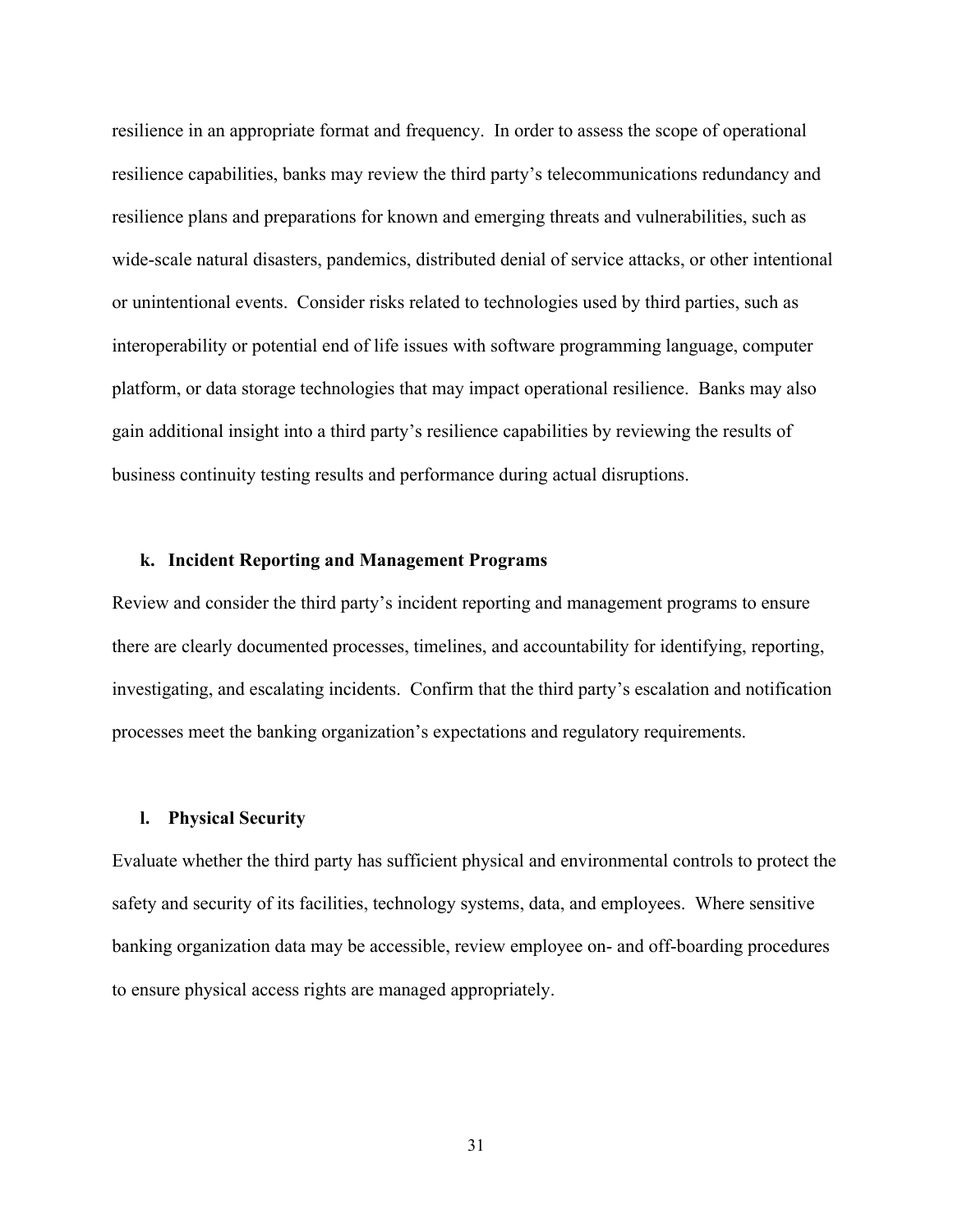#### **m. Human Resource Management**

Review the third party's processes to train and hold employees accountable for compliance with policies and procedures. Review the third party's succession and redundancy planning for key management and support personnel. Review training programs to ensure that the third party's staff is knowledgeable about applicable laws, regulations, technology, risk, and other factors that may affect the quality of services and risk to the banking organization.

## **n. Reliance on Subcontractors**

Evaluate the volume and types of subcontracted activities and consider any implications or risks associated with the subcontractors' geographic locations. Evaluate the third party's ability to identify, assess, monitor, and mitigate risks from its use of subcontractors and to provide that the same level of quality and controls exists no matter where the subcontractors' operations reside. Evaluate whether additional risks may arise from the third party's reliance on subcontractors and, as appropriate, conduct similar due diligence on the third party's critical subcontractors, such as when additional risk may arise due to concentration-related risk, when the third party outsources significant activities, or when subcontracting poses other material risks.

#### **o. Insurance Coverage**

Evaluate whether the third party has fidelity bond coverage to insure against losses attributable to, at a minimum, dishonest acts, liability coverage for losses attributable to negligent acts, and hazard insurance covering fire, loss of data, and protection of documents. Evaluate whether the third party has insurance coverage for areas that may not be covered under a general commercial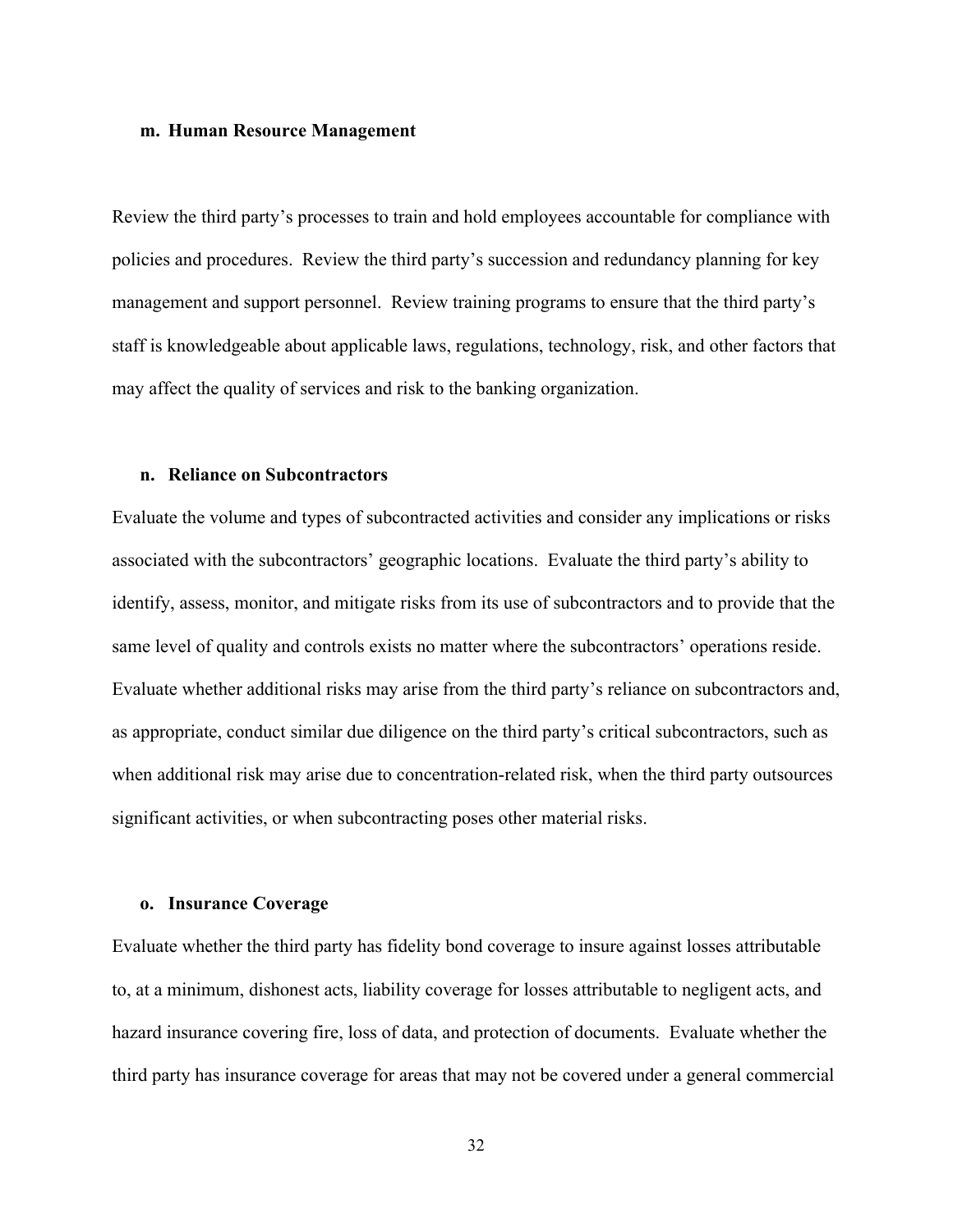policy, such as its intellectual property rights and cybersecurity. The amounts of such coverage should be commensurate with the level of risk involved with the third party's operations and the type of activities to be provided.

# **p. Conflicting Contractual Arrangements with Other Parties**

Obtain information regarding legally binding arrangements with subcontractors or other parties to determine whether the third party has indemnified itself, as such arrangements may transfer risks to the banking organization. Evaluate the potential legal and financial implications to the banking organization of these contracts between the third party and its subcontractors or other parties.

#### **3. Contract Negotiation**

Once a banking organization selects a third party, it negotiates a contract that clearly specifies the rights and responsibilities of each party to the contract. The banking organization seeks to add provisions to satisfy its needs. While third parties may initially offer a standard contract, banks may seek to request additional contract provisions or addendums upon request. In situations where it is difficult for a banking organization to negotiate contract terms, it is important for the banking organization to understand any resulting limitations, determine whether the contract can still meet the banking organization's needs, and determine whether the contract would result in increased risk to the banking organization. If the contract would not satisfy the banking organization's needs or would result in an unacceptable increase in risk, the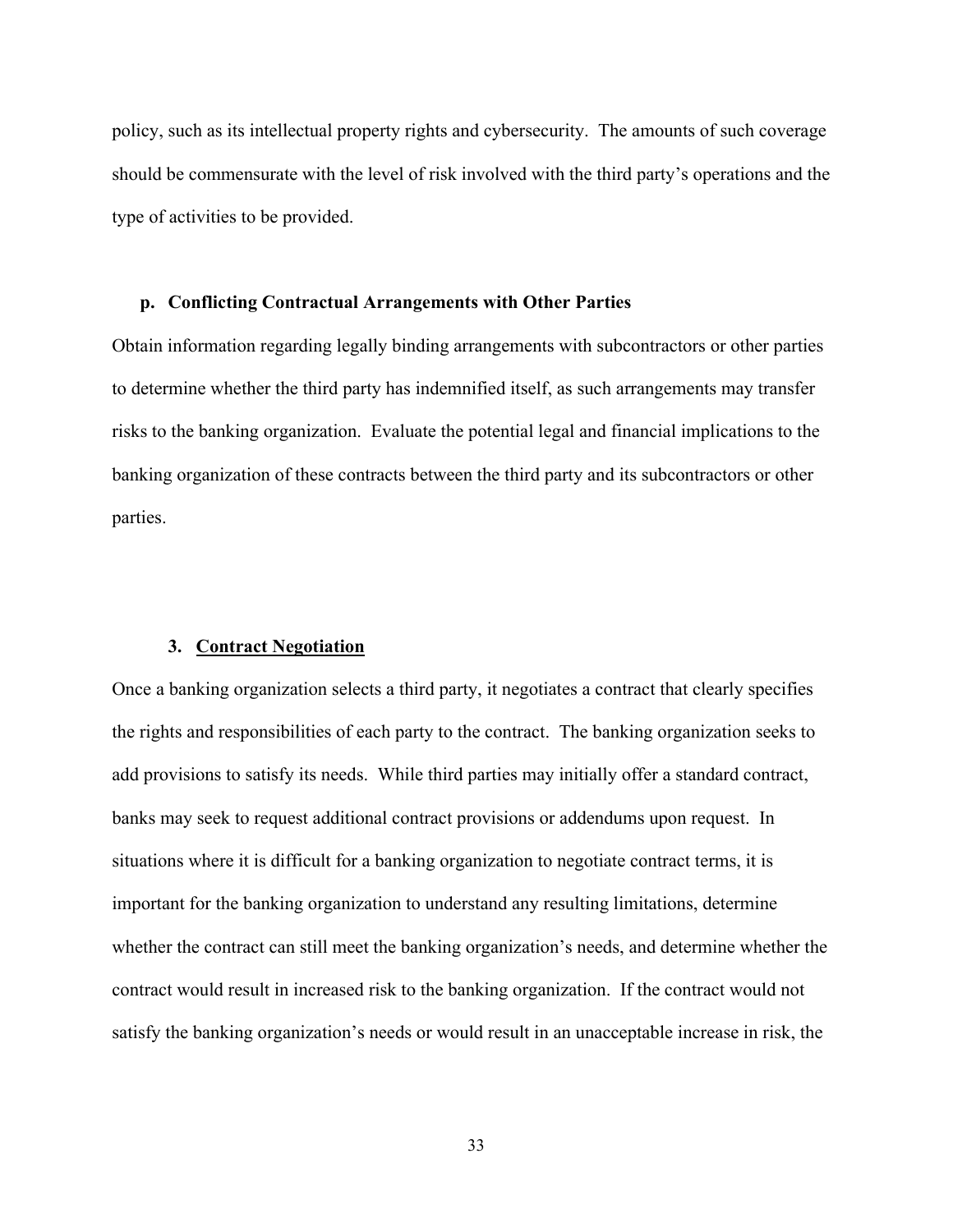banking organization may wish to consider other third parties for the service. Banking organizations may also gain advantage by negotiating contracts as a group with other users.

The board (or a designated committee reporting to the board) should be aware of and approve contracts involving critical activities before their execution. Legal counsel review may be necessary for significant contracts prior to finalization. As part of sound risk management, a banking organization reviews existing contracts periodically, particularly those involving critical activities, to ensure they continue to address pertinent risk controls and legal protections. Where problems are identified, the banking organization should seek to renegotiate at the earliest opportunity. A material or significant contract with a third party typically prohibits assignment, transfer, or subcontracting by the third party of its obligations to another entity without the banking organization's consent.

A banking organization typically considers the following factors, among others, during contract negotiations with a third party:

### **a. Nature and Scope of Arrangement**

A contract specifies the nature and scope of the business arrangement (for example, the frequency, content, and format of the activity) and includes, as applicable, such ancillary services as software or other technology support and maintenance, employee training, and customer service. A contract may also specify which activities the third party is to conduct, whether on or off the banking organization's premises, and describe the terms governing the use of the banking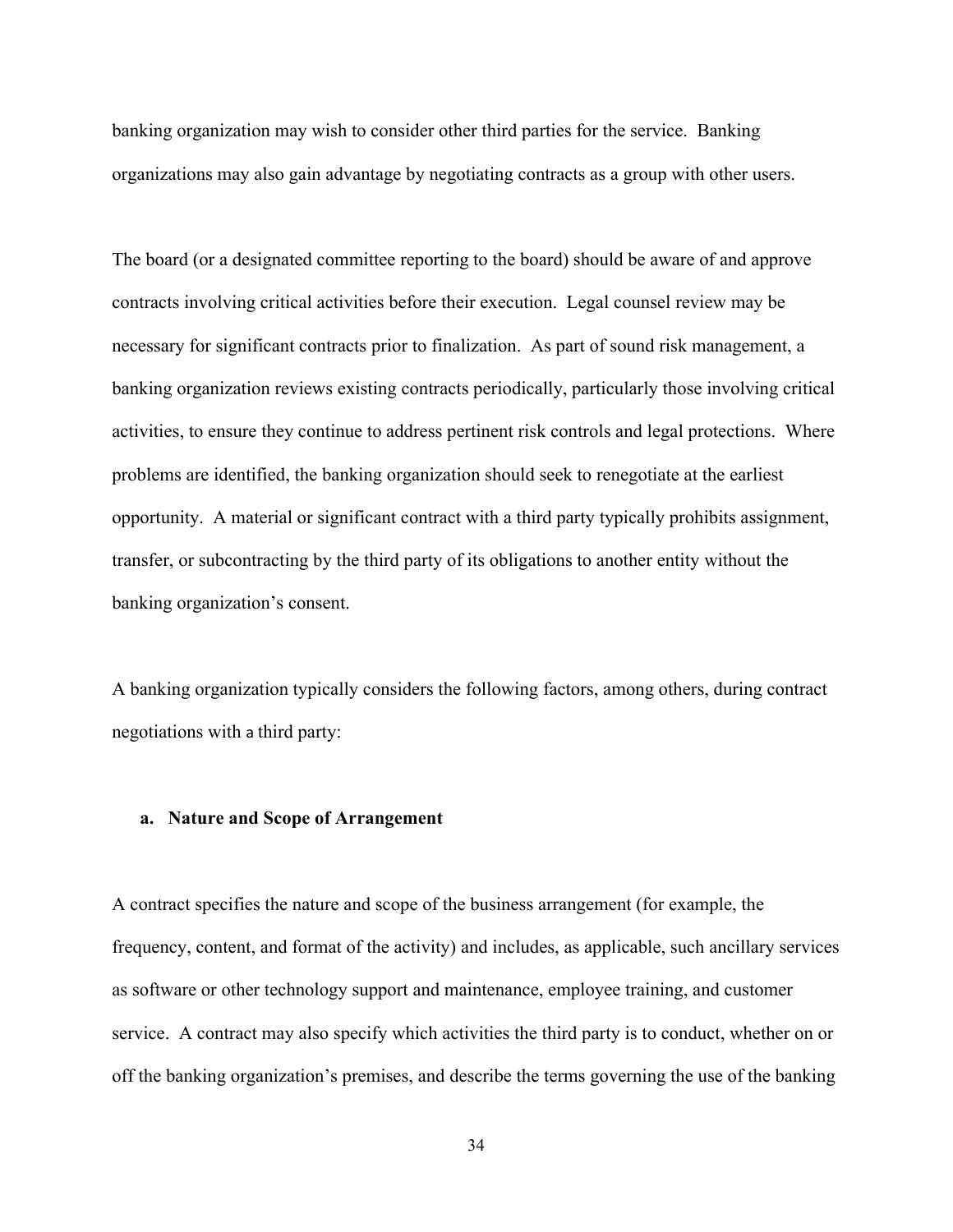organization's information, facilities, personnel, systems, and equipment, as well as access to and use of the banking organization's or customers' information. When dual employees will be used, the contract typically clearly articulates their responsibilities and reporting lines.

# **b. Performance Measures or Benchmarks**

A service-level agreement between the banking organization and third party specifies measures surrounding the expectations and responsibilities for both parties, including conformance with regulatory standards or rules. Performance and risk measures can be used to motivate the third party's performance, penalize poor performance, or reward outstanding performance. Performance measures should not incentivize undesirable performance or behavior, such as encouraging processing volume or speed without regard for timeliness, accuracy, compliance requirements, or adverse effects on banking organization customers.

# **c. Responsibilities for Providing, Receiving, and Retaining Information**

Confirm that the contract includes provisions that the third party provides and retains timely, accurate, and comprehensive information, such as records and reports, that allow banking organization management to monitor performance, service levels, and risks. Stipulate the frequency and type of reports needed.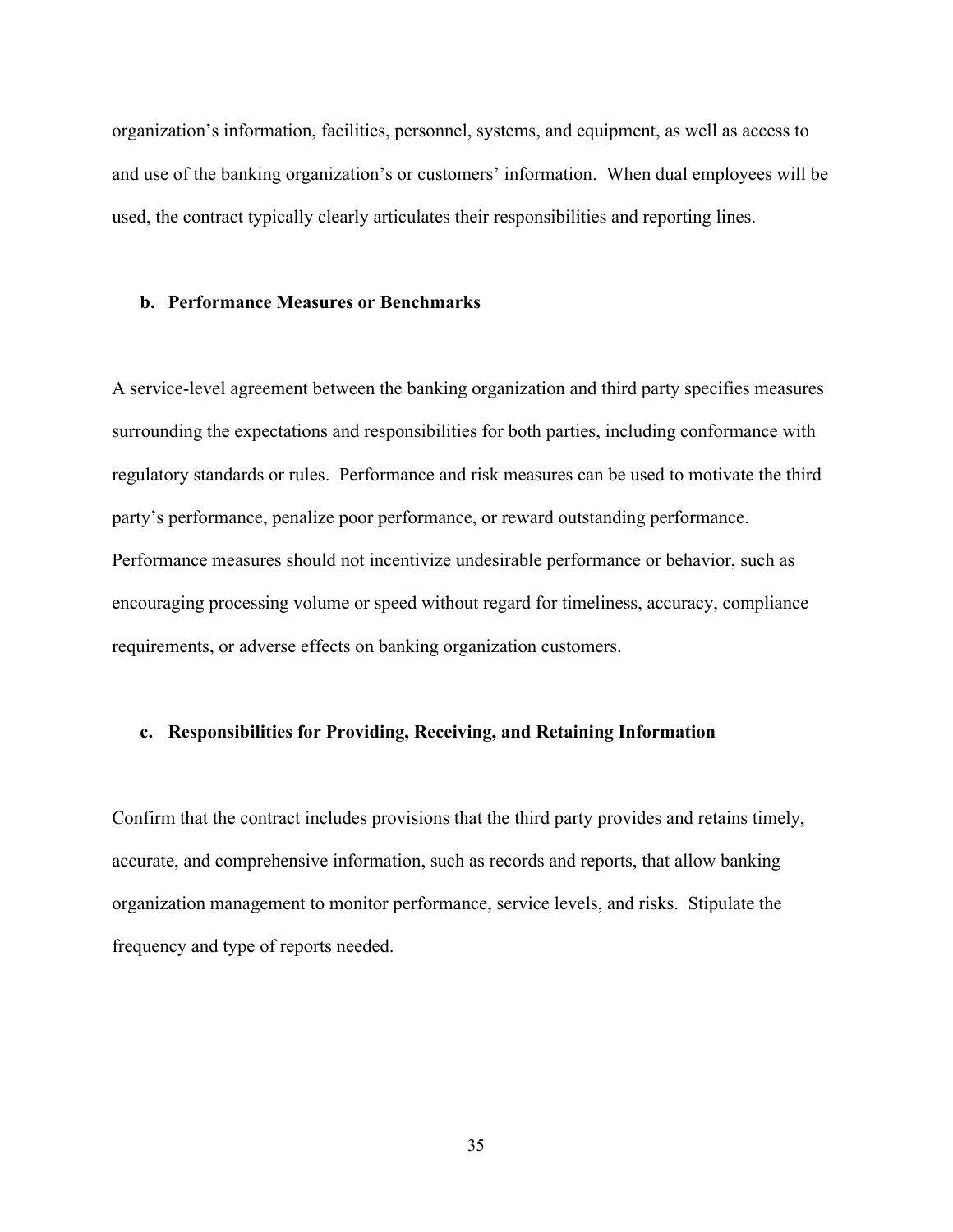Confirm that the contract sufficiently addresses:

- The ability of the institution to have unrestricted access to its data whether or not in the possession of the third party;
- The responsibilities and methods to address failures to adhere to the agreement including the ability of all parties to the agreement to exit the relationship;
- The banking organization's materiality thresholds and the third party's procedures for immediately notifying the banking organization whenever service disruptions, security breaches, compliance lapses, enforcement actions, regulatory proceedings, or other events pose a significant risk to the banking organization (for example, financial difficulty, catastrophic events, and significant incidents);
- Notification to the banking organization before making significant changes to the contracted activities, including acquisition, subcontracting, offshoring, management, or key personnel changes, or implementing new or revised policies, processes, and information technology;
- Notification to the banking organization of significant strategic business changes, such as mergers, acquisitions, joint ventures, divestitures, or other business activities that could affect the activities involved;
- The ability for the banking organization to access native data and to authorize and allow other third parties to access its data during the term of the contract;
- The ability of the third party to resell, assign, or permit access to the banking organization's data, metadata, and systems to other entities;
- Expectations for the third party to notify the banking organization of significant operational changes or when the third party experiences significant incidents; and

36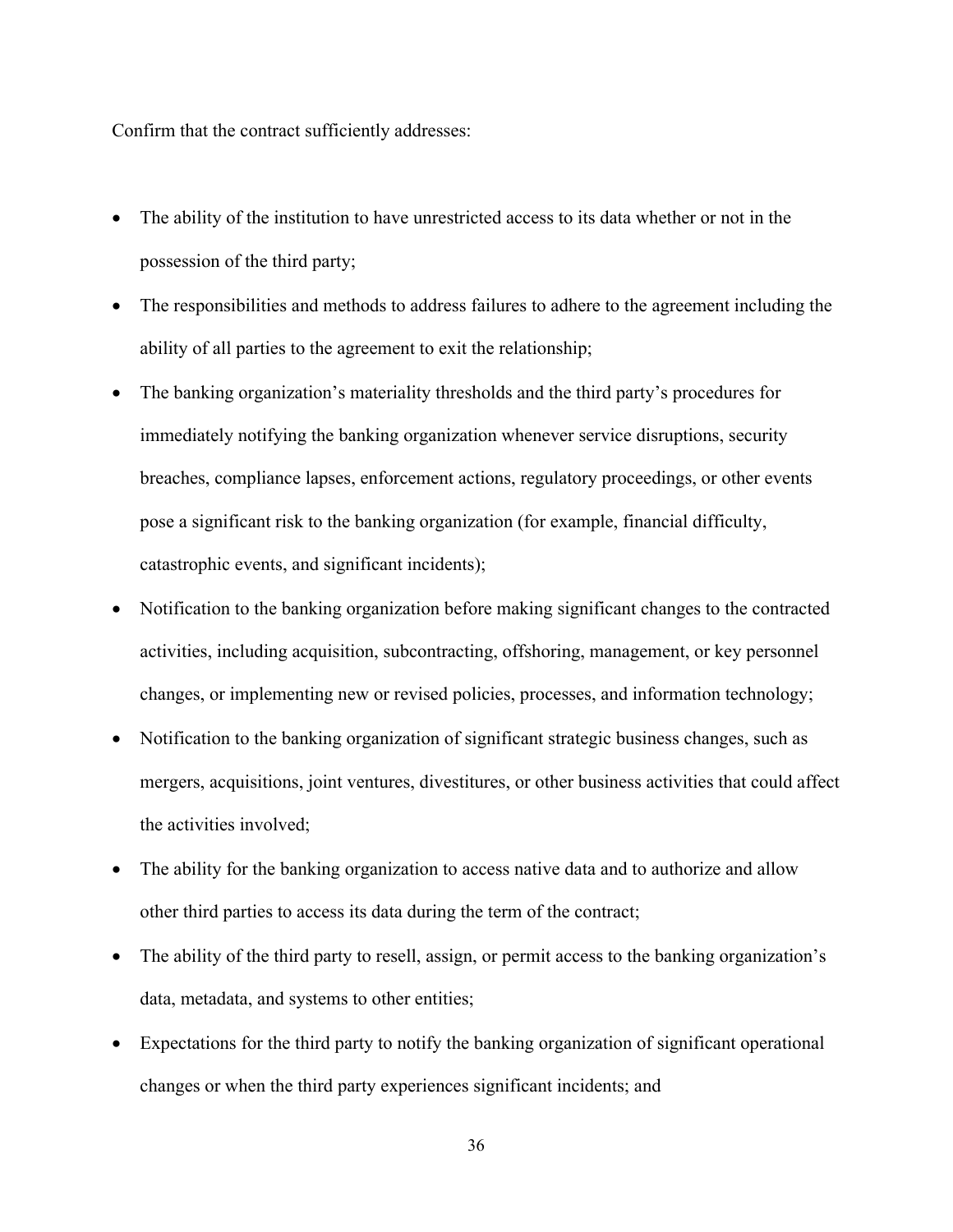• Specification of the type and frequency of management information reports to be received from the third party, where appropriate. This may include routine reports, among others, on performance reports, audits, financial reports, security reports, and business resumption testing reports.

#### **d. The Right to Audit and Require Remediation**

The contract often establishes the banking organization's right to audit, monitor performance, and provide for remediation when issues are identified. Generally, a third-party contract includes provisions for periodic, independent, internal, or external audits of the third party, and relevant subcontractors, at intervals and scopes consistent with the banking organization's inhouse functions to monitor performance with the contract. An effective contract provision includes the types and frequency of audit reports the banking organization is entitled to receive from the third party (for example, SOC reports, Payment Card Industry (PCI) compliance reports, and other financial and operational reviews). Contract provisions reserve the banking organization's right to conduct its own audits of the third party's activities or to engage an independent party to perform such audits.

### **e. Responsibility for Compliance with Applicable Laws and Regulations**

Provide that the contract requires compliance with laws and regulations and considers relevant guidance and self-regulatory standards. These may include, among others: the Gramm-Leach-Bliley Act (including privacy and safeguarding of customer information); the Bank Secrecy Act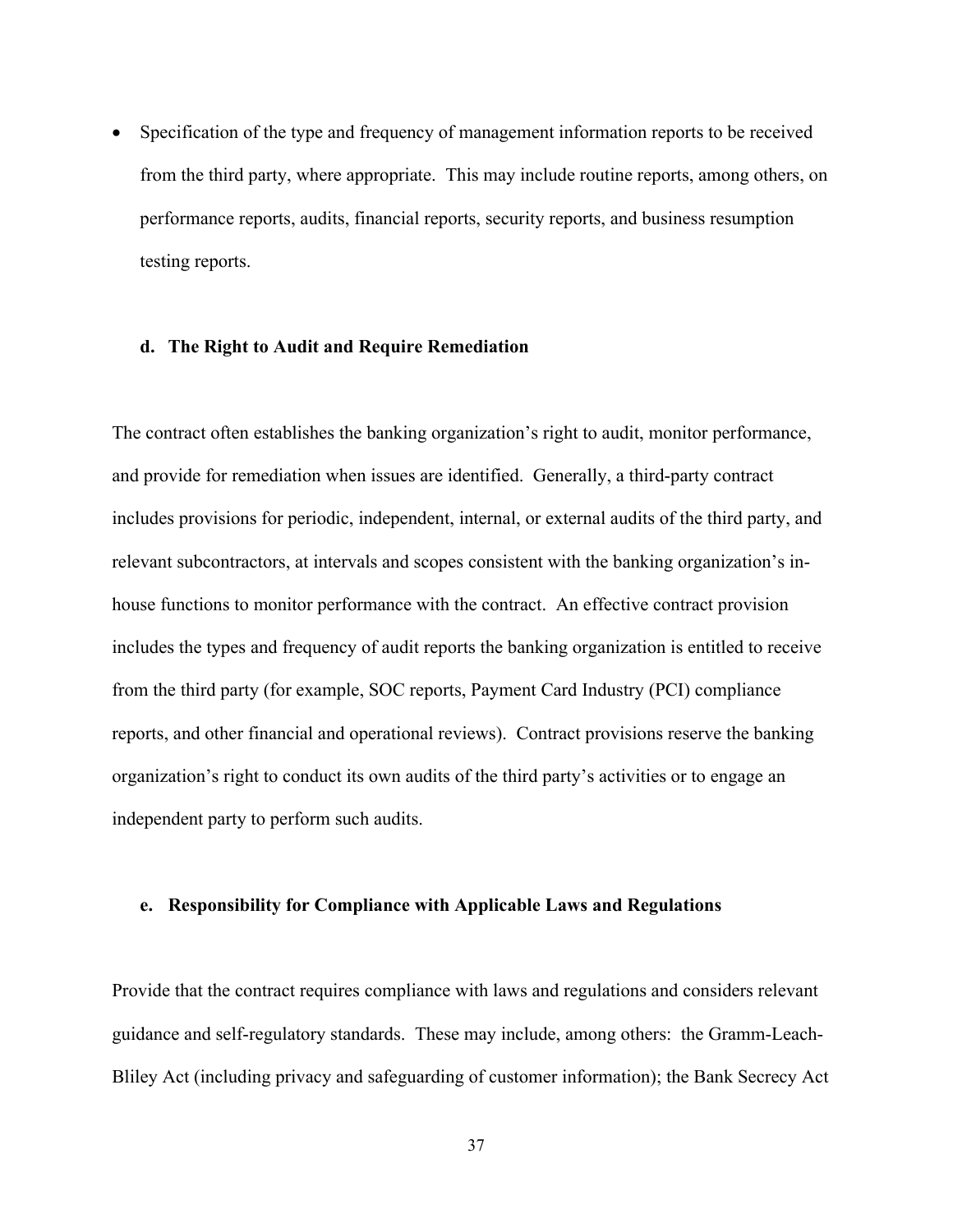and Anti-Money Laundering (BSA/AML) laws; the Office of Foreign Assets Control (OFAC) regulations; and consumer protection laws and regulations, including with respect to fair lending and unfair, deceptive or abusive acts or practices. Confirm that the contract gives the banking organization the right to monitor the third party's compliance with applicable laws, regulations, and policies, conduct periodic reviews to verify adherence to expectations, and require remediation if issues arise.

# **f. Cost and Compensation**

Contracts describe compensation, fees, and calculations for base services, as well as any fees based on volume of activity and for special requests. Confirm that the contracts do not include burdensome upfront fees or incentives that could result in inappropriate risk taking by the banking organization or third party. Indicate which party is responsible for payment of legal, audit, and examination fees associated with the activities involved. Consider outlining cost and responsibility for purchasing and maintaining hardware and software and specifying the conditions under which the cost structure may be changed, including limits on any cost increases.

#### **g. Ownership and License**

State whether and how the third party has the right to use the banking organization's information, technology, and intellectual property, such as the banking organization's name, logo, trademark, metadata, and copyrighted material. Indicate whether any records generated by the third party become the banking organization's property. Include appropriate warranties on the part of the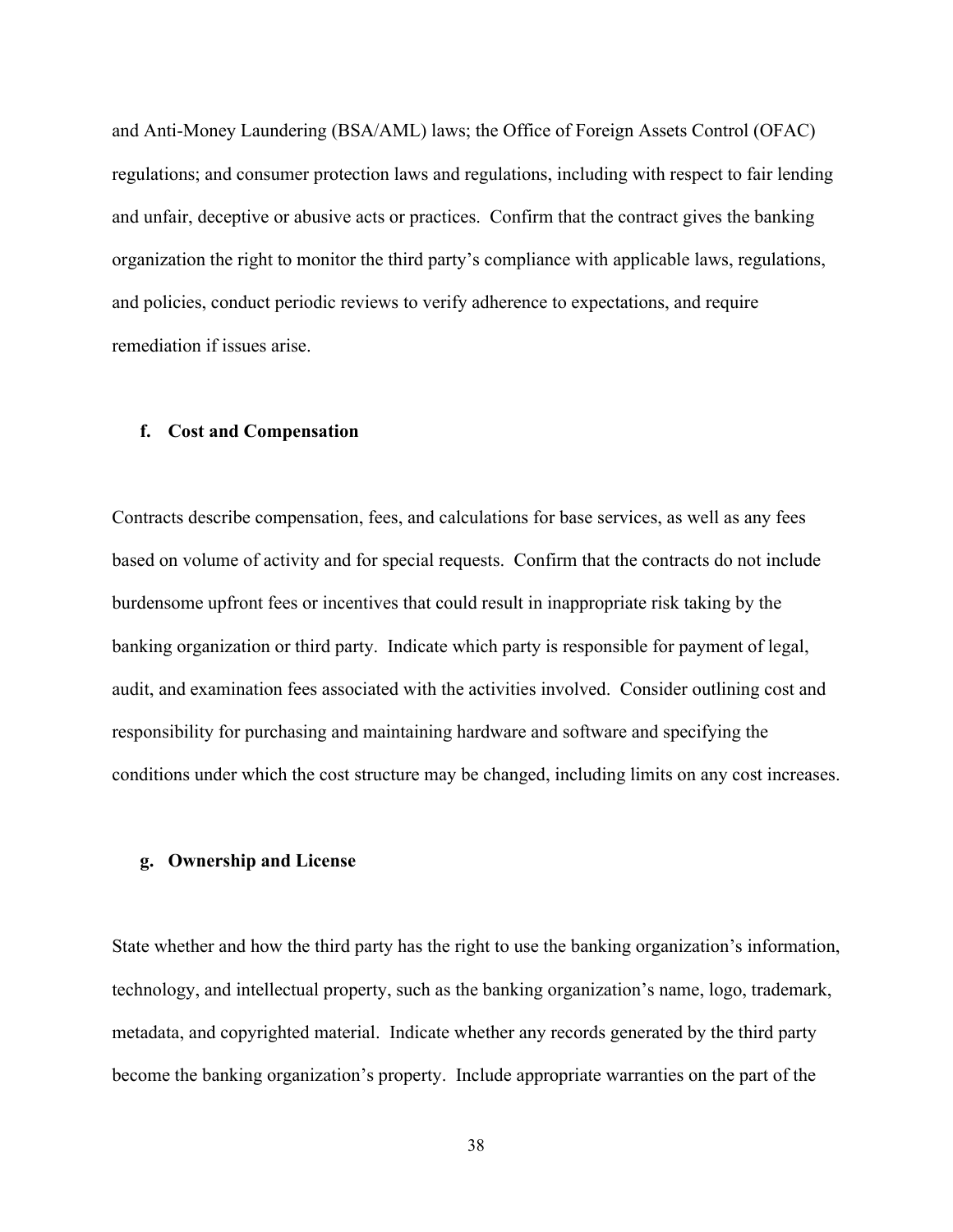third party related to its acquisition of licenses or subscription for use of any intellectual property developed by other third parties. If the banking organization purchases software, establish escrow agreements to provide for the banking organization's access to source code and programs under certain conditions (for example, insolvency of the third party).

### **h. Confidentiality and Integrity**

Prohibit the use and disclosure of the banking organization's information by a third party and its subcontractors, except as necessary to provide the contracted activities or comply with legal requirements. If the third party receives a banking organization's customers' personally identifiable information, the contract should ensure that the third party implements and maintains appropriate security measures to comply with privacy regulations and regulatory guidelines. Specify when and how the third party will disclose, in a timely manner, information security breaches that have resulted in unauthorized intrusions or access that may materially affect the banking organization or its customers. Stipulate that intrusion notifications of customer data include estimates of the effects on the banking organization and its customers and specify corrective action to be taken by the third party. Address the powers of each party to change security and risk management procedures and requirements and resolve any confidentiality and integrity issues arising out of shared use of facilities owned by the third party. Stipulate whether and how often the banking organization and the third party will jointly practice incident management exercises involving unauthorized intrusions or other breaches of confidentiality and integrity.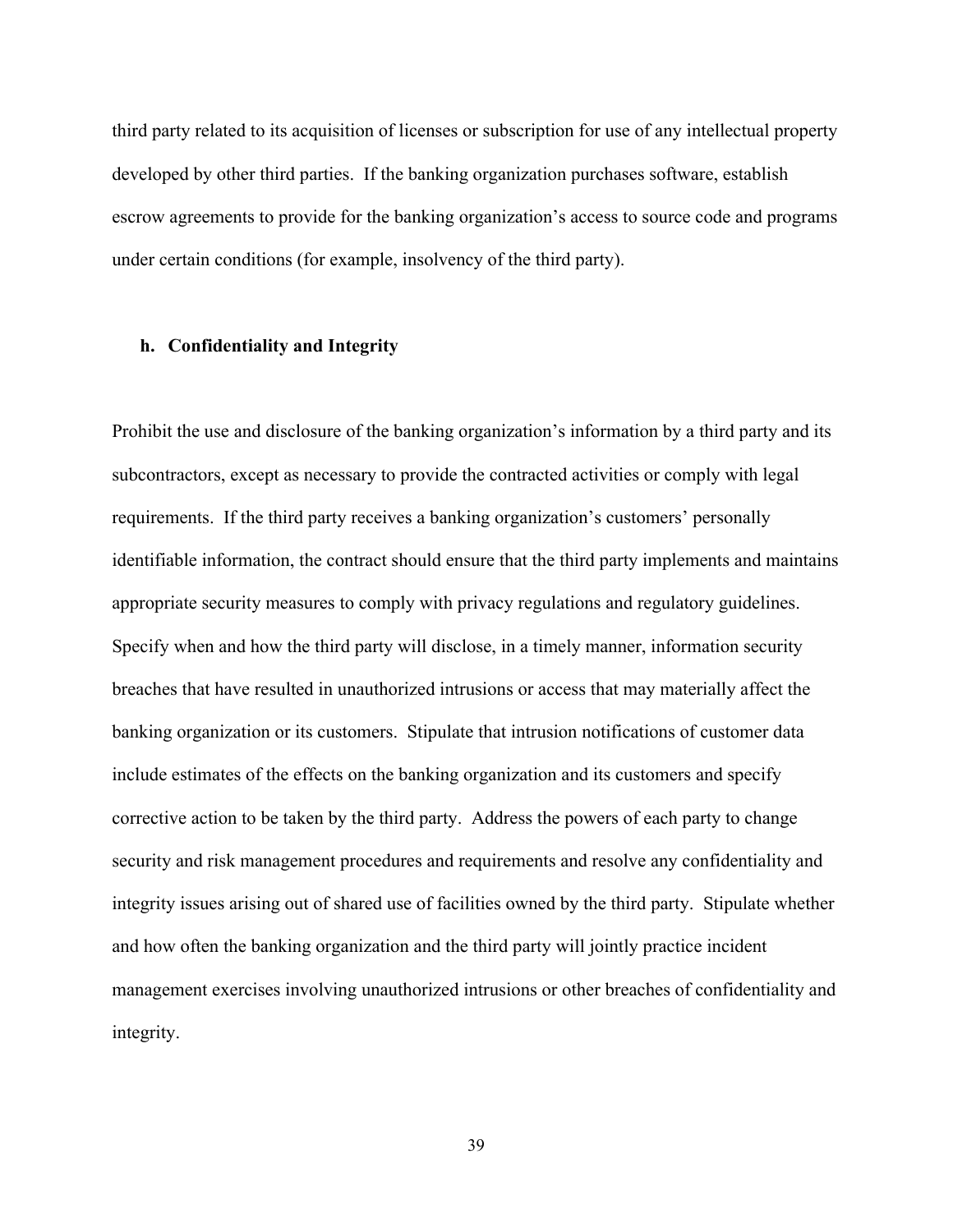#### **i. Operational Resilience and Business Continuity**

Confirm that the contract provides for continuation of the business function in the event of problems affecting the third party's operations, including degradations or interruptions resulting from natural disasters, human error, or intentional attacks. Stipulate the third party's responsibility for backing up and otherwise protecting programs, data backup, periodic maintenance for cybersecurity issues that emerge over time, and maintaining current and sound business resumption and business continuity plans. Include provisions for transferring the banking organization's accounts, data, or activities to another third party without penalty in the event of the third party's bankruptcy, business failure, or business interruption.

Contracts often require the third party to provide the banking organization with operating procedures to be carried out in the event business continuity plans are implemented, including specific recovery time and recovery point objectives. In particular, it is important for the contract to contain service level agreements and related services that can support the needs of the banking organization. Stipulate whether and how often the banking organization and the third party will jointly test business continuity plans. In the event the third party is unable to provide services as agreed, the contract permits the banking organization to terminate the service without being assessed a termination penalty and provides access to data in order to transfer services to another provider for continuity of operations.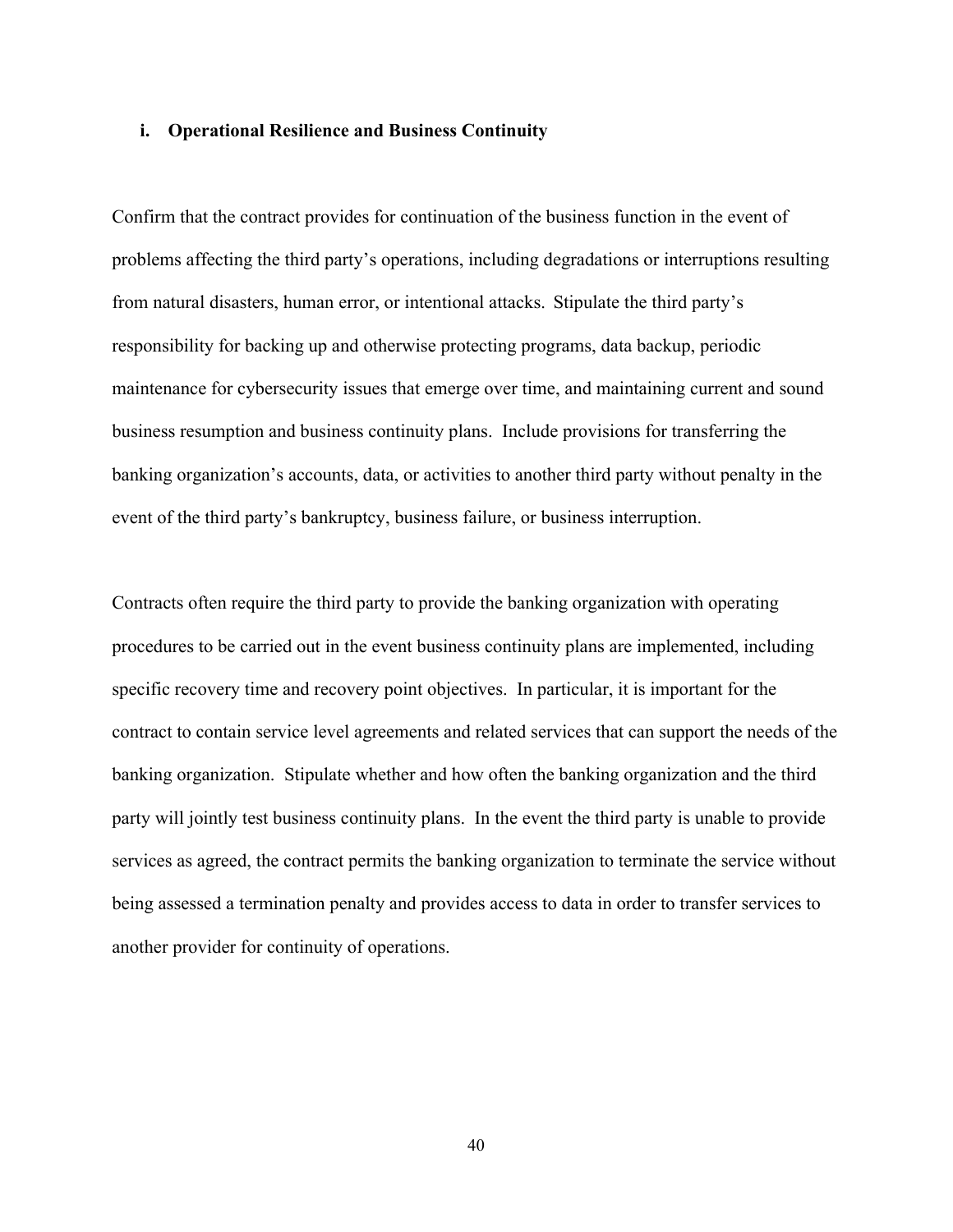# **j. Indemnification**

Consider including indemnification clauses that specify the extent to which the banking organization will be held liable for claims that cite failure of the third party to perform, including failure of the third party to obtain any necessary intellectual property licenses. Carefully assess indemnification clauses that require the banking organization to hold the third party harmless from liability.

#### **k. Insurance**

Consider whether the third party maintains adequate types and amounts of insurance (including, if appropriate, naming the banking organization as insured or additional insured), notifies the banking organization of material changes to coverage, and provides evidence of coverage where appropriate. Types of insurance coverage may include fidelity bond; cybersecurity; liability; property hazard and casualty; and intellectual property.

### **l. Dispute Resolution**

Consider whether the contract should establish a dispute resolution process (arbitration, mediation, or other means) to resolve problems between the banking organization and the third party in an expeditious manner, and whether the third party should continue to provide activities to the banking organization during the dispute resolution period.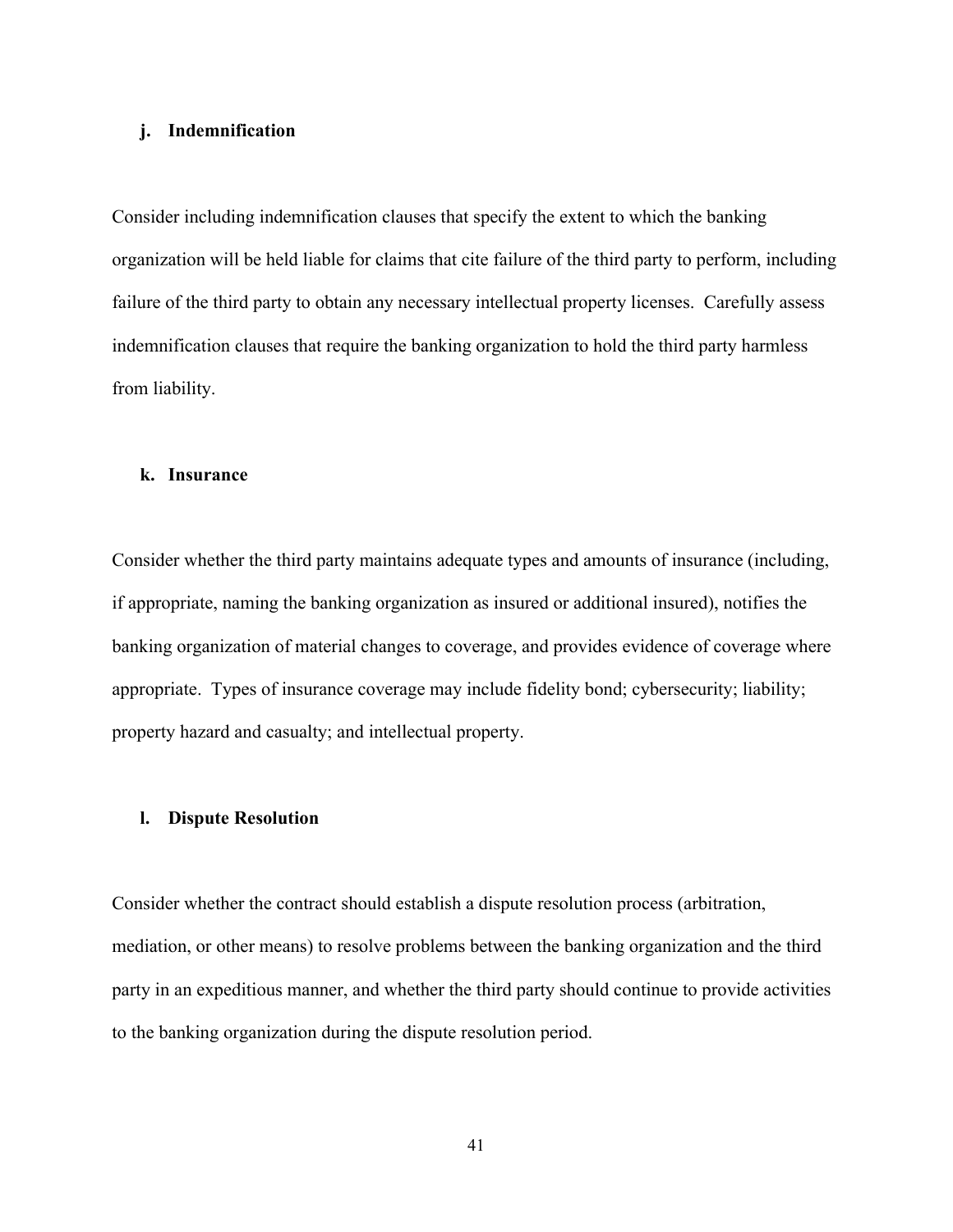#### **m. Limits on Liability**

A contract may limit the third party's liability, in which case the banking organization may consider whether the proposed limit is in proportion to the amount of loss the banking organization might experience because of the third party's failure to perform or to comply with applicable laws, and whether the contract would subject the banking organization to undue risk of litigation.

# **n. Default and Termination**

Confirm that the contract stipulates what constitutes default; identifies remedies and allows opportunities to cure defaults; and stipulates the circumstances and responsibilities for termination. Contracts can protect the ability of the banking organization to change providers when appropriate without undue restrictions, limitations, or cost. Determine whether the contract:

- Includes a provision that enables the banking organization to terminate the relationship in a timely manner without prohibitive expense;
- Includes termination and notification provisions with reasonable time frames to allow for the orderly conversion to another third party;
- Provides for the timely return or destruction of the banking organization's data and other resources;
- Provides for ongoing monitoring of the third party after the contract terms are satisfied, as necessary; and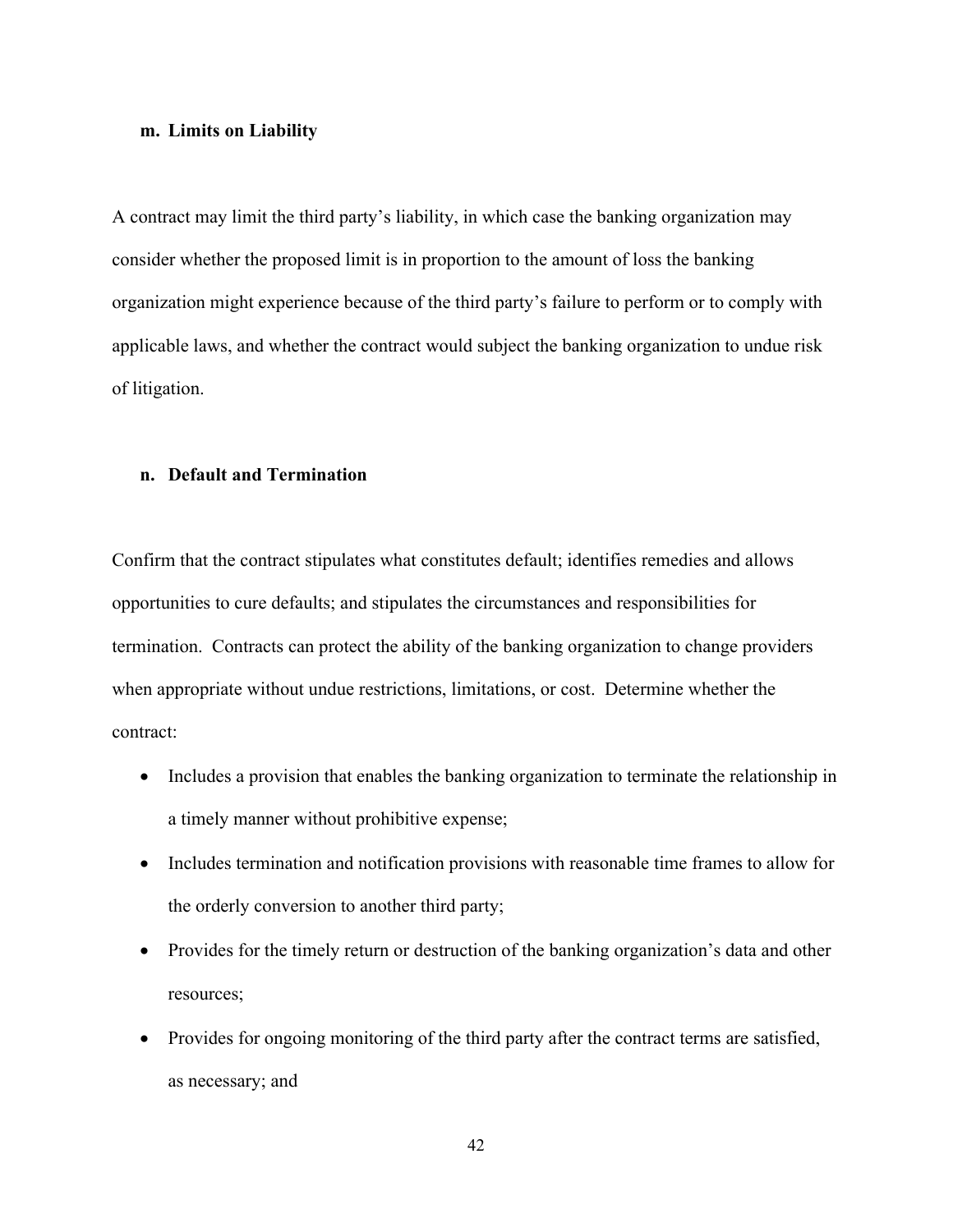• Clearly assigns all costs and obligations associated with transition and termination.

Additionally, effective contracts enable the banking organization to terminate the relationship upon reasonable notice and without penalty in the event that the banking organization's primary federal banking regulator formally directs the banking organization to terminate the relationship.

#### **o. Customer Complaints**

Specify whether the banking organization or third party is responsible for responding to customer complaints. If it is the third party's responsibility, include provisions in the contract that provide for the third party to receive and respond in a timely manner to customer complaints, and forward a copy of each complaint and response to the banking organization. The contract addresses the submission of sufficient, timely, and usable information to enable the banking organization to analyze customer complaint activity and trends for risk management purposes.

#### **p. Subcontracting**

Consider whether to allow the third party to use a subcontractor, and if so, address when and how the third party should notify or seek approval from the banking organization of its intent to use a subcontractor (for example, for certain activities or in certain locations) or whether specific subcontractors are prohibited by the banking organization. Detail contractual obligations, such as reporting on the subcontractor's conformance with performance measures, periodic audit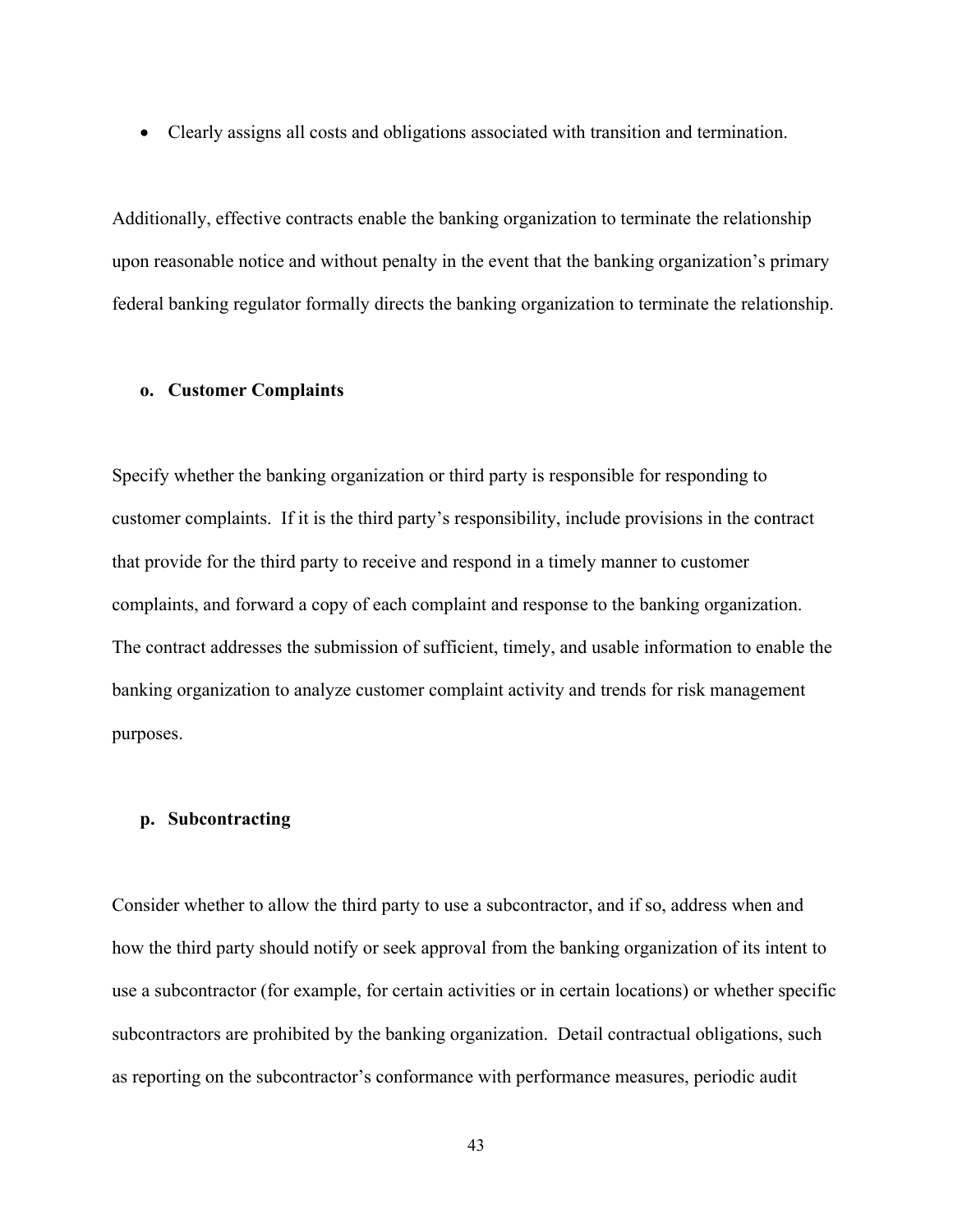results, compliance with laws and regulations, and other contractual obligations. State the third party's liability for activities or actions by its subcontractors and which party is responsible for the costs and resources required for any additional monitoring and management of the subcontractors. Reserve the right to terminate the contract with the third party without penalty if the third party's subcontracting arrangements do not comply with the terms of the contract.

### **q. Foreign-Based Third Parties**

Include in contracts with foreign-based third parties choice-of-law provisions and jurisdictional provisions that provide for adjudication of all disputes between the parties under the laws of a single jurisdiction. Understand that such contracts and covenants may be subject, however, to the interpretation of foreign courts relying on local laws. Seek legal advice to confirm the enforceability of all aspects of a proposed contract with a foreign-based third party and other legal ramifications of each such business arrangement, including privacy laws and cross-border flow of information.

### **r. Regulatory Supervision**

For relevant third-party relationships, stipulate that the performance of activities by external parties for the banking organization is subject to regulatory examination oversight, including access to all work papers, drafts, and other materials.<sup>[19](#page-43-0)</sup>

<span id="page-43-0"></span> $19$  The agencies generally have the authority to examine and to regulate banking-related functions or operations performed by third parties for a banking organization to the same extent as if they were performed by the banking organization itself. *See* 12 U.S.C. 1464(d)(7)(D) and 1867(c)(1).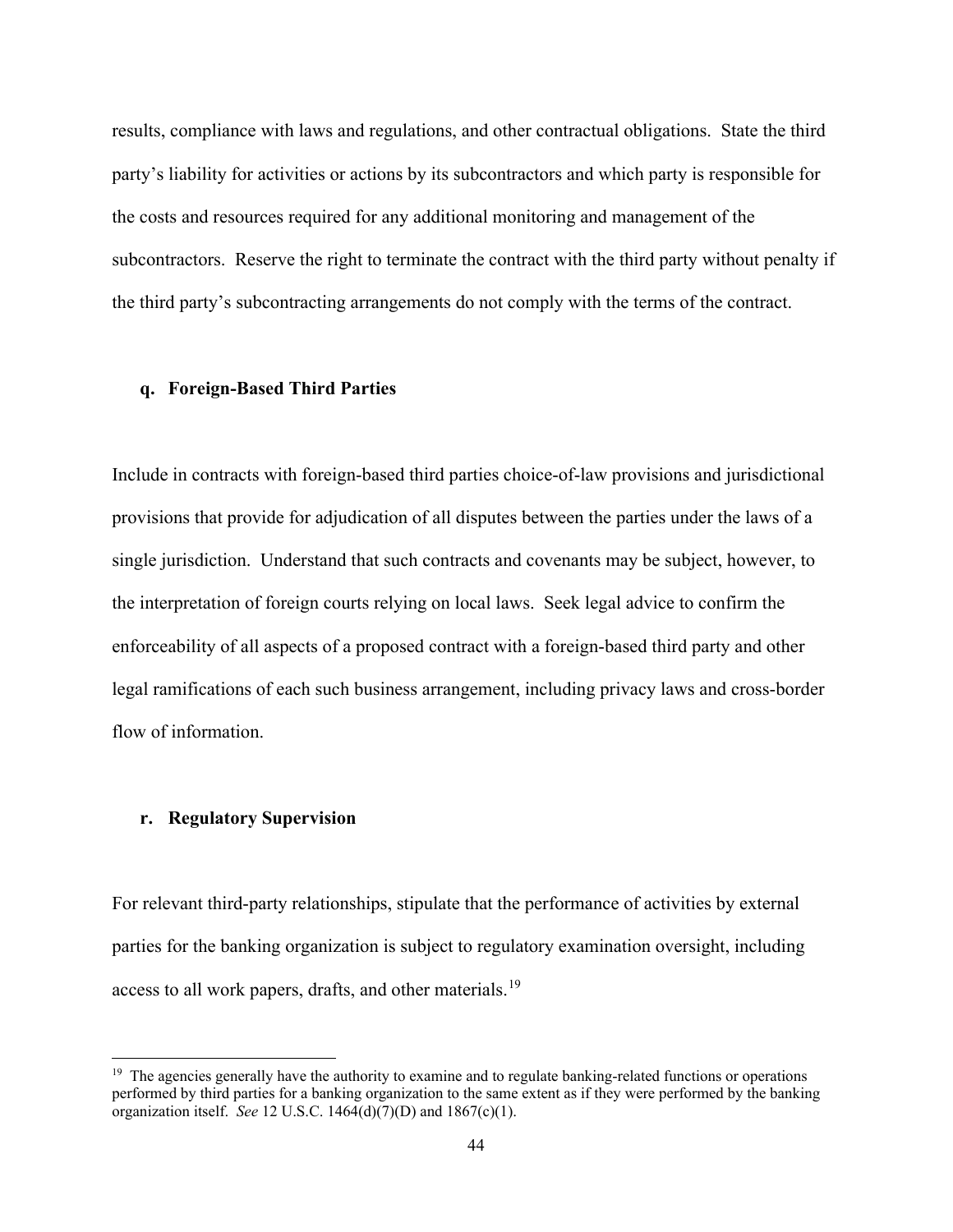# **4. Oversight and Accountability**

The banking organization's board of directors (or a designated board committee) and management are responsible for overseeing the banking organization's overall risk management processes. Banking organization management is responsible for implementing third-party risk management. An effective board oversees risk management implementation and holds management accountable. Effective management teams should establish responsibility and accountability for managing third parties commensurate with the level of risk and complexity of the relationship.

# **a. Board of Directors**

In overseeing the management of risks associated with third-party relationships, boards of directors (or directors) typically consider the following factors, among others:

- Confirming that risks related to third-party relationships are managed in a manner consistent with the banking organization's strategic goals and risk appetite;
- Approving the banking organization's policies that govern third-party risk management;
- Approving, or delegating to, an appropriate committee reporting to the board, approval of contracts with third parties that involve critical activities;
- Reviewing the results of management's ongoing monitoring of third-party relationships involving critical activities;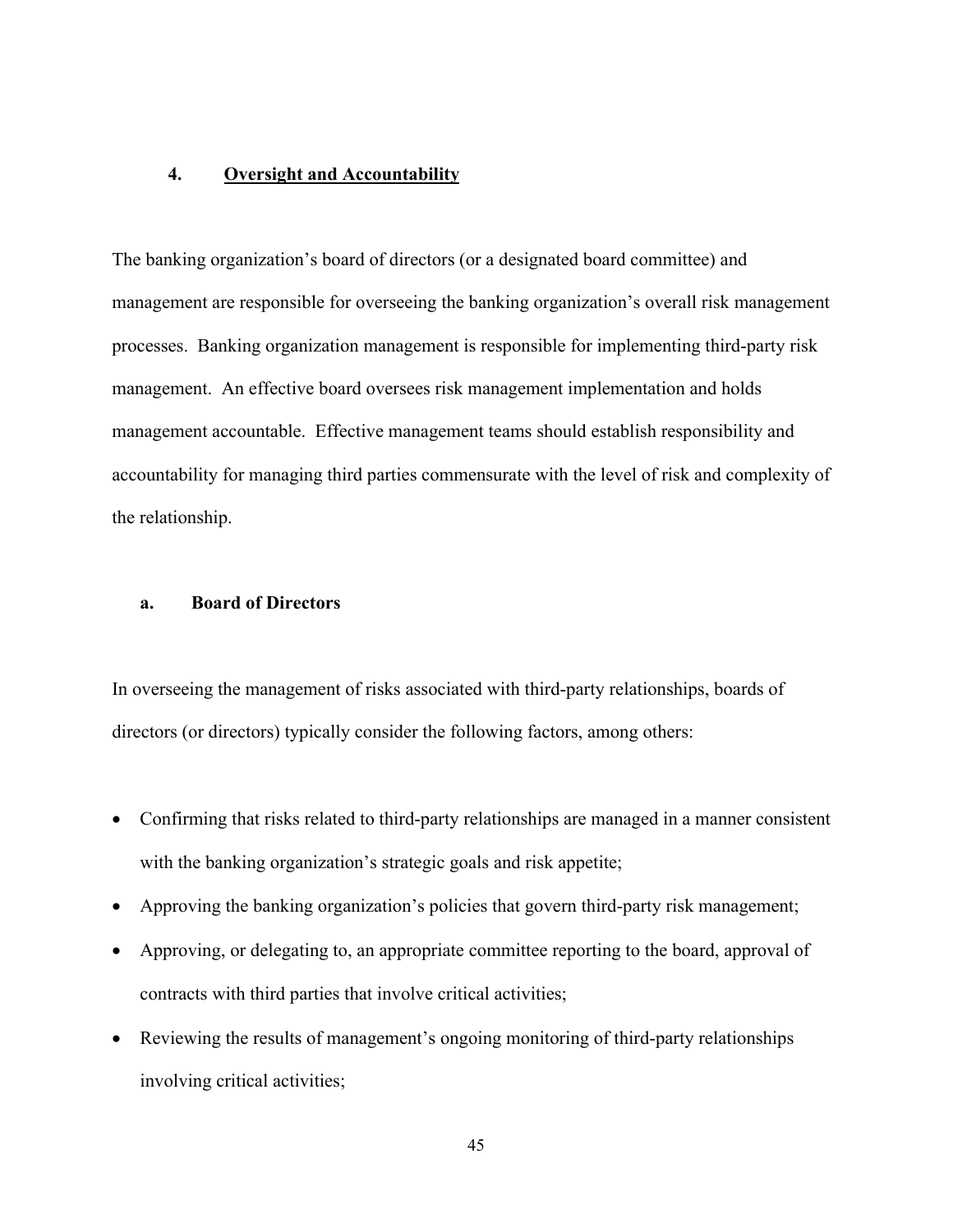- Confirming that management takes appropriate actions to remedy significant deterioration in performance or address changing risks or material issues identified through ongoing monitoring; and
- Reviewing results of periodic independent reviews of the banking organization's third-party risk management process.

# **b. Management**

When executing and implementing third-party relationship risk management strategies and policies, management typically considers:

- Developing and implementing the banking organization's third-party risk management process;
- Confirming that appropriate due diligence and ongoing monitoring is conducted on third parties and presenting results to the board when making recommendations to use third parties that involve critical activities;
- Reviewing and approving contracts with third parties;
- Providing appropriate organizational structures, management and staffing (level and expertise);
- Confirming that third parties comply with the banking organization's policies and reporting requirements;
- Providing that third parties be notified of significant operational issues at the banking organization that may affect the third party;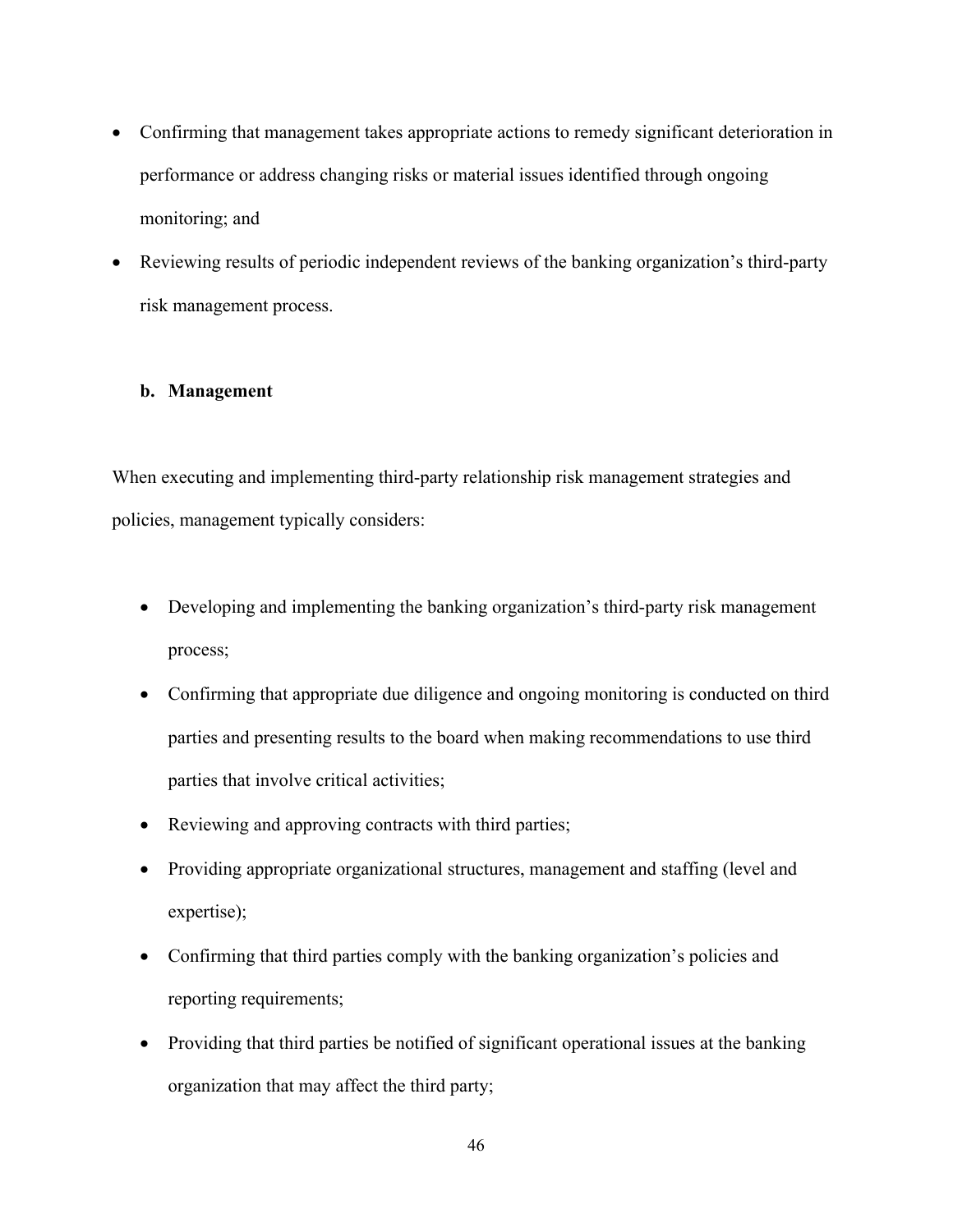- Confirming that the banking organization has an appropriate system of internal controls and regularly tests the controls to manage risks associated with third-party relationships;
- Confirming that the banking organization's compliance management system is appropriate to the nature, size, complexity, and scope of its third-party business arrangements;
- Providing that third parties regularly test and implement agreed-upon remediation when issues arise;
- Escalating significant issues to the board;
- Terminating business arrangements with third parties that do not meet expectations or no longer align with the banking organization's strategic goals, objectives, or risk appetite; and
- Maintaining appropriate documentation throughout the life cycle.

# **c. Independent Reviews**

Banking organizations typically conduct periodic independent reviews of the third-party risk management process, particularly when third parties perform critical activities. The banking organization's internal auditor or an independent third party may perform the reviews, and senior management confirms that the results are reported to the board. Reviews include assessing the adequacy of the banking organization's process for:

- Confirming third-party relationships align with the banking organization's business strategy;
- Identifying, measuring, monitoring, and controlling risks of third-party relationships;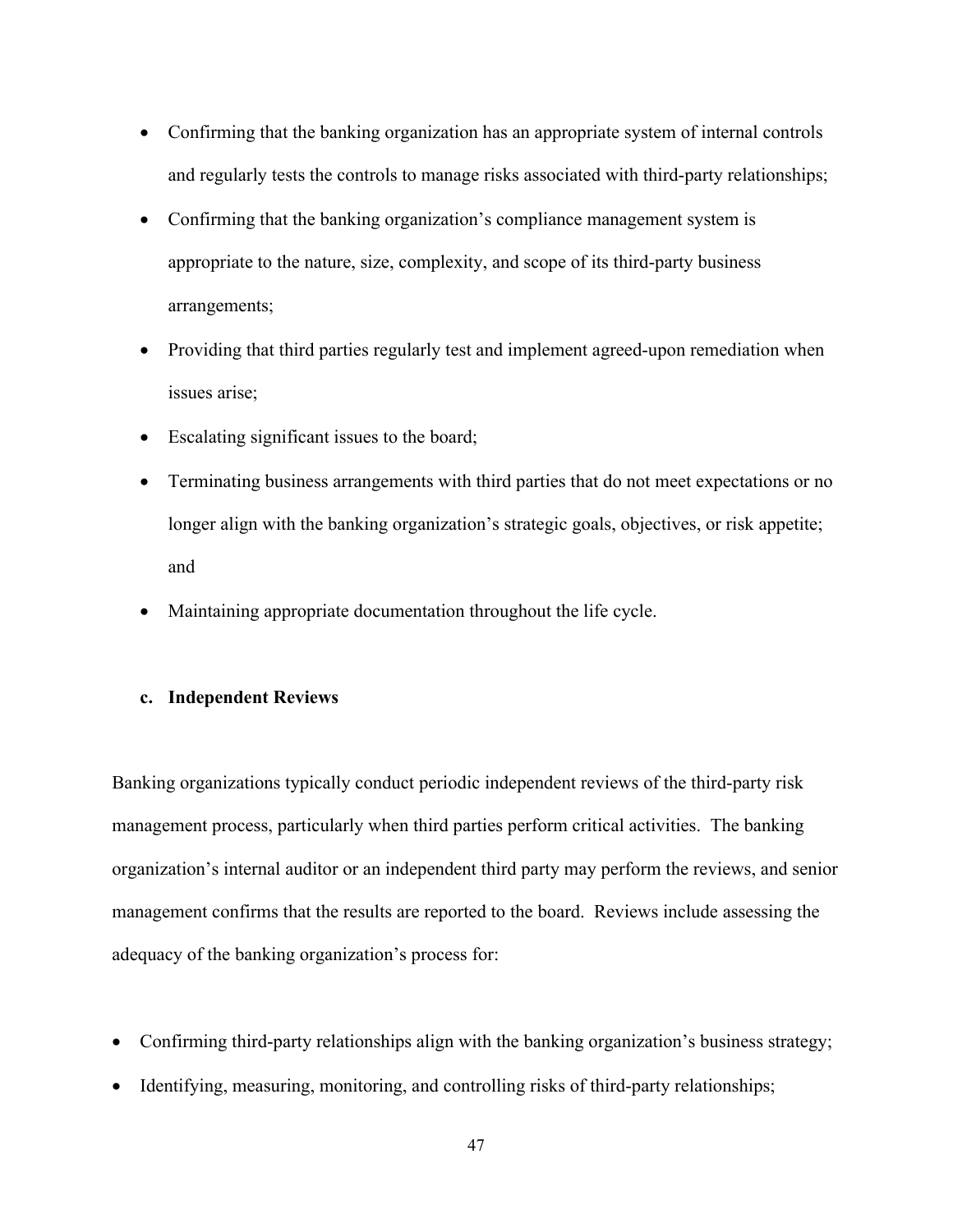- Understanding and monitoring concentration risks that may arise from relying on a single third party for multiple activities or from geographic concentrations of business;<sup>[20](#page-47-0)</sup>
- Responding to material breaches, service disruptions, or other material issues;
- Involving multiple disciplines across the banking organization as appropriate during each phase of the third-party risk management life cycle; $^{21}$  $^{21}$  $^{21}$
- Confirming appropriate staffing and expertise to perform risk assessment, due diligence, contract negotiation, and ongoing monitoring and management of third parties;
- Confirming oversight and accountability for managing third-party relationships (for example, whether roles and responsibilities are clearly defined and assigned and whether the individuals possess the requisite expertise, resources, and authority); and
- Confirming that conflicts of interest or appearances of conflicts of interest do not exist when selecting or overseeing third parties.

The results of independent reviews may be used to determine whether and how to adjust the banking organization's third-party risk management process, including policy, reporting, resources, expertise, and controls. It is important that management responds promptly and thoroughly to significant issues or concerns identified and escalates them to the board if the risk posed is approaching the banking organization's risk appetite limits.

<span id="page-47-0"></span><sup>&</sup>lt;sup>20</sup> For example, more complex relationships could include foreign-based third parties and the use of subcontractors.

<span id="page-47-1"></span> $^{21}$  In addition to the functional business units, this may include information technology, identity and access management, physical security, information security, business continuity, compliance, legal, risk management, and human resources.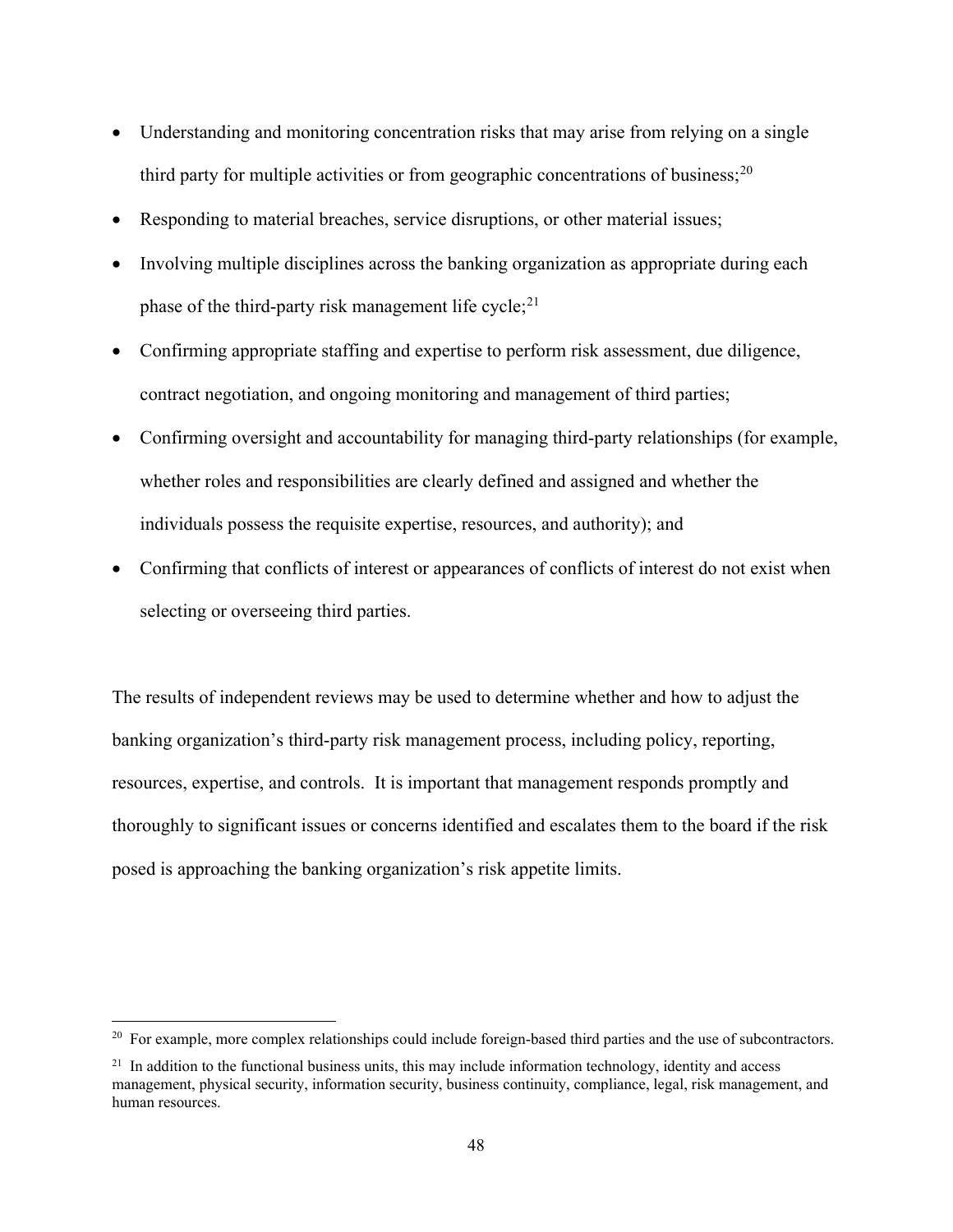### **d. Documentation and Reporting**

It is important that banking organization management properly document and report on its thirdparty risk management process and specific business arrangements throughout their life cycle. Proper documentation and reporting facilitate the accountability, monitoring, and risk management associated with third parties, will vary among organizations depending on their size and complexity, and may include the following:

- A current inventory of all third-party relationships, which clearly identifies those relationships that involve critical activities and delineates the risks posed by those relationships across the banking organization; $^{22}$  $^{22}$  $^{22}$
- Approved plans for the use of third-party relationships;
- Risk assessments;
- Due diligence results, findings, and recommendations;
- Analysis of costs associated with each activity or third-party relationship, including any indirect costs assumed by the banking organization;
- Executed contracts:
- Regular risk management and performance reports required and received from the third party, which may include reports on service level reporting, internal control testing, cybersecurity risk and vulnerabilities metrics, results of independent reviews and other ongoing monitoring activities; and

<span id="page-48-0"></span><sup>&</sup>lt;sup>22</sup> Under Section 7(c) of the Bank Service Company Act, 12 U.S.C. 1867(c), banks are required to notify the appropriate federal banking agency of the existence of a servicing relationship. Federal savings associations are subject to similar requirements set forth in 12 U.S.C. 1464(d)(7)(D)(ii) and 1867(c)(2).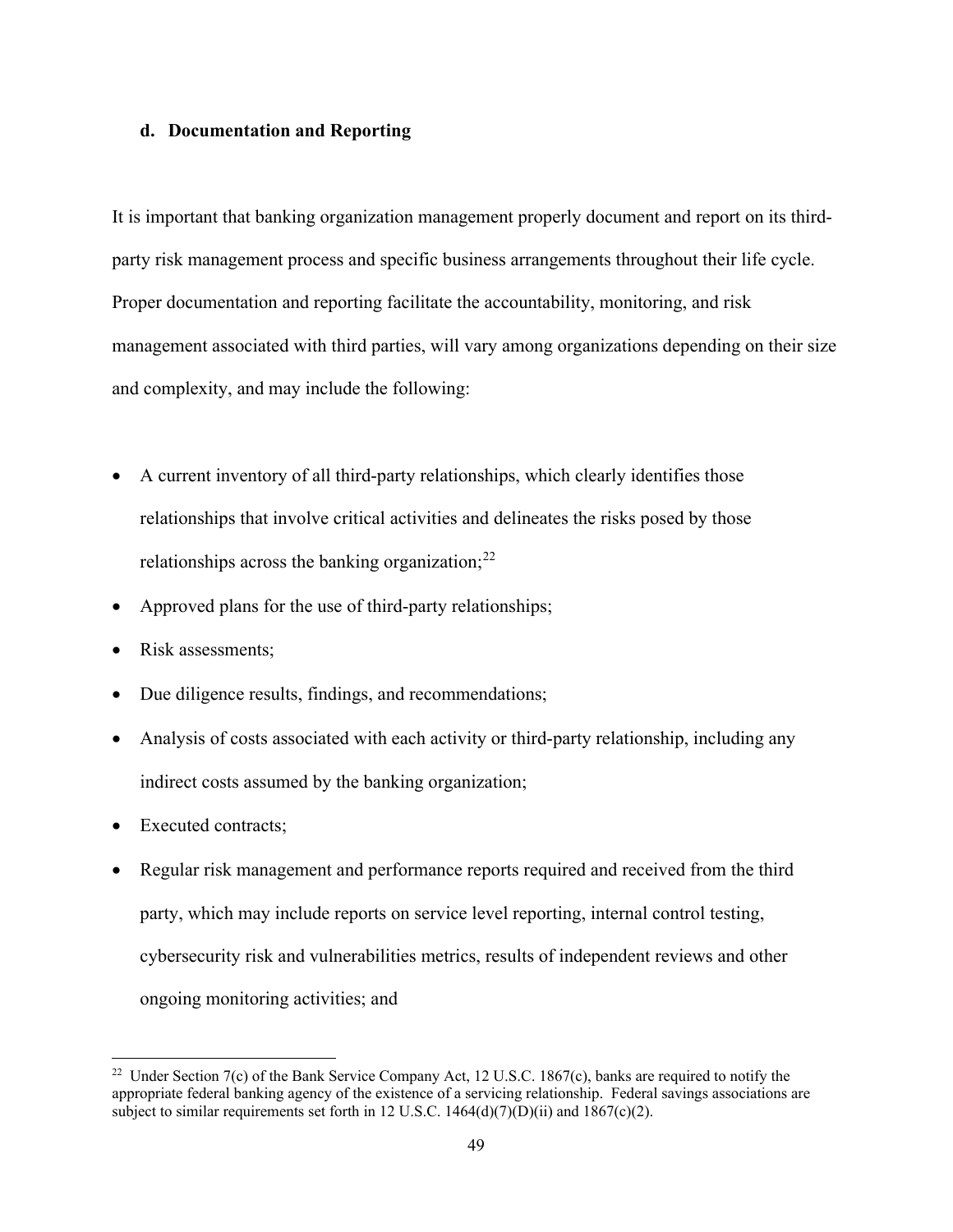• Reports from third parties of service disruptions, security breaches, or other events that pose a significant risk to the banking organization.

## **5. Ongoing Monitoring**

Ongoing monitoring is an essential component of third-party risk management, occurring throughout the duration of a third-party relationship. Ongoing monitoring occurs after the thirdparty relationship is established and often leverages processes similar to due diligence. The appropriate degree of ongoing monitoring is commensurate with the level of risk and complexity of the third-party relationship. More comprehensive monitoring is typically necessary when the third-party relationship is higher risk (for example, involving critical activities). Banking organizations periodically re-assess existing relationships to determine whether the nature of an activity subsequently becomes critical.

Because both the level and types of risks may change over the lifetime of third-party relationships, banking organizations adapt their ongoing monitoring practices accordingly. Management's monitoring may result in changes to the frequency and types of reports from the third party, including service-level agreement performance reports, audit reports, and control testing results.

As part of sound risk management, banking organizations dedicate sufficient staffing with the necessary expertise, authority, and accountability to perform ongoing monitoring, which may include periodic on-site visits and meetings with third-party representatives to discuss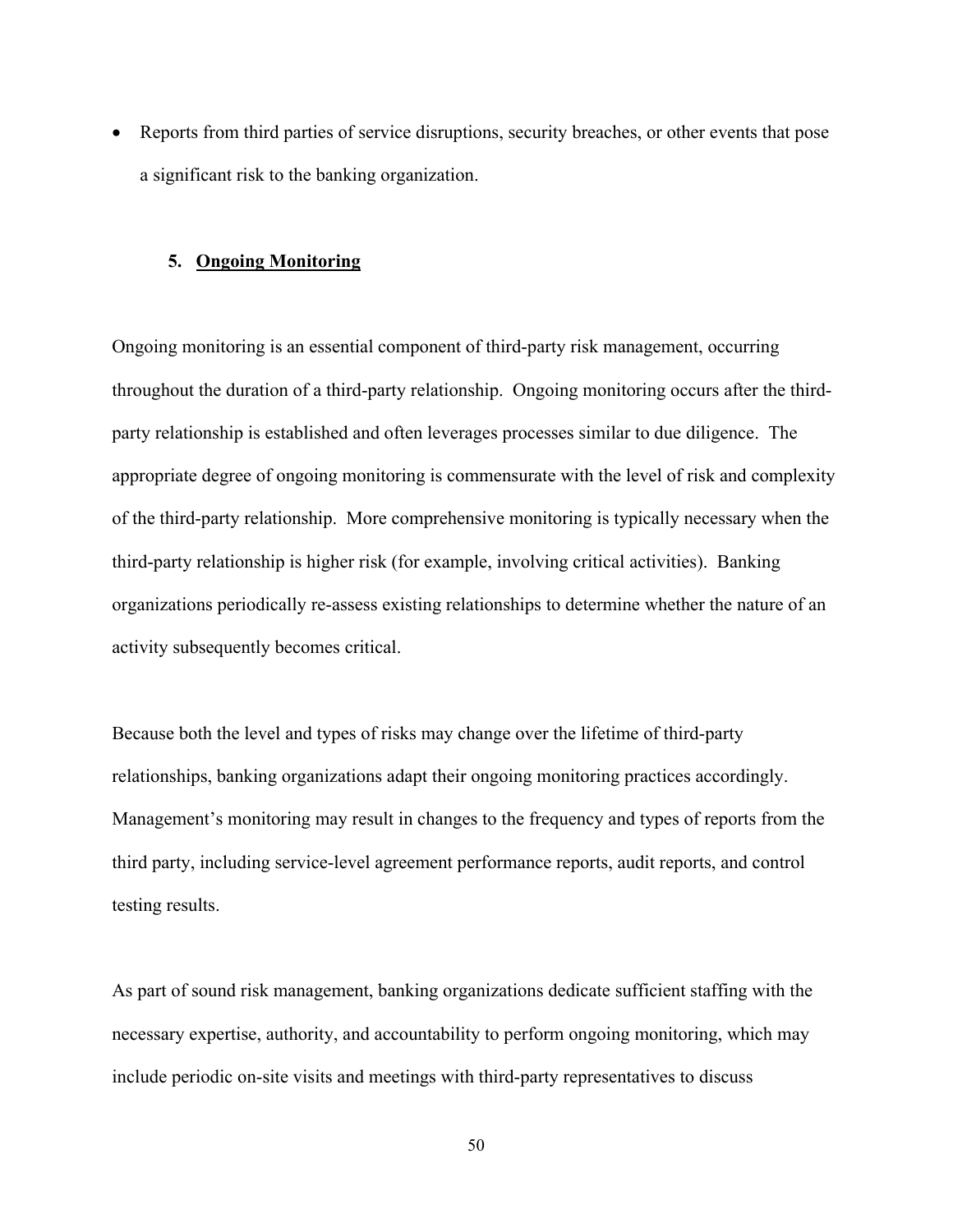performance and operational issues. Effective monitoring activities enable banking organizations to confirm the quality and sustainability of the third party's controls and ability to meet service-level agreements (for example, ongoing review of third-party performance metrics). Additionally, ongoing monitoring typically includes the regular testing of the banking organization's controls to manage risks from third-party relationships, particularly when critical activities are involved. Bank employees who directly manage third-party relationships escalate to senior management significant issues or concerns arising from ongoing monitoring, such as an increase in risk, material weaknesses and repeat audit findings, deterioration in financial condition, security breaches, data loss, service or system interruptions, or compliance lapses. In addition, based on the results of the ongoing monitoring and internal control testing, banking organizations respond to issues when identified, including escalating significant issues to the board.

A banking organization typically considers the following factors, among others, for ongoing monitoring of a third party:

- Evaluate the overall effectiveness of the third-party relationship and the consistency of the relationship with the banking organization's strategic goals;
- Assess changes to the third party's business strategy, legal risk, and its agreements with other entities that may pose conflicting interests, introduce risks, or impact the third party's ability to meet contractual obligations;
- Evaluate the third party's financial condition and changes in the third party's financial obligations to others;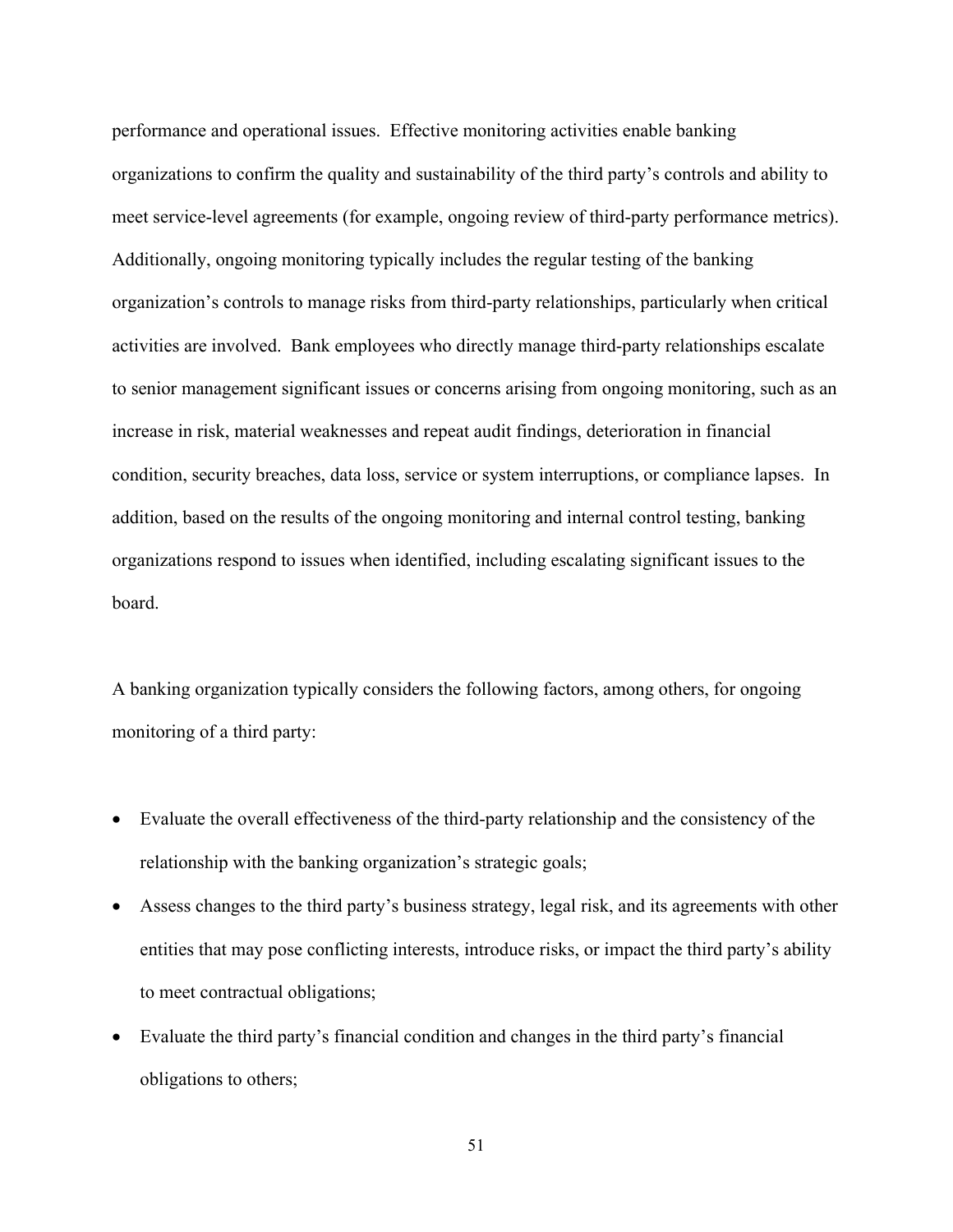- Review the adequacy of the third party's insurance coverage;
- Review relevant audits and other reports from the third party, and consider whether the results indicate an ability to meet contractual obligations and effectively manage risks;
- Monitor for compliance with applicable legal and regulatory requirements;
- Assess the effect of any changes in key third party personnel involved in the relationship with the banking organization;
- Monitor the third party's reliance on, exposure to, performance of, and use of subcontractors, as stipulated in contractual requirements, the location of subcontractors, and the ongoing monitoring and control testing of subcontractors;
- Determine the adequacy of any training provided to employees of the banking organization and the third party;
- Review processes for adjusting policies, procedures, and controls in response to changing threats and new vulnerabilities and material breaches or other serious incidents;
- Monitor the third party's ability to maintain the confidentiality and integrity of the banking organization's systems and information, including the banking organization's customers' data if received by the third party;
- Review the third party's business resumption contingency planning and testing and evaluate the third party's ability to respond to and recover from service disruptions or degradations and meet business resilience expectations; and
- Evaluate the volume, nature, and trends of consumer inquiries and complaints and assess the third party's ability to appropriately address and remediate inquiries and complaints.

# **6. Termination**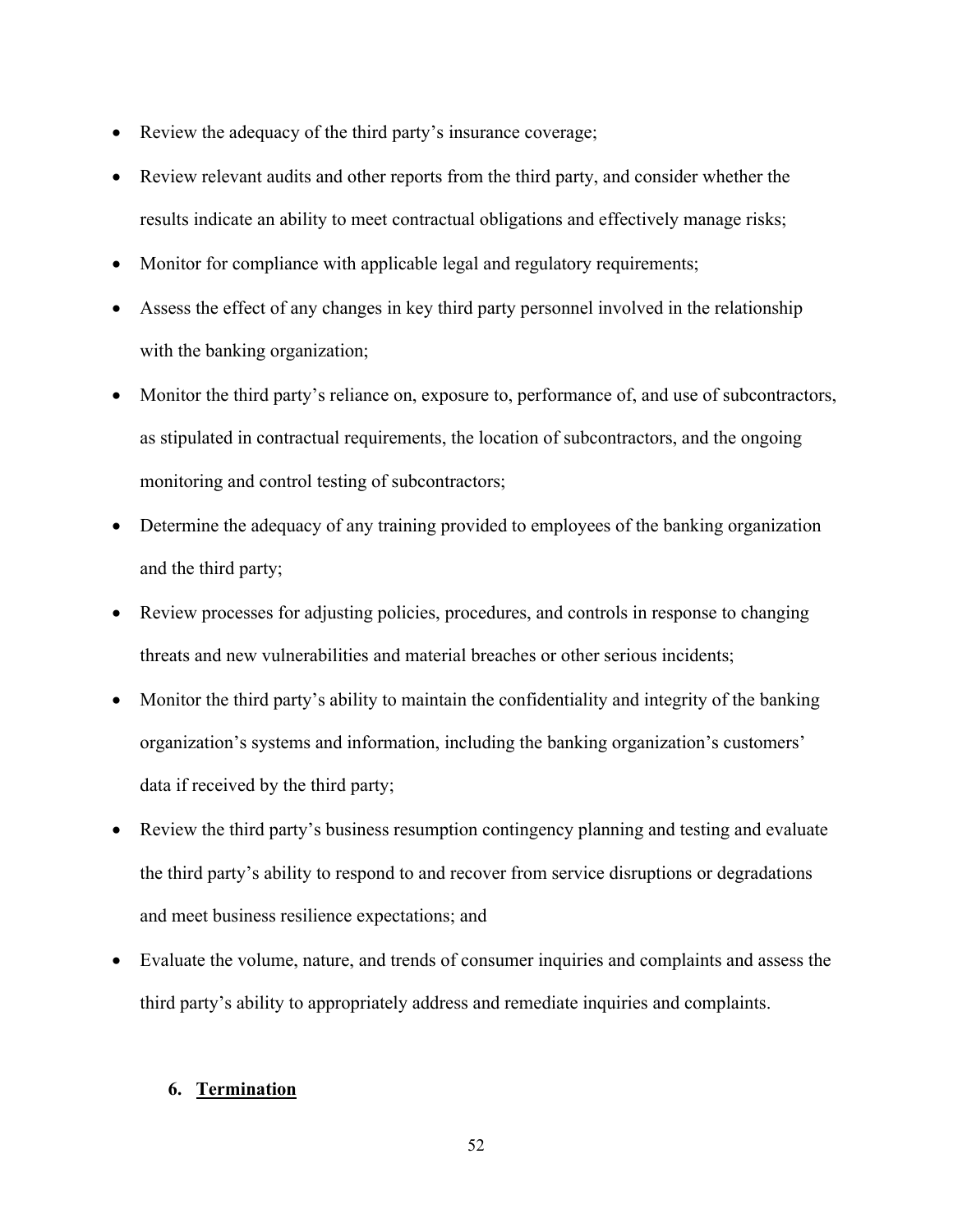A banking organization may terminate a relationship for various reasons specified in the contract, such as expiration of or dissatisfaction with the contract, a desire to seek an alternate third party, a desire to bring the activity in-house or discontinue the activity, or a breach of contract. When this occurs, it is important for management to terminate relationships in an efficient manner, whether the activities are transitioned to another third party, brought in-house, or discontinued. In the event of contract default or termination, a well-run banking organization should consider how to transition services in a timely manner to another third-party provider or bring the service in-house if there are no alternate third-party providers. In planning for termination, a banking organization typically considers the following factors, among others:

- Capabilities, resources, and the time frame required to transition the activity while still managing legal, regulatory, customer, and other impacts that might arise;
- Potential third-party service providers to which the services could be transitioned;
- Risks associated with data retention and destruction, information system connections and access control issues, or other control concerns that require additional risk management and monitoring during and after the end of the third-party relationship;
- Handling of joint intellectual property developed during the course of the business arrangement; and
- Risks to the banking organization if the termination happens as a result of the third party's inability to meet expectations.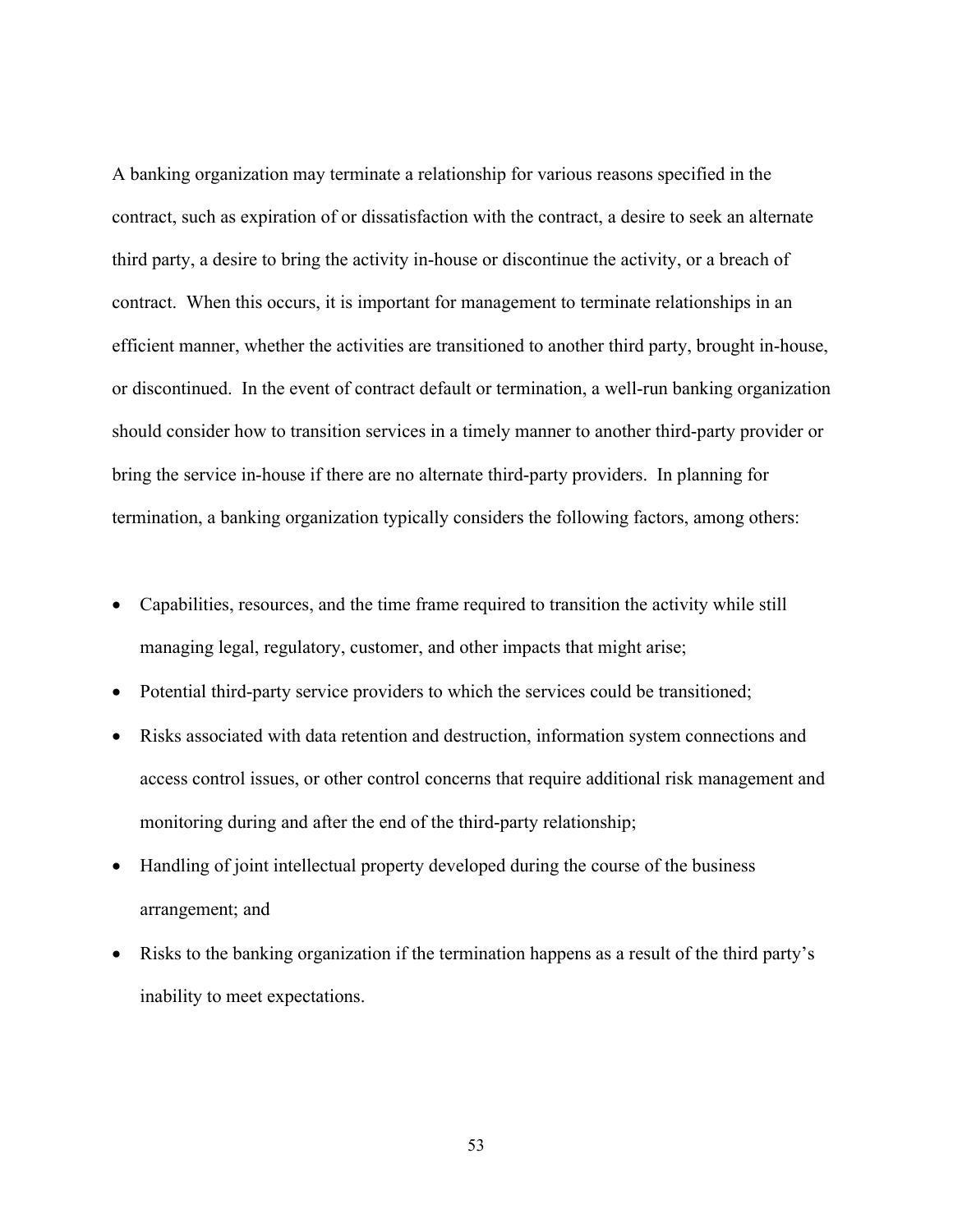## **D. SUPERVISORY REVIEWS OF THIRD-PARTY RELATIONSHIPS**

A banking organization's failure to have an effective third-party risk management process that is commensurate with the level of risk, complexity of third-party relationships, and organizational structure of the banking organization may be an unsafe or unsound practice*.* 

When reviewing third party risk management, examiners typically:

- Assess the banking organization's ability to oversee and manage its relationships;
- Highlight and discuss material risks and any deficiencies in the banking organization's risk management process with the board of directors and senior management;
- Carefully review the banking organization's plans for appropriate and sustainable remediation of such deficiencies, particularly those associated with the oversight of third parties that involve critical activities;
- Identify and report deficiencies in supervisory findings and reports of examination and recommend appropriate supervisory actions. These actions may include issuing Matters Requiring Attention, issuing Matters Requiring Board Attention, and recommending formal enforcement actions;
- Consider the findings when assigning the management component of the Federal Financial Institutions Examination Council's Uniform Financial Institutions Rating System. Serious deficiencies may result in management being deemed less than satisfactory; and
- Reflect the associated risks in the overall assessment of the banking organization's risk profile.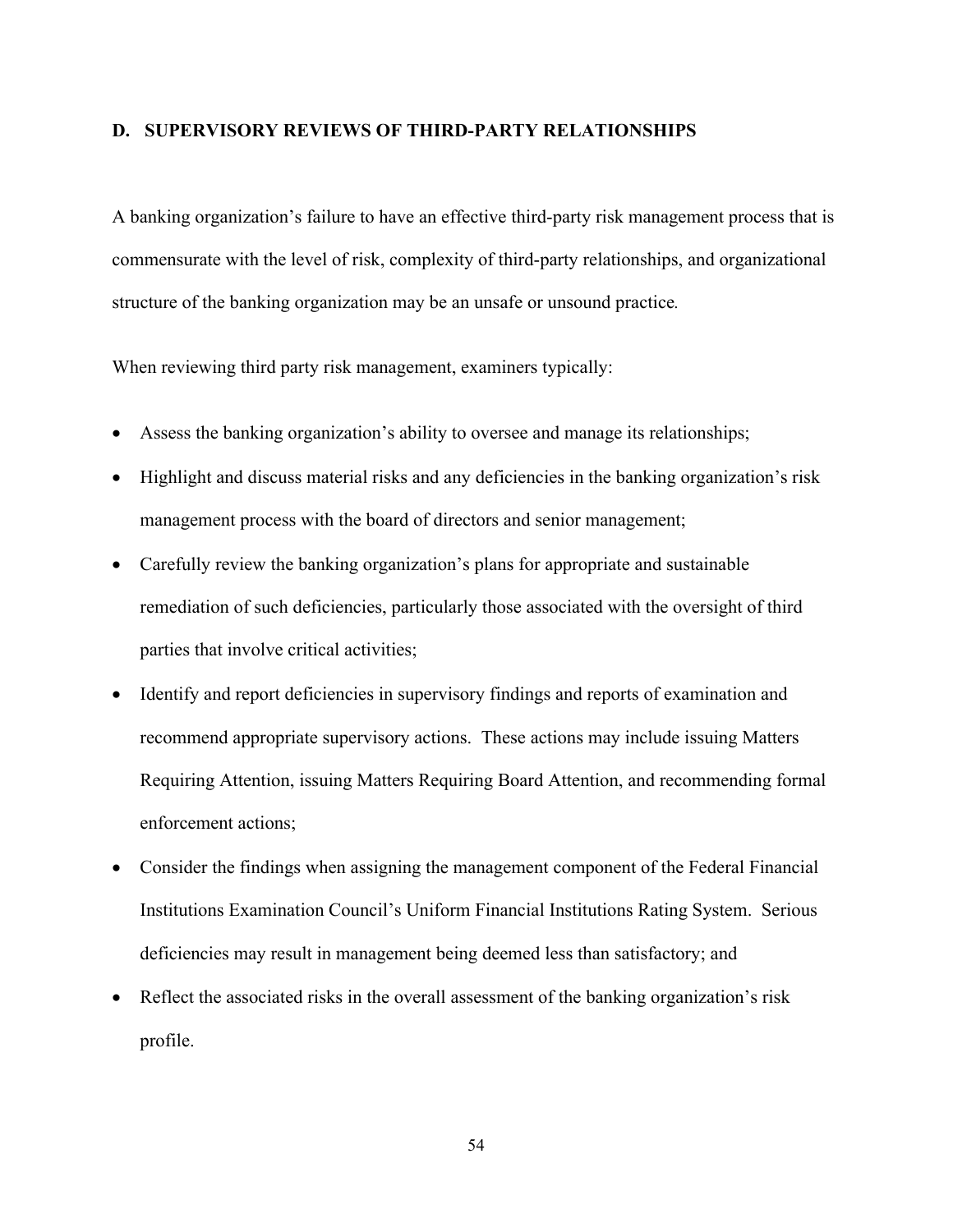When circumstances warrant, the agencies may use their authorities to examine the functions or operations performed by a third party on the banking organization's behalf. Such examinations may evaluate safety and soundness risks, the financial and operational viability of the third party, the third party's ability to fulfill its contractual obligations and comply with applicable laws and regulations, including those related to consumer protection (including with respect to fair lending and unfair or deceptive acts or practices), and BSA/AML and OFAC laws and regulations. The agencies may pursue appropriate corrective measures, including enforcement actions, to address violations of law and regulations or unsafe or unsound banking practices by the banking organization or its third party.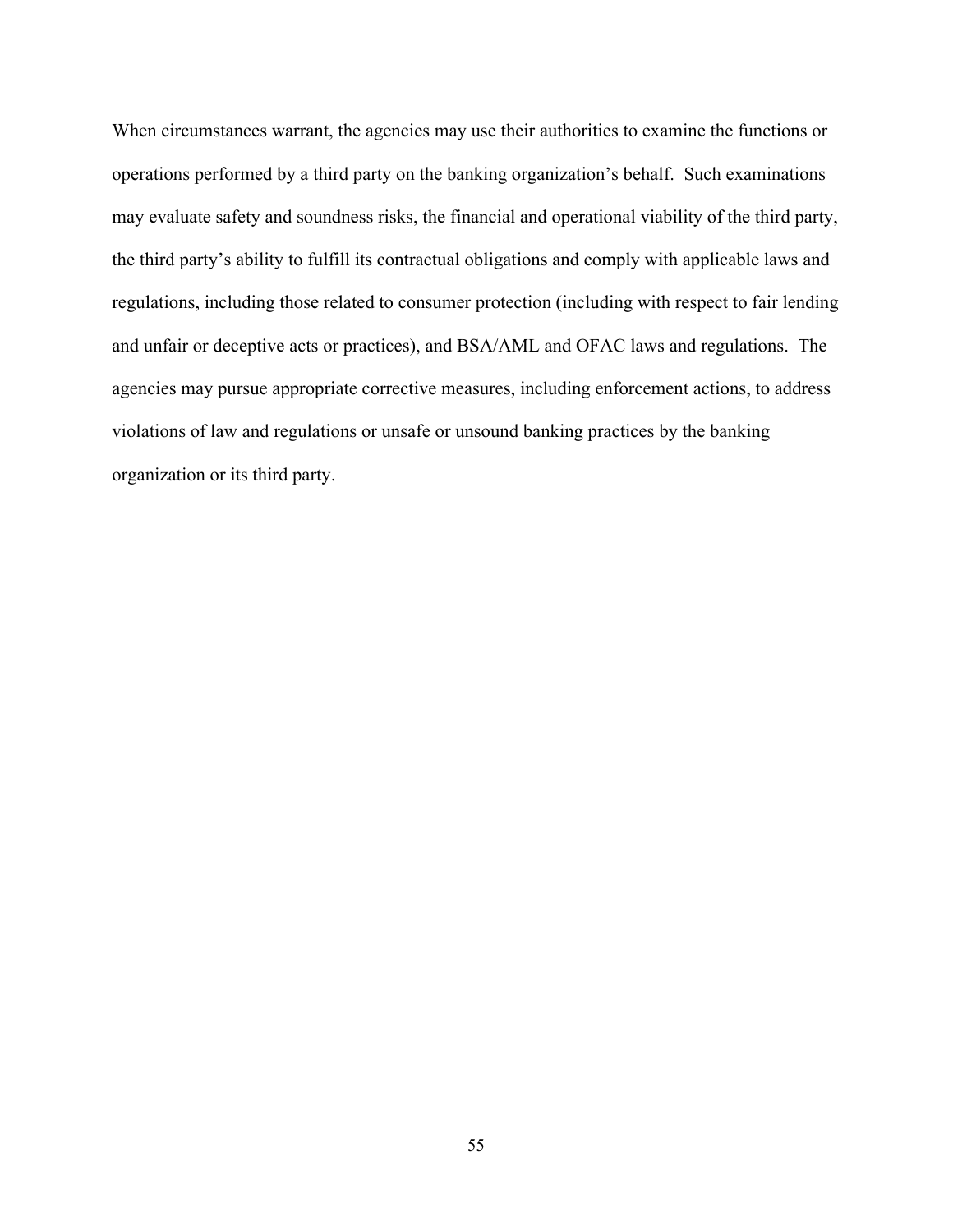## **[Separate Exhibit]**

## **V. OCC's 2020 Frequently Asked Questions (FAQs) on Third-Party Relationships**

The agencies are including the OCC's 2020 FAQs, released in March 2020, as an exhibit, separate from the proposed guidance. The OCC issued the 2020 FAQs to clarify the OCC's 2013 third-party risk management guidance. The agencies seek public comment on the extent to which the concepts discussed in the OCC's 2020 FAQs should be incorporated into the final version of the guidance. More specifically, the agencies seek public comment on whether: (1) any of these concepts should be incorporated into the final guidance; and (2) there are additional concepts that would be helpful to include.

# **Third-Party Relationships: Frequently Asked Questions to Supplement OCC Bulletin 2013-29**

# **Summary**

The Office of the Comptroller of the Currency (OCC) issued frequently asked questions (FAQ) to supplement OCC Bulletin 2013-29, "Third-Party Relationships: Risk Management Guidance." These FAQs were intended to clarify the OCC's existing guidance and reflect evolving industry trends.

### **Note for Community Banks**

This bulletin applies to community banks.<sup>1</sup>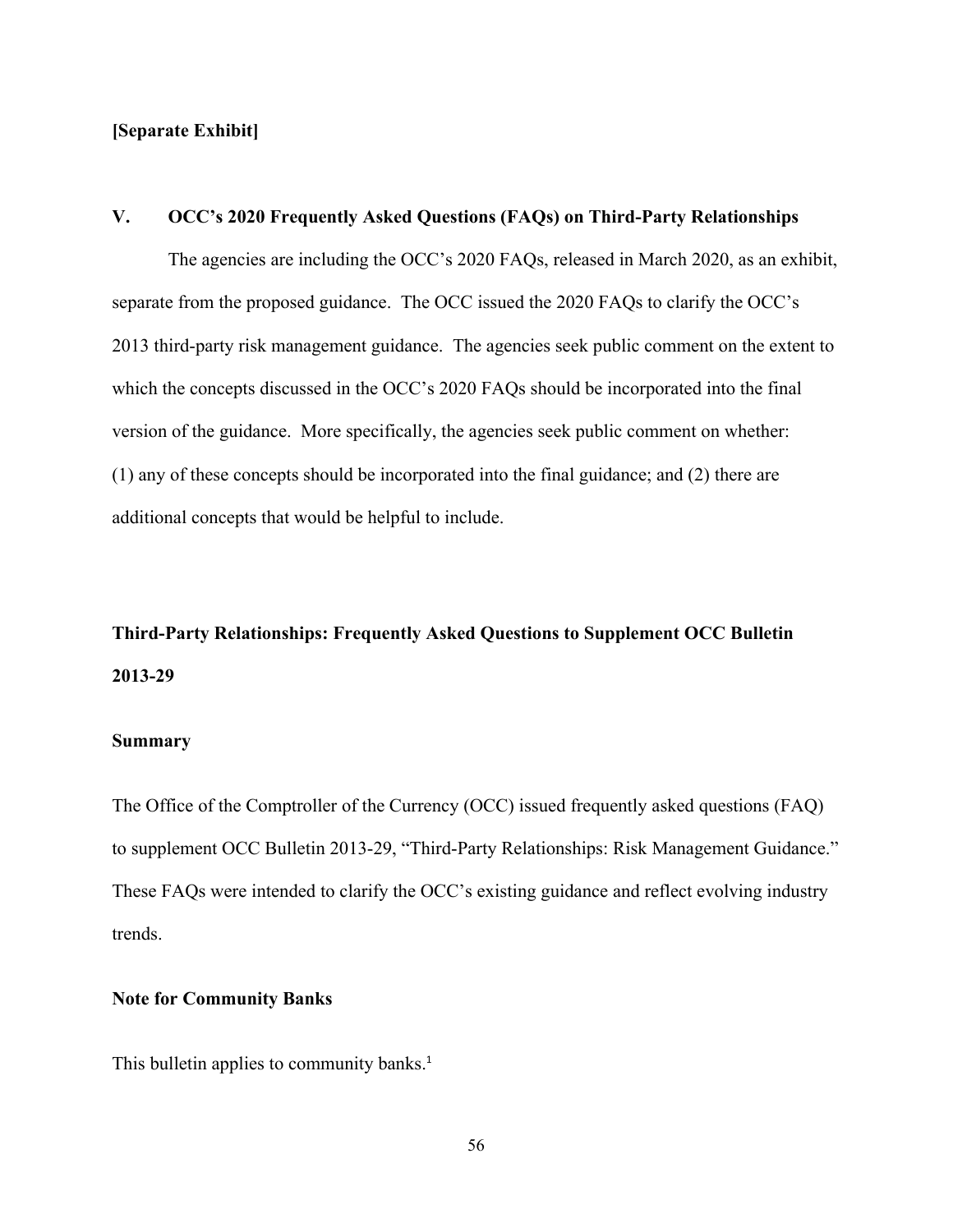# **Highlights**

Topics addressed in the FAQs include

- the terms "third-party relationship" and "business arrangement."
- when cloud computing providers are in a third-party relationship with a bank.
- when data aggregators are in a third-party relationship with a bank.
- risk management when the bank has limited negotiating power in contractual arrangements.
- critical activities and how a bank can determine the risks associated with third-party relationships.
- bank management's responsibilities regarding a third party's subcontractors.
- reliance on and use of third party-provided reports, certificates of compliance, and independent audits.
- risk management when third party has limited ability to provide the same level of due diligence-related information as larger or more established third parties.
- risk management when using a third-party model or when using a third party to assist with model risk management.
- use of third-party assessment services in managing third-party relationship risks.
- a board's approval of contracts.
- risk management when obtaining alternative data from a third party.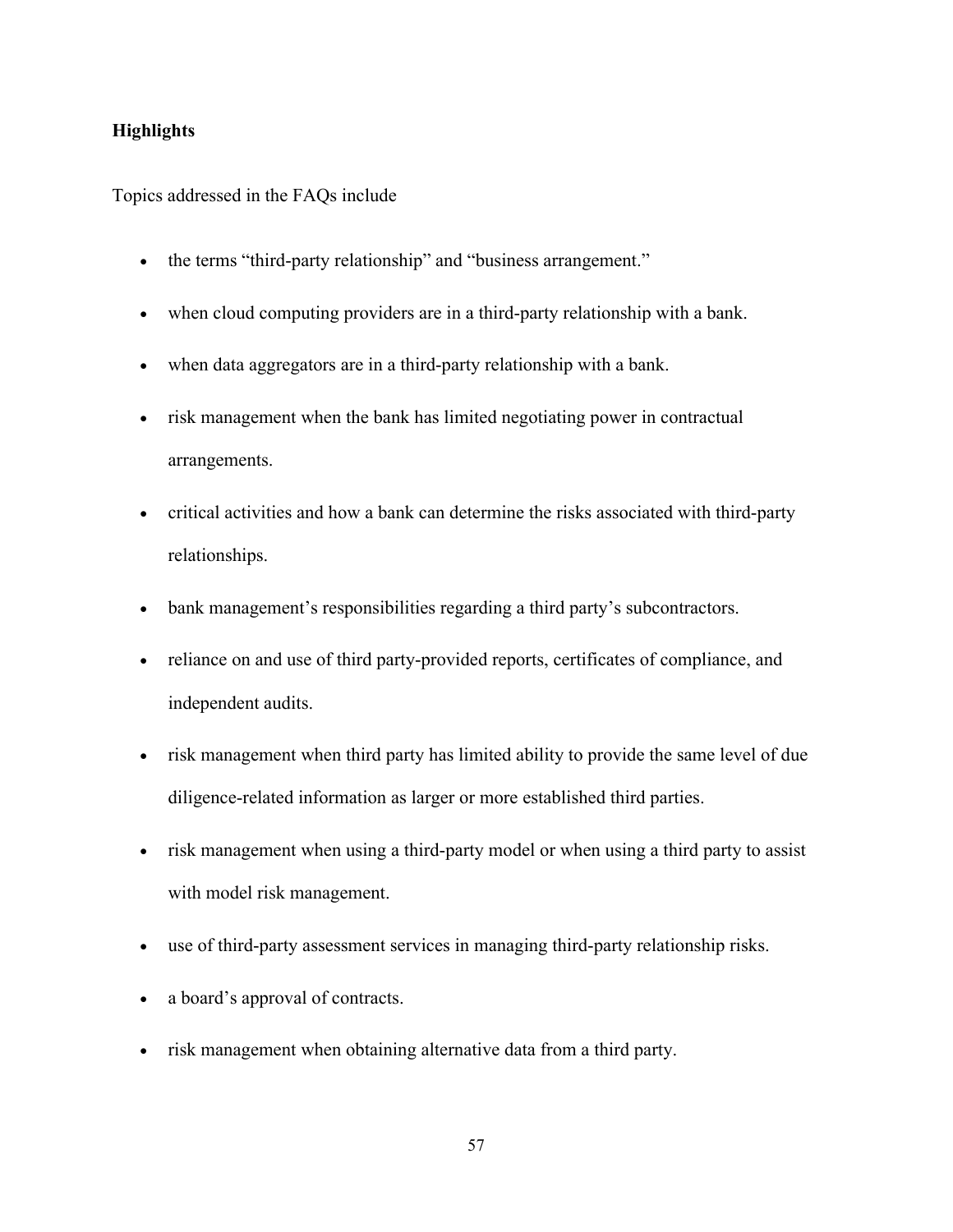### **Frequently Asked Questions**

#### **1. What is a third-party relationship? (originally FAQ No. 1 in OCC Bulletin 2017-21)**

OCC Bulletin 2013-29 defines a third-party relationship as any business arrangement between the bank and another entity, by contract or otherwise.

Bank management should conduct in-depth due diligence and ongoing monitoring of each of the bank's third-party service providers that support critical activities. The OCC realizes that although banks may want in-depth information, they may not receive all the information they seek on each critical third-party service provider, particularly from new companies. When a bank does not receive all the information it seeks about third-party service providers that support the bank's critical activities, the OCC expects the bank's board of directors and management to

- o develop appropriate alternative ways to analyze these critical third-party service providers.
- o establish risk-mitigating controls.
- o be prepared to address interruptions in delivery (for example, use multiple payment systems, generators for power, and multiple telecommunications lines in and out of critical sites).
- o make risk-based decisions that these critical third-party service providers are the best service providers available to the bank despite the fact that the bank cannot acquire all the information it wants.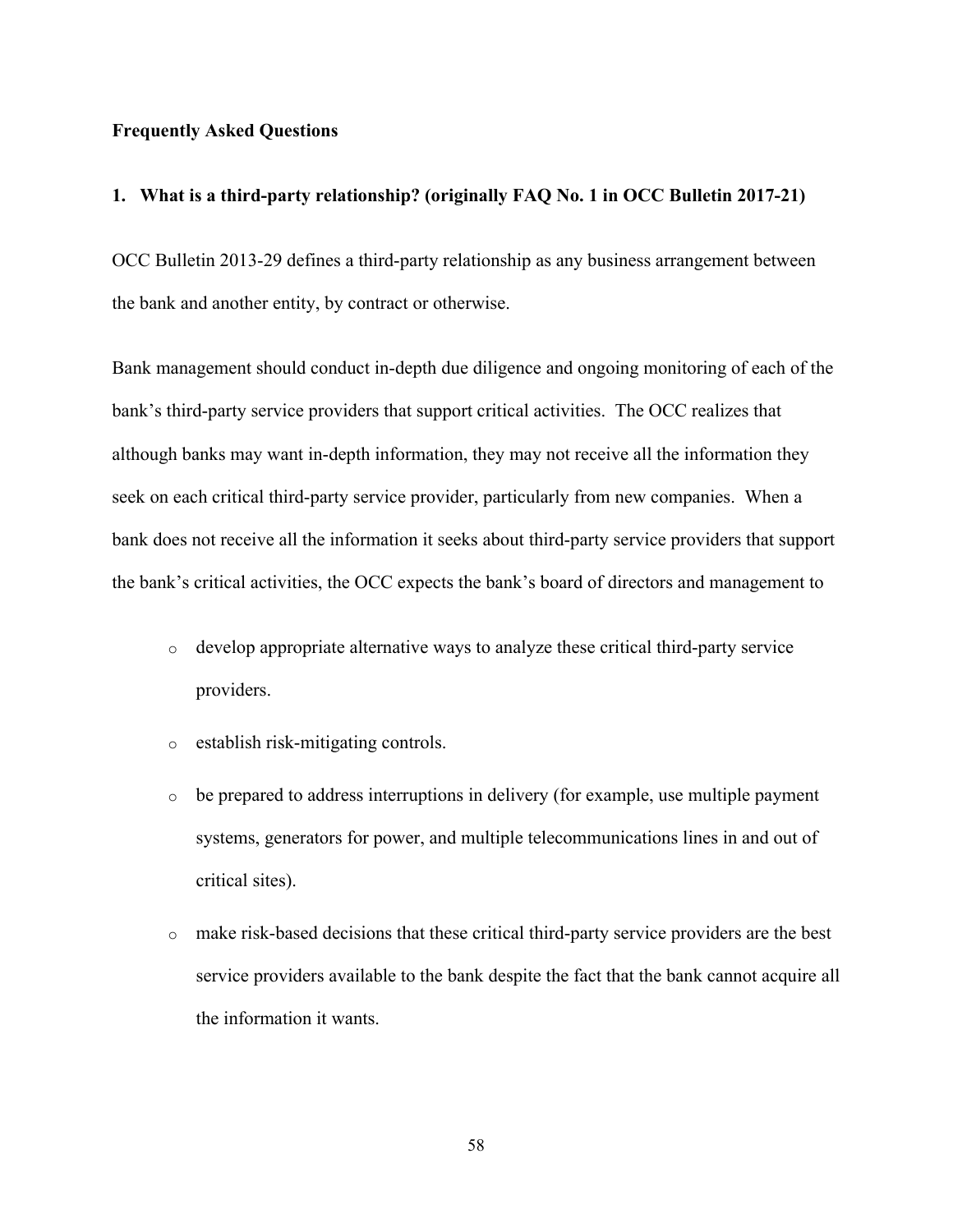- $\circ$  retain appropriate documentation of all their efforts to obtain information and related decisions.
- o ensure that contracts meet the bank's needs.

#### **2. What is a "business arrangement?"**

OCC Bulletin 2013-29 states that a third-party relationship is any business arrangement between a bank and another entity, by contract or otherwise. The term "business arrangement" is meant to be interpreted broadly and is synonymous with the term third-party relationship. A footnote in OCC Bulletin 2013-29 provides examples of business arrangements (third-party relationships), such as activities that involve outsourced products and services, use of independent consultants, networking arrangements, merchant payment processing, services provided by affiliates and subsidiaries, joint ventures, and other business arrangements in which the bank has an ongoing relationship or may have responsibility for the associated records. Neither a written contract nor a monetary exchange is necessary to establish a business arrangement; all that is necessary is an agreement between the bank and the third party. Business arrangements generally exclude bank customers.

Traditionally, banks use the terms "vendor" or "outsource" to describe business arrangements and often use these terms instead of third-party relationships. A "vendor" is typically an individual or company offering something for sale, and banks may "outsource" a bank function or task to another company. A bank's relationships with vendors or entities to which banks outsource bank functions or activities do not represent the only types of business arrangements.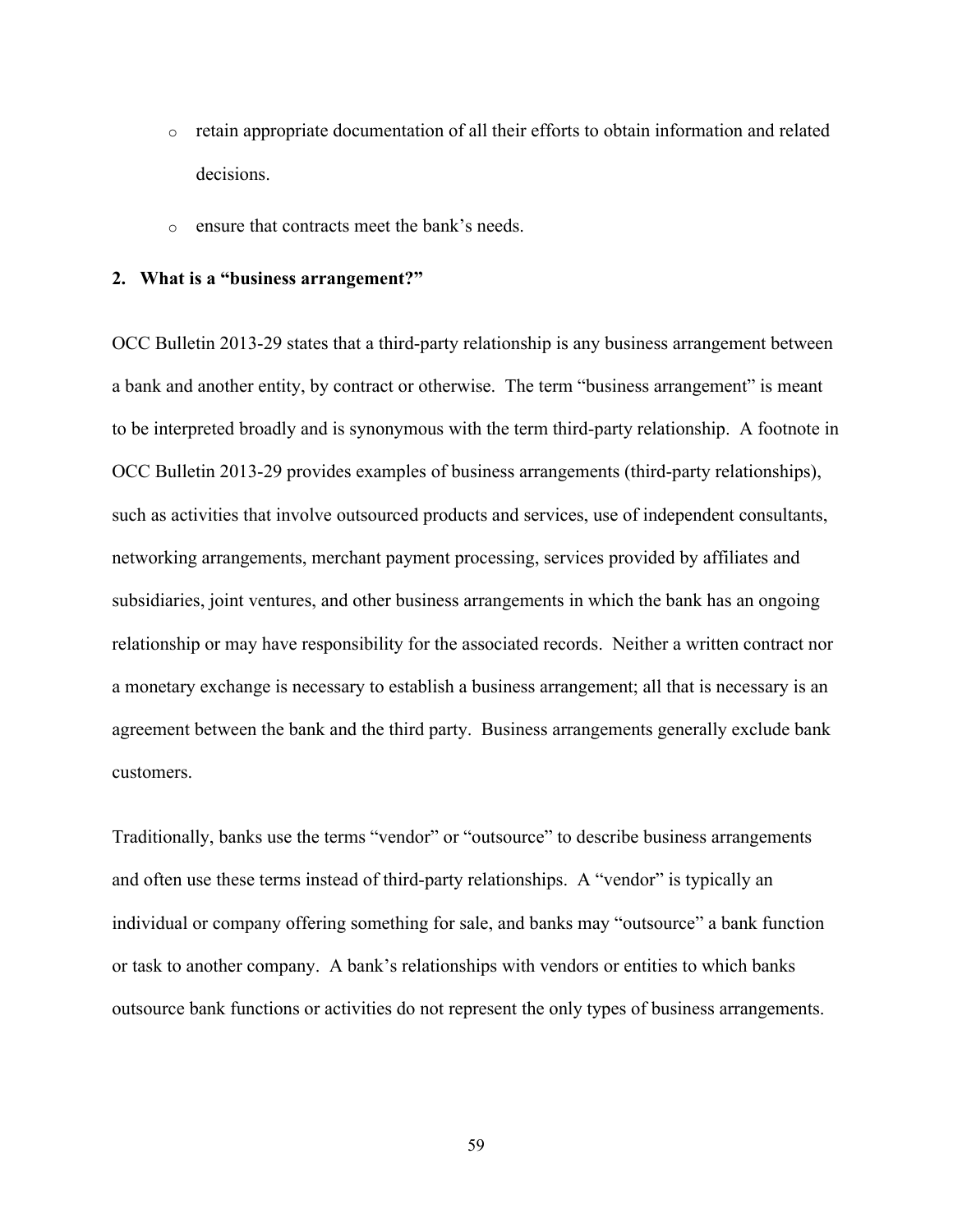Since the publication of OCC Bulletin 2013-29, business arrangements have expanded and become more varied and, in some cases, more complex. The OCC has received requests for clarification regarding business arrangements and how those arrangements relate to OCC Bulletin 2013-29. The following are some examples:

- o **Referral arrangements:** A referral arrangement is a continuing agreement between a bank and another party (e.g., bank, corporate entity, or individual) in which the bank refers potential customers (or "leads") to the other party in exchange for some form of compensation. The compensation may also be non-financial such as cross-marketing. The bank has a business arrangement with the party receiving the bank's referral.
- o **Appraisers and appraisal management companies:** Some banks maintain an approved panel or list of individual appraisers. When an appraisal is requested, the bank enters into an agreement with an individual appraiser. This establishes a business arrangement between the bank and the individual appraiser. Banks may also outsource the process of engaging real estate appraisers to appraisal management companies. In such an instance, a bank has a business arrangement with the appraisal management company that the bank uses.<sup>2</sup>
- o **Professional service providers:** Service providers such as law firms, consultants, or audit firms often provide professional services to banks. A bank that receives these professional services has a business arrangement with the professional service provider. 3
- o **Maintenance, catering, and custodial service companies:** There are many companies that a bank or a line of business may need to provide a product or service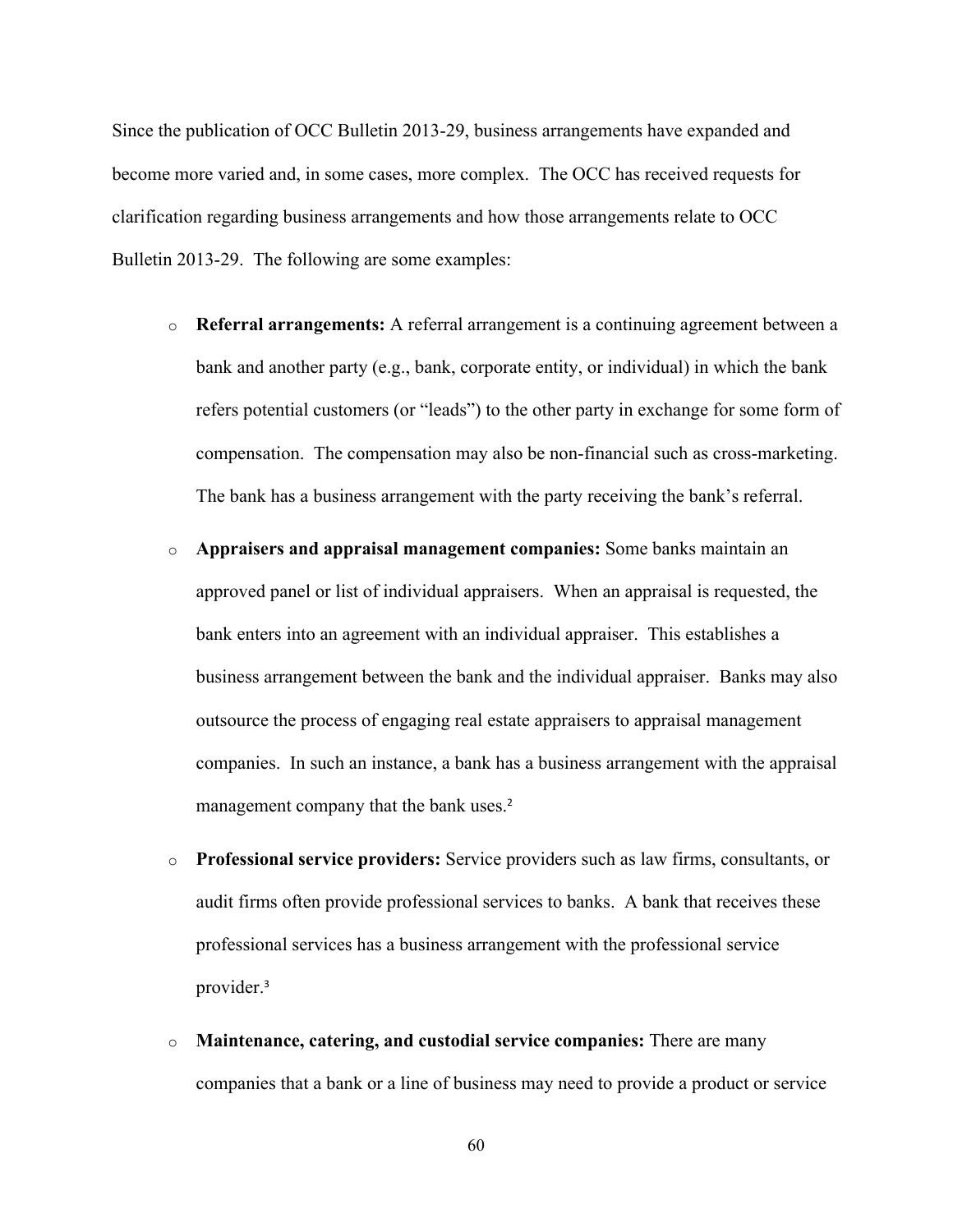either to the bank or to the bank's customers. The bank has a business arrangement with each of these types of companies. 4

# **3. Does a company that provides a bank with cloud computing have a third-party relationship with the bank? If so, what are the third-party risk management expectations?**

Consistent with OCC Bulletin 2013-29, a bank that has a business arrangement with a cloud service provider has a third-party relationship with the cloud service provider. Third-party risk management for cloud computing services is fundamentally the same as for other third-party relationships. The level of due diligence and oversight should be commensurate with the risk associated with the activity or data using cloud computing. Bank management should keep in mind that specific technical controls in cloud computing may operate differently than in more traditional network environments.

When using cloud computing services, bank management should have a clear understanding of, and should document in the contract, the controls that the cloud service provider is responsible for managing and those controls that the bank is responsible for configuring and managing. Regardless of the division of control responsibilities between the cloud service provider and the bank, the bank is ultimately responsible for the effectiveness of the control environment.

A bank may have a third-party relationship with a third party that has subcontracted with a cloud service provider to house systems that support the third-party service provider. As with other third-party relationships, bank management should conduct due diligence to confirm that the third party can satisfactorily oversee and monitor the cloud service subcontractor. <sup>5</sup> In many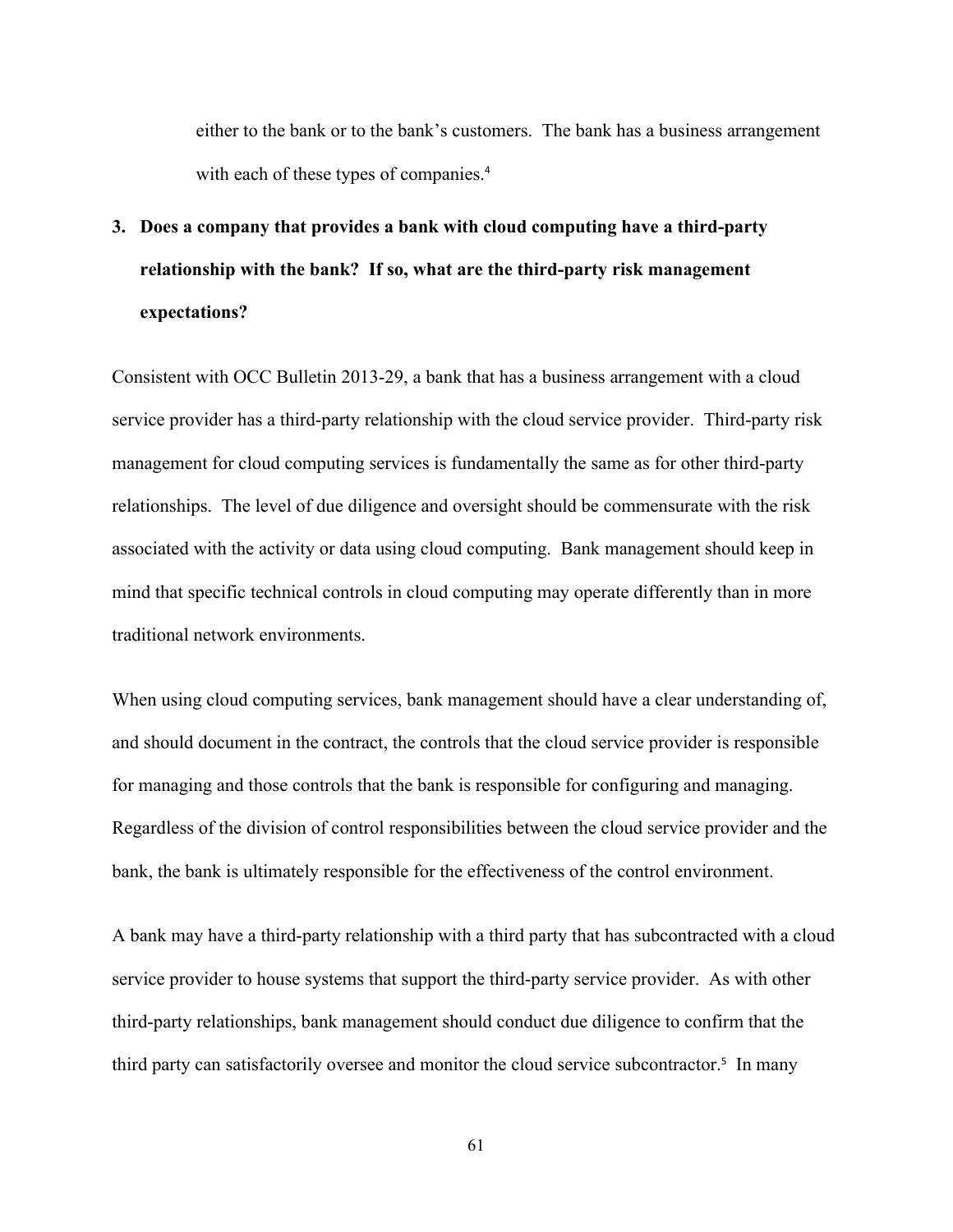cases, independent reports, such as System and Organization Controls (SOC) reports, may be leveraged for this purpose. 6

# **4. If a data aggregator**<sup>7</sup> **collects customer-permissioned data from a bank, does the data aggregator have a third-party relationship with the bank? If so, what are the thirdparty risk management expectations?**

A data aggregator typically acts at the request of and on behalf of a bank's customer without the bank's involvement in the arrangement. Banks typically allow for the sharing of customer information, as authorized by the customer, with data aggregators to support customers' choice of financial services. Whether a bank has a business arrangement with the data aggregator depends on the level of formality of any arrangements that the bank has with the data aggregator for sharing customer-permissioned data.

A bank that has a business arrangement with a data aggregator has a third-party relationship, consistent with the existing guidance in OCC Bulletin 2013-29. Regardless of the structure of the business arrangement for sharing customer-permissioned data, the level of due diligence and ongoing monitoring should be commensurate with the risk to the bank. In many cases, banks may not receive a direct service or benefit from these arrangements. In these cases, the level of risk for banks is typically lower than with more traditional business arrangements. Banks still have a responsibility, however, to manage these relationships in a safe and sound manner with consumer protections.

Information security and the safeguarding of sensitive customer data should be a key focus for a bank's third-party risk management when a bank is contemplating or has a business arrangement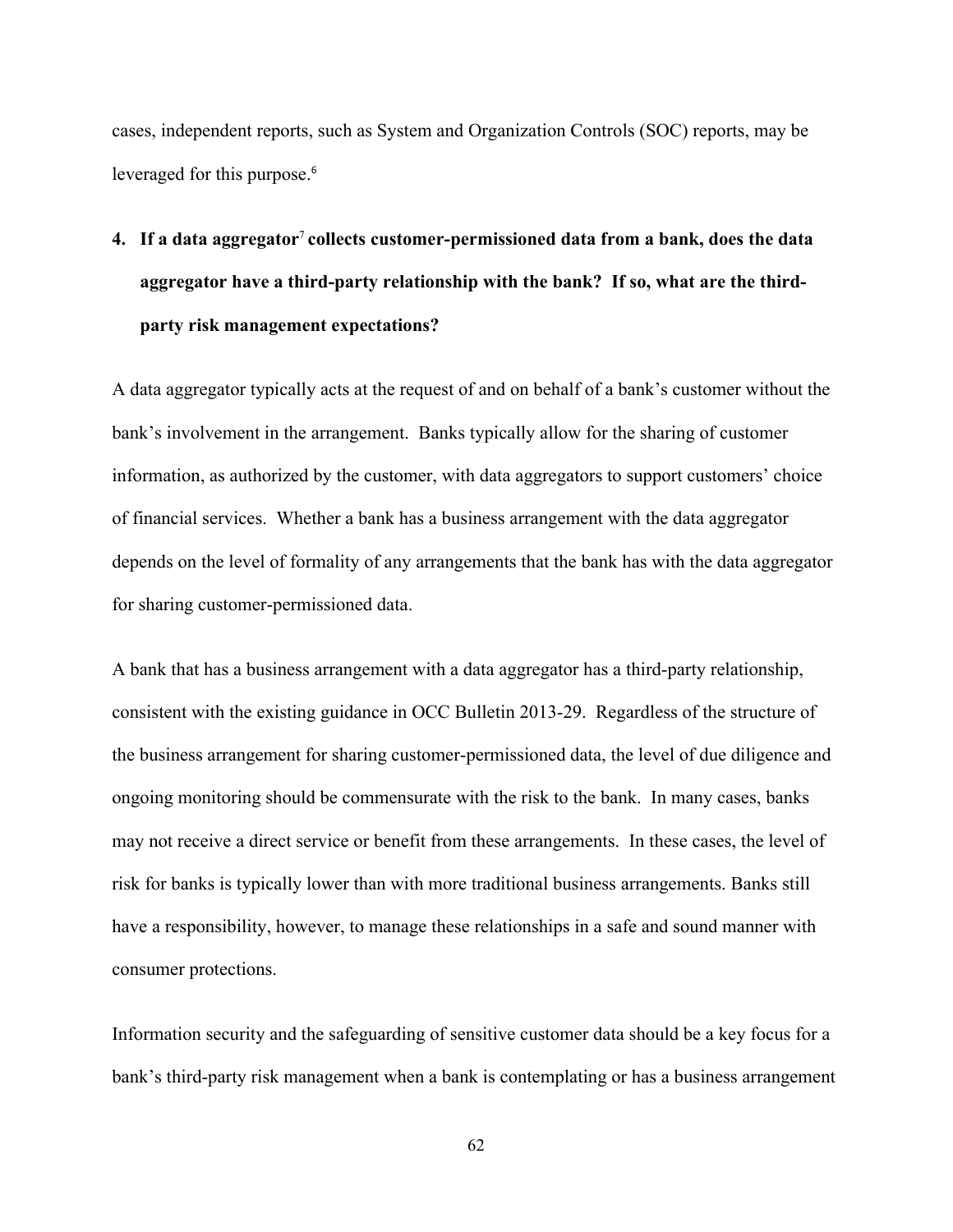with a data aggregator. A security breach at the data aggregator could compromise numerous customer banking credentials and sensitive customer information, causing harm to the bank's customers and potentially causing reputation and security risk and financial liability for the bank.

If a bank is not receiving a direct service from a data aggregator and if there is no business arrangement, banks still have risk from sharing customer-permissioned data with a data aggregator. Bank management should perform due diligence to evaluate the business experience and reputation of the data aggregator to gain assurance that the data aggregator maintains controls to safeguard sensitive customer data.

The following are examples of different types of interactions that banks might have with data aggregators.

- o **Agreements for banks' use of data aggregation services:**<sup>8</sup> A business arrangement exists when a bank contracts or partners with a data aggregator to use the data aggregator's services to offer or enhance a bank product or service. Due diligence, contract negotiation, and ongoing monitoring should be commensurate with the risk, similar to the bank's risk management of other third-party relationships.
- o **Agreements for sharing customer-permissioned data:** Many banks are establishing bilateral agreements with data aggregators for sharing customer-permissioned data, typically through an application programming interface (API).<sup>9</sup> Banks typically establish these agreements to share sensitive customer data through an efficient and secure portal. These business arrangements, using APIs, may reduce the use of less effective methods, such as screen scraping, and can allow bank customers to better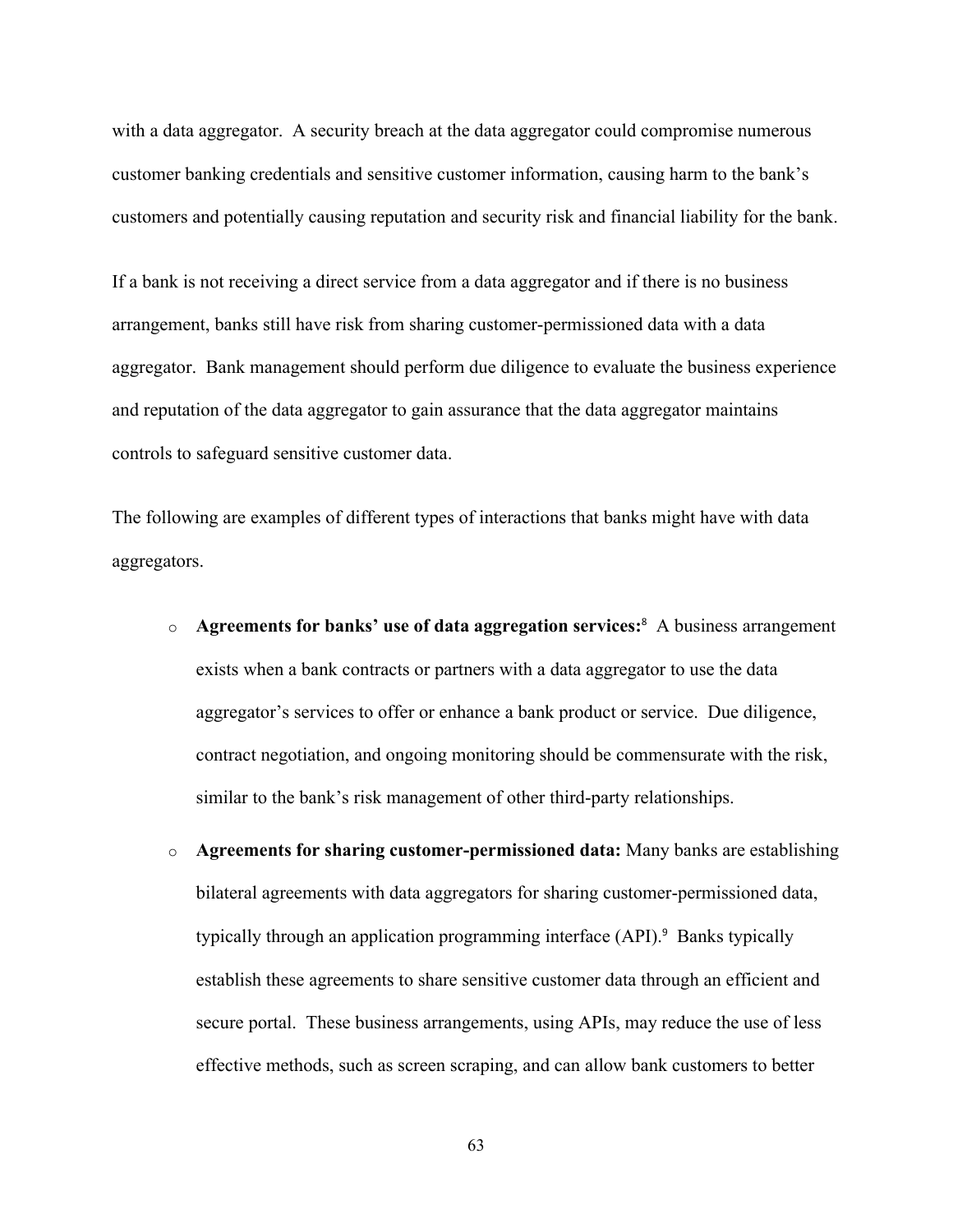define and manage the data they want to share with a data aggregator and limit access to unnecessary sensitive customer data.

When a bank establishes a contractual relationship with a data aggregator to share sensitive customer data (with the bank customer's permission), the bank has established a business arrangement as defined in OCC Bulletin 2013-29. In such an arrangement, the bank's customer authorizes the sharing of information and the bank typically is not receiving a direct service or financial benefit from the third party. As with other business arrangements, however, banks should gain a level of assurance that the data aggregator is managing sensitive bank customer information appropriately given the potential risk.

o **Screen scraping:** A common method for data aggregation is screen scraping, in which a data aggregator uses the customer's credentials (that the customer has provided) to access the bank's website as if it were the customer. The data aggregator typically uses automated scripts to capture various data, which is then provided to the customer or a financial technology (fintech) application that serves the customer or some other business. Relevant agreements concerning customer-permissioned information sharing are generally between the customer and the financial service provider or the data aggregator and do not involve a contractual relationship with the bank.

While screen-scraping activities typically do not meet the definition of business arrangement, banks should engage in appropriate risk management for this activity. Screen-scraping can pose operational and reputation risks. Banks should take steps to manage the safety and soundness of the sharing of customer-permissioned data with third parties. Banks' information security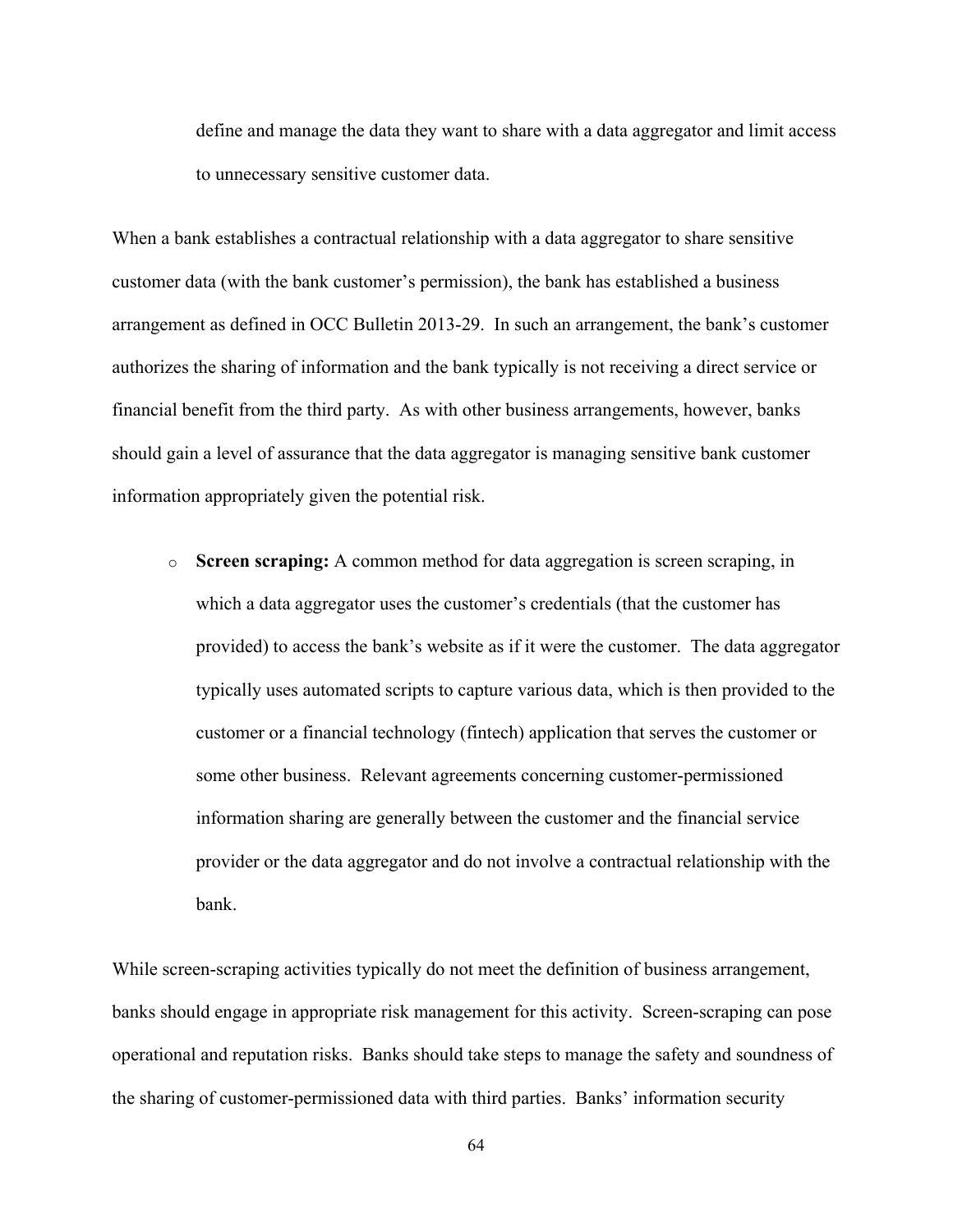monitoring systems, or those of their service providers, should identify large-scale screen scraping activities. When identified, banks should take appropriate steps to identify the source of these activities and conduct appropriate due diligence to gain reasonable assurance of controls for managing this process. These efforts may include research to confirm ownership and understand business practices of the firms; direct communication to learn security and governance practices; review of independent audit reports and assessments; and ongoing monitoring of data-sharing activities.

# **5. What type of due diligence and ongoing monitoring should be conducted when a bank enters into a contractual arrangement in which the bank has limited negotiating power?**

Some companies do not allow banks to negotiate changes to their standard contract, do not share their business resumption and disaster recovery plans, do not allow site visits, or do not respond to a bank's due diligence questionnaire. In these situations, bank management is limited in its ability to conduct the type of due diligence, contract negotiation, and ongoing monitoring that it normally would, even if the third-party relationship involves or supports a bank's critical activities.

When a bank does not receive all the information it is seeking about a third party that supports the bank's critical activities, bank management should take appropriate actions to manage the risks in that arrangement. Such actions may include

o determining if the risk to the bank of having limited negotiating power is within the bank's risk appetite.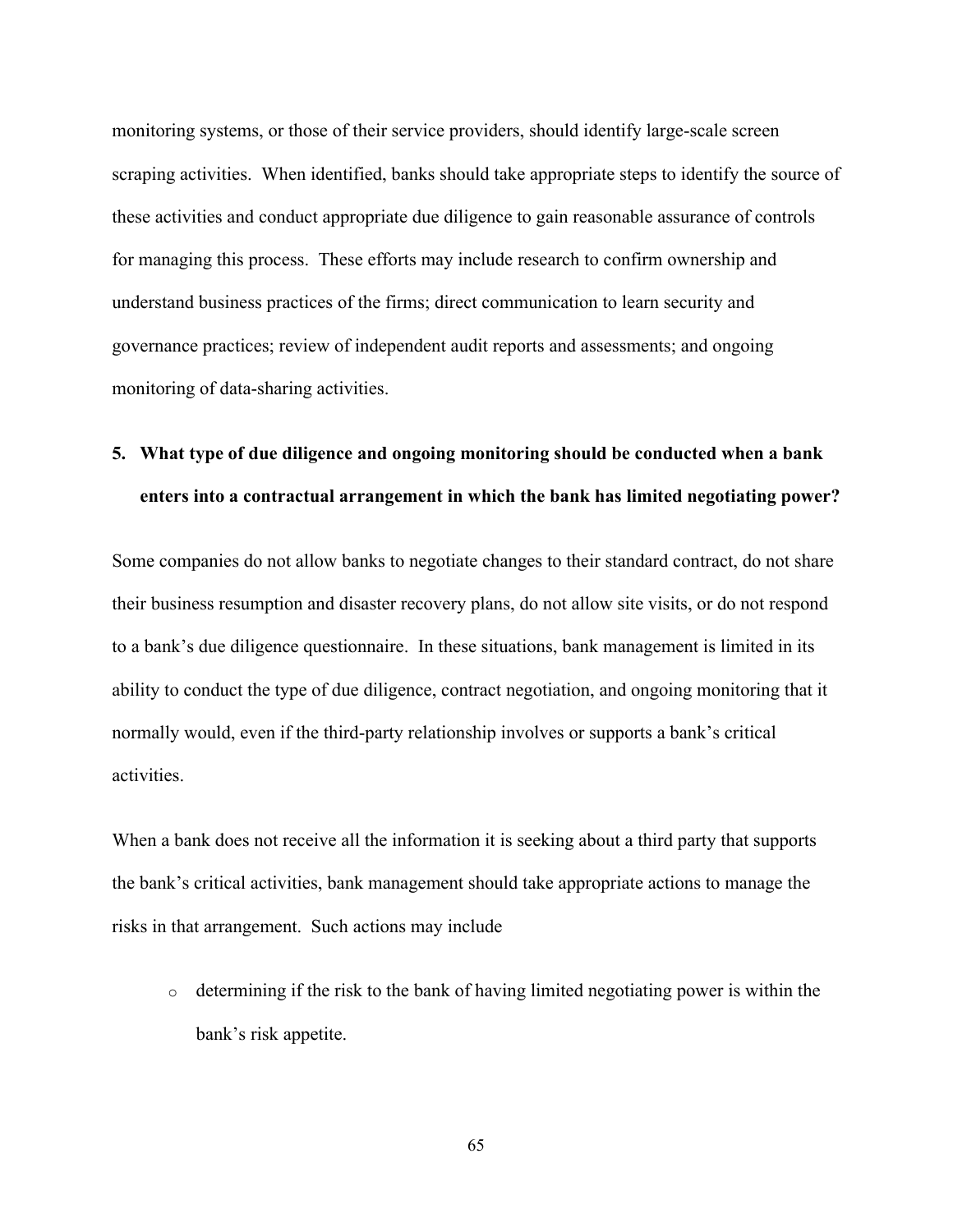- $\circ$  determining appropriate alternative methods to analyze these critical third parties (e.g., use information posted on the third party's website).
- $\circ$  being prepared to address interruptions in delivery (e.g., use multiple payment systems, generators for power, and multiple telecom lines in and out of critical sites).
- o performing sound analysis to support the decision that the specific third party is the most appropriate third party available to the bank.
- o retaining appropriate documentation of efforts to obtain information and related decisions.
- o confirming that contracts meet the bank's needs even if they are not customized contracts.

# **6. How should banks structure their third-party risk management process? (originally FAQ No. 3 in OCC Bulletin 2017-21)**

There is no one way for banks to structure their third-party risk management process. OCC Bulletin 2013-29 notes that the OCC expects banks to adopt an effective third-party risk management process commensurate with the level of risk and complexity of their third-party relationships. Some banks have dispersed accountability for their third-party risk management process among their business lines. Other banks have centralized the management of the process under their compliance, information security, procurement, or risk management functions. No matter where accountability resides, each applicable business line can provide valuable input into the third-party risk management process, for example, by completing risk assessments, reviewing due diligence questionnaires and documents, and evaluating the controls over the third-party relationship. Personnel in control functions such as audit, risk management, and compliance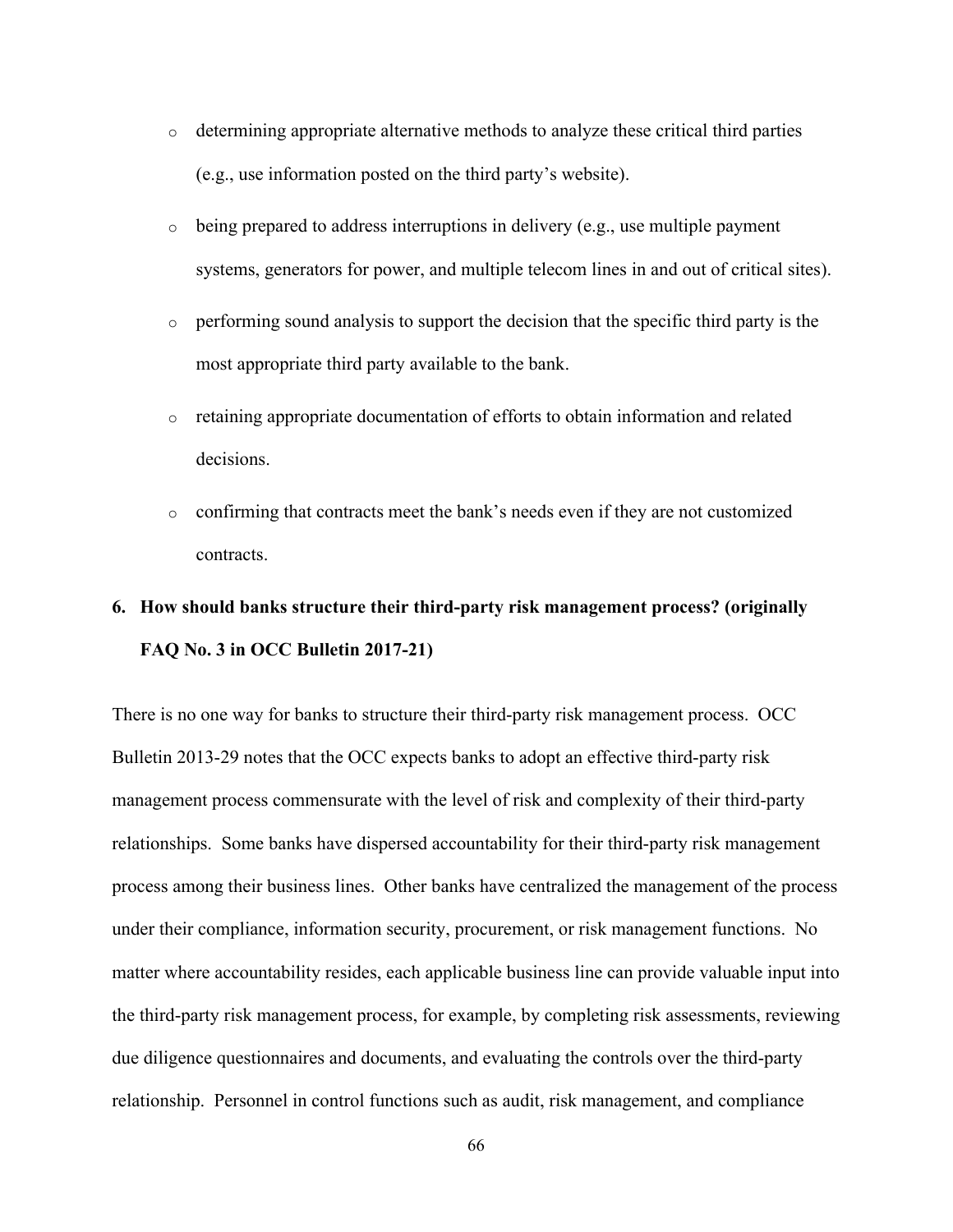programs should be involved in the management of third-party relationships. However, a bank structures its third-party risk management process, the board is responsible for overseeing the development of an effective third-party risk management process commensurate with the level of risk and complexity of the third-party relationships. Periodic board reporting is essential to ensure that board responsibilities are fulfilled.

# **7. OCC Bulletin 2013-29 defines third-party relationships very broadly and reads like it can apply to lower-risk relationships. How can a bank reduce its oversight costs for lower-risk relationships? (originally FAQ No. 2 from OCC Bulletin 2017-21)**

Not all third-party relationships present the same level of risk. The same relationship may present varying levels of risk across banks. Bank management should determine the risks associated with each third-party relationship and then determine how to adjust risk management practices for each relationship. The goal is for the bank's risk management practices for each relationship to be commensurate with the level of risk and complexity of the third-party relationship. This risk assessment should be periodically updated throughout the relationship. It should not be a one-time assessment conducted at the beginning of the relationship.

The OCC expects banks to perform due diligence and ongoing monitoring for all third-party relationships. The level of due diligence and ongoing monitoring, however, may differ for, and should be specific to, each third-party relationship. The level of due diligence and ongoing monitoring should be consistent with the level of risk and complexity posed by each third-party relationship. For critical activities, the OCC expects that due diligence and ongoing monitoring will be robust, comprehensive, and appropriately documented. Additionally, for activities that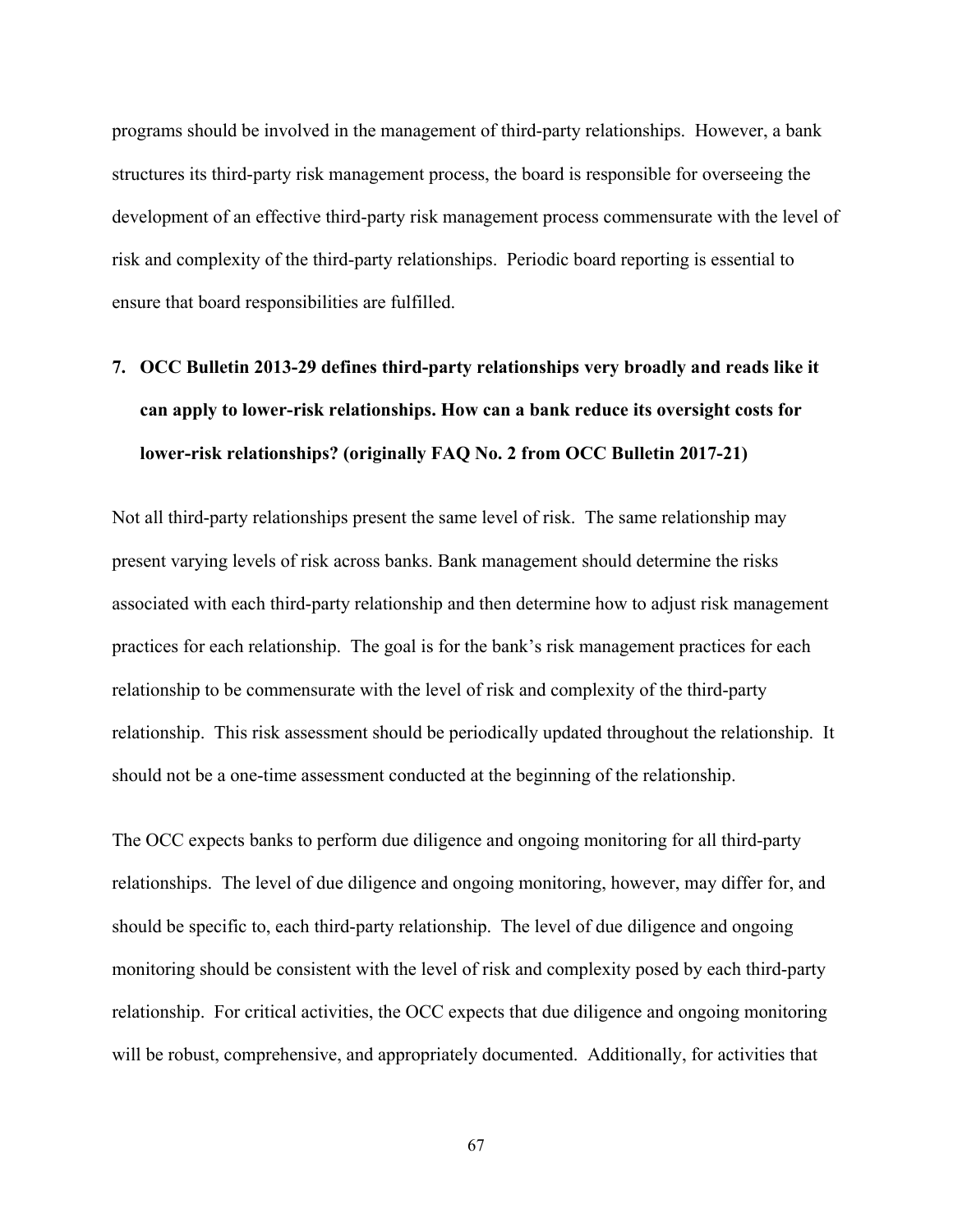bank management determines to be low risk, management should follow the bank's boardestablished policies and procedures for due diligence and ongoing monitoring.

# **8. OCC Bulletin 2013-29 states that the OCC expects more comprehensive and rigorous oversight and management of third-party relationships that involve critical activities. What third-party relationships involve critical activities?**

OCC Bulletin 2013-29 indicates that critical activities include significant bank functions (e.g., payments, clearing, settlements, and custody) or significant shared services (e.g., information technology) or other activities that

- $\circ$  could cause a bank to face significant risk if the third party fails to meet expectations.
- o could have significant customer impacts.
- $\circ$  require significant investment in resources to implement the third-party relationship and manage the risk.
- o could have a major impact on bank operations if the bank needs to find an alternate third party or if the outsourced activity has to be brought in-house.

As part of ongoing monitoring, bank management should periodically assess existing third-party relationships to determine whether the nature of the activity performed constitutes a critical activity. Some banks assign a criticality or risk level to each third-party relationship, whereas others identify critical activities and those third parties associated with the critical activities. Either approach is consistent with the risk management principles in OCC Bulletin 2013-29. Not every relationship involving critical activities is necessarily a critical third-party relationship. Mere involvement in a critical activity does not necessarily make a third party a critical third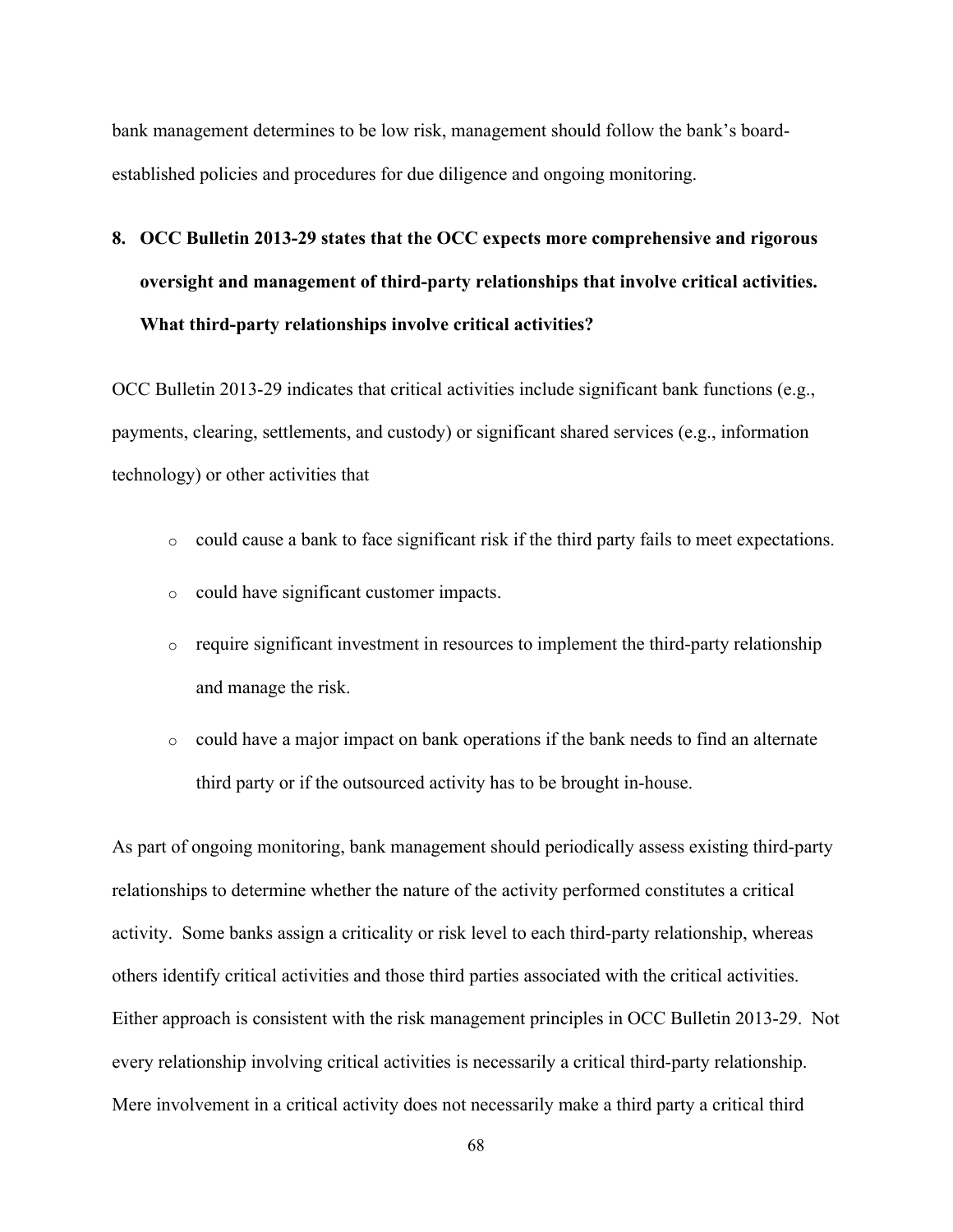party. It is common for a bank to have several third-party relationships that support the same critical activity (e.g., a major bank project or initiative), but not all of these relationships are critical to the success of that particular activity. Regardless of a bank's approach, the bank should have a sound methodology for designating which third-party relationships receive more comprehensive and rigorous oversight and risk management.

# **9. How should bank management determine the risks associated with third-party relationships?**

OCC Bulletin 2013-29 recognizes that not all third-party relationships present the same level of risk or criticality to a bank's operations. Risk does not depend on the size of the third-party relationship. For example, a large service provider delivering office supplies might be low risk; a small service provider in a foreign country that provides information technology services to a bank's call center might be considered high risk.

Some banks categorize their third-party relationships by similar risk characteristics and criticality (e.g., information technology service providers; portfolio managers; catering, maintenance, and groundkeeper providers; and security providers). Bank management then applies different standards for due diligence, contract negotiation, and ongoing monitoring based on the risk profile of the category. By differentiating its third-party service providers by category, risk profile, or criticality, the bank may be able to gain efficiencies in due diligence, contract negotiation, and ongoing monitoring.

Bank management should determine the risks associated with each third-party relationship or category of relationship. A bank's third-party risk management should be commensurate with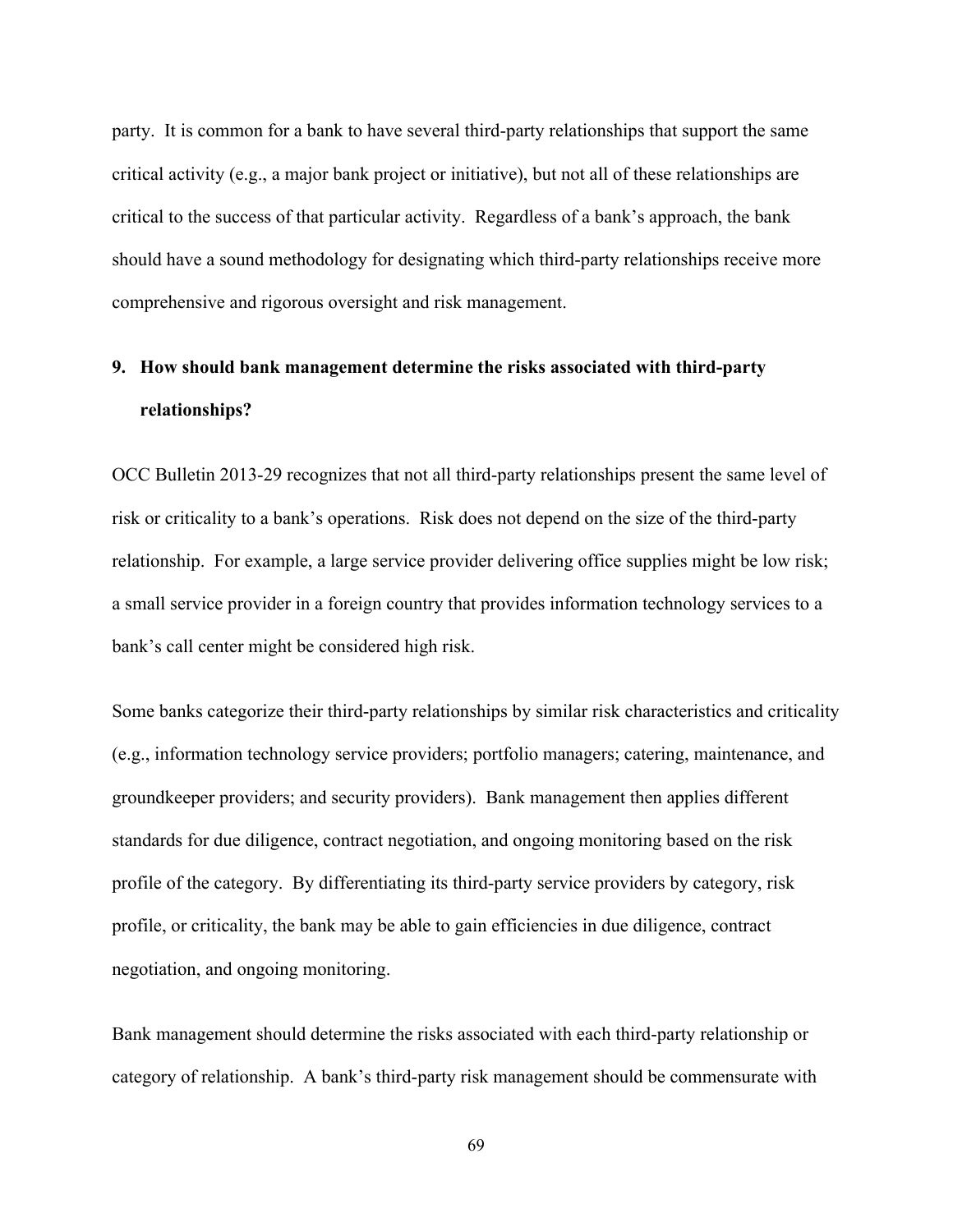the level of risk and complexity of its third-party relationships; the higher the risk of the individual or category of relationships, the more robust the third-party risk management should be for that relationship or category of relationships. A bank's policies regarding the extent of due diligence, contract negotiation, and ongoing monitoring for third-party relationships should show differences that correspond to different levels of risk.

# **10. Is a fintech company arrangement considered a critical activity? (originally FAQ No. 7 from OCC Bulletin 2017-21)**

A bank's relationship with a fintech company may or may not involve critical bank activities, depending on a number of factors. OCC Bulletin 2013-29 provides criteria that a bank's board and management may use to determine what critical activities are. It is up to each bank's board and management to identify the critical activities of the bank and the third-party relationships related to these critical activities. The board (or committees thereof) should approve the policies and procedures that address how critical activities are identified. Under OCC Bulletin 2013-29, critical activities can include significant bank functions (e.g., payments, clearing, settlements, and custody), significant shared services (e.g., information technology), or other activities that

- $\circ$  could cause the bank to face significant risk if a third party fails to meet expectations.
- o could have significant bank customer impact.
- $\circ$  require significant investment in resources to implement third-party relationships and manage risks.
- $\circ$  could have major impact on bank operations if the bank has to find an alternative third party or if the outsourced activities have to be brought in-house.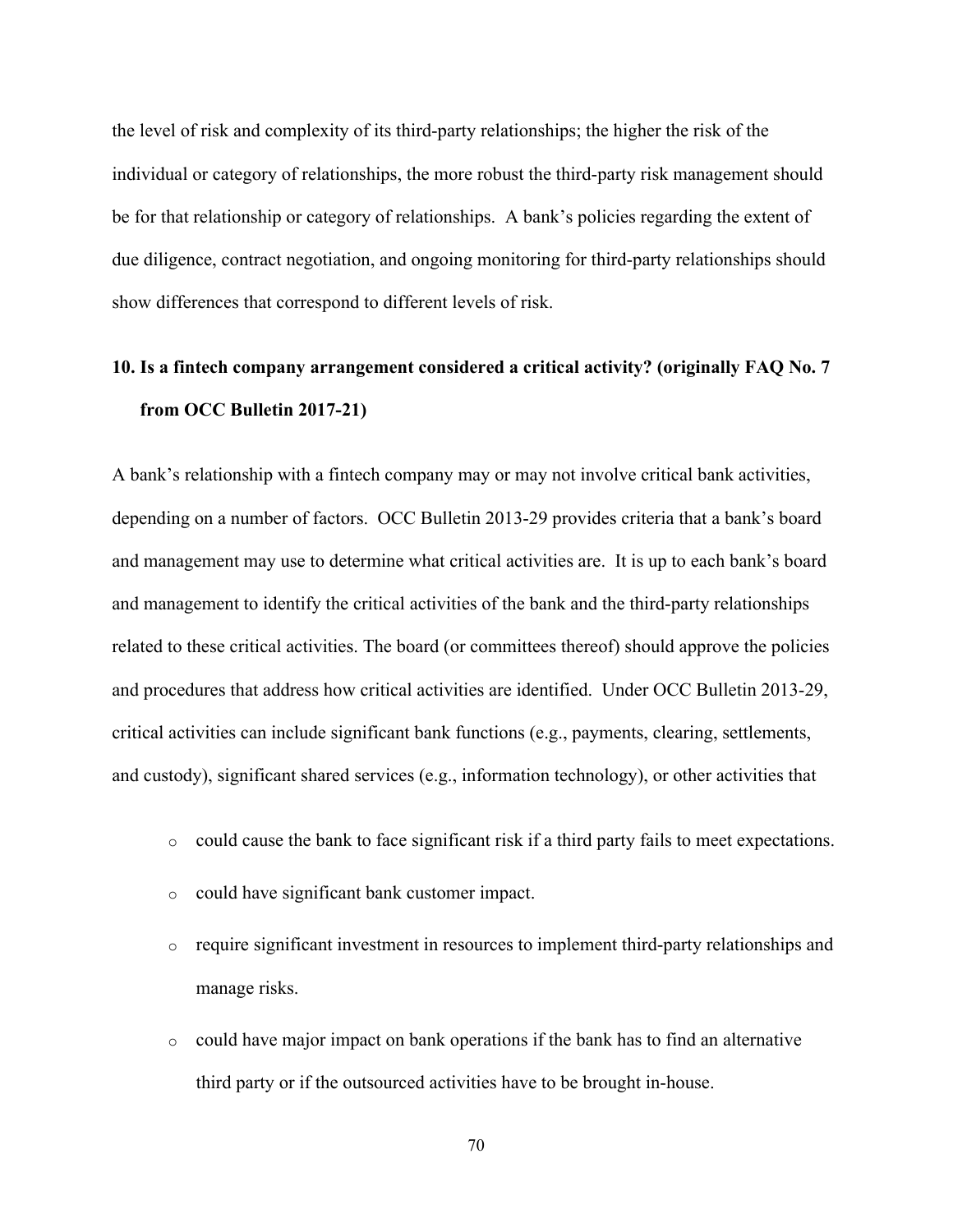The OCC expects banks to have more comprehensive and rigorous management of third-party relationships that involve critical activities.

# **11. What are a bank management's responsibilities regarding a third party's subcontractors?**

Third parties often enlist the help of suppliers, service providers, or other organizations. OCC Bulletin 2013-29 refers to these entities as subcontractors, which are also referred to as fourth parties.

As part of due diligence and ongoing monitoring, bank management should determine whether a third party appropriately oversees and monitors its subcontractors. OCC Bulletin 2013-29 includes information about the types of activities bank management should conduct regarding how the bank's third parties oversee and monitor subcontractors.

Third parties can fail to manage their subcontractors with the same rigor that the bank would have applied if it had engaged the subcontractor directly. To demonstrate its oversight of its subcontractors, a third party may provide a bank with independent reports or certifications. For example, as explained in FAQ No. 23, a SOC 1, type 2, report may be particularly useful, as standards of the American Institute of Certified Public Accountants require the auditor to determine and report on the effectiveness of the client's internal controls over financial reporting and associated controls to monitor relevant subcontractors. In other words, the SOC 1 report may provide bank management useful information for purposes of evaluating whether the third party has effective oversight of its subcontractors.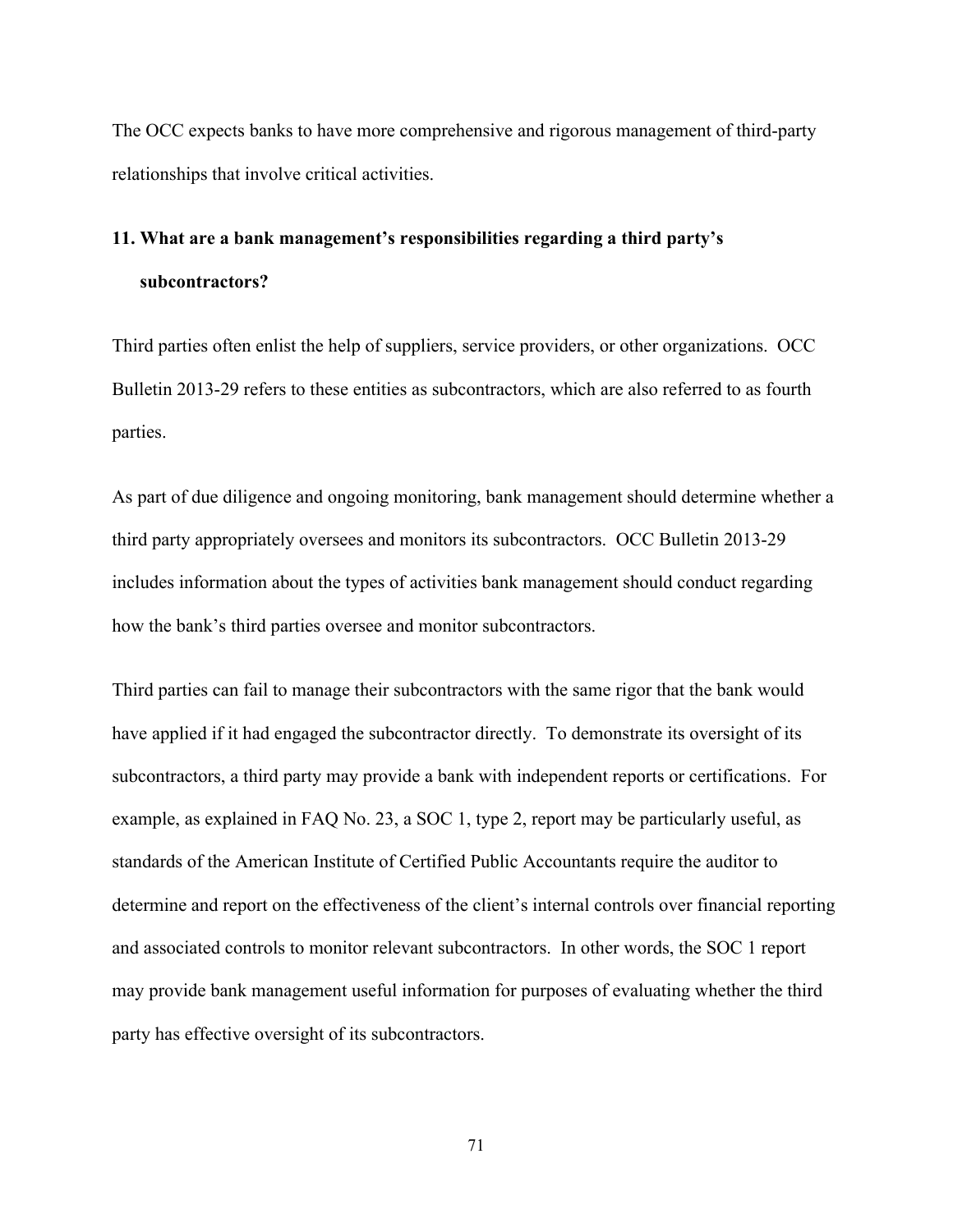During due diligence, bank management should evaluate the volume and types of subcontracted activities and the subcontractors' geographic locations. Bank management should determine the third party's ability to identify and control risks from its use of subcontractors and to determine if the subcontractor's quality of operations is satisfactory and if the subcontractor has sufficient controls no matter where the subcontractor's operations reside.

Contracts should stipulate when and how the third party will notify the bank of its intent to use a subcontractor as well as how the third party will report to the bank regarding a subcontractor's conformance with performance measures, periodic audit results, compliance with laws and regulations, and other contractual obligations of the third party.

Key areas of consideration for ongoing monitoring may include

- o the nature and extent of changes to the third party's reliance on, exposure to, or performance of subcontractors.
- o location of subcontractors and bank data.
- o whether subcontractors provide services for critical activities.
- $\circ$  whether subcontractors have access to sensitive customer information.
- o the third party's monitoring and control testing of subcontractors.

The bank's inventory of third-party relationships should identify the third parties that use subcontractors. This is particularly important for a bank's third-party relationships that support the bank's critical activities or for higher-risk third parties.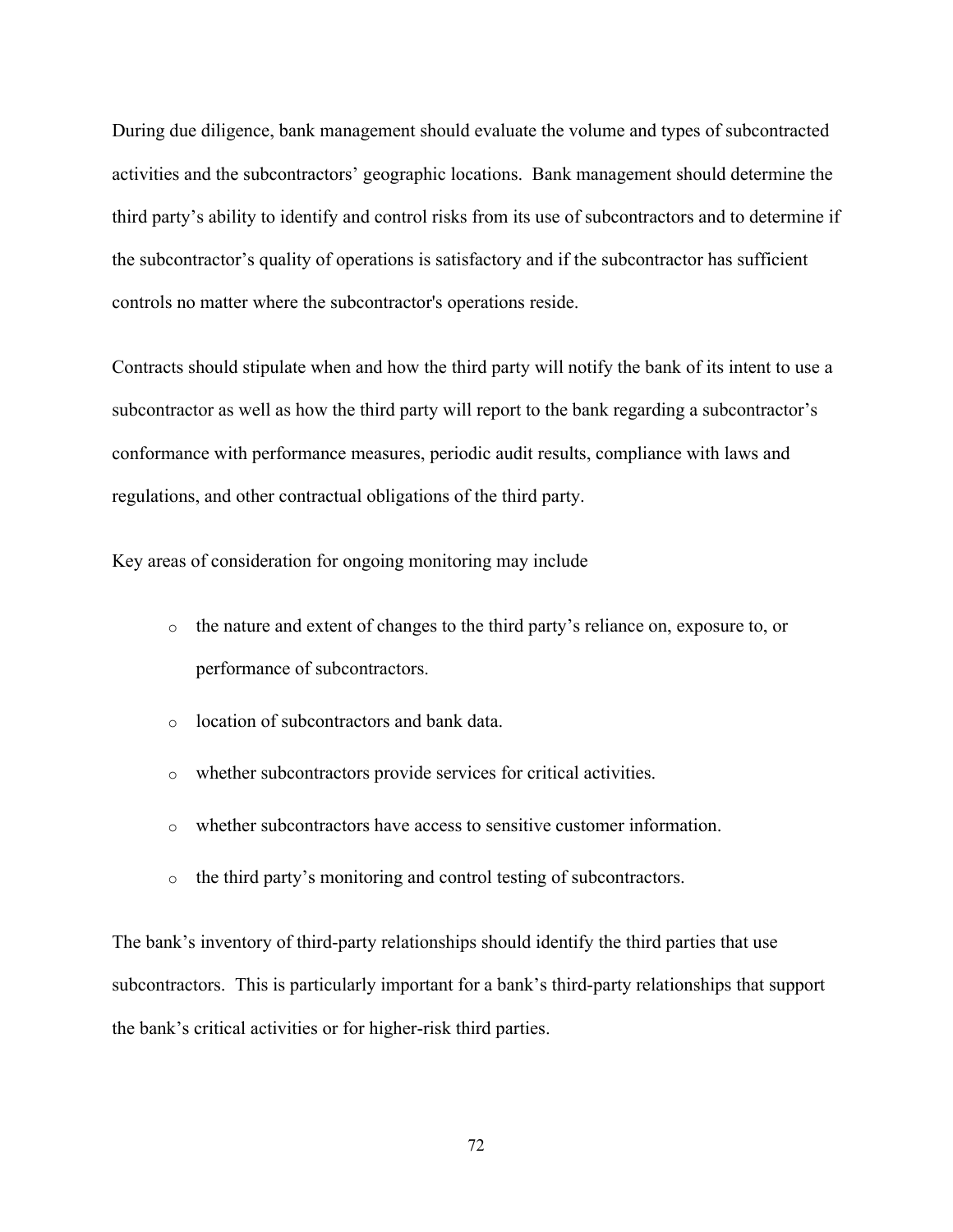# **12. When multiple banks use the same third-party service providers, can they collaborate**<sup>10</sup> **to meet expectations for managing third-party relationships specified in OCC Bulletin 2013-29? (originally FAQ No. 4 from OCC Bulletin 2017-21)**

If they are using the same service providers to secure or obtain like products or services, banks may collaborate<sup>11</sup> to meet certain expectations, such as performing the due diligence, contract negotiation, and ongoing monitoring responsibilities described in OCC Bulletin 2013-29. Like products and services may, however, present a different level of risk to each bank that uses those products or services, making collaboration a useful tool but insufficient to fully meet the bank's responsibilities under OCC Bulletin 2013-29. Collaboration can leverage resources by distributing costs across multiple banks. In addition, many banks that use like products and services from technology or other service providers may become members of user groups. Frequently, these user groups create the opportunity for banks, particularly community banks, to collaborate with their peers on innovative product ideas, enhancements to existing products or services, and customer service and relationship management issues with the service providers. Banks that use a customized product or service may not, however, be able to use collaboration to fully meet their due diligence, contract negotiation, or ongoing responsibilities.

Banks may take advantage of various tools designed to help them evaluate the controls of thirdparty service providers. In general, these types of tools offer standardized approaches to perform due diligence and ongoing monitoring of third-party service providers by having participating third parties complete common security, privacy, and business resiliency control assessment questionnaires. After third parties complete the questionnaires, the results can be shared with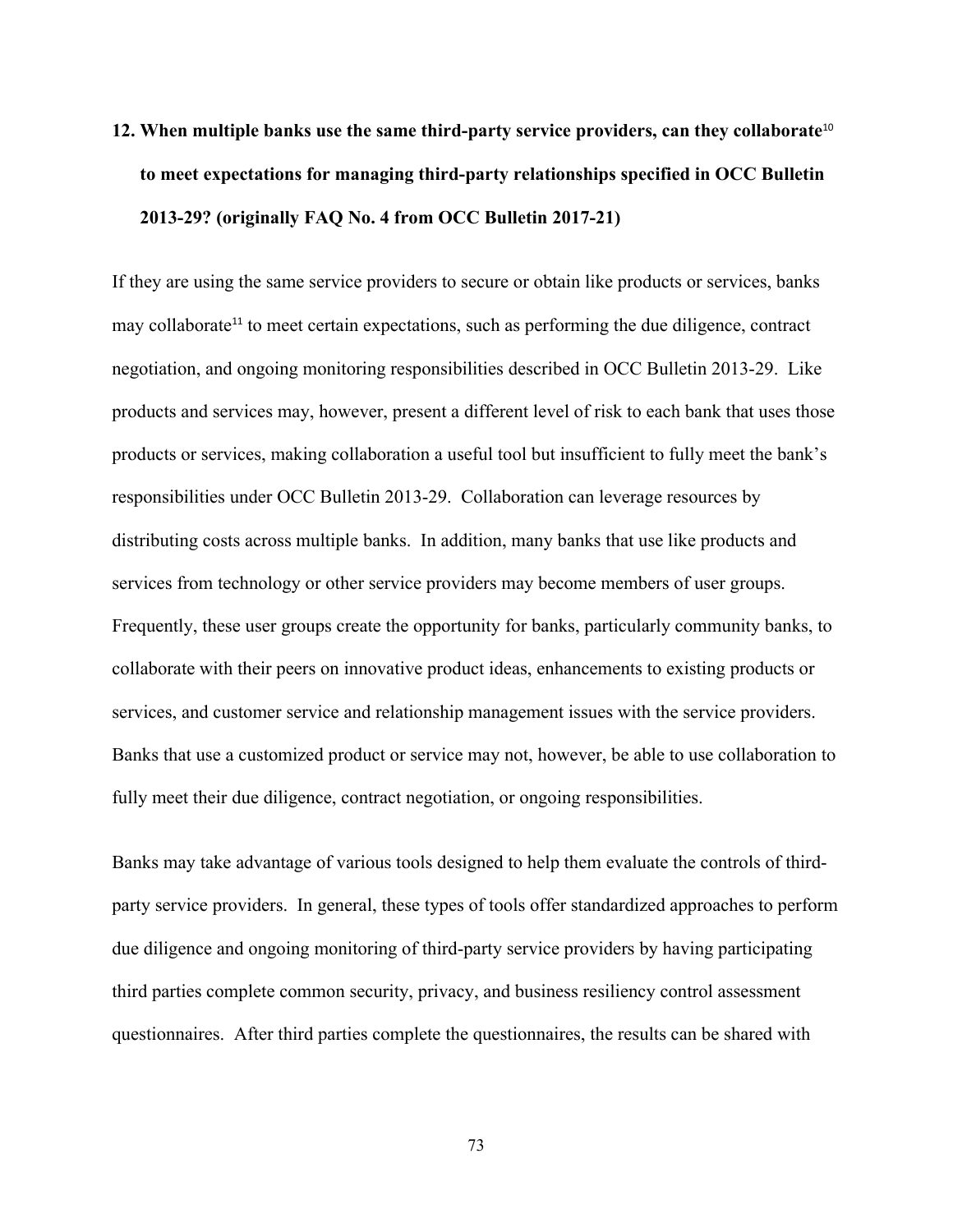numerous banks and other clients. Collaboration can result in increased negotiating power and lower costs to banks during the contract negotiation phase of the risk management life cycle.

Some community banks have joined an alliance to create a standardized contract with their common third-party service providers and improve negotiating power.

**13. When collaborating to meet responsibilities for managing a relationship with a common third-party service provider, what are some of the responsibilities that each bank still needs to undertake individually to meet the expectations in OCC Bulletin 2013-29? (originally FAQ No. 5 from OCC Bulletin 2017-21)**

While collaborative arrangements can assist banks with their responsibilities in the life cycle phases for third-party risk management, each individual bank should have its own effective thirdparty risk management process tailored to each bank's specific needs. Some individual bankspecific responsibilities include defining the requirements for planning and termination (e.g., plans to manage the third-party service provider relationship and development of contingency plans in response to termination of service), as well as

- o integrating the use of product and delivery channels into the bank's strategic planning process and ensuring consistency with the bank's internal controls, corporate governance, business plan, and risk appetite.
- o assessing the quantity of risk posed to the bank through the third-party service provider and the ability of the bank to monitor and control the risk.
- o implementing information technology controls at the bank.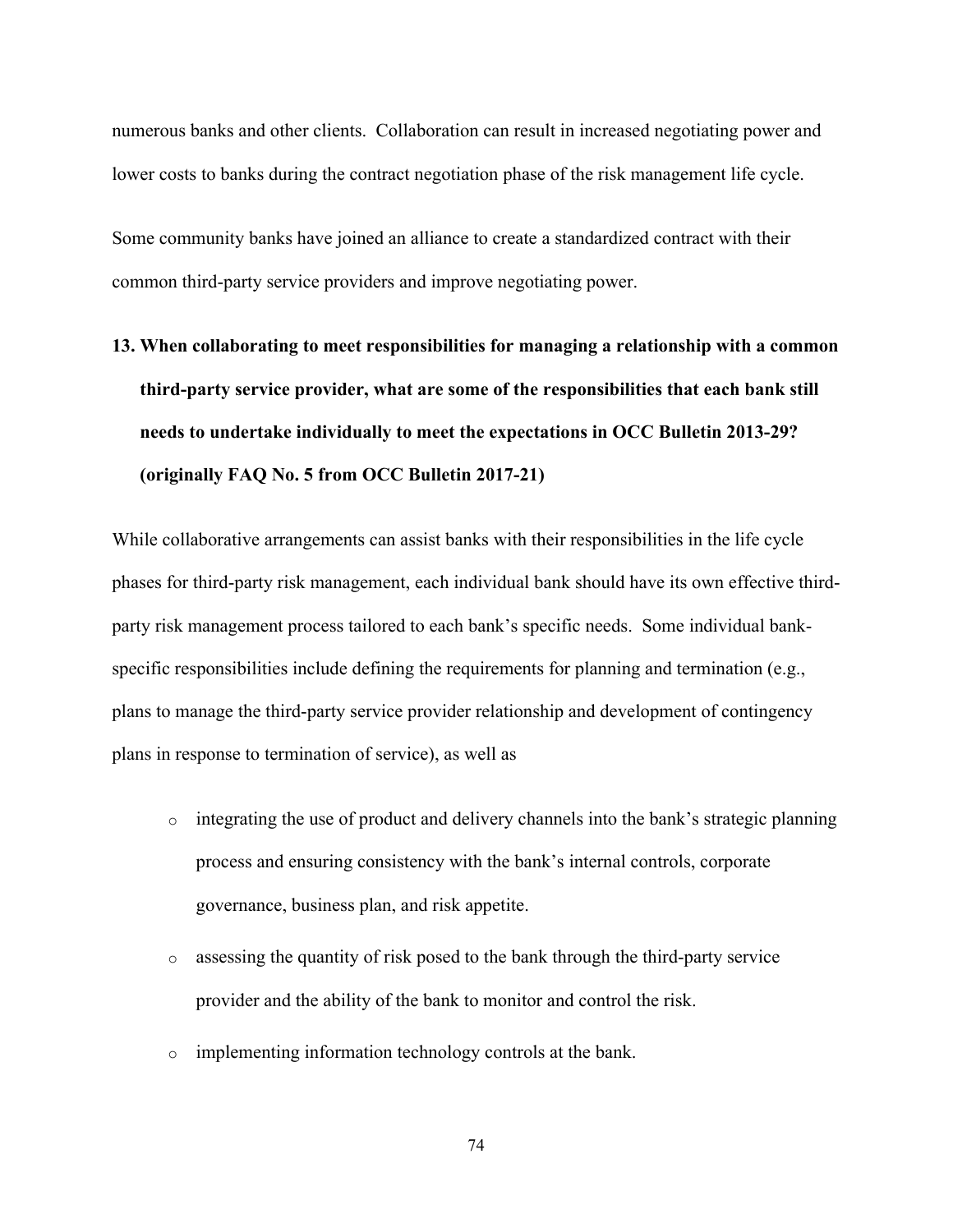- o ongoing benchmarking of service provider performance against the contract or service-level agreement.
- $\circ$  evaluating the third party's fee structure to determine if it creates incentives that encourage inappropriate risk taking.
- o monitoring the third party's actions on behalf of the bank for compliance with applicable laws and regulations.
- o monitoring the third party's disaster recovery and business continuity time frames for resuming activities and recovering data for consistency with the bank's disaster recovery and business continuity plans.

#### **14. Can a bank rely on reports, certificates of compliance, and independent audits provided by entities with which it has a third-party relationship?**

In conducting due diligence and ongoing monitoring, bank management may obtain and review various reports (e.g., reports of compliance with service-level agreements, reports of independent reviewers, certificates of compliance with International Organization for Standardization (ISO) standards,<sup>12</sup> or SOC reports).<sup>13</sup> The person reviewing the report, certificate, or audit should have enough experience and expertise to determine whether it sufficiently addresses the risks associated with the third-party relationship.

OCC Bulletin 2013-29 explains that bank management should consider whether reports contain sufficient information to assess the third party's controls or whether additional scrutiny is necessary through an audit by the bank or other third party at the bank's request. More specifically, management may consider the following: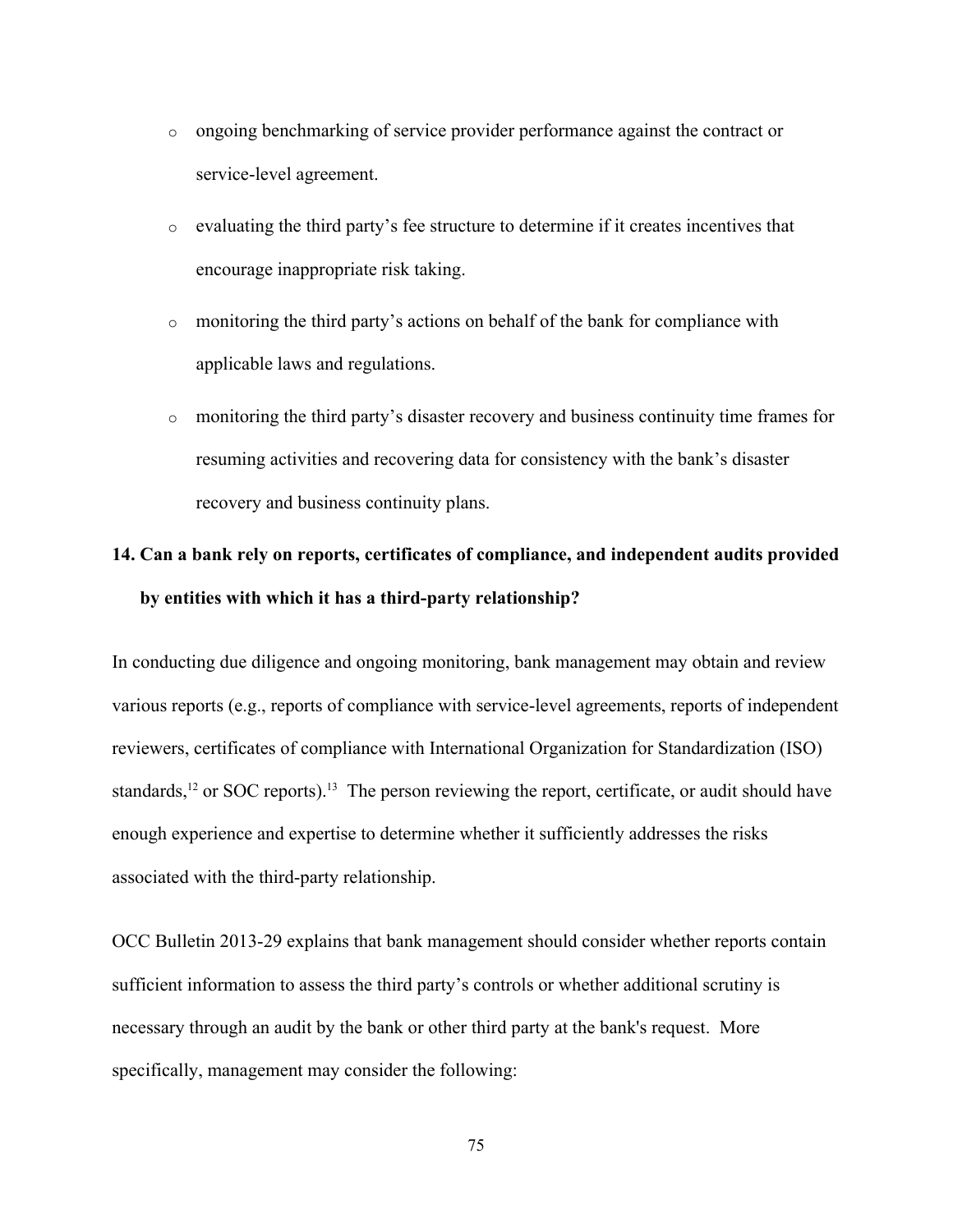- $\circ$  Whether the report, certificate, or scope of the audit is enough to determine if the third-party's control structure will meet the terms of the contract.
- $\circ$  Whether the report, certificate, or audit is consistent with widely recognized standards.

For some third-party relationships, such as those with cloud providers that distribute data across several physical locations, on-site audits could be inefficient and costly. The American Institute of Certified Public Accountants has developed cloud-specific SOC reports based on the framework advanced by the Cloud Security Alliance. When available, these reports can provide valuable information to the bank. The Principles for Financial Market Infrastructures are international standards for payment systems, central securities depositories, securities settlement systems, central counterparties, and trade repositories. One key objective of the Principles for Financial Market Infrastructures is to encourage clear and comprehensive disclosure by financial market utilities, which are often in third-party relationships with banks. Financial market utilities typically provide disclosures to explain how their businesses and operations reflect each of the applicable Principles for Financial Market Infrastructures. Banks that have third-party relationships with financial market utilities can rely on these disclosures. Banks can also rely on pooled audit reports, which are audits paid for by a group of banks that use the same company for similar products or services.

### **15. What collaboration opportunities exist to address cyber threats to banks as well as to their third-party relationships? (originally FAQ No. 6 from OCC Bulletin 2017-21)**

Banks may engage with a number of information-sharing organizations to better understand cyber threats to their own institutions as well as to the third parties with whom they have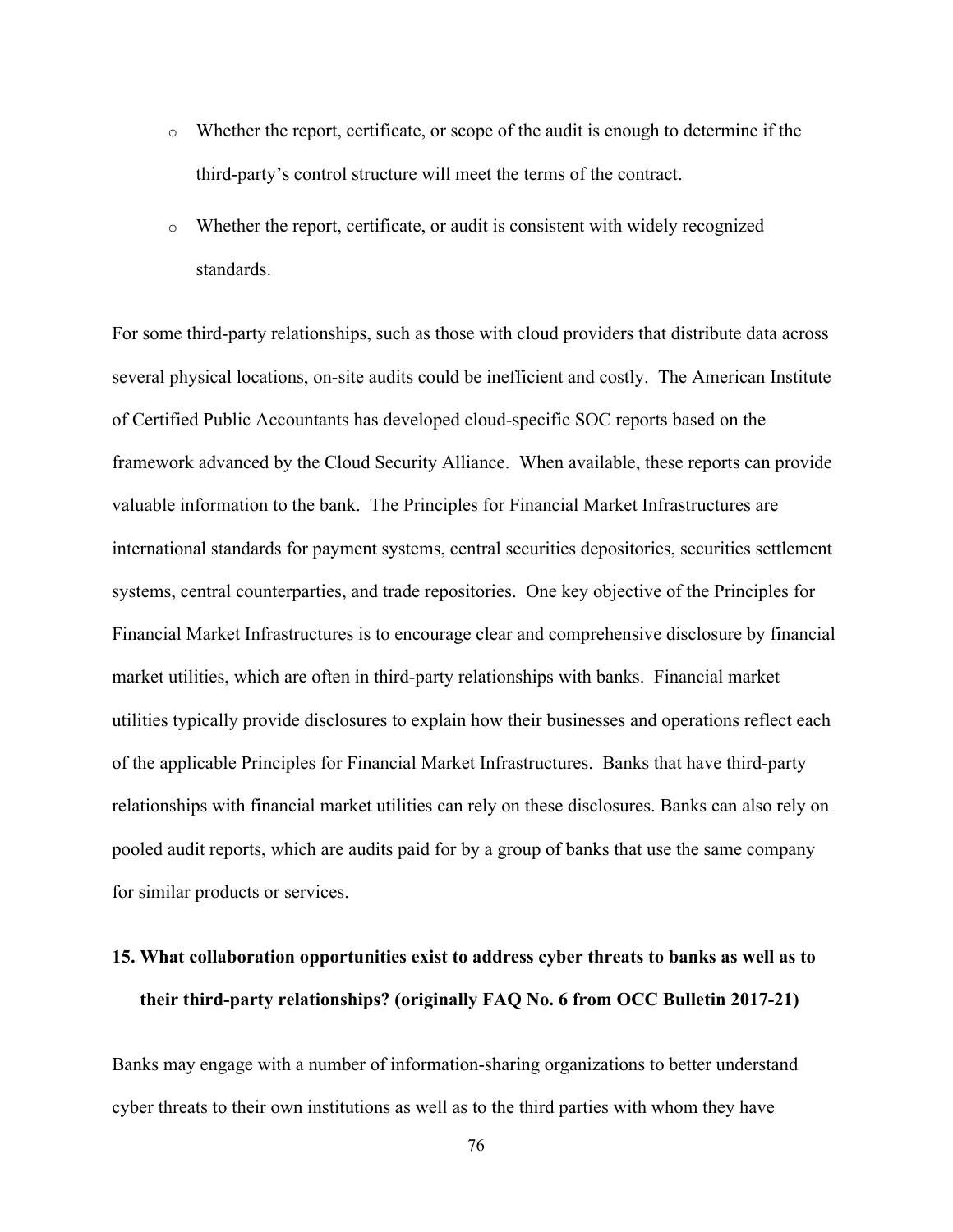relationships. Banks participating in information-sharing forums have improved their ability to identify attack tactics and successfully mitigate cyber attacks on their systems. Banks may use the Financial Services Information Sharing and Analysis Center (FS-ISAC), the U.S. Computer Emergency Readiness Team (US-CERT), InfraGard, and other information-sharing organizations to monitor cyber threats and vulnerabilities and to enhance their risk management and internal controls. Banks also may use the FS-ISAC to share information with other banks.

## **16. Can a bank engage with a start-up fintech company with limited financial information? (originally FAQ No. 8 from OCC Bulletin 2017-21)**

OCC Bulletin 2013-29 states that banks should consider the financial condition of their third parties during the due diligence stage of the life cycle before the banks have selected or entered into contracts or relationships with third parties. In assessing the financial condition of a start-up or less established fintech company, the bank may consider a company's access to funds, its funding sources, earnings, net cash flow, expected growth, projected borrowing capacity, and other factors that may affect the third party's overall financial stability. Assessing changes to the financial condition of third parties is an expectation of the ongoing monitoring stage of the life cycle. Because it may be receiving limited financial information, the bank should have appropriate contingency plans in case the start-up fintech company experiences a business interruption, fails, or declares bankruptcy and is unable to perform the agreed-upon activities or services.

Some banks have expressed confusion about whether third-party service providers need to meet a bank's credit underwriting guidelines. OCC Bulletin 2013-29 states that depending on the significance of the third-party relationship, a bank's analysis of a third party's financial condition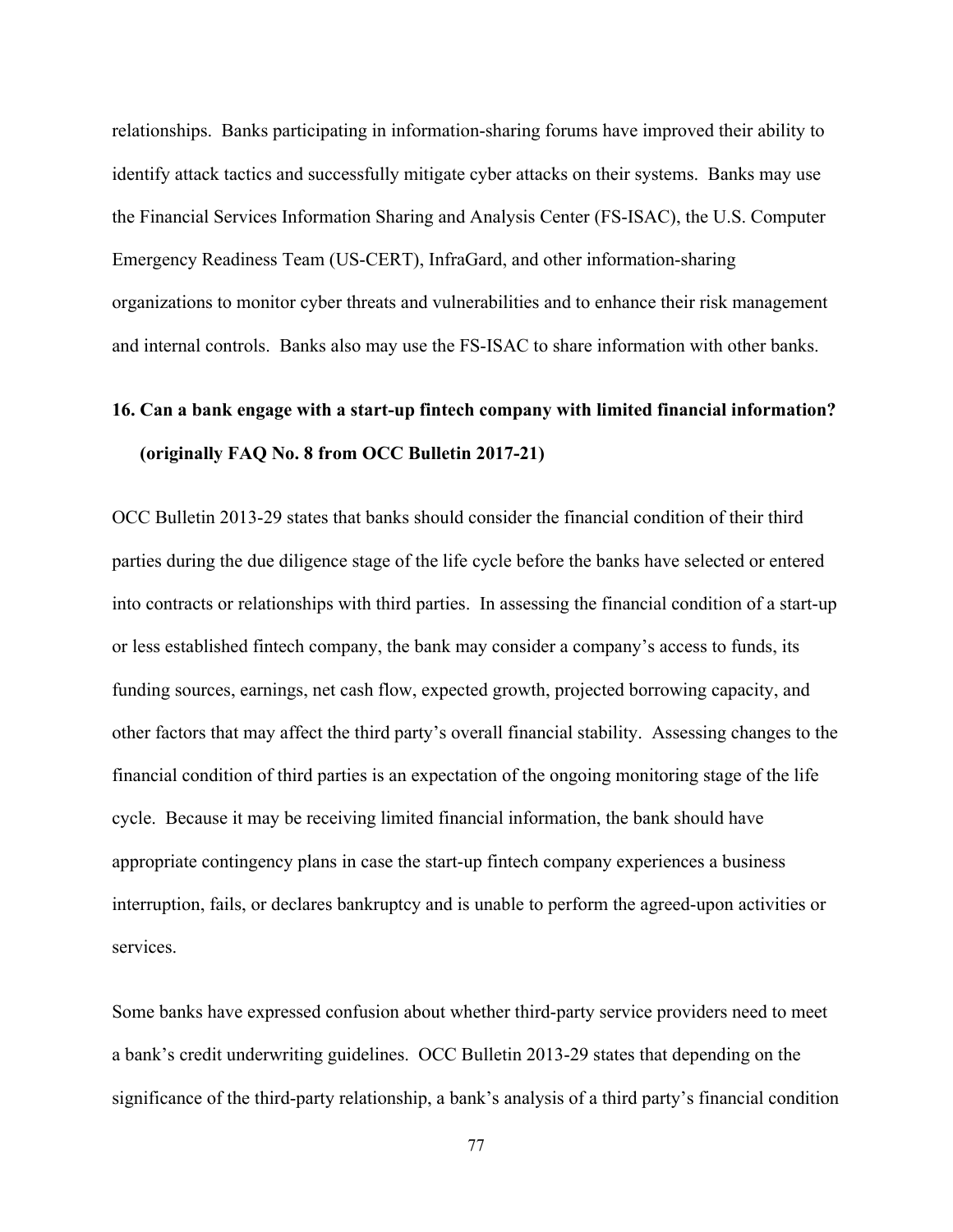may be as comprehensive as if the bank were extending credit to the third-party service provider. This statement may have been misunderstood as meaning a bank may not enter into relationships with third parties that do not meet the bank's lending criteria. There is no such requirement or expectation in OCC Bulletin 2013-29.

**17. Some third parties, such as fintechs, start-ups, and small businesses, are often limited in their ability to provide the same level of due diligence-related information as larger or more established third parties. What type of due diligence and ongoing monitoring should be applied to these companies?**

OCC Bulletin 2013-29 states that banks should consider the financial condition of their third parties during due diligence and ongoing monitoring. When third parties, such as fintechs, startups, and small businesses, have limited due diligence information, the bank should consider alternative information sources. The bank may consider a company's access to funds, its funding sources, earnings, net cash flow, expected growth, projected borrowing capacity, and other factors that may affect the third party's overall financial stability. Assessing changes to the financial condition of third parties is an expectation of the ongoing monitoring component of the bank's risk management. When a bank can only obtain limited financial information, the bank should have contingency plans in case this third party experiences a business interruption, fails, or declares bankruptcy and is unable to perform the agreed-upon activities or services.

Bank management has the flexibility to apply different methods of due diligence and ongoing monitoring when a company may not have the same level of corporate infrastructure as larger or more established companies. During due diligence and before signing a contract, bank management should assess the risks posed by the relationship and understand the third party's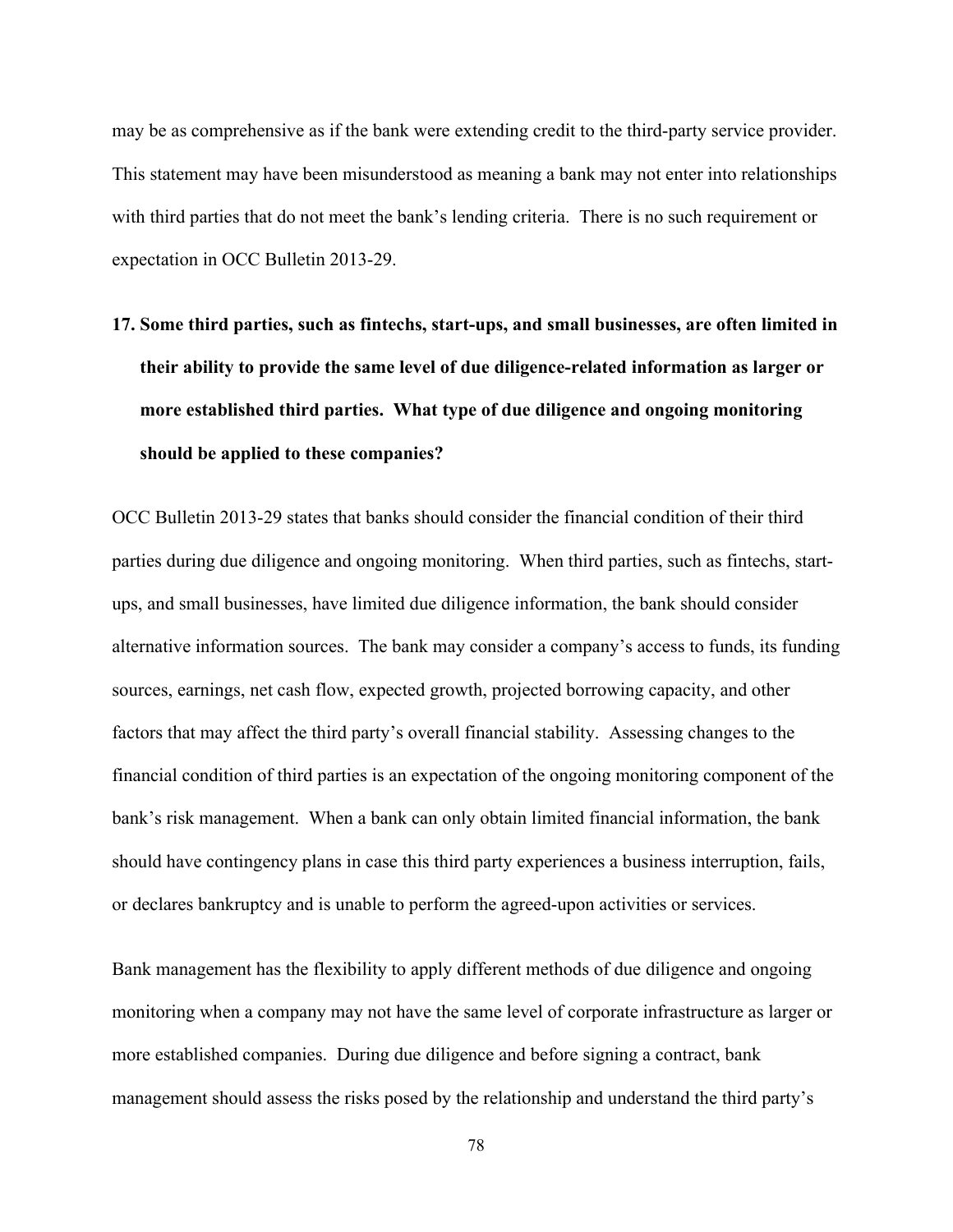risk management and control environment. The scope of due diligence and the due diligence method should vary based on the level of risk of the third-party relationship. While due diligence methods may differ, it is important for management to conclude that the third party has a sufficient control environment for the risk involved in the arrangement.

## **18. How can a bank offer products or services to underbanked or underserved segments of the population through a third-party relationship with a fintech company? (originally FAQ No. 9 from OCC Bulletin 2017-21)**

Banks have collaborated with fintech companies in several ways to help meet the banking needs of underbanked or underserved consumers. Banks may partner with fintech companies to offer savings, credit, financial planning, or payments in an effort to increase consumer access. In some instances, banks serve only as facilitators for the fintech companies' products or services with one of the products or services coming from the banks. For example, several banks have partnered with fintech companies to establish dedicated interactive kiosks or automated teller machines (ATM) with video services that enable the consumer to speak directly to a bank teller. Frequently, these interactive kiosks or ATMs are installed in retail stores, senior community centers, or other locations that do not have branches to serve the community. Some fintech companies offer other ways for banks to partner with them. For example, a bank's customers can link their savings accounts with the fintech company's application, which can offer incentives to the bank's customers to save for short-term emergencies or achieve specific savings goals.

In these examples, the fintech company is considered to have a third-party relationship with the bank that falls under the scope of OCC Bulletin 2013-29.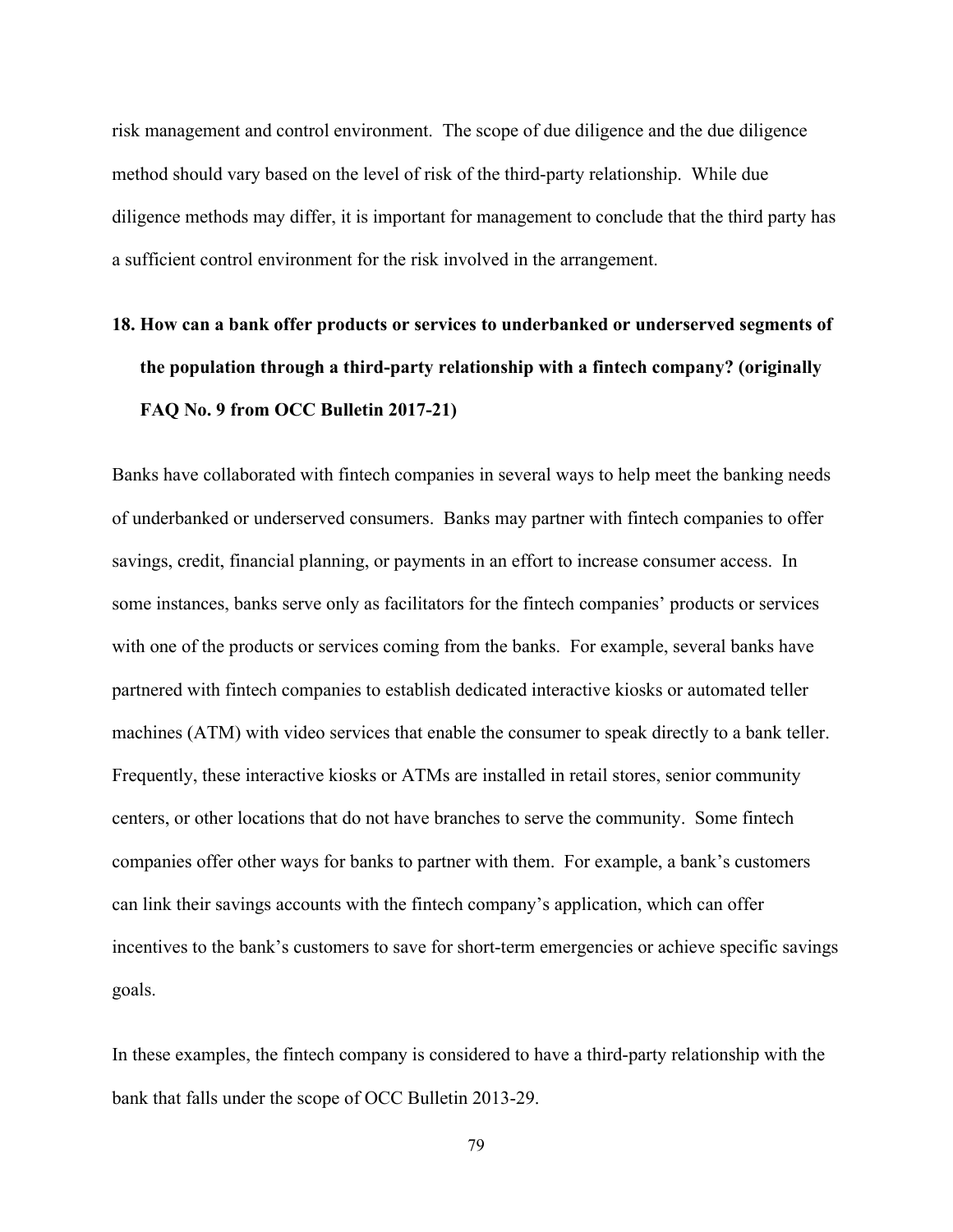## **19. What should a bank consider when entering a marketplace lending arrangement with nonbank entities? (originally FAQ No. 10 from OCC Bulletin 2017-21)**

When engaging in marketplace lending activities, a bank's board and management should understand the relationships among the bank, the marketplace lender, and the borrowers; fully understand the legal, strategic, reputation, operational, and other risks that these arrangements pose; and evaluate the marketplace lender's practices for compliance with applicable laws and regulations. As with any third-party relationship, management at banks involved with marketplace lenders should ensure the risk exposure is consistent with their boards' strategic goals, risk appetite, and safety and soundness objectives. In addition, boards should adopt appropriate policies, inclusive of concentration limitations, before beginning business relationships with marketplace lenders.

Banks should have the appropriate personnel, processes, and systems so that they can effectively monitor and control the risks inherent within the marketplace lending relationship. Risks include reputation, credit, concentrations, compliance, market, liquidity, and operational risks. For credit risk management, for example, banks should have adequate loan underwriting guidelines, and management should ensure that loans are underwritten to these guidelines. For compliance risk management, banks should not originate or support marketplace lenders that have inadequate compliance management processes and should monitor the marketplace lenders to ensure that they appropriately implement applicable consumer protection laws, regulations, and guidance. When banks enter into marketplace lending or servicing arrangements, the banks' customers may associate the marketplace lenders' products with those of the banks, thereby introducing reputation risk if the products underperform or harm customers. Also, operational risk can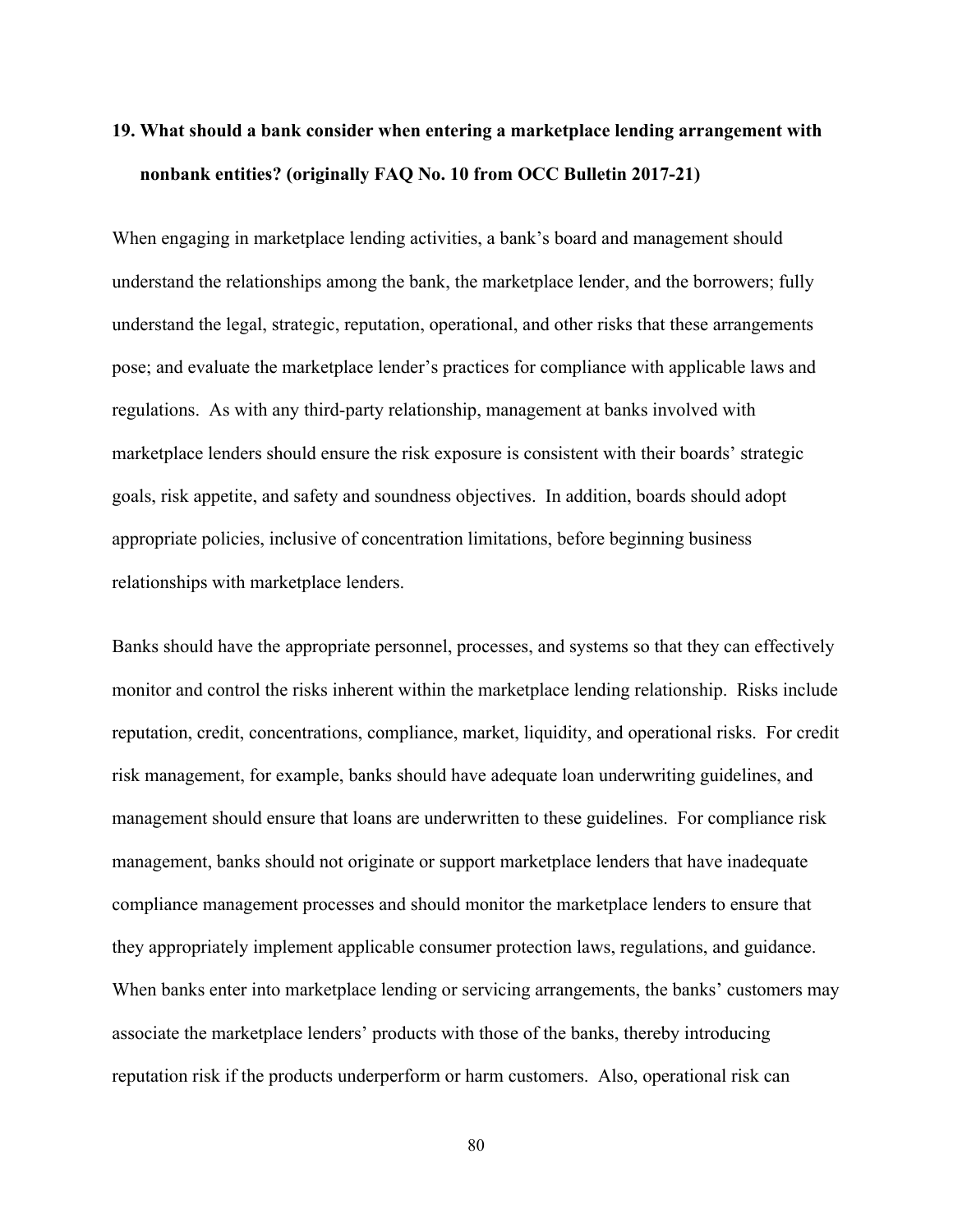increase quickly if the operational processes of the banks and the marketplace lenders do not include appropriate limits and controls, such as contractually agreed-to loan volume limits and proper underwriting.

To address these risks, banks' due diligence of marketplace lenders should include consulting with the banks' appropriate business units, such as credit, compliance, finance, audit, operations, accounting, legal, and information technology. Contracts or other governing documents should lay out the terms of service-level agreements and contractual obligations. Subsequent significant contractual changes should prompt reevaluation of bank policies, processes, and risk management practices.

## **20. Does OCC Bulletin 2013-29 apply when a bank engages a third party to provide bank customers the ability to make mobile payments using their bank accounts, including debit and credit cards? (originally FAQ No. 11 from OCC Bulletin 2017-21)**

When using third-party service providers in mobile payment environments, banks are expected to act in a manner consistent with OCC Bulletin 2013-29. Banks often enter into business arrangements with third-party service providers to provide software and licenses in mobile payment environments. These third-party service providers also provide assistance to the banks and the banks' customers (for example, payment authentication, delivering payment account information to customers' mobile devices, assisting card networks in processing payment transactions, developing or managing mobile software (apps) or hardware, managing back-end servers, or deactivating stolen mobile phones).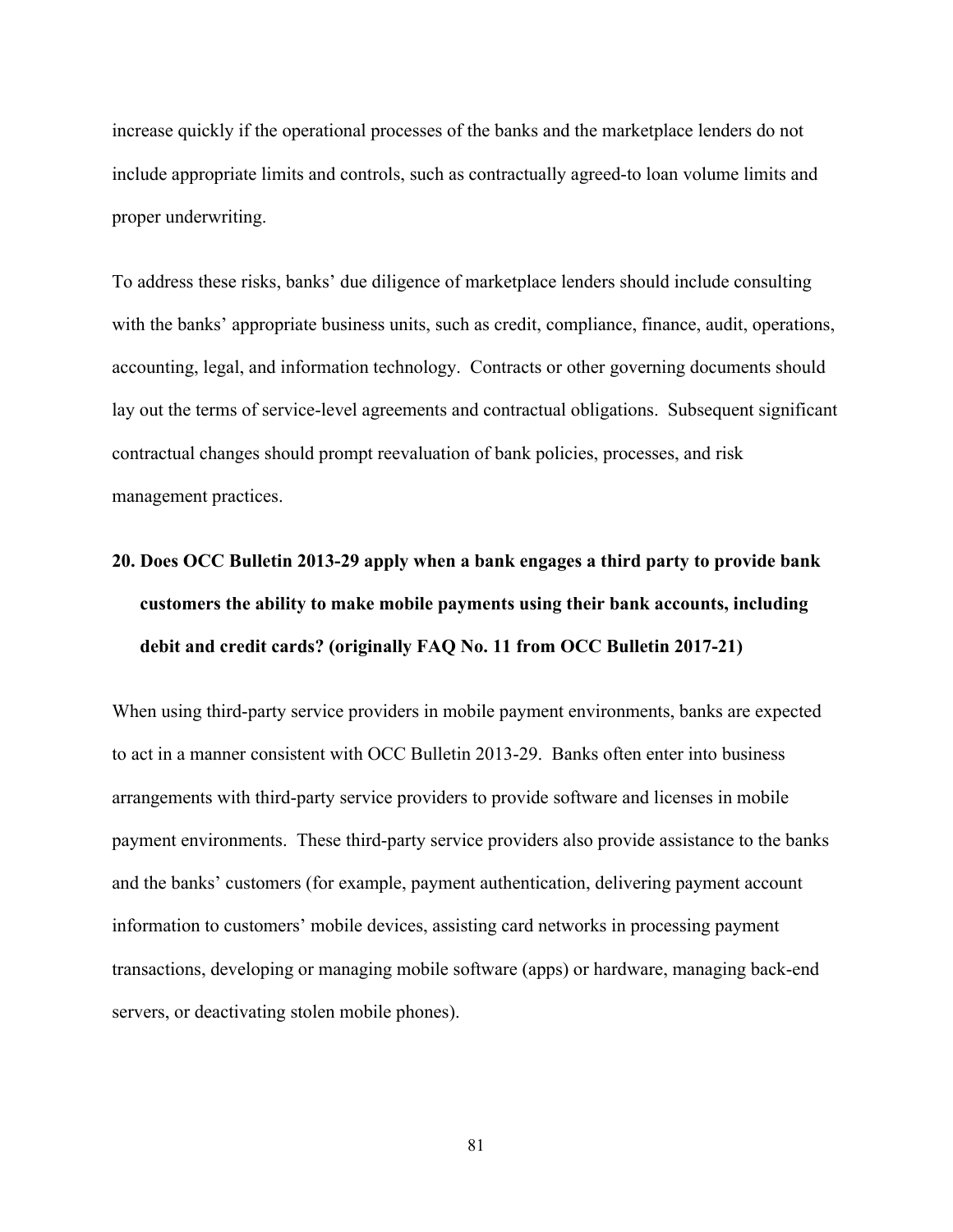Many bank customers expect to use transaction accounts and credit, debit, or prepaid cards issued by their banks in mobile payment environments. Because almost all banks issue debit cards and offer transaction accounts, banks frequently participate in mobile payment environments even if they do not issue credit cards. Banks should work with mobile payment providers to establish processes for authenticating enrollment of customers' account information that the customers provide to the mobile payment providers.

## **21. May a community bank outsource the development, maintenance, monitoring, and compliance responsibilities of its compliance management system? (originally FAQ No. 12 from OCC Bulletin 2017-21)**

Banks may outsource some or all aspects of their compliance management systems to third parties, so long as banks monitor and ensure that third parties comply with current and subsequent changes to consumer laws and regulations. Some banks outsource maintenance or monitoring or use third parties to automate data collection and management processes (for example, to file compliance reports under the Bank Secrecy Act or for mortgage loan application processing or disclosures). The OCC expects all banks to develop and maintain an effective compliance management system and provide fair access to financial services, ensure fair treatment of customers, and comply with consumer protection laws and regulations. Strong compliance management systems include appropriate policies, procedures, practices, training, internal controls, and audit systems to manage and monitor compliance processes as well as a commitment of appropriate compliance resources.

## **22. How should bank management address third-party risk management when using a third-party model or a third party to assist with model risk management?**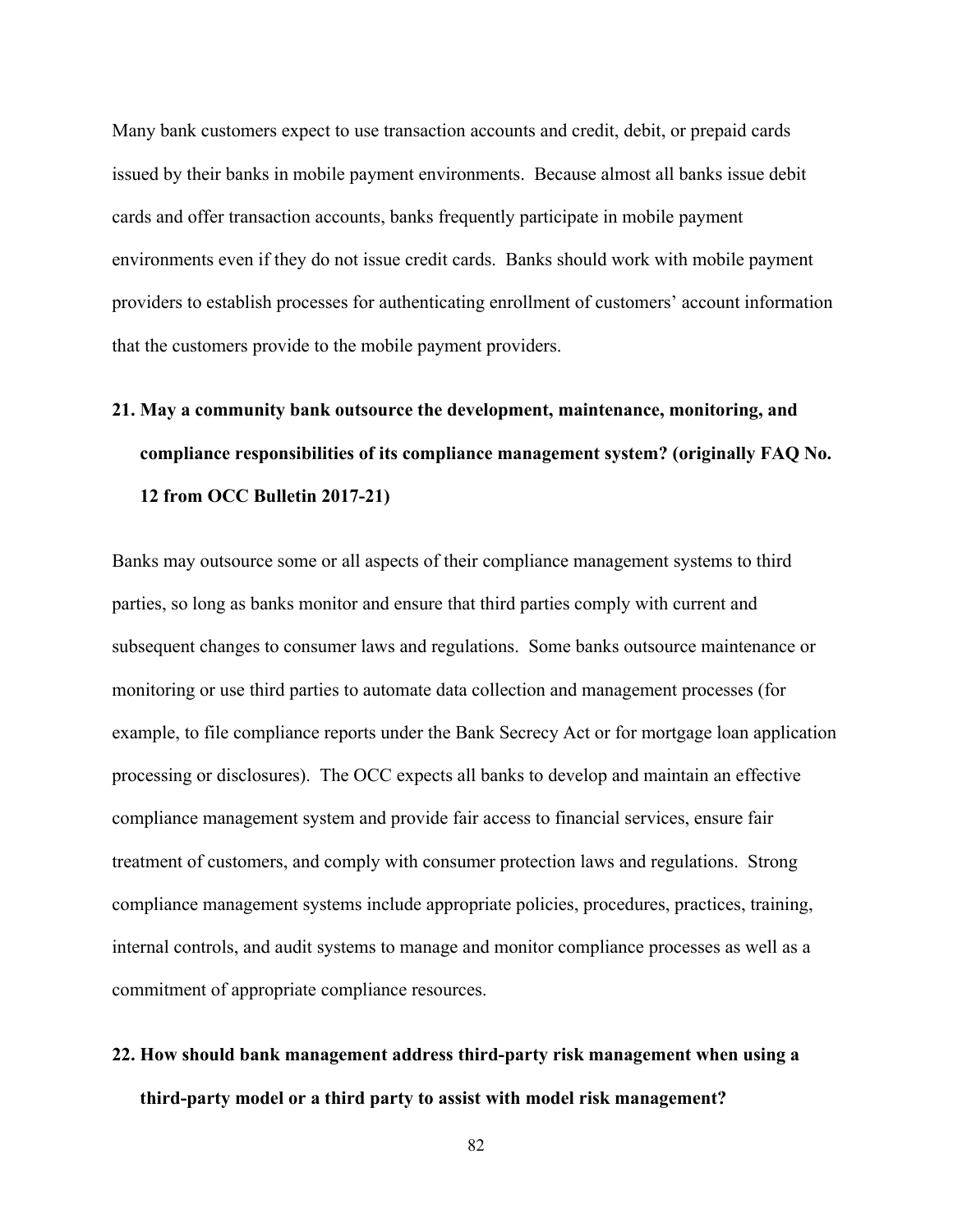The principles in OCC Bulletin 2013-29 are relevant when a bank uses a third-party model or uses a third party to assist with model risk management, as are the principles in OCC Bulletin 2011-12, "Sound Practices for Model Risk Management: Supervisory Guidance on Model Risk Management." Accordingly, third-party models should be incorporated into the bank's thirdparty risk management and model risk management processes. Bank management should conduct appropriate due diligence on the third-party relationship and on the model itself.

If the bank lacks sufficient expertise in-house, a bank may decide to engage external resources (i.e., a third party) to help execute certain activities related to model risk management and the bank's ongoing third-party monitoring responsibilities. These activities could include model validation and review, compliance functions, or other activities in support of internal audit. Bank management should understand and evaluate the results of validation and risk control activities that are conducted by third parties. Bank management typically designates an internal party to

- o verify that the agreed upon scope of work has been completed by the third party.
- o evaluate and track identified issues and ensure they are addressed.
- o make sure completed work is incorporated into the bank's model risk management and third-party risk management processes.

Bank management should conduct a risk-based review of each third-party model to determine whether it is working as intended and if the existing validation activities are sufficient. Banks should expect the third party to conduct ongoing performance monitoring and outcomes analysis of the model, disclose results to the bank, and make appropriate modifications and updates to the model over time, if applicable.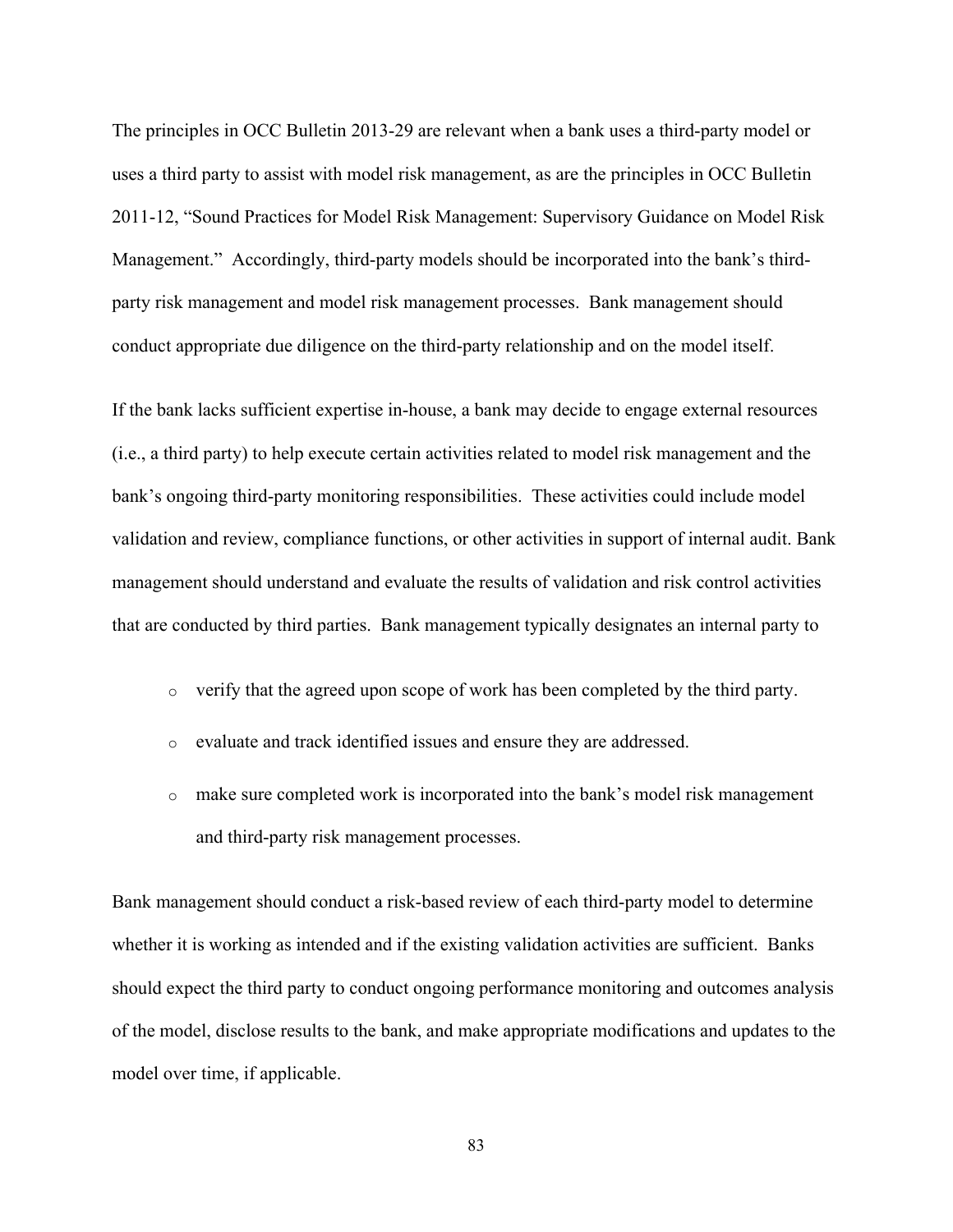Many third-party models can be customized by a bank to meet its needs. A bank's customization choices should be documented and justified as part of the validation. If third parties provide input data or assumptions, the relevance and appropriateness of the data or assumptions should be validated. Bank management should periodically conduct an outcomes analysis of the thirdparty model's performance using the bank's own outcomes.

Many third parties provide banks with reports of independent certifications or validations of the third-party model. Validation reports provided by a third-party model provider should identify model aspects that were reviewed, highlighting potential deficiencies over a range of financial and economic conditions (as applicable), and determining whether adjustments or other compensating controls are warranted. Effective validation reports include clear executive summaries, with a statement of model purpose and a synopsis of model validation results, including major limitations and key assumptions. Validation reports should not be taken at face value. Bank management should understand any of the limitations experienced by the validator in assessing the processes and codes used in the models.

As part of the planning and termination phases of the third-party risk management life cycle, the bank should have a contingency plan for instances when the third-party model is no longer available or cannot be supported by the third party. Bank management should have as much knowledge in-house as possible, in case the third party or the bank terminates the contract, or if the third party is no longer in business.

**23. Can banks obtain access to interagency technology service providers' (TSP) reports of examination? (originally FAQ No. 13 from OCC Bulletin 2017-21)**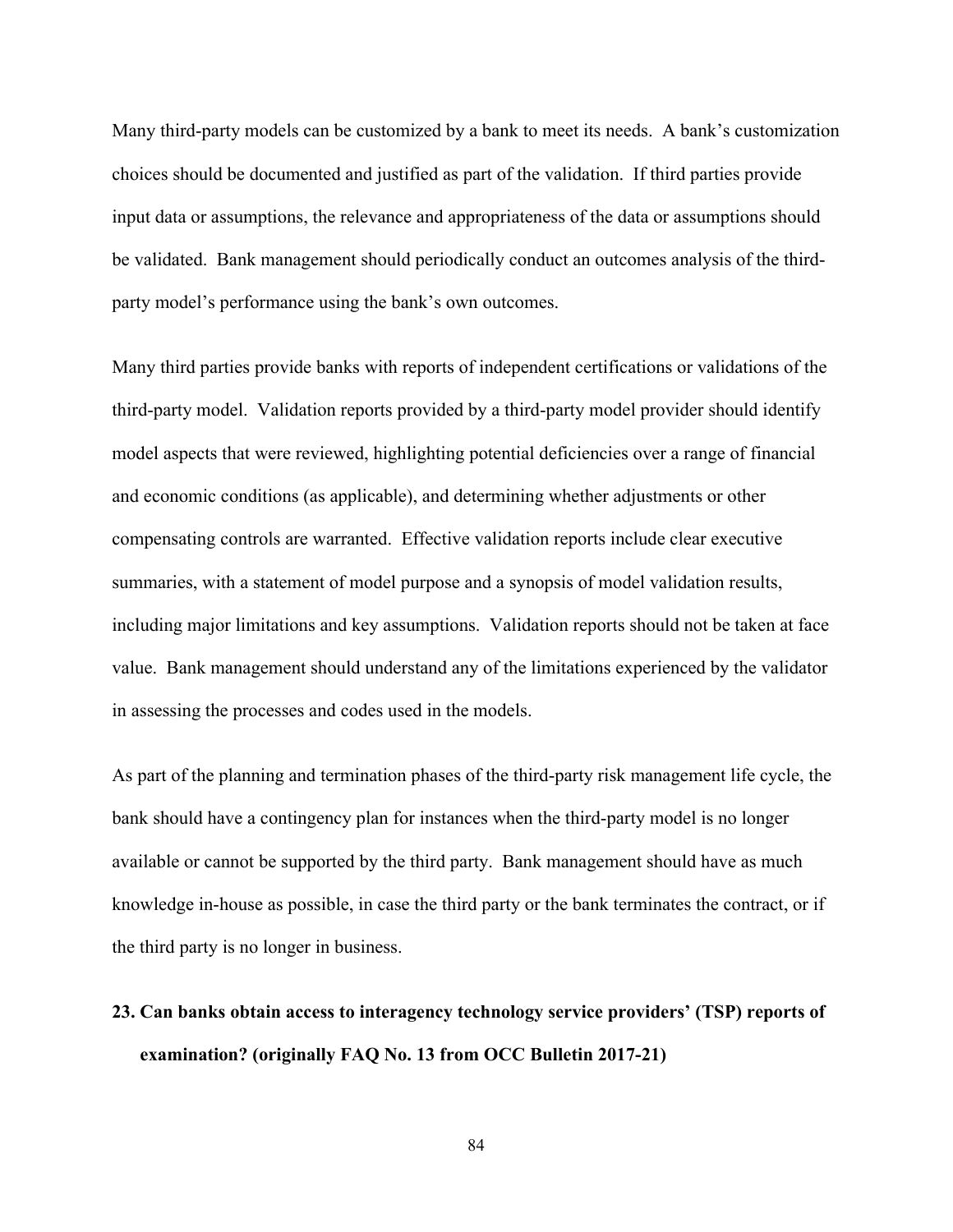TSP reports of examination<sup>14</sup> are available only to banks that have contractual relationships with the TSPs at the time of the examination. Because the OCC's (and other federal banking regulators') statutory authority is to examine a TSP that enters into a contractual relationship with a regulated financial institution, the OCC (and other federal banking regulators) cannot provide a copy of a TSP's report of examination to financial institutions that are either considering outsourcing activities to the examined TSP or that enter into a contract after the date of examination.

Banks can request TSP reports of examination through the banks' respective OCC supervisory office. TSP reports of examination are provided on a request basis. The OCC may, however, proactively distribute TSP reports of examination in certain situations because of significant concerns or other findings to banks with contractual relationships with that particular TSP.

Although a bank may not share a TSP report of examination or the contents therein with other banks, a bank that has not contracted with a particular TSP may seek information from other banks with information or experience with a particular TSP as well as information from the TSP to meet the bank's due diligence responsibilities.

# **24. Can a bank rely on a third party's Service Organization Control (SOC) report, prepared in accordance with the American Institute of Certified Public Accountants Statement on Standards for Attestation Engagements No. 18 (SSAE 18)? (originally FAQ No. 14 from OCC Bulletin 2017-21).**

In meeting its due diligence and ongoing monitoring responsibilities, a bank may review a third party's SOC 1 report prepared in accordance with SSAE 18 to evaluate the third party's client(s)'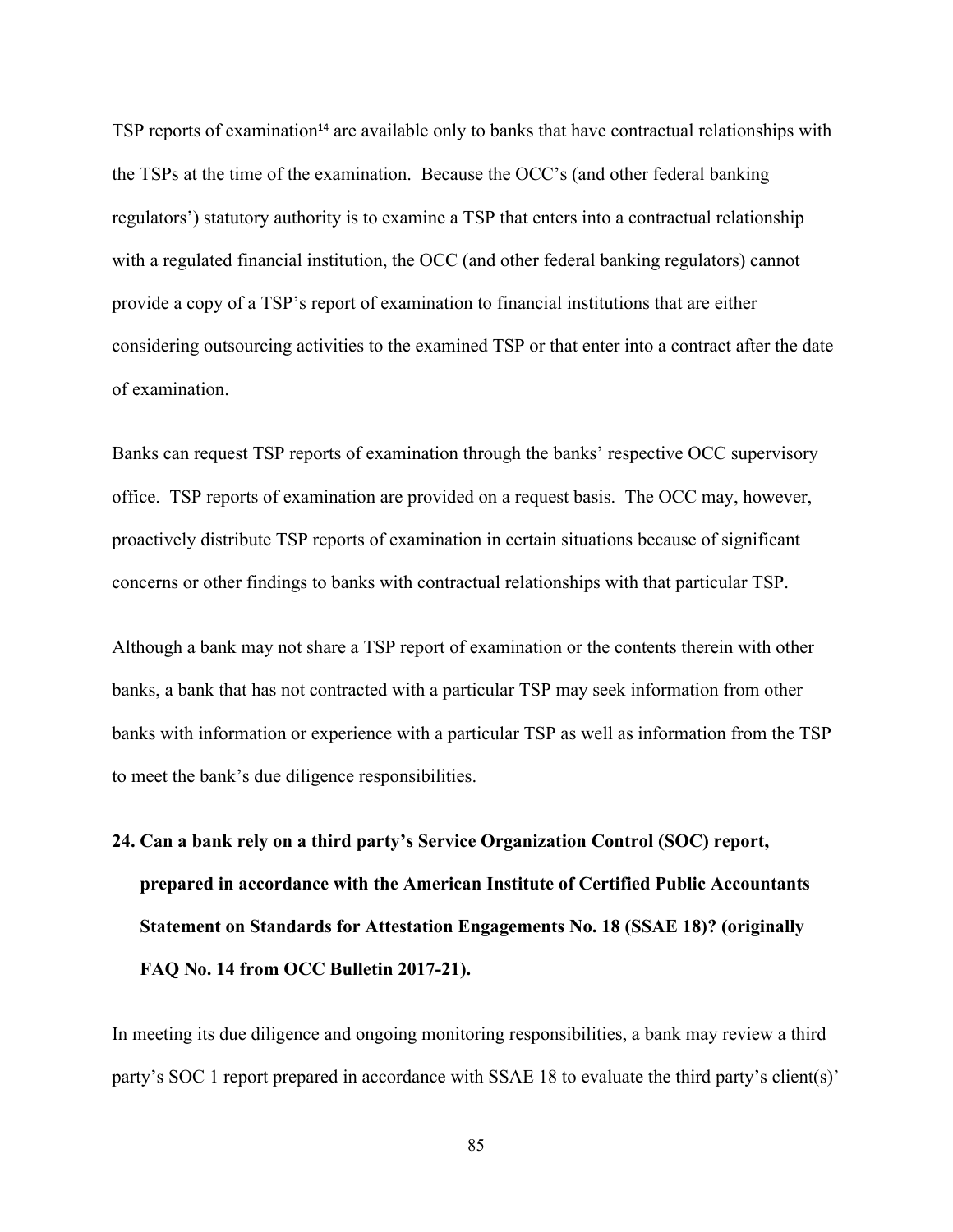internal controls over financial reporting, including policies, processes, and internal controls. If a third party uses subcontractors (also referred to as fourth parties), a bank may find the third party's SOC 1 type 2 report particularly useful, as SSAE 18 requires the auditor to determine and report on the effectiveness of controls the third party has implemented to monitor the controls of the subcontractor. In other words, the SOC 1 type 2 report will address the question as to whether the third party has effective oversight of its subcontractors. A bank should consider whether an SOC 1 type 2 report contains sufficient information and is sufficient in scope to assess the third party's risk environment or whether additional audit or review is required for the bank to properly assess the third party's control environment.

## **25. How may a bank use third-party assessment services (sometimes referred to as thirdparty utilities)?**

Third-party assessment service companies have been formed to help banks with third-party risk management, including due diligence and ongoing monitoring. These companies offer banks a standardized questionnaire with responses from a variety of third parties (particularly information technology-related companies). The benefit of this arrangement is that the third party can provide the same information to many banks using a standardized questionnaire. Banks often pay a fee to the utility to receive the questionnaire. The utility may provide other services in addition to the questionnaire. This form of collaboration can help banks gain efficiencies in due diligence and ongoing monitoring. When a bank uses a third-party utility, it has a business arrangement with the utility, and the utility should be incorporated into the bank's third-party risk management process.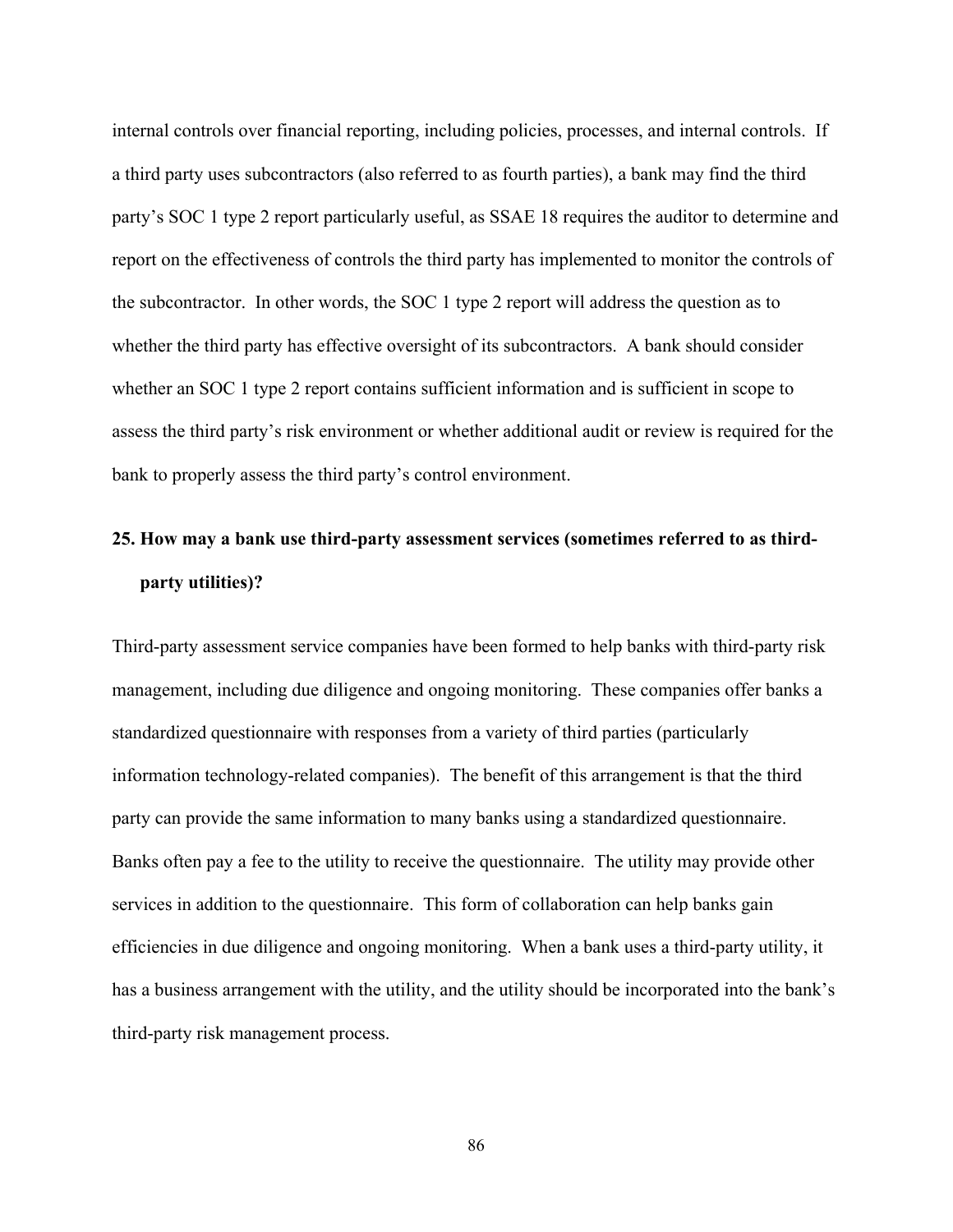Bank management should understand how the information contained within the utility report covers the specific services that the bank has obtained from the third party and meets the bank's due diligence and ongoing monitoring needs. For example, in some cases a standardized questionnaire may not be enough if the third party is supporting a critical activity at the bank, as the information requested on the questionnaire may not be specific to the bank. In these circumstances, bank management may need additional information from the third party.

## **26. How does a bank's board of directors approve contracts with third parties that involve critical activities?**

OCC Bulletin 2013-29 indicates that a bank's board should approve contracts with third parties that involve critical activities. This statement was not meant to imply that the board must read or be involved with the negotiation of each of these contracts. The board should receive sufficient information to understand the bank's strategy for use of third parties to support products, services, and operations and understand key dependencies, costs, and limitations that the bank has with these third parties. This allows the board to understand the benefits and risks associated with engaging third parties for critical services and knowingly approve the bank's contracts. The board may use executive summaries of contracts in their review and may delegate actual approval of contracts with third parties that involve critical activities to a board committee or senior management.

#### **27. How should a bank handle third-party risk management when obtaining alternative data from a third party?**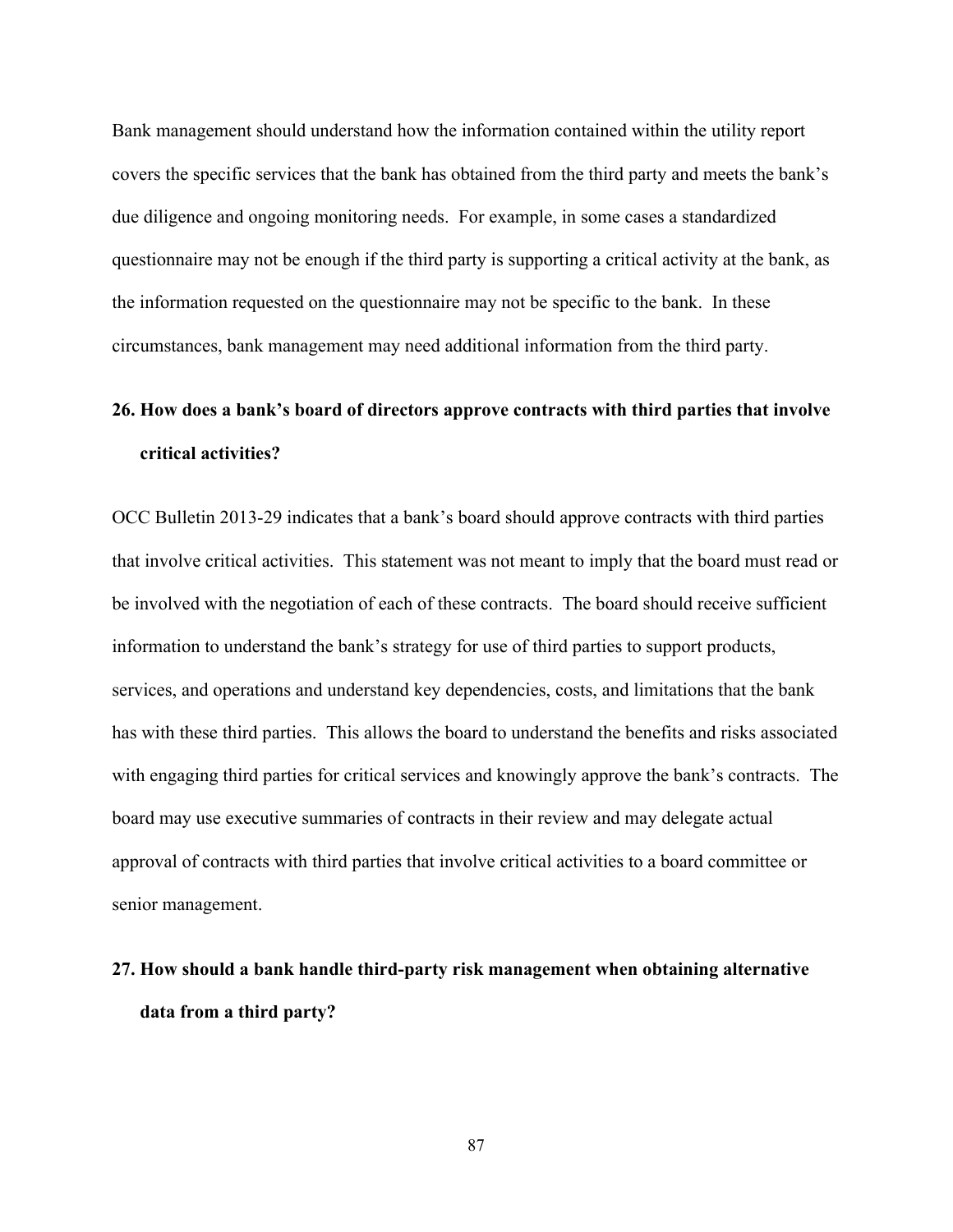Banks may be using or contemplating using a broad range of alternative data in credit underwriting, fraud detection, marketing, pricing, servicing, and account management.<sup>15</sup> For the purpose of this FAQ, alternative data mean information not typically found in the consumer's credit files at the nationwide consumer reporting agencies or customarily provided by consumers as part of applications for credit.<sup>16</sup>

When contemplating a third-party relationship that may involve the use of alternative data by or on behalf of the bank, bank management should:<sup>17</sup>

- conduct due diligence on third parties before selecting and entering into contracts. The degree of due diligence should be commensurate with the risk to the bank from the third-party relationship.
- ensure that alternative data usage comports with safe and sound operations. Appropriate data controls include rigorous assessment of the quality and suitability of data to support prudent banking operations. Additionally, the OCC's model risk management guidance contains important principles, including those that may leverage alternative data.
- analyze relevant consumer protection laws and regulations to understand the opportunities, risks, and compliance requirements before using alternative data. Based on that analysis, data that present greater compliance risk warrant more robust compliance management. Robust compliance management includes appropriate testing, monitoring, and controls to ensure that compliance risks are understood and addressed.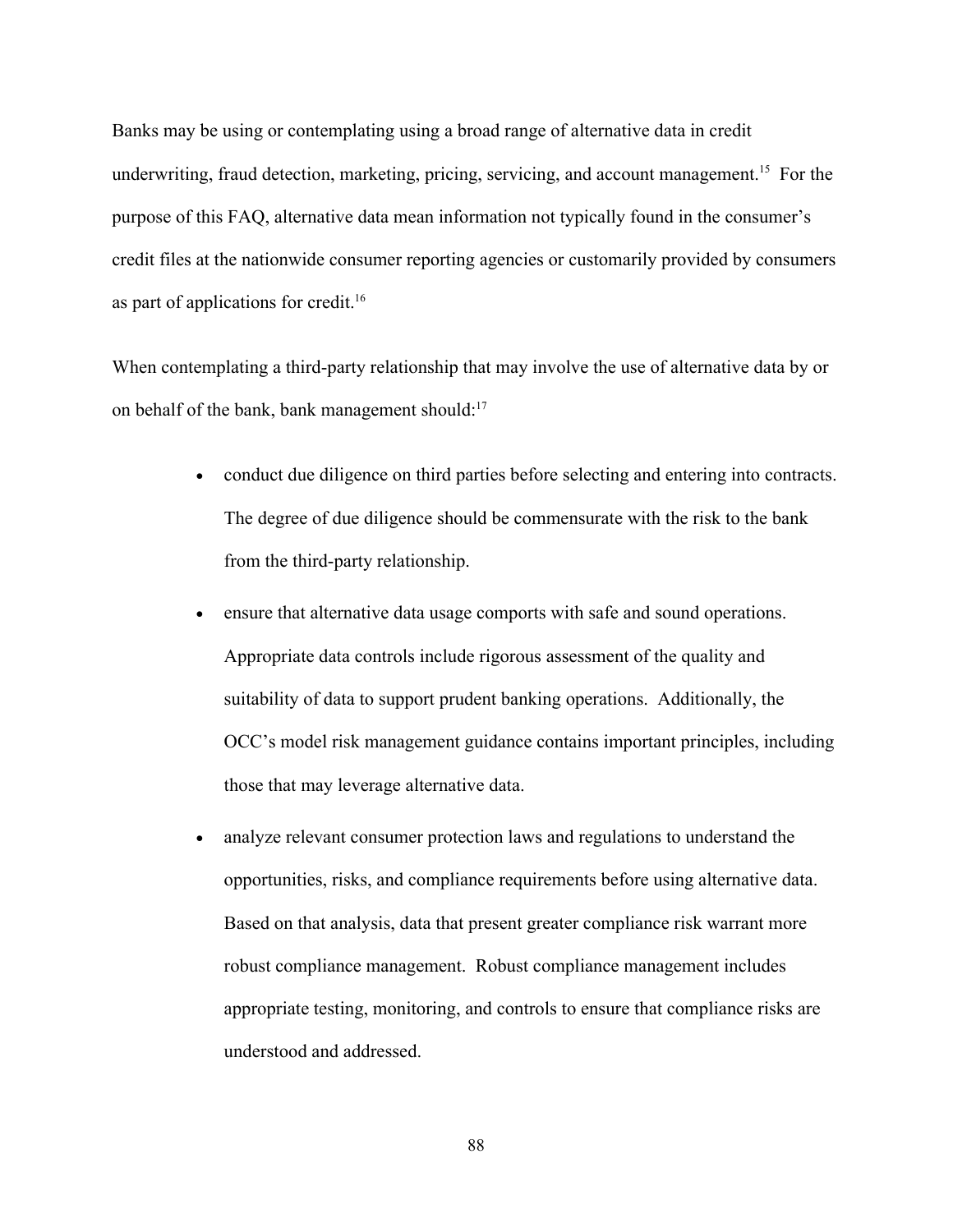- conduct ongoing monitoring on third parties in a manner and with a frequency commensurate with the risk to the bank from the third-party relationship.
- discuss its plans with an OCC portfolio manager, examiner-in-charge, or supervisory office if the use of alternative data from a third-party relationship constitutes a substantial deviation from the bank's existing business plans or material changes in the bank's use of alternative data.

 $<sup>1</sup>$  As used in this bulletin, "banks" refers collectively to national banks, federal savings</sup> associations, and federal branches and agencies of foreign banking organizations.

<sup>2</sup> For more information, refer to OCC Bulletin 2019-43, "Appraisals: Appraisal Management Company Registration Requirements."

<sup>3</sup> Refer to OCC Bulletin 2003-12, "Interagency Policy Statement on Internal Audit and Internal Audit Outsourcing: Revised Guidelines on Internal Audit and its Outsourcing."

<sup>4</sup> If a bank considers these activities to be low risk, management should refer to FAQ No. 7 in this bulletin for more information about the extent of due diligence, contract negotiation, and ongoing monitoring that should be conducted for third-party relationships that support or involve low-risk bank activities.

<sup>5</sup> Refer to FAQ No. 11 in this bulletin for more information about a third party's subcontractors.

<sup>6</sup> Refer to FAQ No. 14 in this bulletin for more information on bank reliance on reports, certificates of compliance, and independent audits provided by entities with which the bank has a third-party relationship.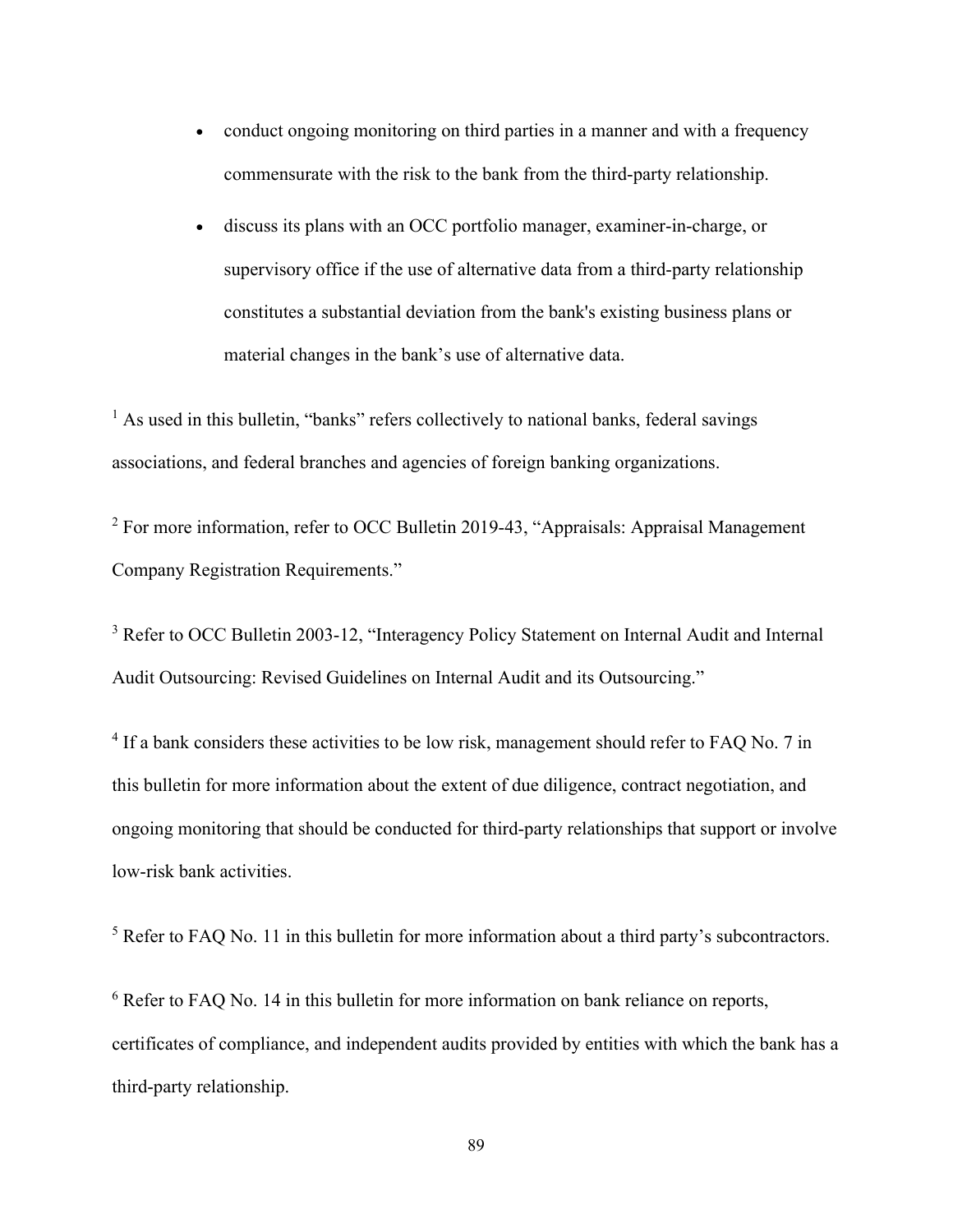$<sup>7</sup>$  Data aggregators are entities that access, aggregate, share, or store consumer financial account</sup> and transaction data that they acquire through connections to financial services companies. Aggregators are often intermediaries between the financial technology (fintech) applications that consumers use to access their data and the sources of data at financial services companies. An aggregator may be a generic provider of data to consumer fintech application providers and other third parties, or the aggregator may be part of a company providing branded and direct services to consumers. Refer to U.S. Department of the Treasury report "A Financial System That Creates Economic Opportunities: Nonbank Financials, Fintech, and Innovation" for more information on data aggregators.

<sup>8</sup> Refer to OCC Bulletin 2001-12, "Bank-Provided Account Aggregation Services: Guidance to Banks" (national banks) for more information on direct relationships. While the OCC has not made OCC Bulletin 2001-12 applicable to federal savings associations, federal savings associations may nonetheless find the information in the bulletin relevant.

<sup>9</sup> An API refers to a set of protocols that links two or more systems to enable communication and data exchange between them. An API for a particular routine can easily be inserted into code that uses that API in the software. An example would be the Financial Data Exchange's "FDX API Standard."

<sup>10</sup> Refer to OCC News Release 2015-1, "Collaboration Can Facilitate Community Bank Competitiveness, OCC Says," January 13, 2015.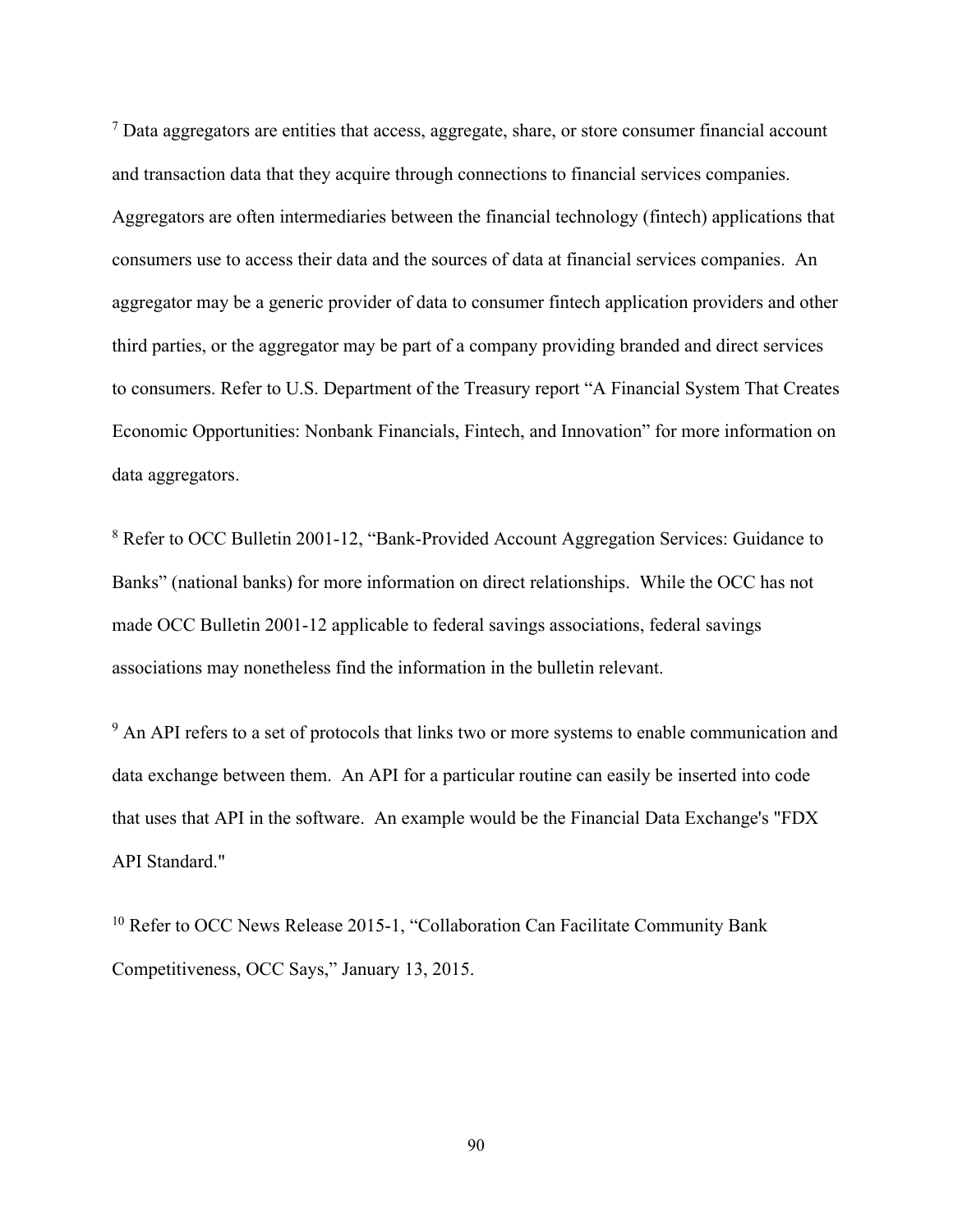$11$  Any collaborative activities among banks must comply with antitrust laws. Refer to the Federal Trade Commission and U.S. Department of Justice's "Antitrust Guidelines for Collaborations Among Competitors."

<sup>12</sup> Refer to ISO 22301:2012, "Societal Security – Business Continuity Management Systems – Requirements," for more information regarding the ISO's standards for business continuity management.

 $13$  For more information on types of audits and control reviews, refer to appendix B of the "Internal and External Audits" booklet of the *Comptroller's Handbook*.

<sup>14</sup> The OCC conducts examinations of services provided by significant TSPs based on authorities granted by the Bank Service Company Act, 12 U.S.C. 1867. These examinations typically are conducted in coordination with the Board of Governors of the Federal Reserve Board, Federal Deposit Insurance Corporation, and other banking agencies with similar authorities. The scope of examinations focuses on the services provided and key technology and operational controls communicated in the *FFIEC Information Technology Examination Handbook* and other regulatory guidance.

<sup>15</sup> Existing OCC and interagency guidance potentially applicable to alternative data includes "Policy Statement on Discrimination in Lending" (59 FR 18266 (April 15, 1994)); OCC Bulletin 1997-24, "Credit Scoring Models: Examination Guidance;" OCC Bulletin 2011-12, "Sound Practices for Model Risk Management: Supervisory Guidance on Model Risk Management;" OCC Bulletin 2013-29, "Third-Party Relationships: Risk Management;" and OCC Bulletin